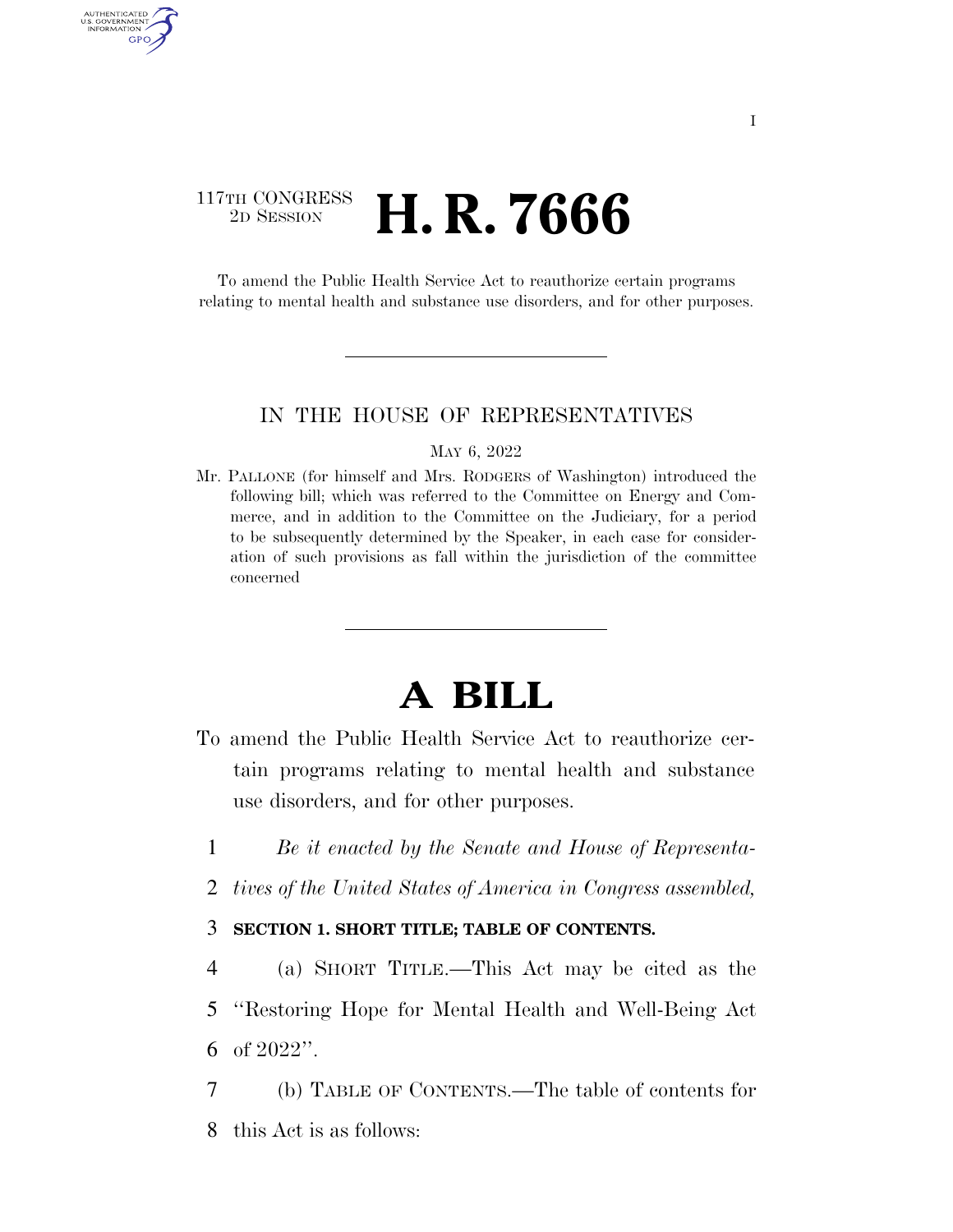Sec. 1. Short title; table of contents.

### TITLE I—MENTAL HEALTH AND CRISIS CARE NEEDS

Subtitle A—Crisis Care Services and 9–8–8 Implementation

- Sec. 101. Behavioral Health Crisis Coordinating Office.
- Sec. 102. Crisis response continuum of care.

### Subtitle B—Into the Light for Maternal Mental Health and Substance Use Disorders

- Sec. 111. Screening and treatment for maternal mental health and substance use disorders.
- Sec. 112. Maternal mental health hotline.

#### Subtitle C—REACHING Improved Mental Health Outcomes for Patients

- Sec. 121. Innovation for mental health.
- Sec. 122. Crisis care coordination.
- Sec. 123. Treatment of serious mental illness.

#### Subtitle D—Anna Westin Legacy

Sec. 131. Maintaining education and training on eating disorders.

Subtitle E—Community Mental Health Services Block Grant Reauthorization

Sec. 141. Reauthorization of block grants for community mental health services.

### TITLE II—SUBSTANCE USE DISORDER PREVENTION, TREATMENT, AND RECOVERY SERVICES

Subtitle A—Native Behavioral Health Access Improvement

Sec. 201. Behavioral health and substance use disorder services for American Indians and Alaska Natives.

Subtitle B—Summer Barrow Prevention, Treatment, and Recovery

- Sec. 211. Grants for the benefit of homeless individuals.
- Sec. 212. Priority substance abuse treatment needs of regional and national significance.
- Sec. 213. Evidence-based prescription opioid and heroin treatment and interventions demonstration.
- Sec. 214. Priority substance use disorder prevention needs of regional and national significance.
- Sec. 215. Sober Truth on Preventing (STOP) Underage Drinking Reauthorization.
- Sec. 216. Grants for jail diversion programs.
- Sec. 217. Formula grants to States.
- Sec. 218. Projects for Assistance in Transition From Homelessness.
- Sec. 219. Grants for reducing overdose deaths.
- Sec. 220. Opioid overdose reversal medication access and education grant programs.
- Sec. 221. State demonstration grants for comprehensive opioid abuse response.
- Sec. 222. Emergency department alternatives to opioids.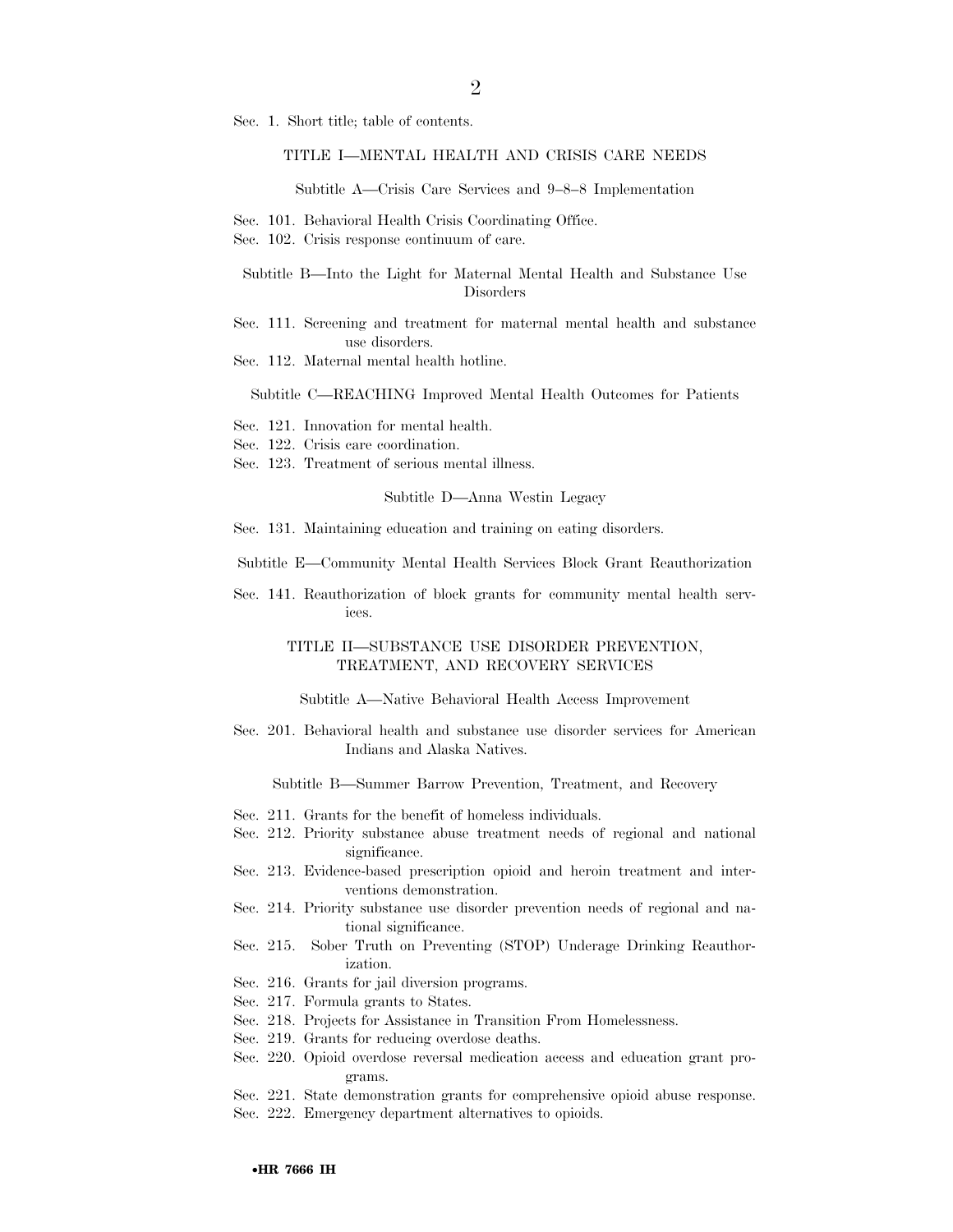Subtitle C—Excellence in Recovery Housing

- Sec. 231. Clarifying the role of SAMHSA in promoting the availability of highquality recovery housing.
- Sec. 232. Developing guidelines for States to promote the availability of highquality recovery housing.
- Sec. 233. Coordination of Federal activities to promote the availability of recovery housing.
- Sec. 234. NAS study and report.
- Sec. 235. Grants for States to promote the availability of recovery housing and services.
- Sec. 236. Funding.
- Sec. 237. Technical correction.

Subtitle D—Substance Use Prevention, Treatment, and Recovery Services Block Grant

- Sec. 241. Eliminating stigmatizing language relating to substance use.
- Sec. 242. Authorized activities.
- Sec. 243. Requirements relating to certain infectious diseases and human immunodeficiency virus.
- Sec. 244. State plan requirements.
- Sec. 245. Updating certain language relating to Tribes.
- Sec. 246. Block grants for substance use prevention, treatment, and recovery services.
- Sec. 247. Requirement of reports and audits by States.
- Sec. 248. Study on assessment for use in distribution of limited State resources.

Subtitle E—Timely Treatment for Opioid Use Disorder

- Sec. 251. Revise opioid treatment program admission criteria to eliminate requirement that patients have an opioid use disorder for at least 1 year.
- Sec. 252. Study on exemptions for treatment of opioid use disorder through opioid treatment programs during the COVID–19 public health emergency.
- Sec. 253. Changes to Federal opioid treatment standards.

#### TITLE III—ACCESS TO MENTAL HEALTH CARE AND COVERAGE

Subtitle A—Collaborate in an Orderly and Cohesive Manner

Sec. 301. Increasing uptake of the collaborative care model.

Subtitle B—Helping Enable Access to Lifesaving Services

Sec. 311. Reauthorization and provision of certain programs to strengthen the health care workforce.

Subtitle C—Eliminating the Opt-Out for Nonfederal Governmental Health Plans

Sec. 321. Eliminating the opt-out for nonfederal governmental health plans.

#### TITLE IV—CHILDREN AND YOUTH

Subtitle A—Supporting Children's Mental Health Care Access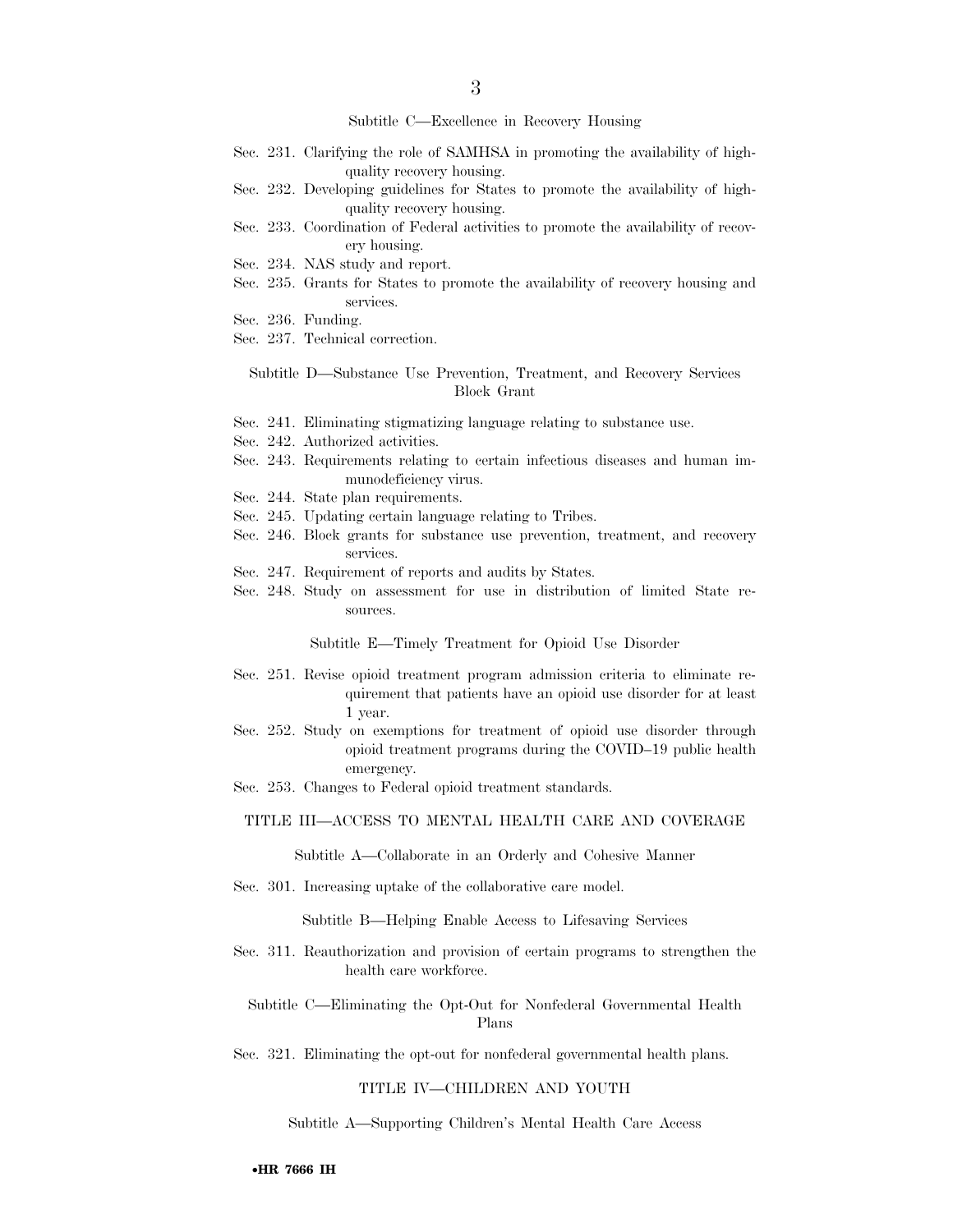- Sec. 401. Pediatric mental health care access grants.
- Sec. 402. Infant and early childhood mental health promotion, intervention, and treatment.

Subtitle B—Continuing Systems of Care for Children

- Sec. 411. Comprehensive Community Mental Health Services for Children with Serious Emotional Disturbances.
- Sec. 412. Substance Use Disorder Treatment and Early Intervention Services for Children and Adolescents.

Subtitle C—Garrett Lee Smith Memorial Reauthorization

- Sec. 421. Suicide prevention technical assistance center.
- Sec. 422. Youth suicide early intervention and prevention strategies.
- Sec. 423. Mental health and substance use disorder services for students in higher education.

### 1 **TITLE I—MENTAL HEALTH AND**  2 **CRISIS CARE NEEDS**  3 **Subtitle A—Crisis Care Services**

# 4 **and 9–8–8 Implementation**

5 **SEC. 101. BEHAVIORAL HEALTH CRISIS COORDINATING OF-**

#### 6 **FICE.**

7 Part A of title V of the Public Health Service Act 8 (42 U.S.C. 290aa et seq.) is amended by adding at the 9 end the following:

### 10 **''SEC. 506B. BEHAVIORAL HEALTH CRISIS COORDINATING**  11 **OFFICE.**

 ''(a) IN GENERAL.—The Secretary shall establish an office to coordinate work relating to behavioral health cri- sis care across the operating divisions and agencies of the Department of Health and Human Services, including the Substance Abuse and Mental Health Services Administra-tion, the Centers for Medicare & Medicaid Services, and

Sec. 424. Mental and behavioral health outreach and education at institutions of higher education.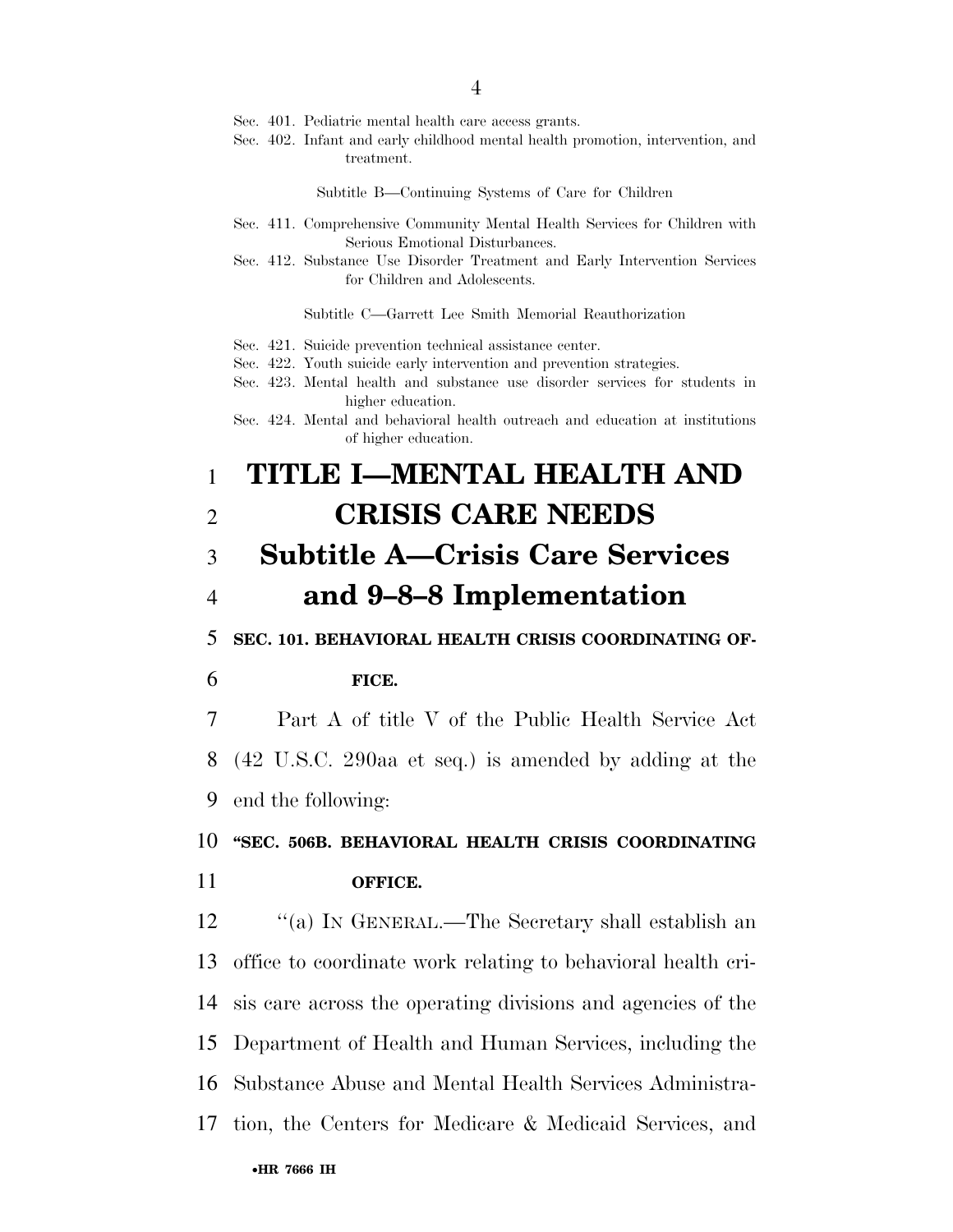the Health Resources and Services Administration, and external stakeholders.

 ''(b) DUTY.—The office established under subsection (a) shall—

 ''(1) convene Federal, State, Tribal, local, and private partners;

7 ''(2) launch and manage Federal workgroups charged with making recommendations regarding be- havioral health crisis issues, including with respect to health care best practices, workforce development, mental health disparities, data collection, technology, program oversight, public awareness, and engage-ment; and

 $\frac{1}{3}$  support technical assistance, data analysis, and evaluation functions in order to assist States, lo- calities, Territories, Tribes, and Tribal communities to develop crisis care systems and establish nation- wide best practices with the objective of expanding the capacity of, and access to, local crisis call cen- ters, mobile crisis care, crisis stabilization, psy- chiatric emergency services, and rapid post-crisis fol-low-up care provided by—

23 ''(A) the National Suicide Prevention and Mental Health Crisis Hotline and Response System;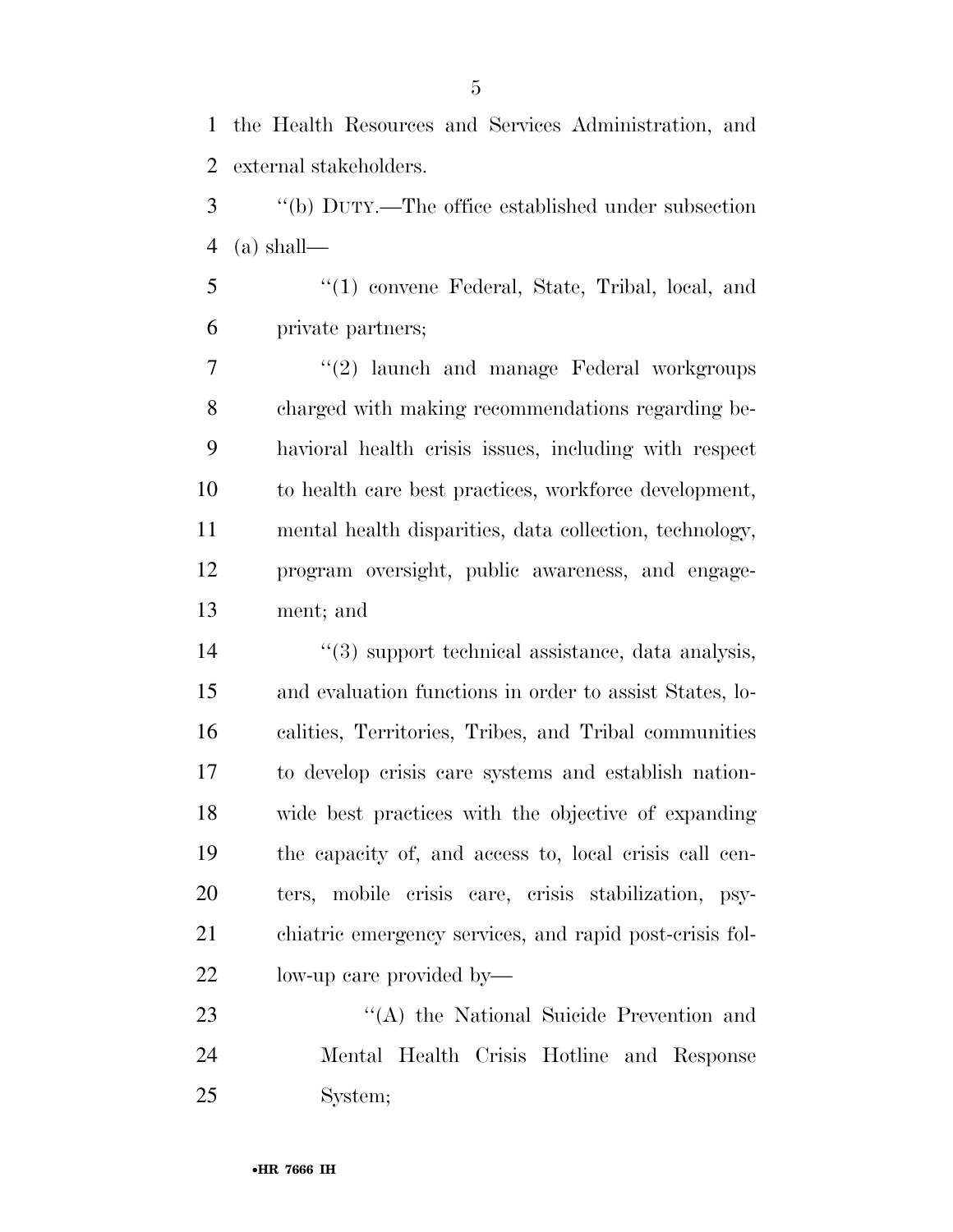| $\mathbf{1}$   | "(B) community mental health centers (as                     |
|----------------|--------------------------------------------------------------|
| $\overline{2}$ | defined in section $1861(ff)(3)(B)$ of the Social            |
| 3              | Security Act);                                               |
| $\overline{4}$ | "(C) certified community behavioral health                   |
| 5              | clinics, as described in section 223 of the Pro-             |
| 6              | tecting Access to Medicare Act of 2014; and                  |
| $\overline{7}$ | "(D) other community mental health and                       |
| 8              | substance use disorder providers.                            |
| 9              | "(c) AUTHORIZATION OF APPROPRIATIONS.—There                  |
| 10             | is authorized to be appropriated to carry out this section   |
| 11             | $$5,000,000$ for each of fiscal years 2023 through 2027.".   |
| 12             | SEC. 102. CRISIS RESPONSE CONTINUUM OF CARE.                 |
| 13             | Subpart 3 of part B of title V of the Public Health          |
| 14             | Service Act (42 U.S.C. 290bb–31 et seq.) is amended by       |
| 15             | adding at the end the following:                             |
| 16             | "SEC. 520N. CRISIS RESPONSE CONTINUUM OF CARE.               |
| 17             | "(a) IN GENERAL.—The Secretary shall publish best            |
|                | 18 practices for a crisis response continuum of care for use |
| 19             | by health care providers, crisis services administrators,    |
| 20             | and crisis services providers in responding to individuals   |
| 21             | (including children and adolescents) experiencing mental     |
| 22             | health crises, substance related crises, and crises arising  |
| 23             | from co-occurring disorders.                                 |
|                |                                                              |

24 "(b) BEST PRACTICES.—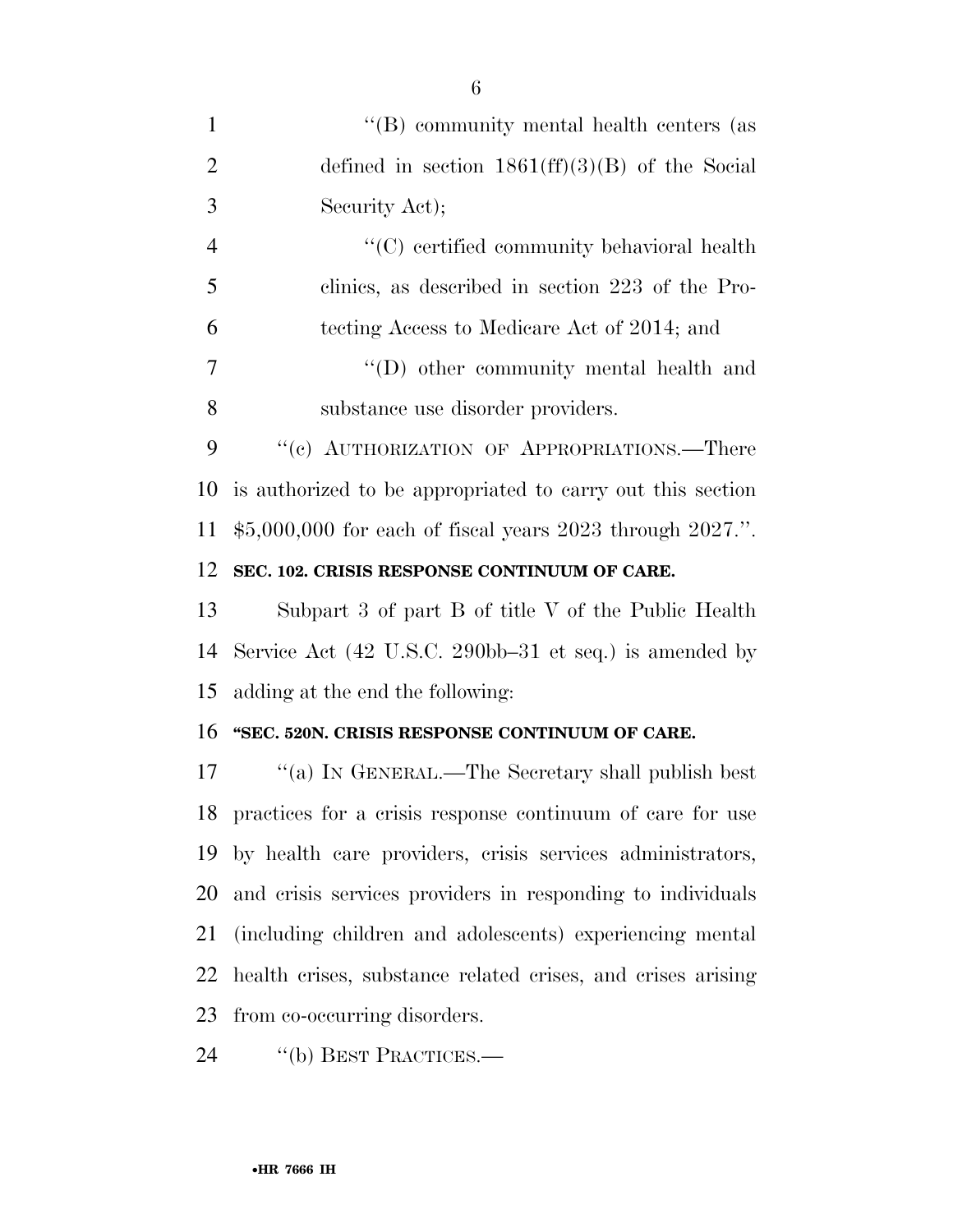| $\mathbf{1}$   | "(1) SCOPE OF BEST PRACTICES.—The best               |
|----------------|------------------------------------------------------|
| $\overline{2}$ | practices published under subsection (a) shall de-   |
| 3              | $fine-$                                              |
| $\overline{4}$ | $\lq\lq$ (A) a minimum set of core crisis response   |
| 5              | services, as determined by the Secretary, for        |
| 6              | each entity that furnishes such services, that—      |
| 7              | "(i) do not require prior authorization              |
| 8              | from an insurance provider or group health           |
| 9              | plan nor a referral from a health care pro-          |
| 10             | vider prior to the delivery of services;             |
| 11             | "(ii) provide for serving all individuals            |
| 12             | regardless of age or ability to pay;                 |
| 13             | "(iii) provide for operating 24 hours a              |
| 14             | day, 7 days a week; and                              |
| 15             | "(iv) provide for care and support                   |
| 16             | through resources described in paragraph             |
| 17             | $(2)(A)$ until the individual has been sta-          |
| 18             | bilized or transferred to the next level of          |
| 19             | crisis care; and                                     |
| 20             | $\lq\lq$ symmetric stabilization, including the      |
| 21             | point at which a case may be closed for—             |
| 22             | "(i) individuals screened over<br>the                |
| 23             | phone; and                                           |
| 24             | $\lq\lq$ (ii)<br>individuals stabilized<br>the<br>on |
| 25             | scene by mobile teams.                               |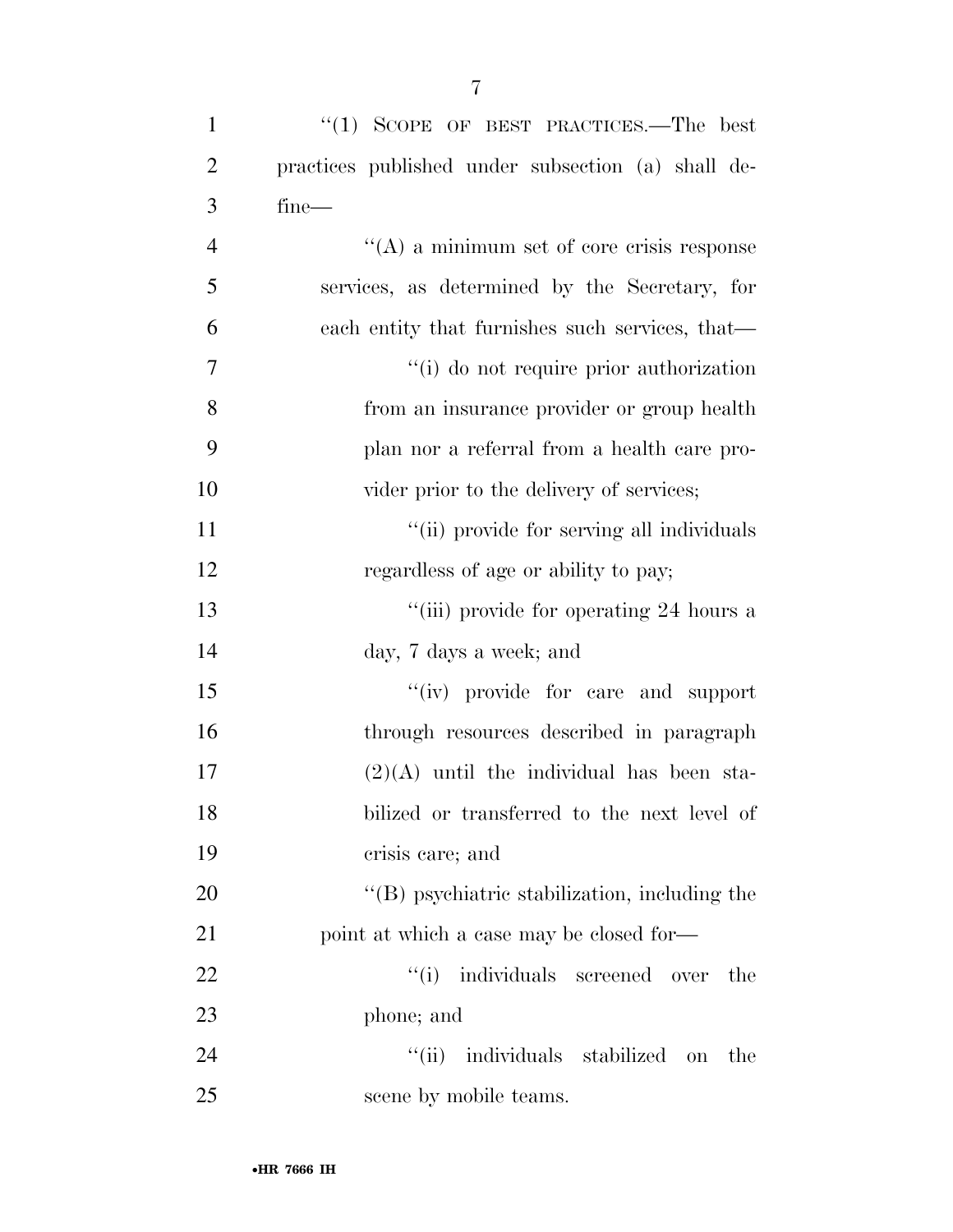| $\mathbf{1}$   | "(2) IDENTIFICATION OF ESSENTIAL FUNC-                |
|----------------|-------------------------------------------------------|
| $\overline{2}$ | TIONS.—The best practices published under sub-        |
| 3              | section (a) shall identify the essential functions of |
| $\overline{4}$ | each service in the crisis response continuum, which  |
| 5              | shall include at least the following:                 |
| 6              | $\lq\lq$ . Identification of resources for referral   |
| 7              | and enrollment in continuing mental health,           |
| 8              | substance use, or other human services relevant       |
| 9              | for the individual in crisis where necessary.         |
| 10             | "(B) Delineation of access and entry                  |
| 11             | points to services within the crisis response con-    |
| 12             | tinuum.                                               |
| 13             | "(C) Development of protocols and agree-              |
| 14             | ments for the transfer and receipt of individuals     |
| 15             | to and from other segments of the crisis re-          |
| 16             | sponse continuum segments as needed, and              |
| 17             | from outside referrals including health care pro-     |
| 18             | viders, first responders including law enforce-       |
| 19             | ment, paramedics, and firefighters, education         |
| 20             | institutions, and community-based organiza-           |
| 21             | tions.                                                |
| 22             | "(D) Description of the qualifications of             |
| 23             | crisis services staff, including roles for physi-     |
| 24             | cians, licensed clinicians, case managers, and        |
| 25             | peers (in accordance with State licensing re-         |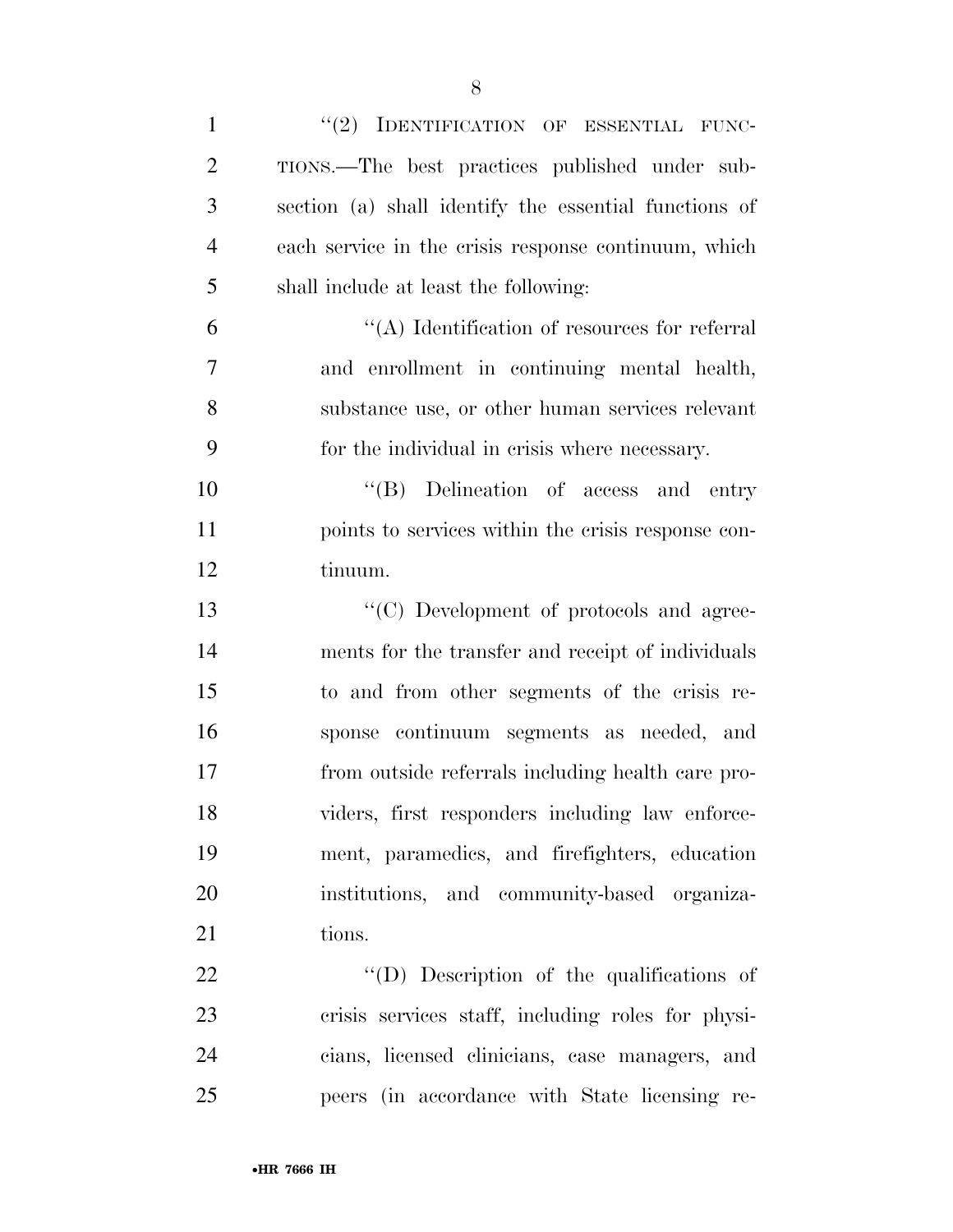quirements or requirements applicable to Tribal health professionals).

 $\cdot$  (E) The convening of collaborative meet- ings of crisis response service providers, first responders including law enforcement, para- medics, and firefighters, and community part- ners (including National Suicide Prevention Lifeline or 9–8–8 call centers, 9–1–1 public service answering points, and local mental health and substance use disorder treatment providers) operating in a common region for the discussion of case management, best practices, and general performance improvement.

14 "(3) SERVICE CAPACITY AND QUALITY BEST PRACTICES.—The best practices under subsection (a) shall include recommendations on—

17  $\langle (A) \rangle$  adequate volume of services to meet population need;

19 ''(B) appropriate timely response; and  $\text{``(C)}$  capacity to meet the needs of dif- ferent patient populations that may experience a mental health or substance use crisis, includ- ing children, families, and all age groups, cul- tural and linguistic minorities, individuals with co-occurring mental health and substance use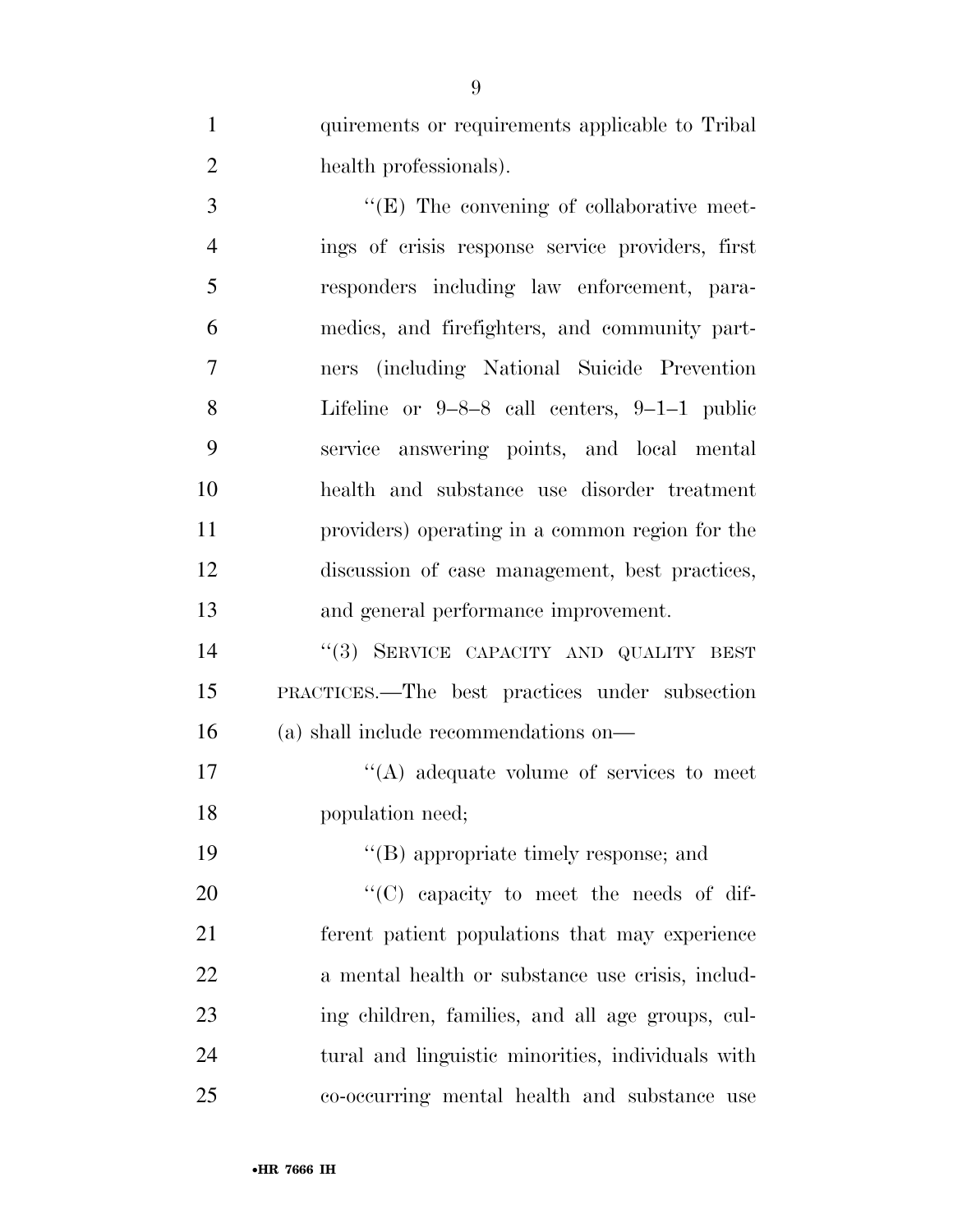| $\mathbf{1}$   | disorders, individuals with cognitive disabilities,   |
|----------------|-------------------------------------------------------|
| $\overline{2}$ | individuals with developmental delays, and indi-      |
| 3              | viduals with chronic medical conditions<br>and        |
| $\overline{4}$ | physical disabilities.                                |
| 5              | "(4) IMPLEMENTATION TIMEFRAME.—The Sec-               |
| 6              | retary shall—                                         |
| 7              | "(A) not later than 1 year after the date             |
| 8              | of enactment of this section, publish and main-       |
| 9              | tain the best practices required by subsection        |
| 10             | $(a)$ ; and                                           |
| 11             | $\lq\lq (B)$ every two years thereafter, publish      |
| 12             | updates.                                              |
| 13             | "(5) DATA COLLECTION AND EVALUATIONS.-                |
| 14             | The Secretary, directly or through grants, contracts, |
| 15             | or interagency agreements, shall collect data and     |
| 16             | conduct evaluations with respect to the provision of  |
| 17             | services and programs offered on the crisis response  |
| 18             | continuum for purposes of assessing the extent to     |
| 19             | which the provision of such services and programs     |
| 20             | meet certain objectives and outcomes measures as      |
| 21             | determined by the Secretary. Such objectives shall    |
| 22             | include-                                              |
| 23             | $\lq\lq$ a reduction in reliance on law en-           |
| 24             | forcement response, as appropriate, to individ-       |
| 25             | uals in crisis who would be more appropriately        |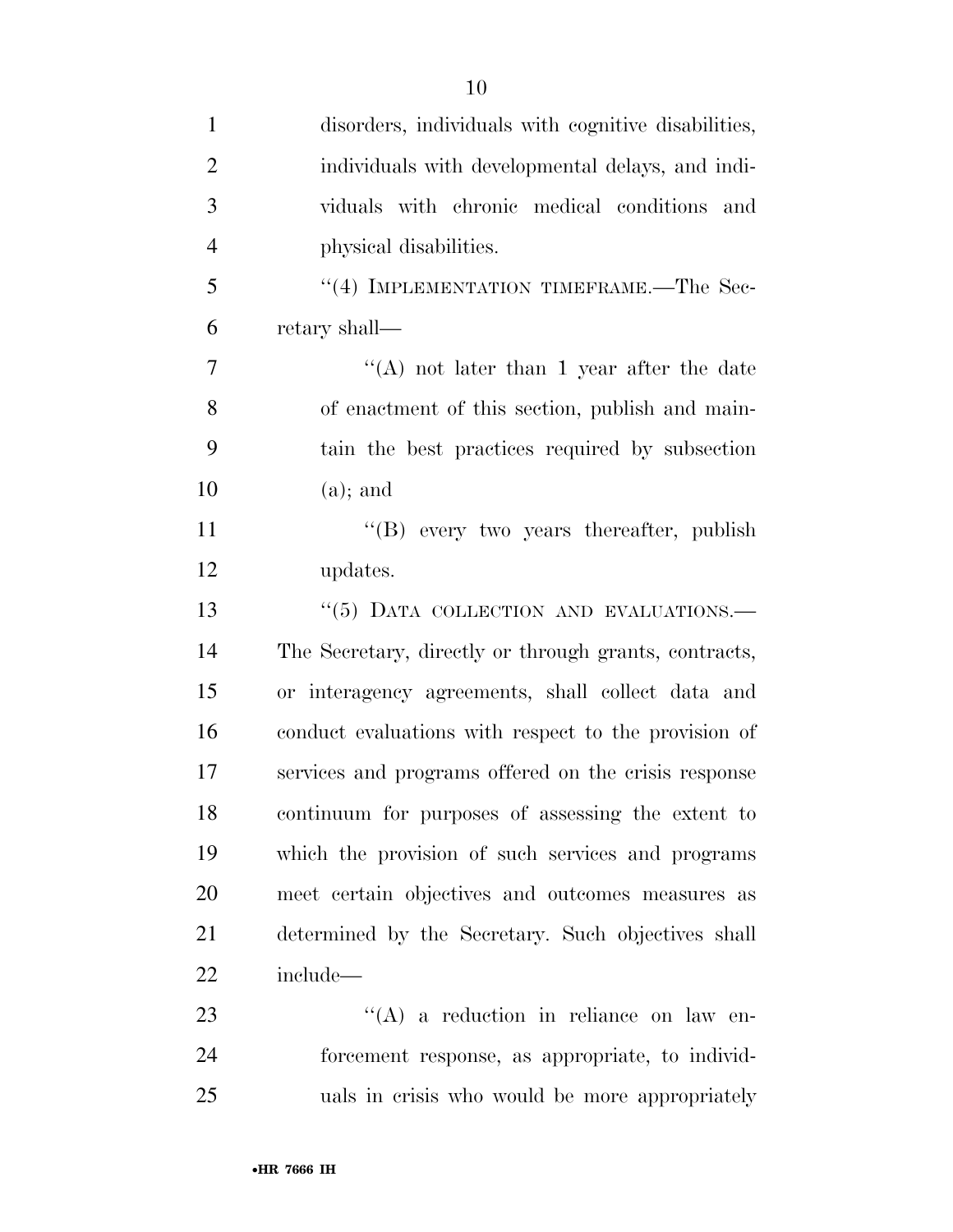| $\mathbf{1}$   | served by a mobile crisis team capable of re-       |
|----------------|-----------------------------------------------------|
| $\overline{2}$ | sponding to mental health and substance-re-         |
| 3              | lated crises;                                       |
| $\overline{4}$ | "(B) a reduction in boarding or extended            |
| 5              | holding of patients in emergency room facilities    |
| 6              | who require further psychiatric care, including     |
| 7              | care for substance use disorders;                   |
| 8              | "(C) evidence of adequate access to crisis          |
| 9              | care centers and crisis bed services; and           |
| 10             | $\lq\lq$ (D) evidence of adequate linkage to ap-    |
| 11             | propriate post-crisis care and longitudinal treat-  |
| 12             | ment for mental health or substance use dis-        |
| 13             | order when relevant.".                              |
|                | 14 Subtitle B—Into the Light for Ma-                |
| 15             | ternal Mental Health and Sub-                       |
| 16             | stance Use Disorders                                |
| 17             | SEC. 111. SCREENING AND TREATMENT FOR MATERNAL      |
| 18             | MENTAL HEALTH AND SUBSTANCE USE DIS-                |
| 19             | ORDERS.                                             |
| 20             | (a) IN GENERAL.—Section 317L-1 of the Public        |
| 21             | Health Service Act (42 U.S.C. 247b–13a) is amended— |
| 22             | (1) in the section heading, by striking " $MA$ -    |
| 23             | TERNAL DEPRESSION" and inserting "MATER-            |
| 24             | NAL MENTAL HEALTH AND SUBSTANCE USE                 |
| 25             | <b>DISORDERS</b> "; and                             |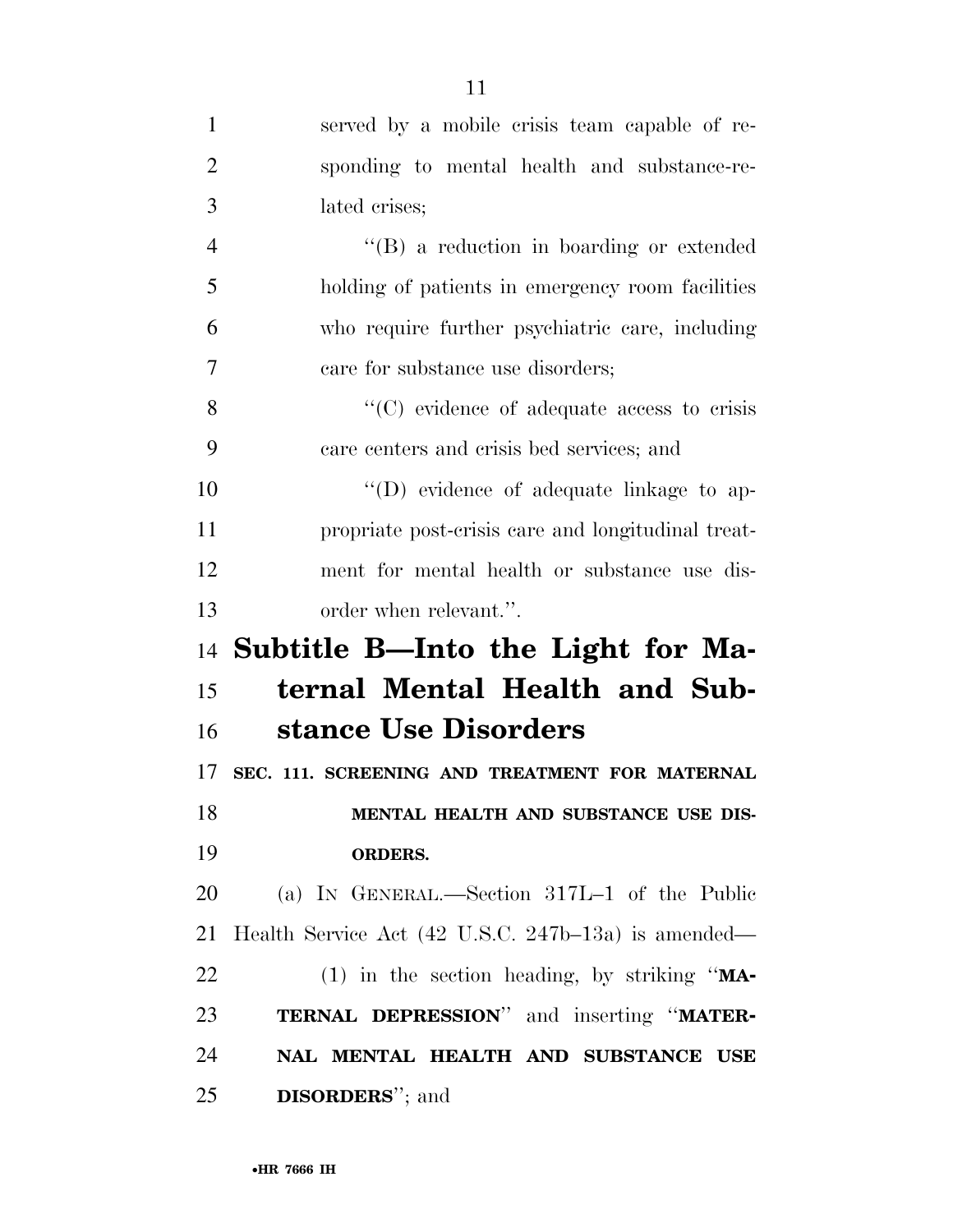1 (2) in subsection (a)—

 (A) by inserting '', Indian Tribes and Trib- al Organizations (as such terms are defined in section 4 of the Indian Self-Determination and Education Assistance Act), and Urban Indian organizations (as such term is defined in sec- tion 4 of the Indian Health Care Improvement Act)'' after ''States''; and

 (B) by striking ''for women who are preg- nant, or who have given birth within the pre- ceding 12 months, for maternal depression'' and inserting ''for women who are postpartum, pregnant, or have given birth within the pre- ceding 12 months, for maternal mental health and substance use disorders''.

 (b) APPLICATION.—Subsection (b) of section 317L– 1 of the Public Health Service Act (42 U.S.C. 247b–13a) is amended—

 (1) by striking ''a State shall submit'' and in- serting ''an entity listed in subsection (a) shall sub-mit''; and

22 (2) in paragraphs (1) and (2), by striking "ma- ternal depression'' each place it appears and insert- ing ''maternal mental health and substance use dis-orders''.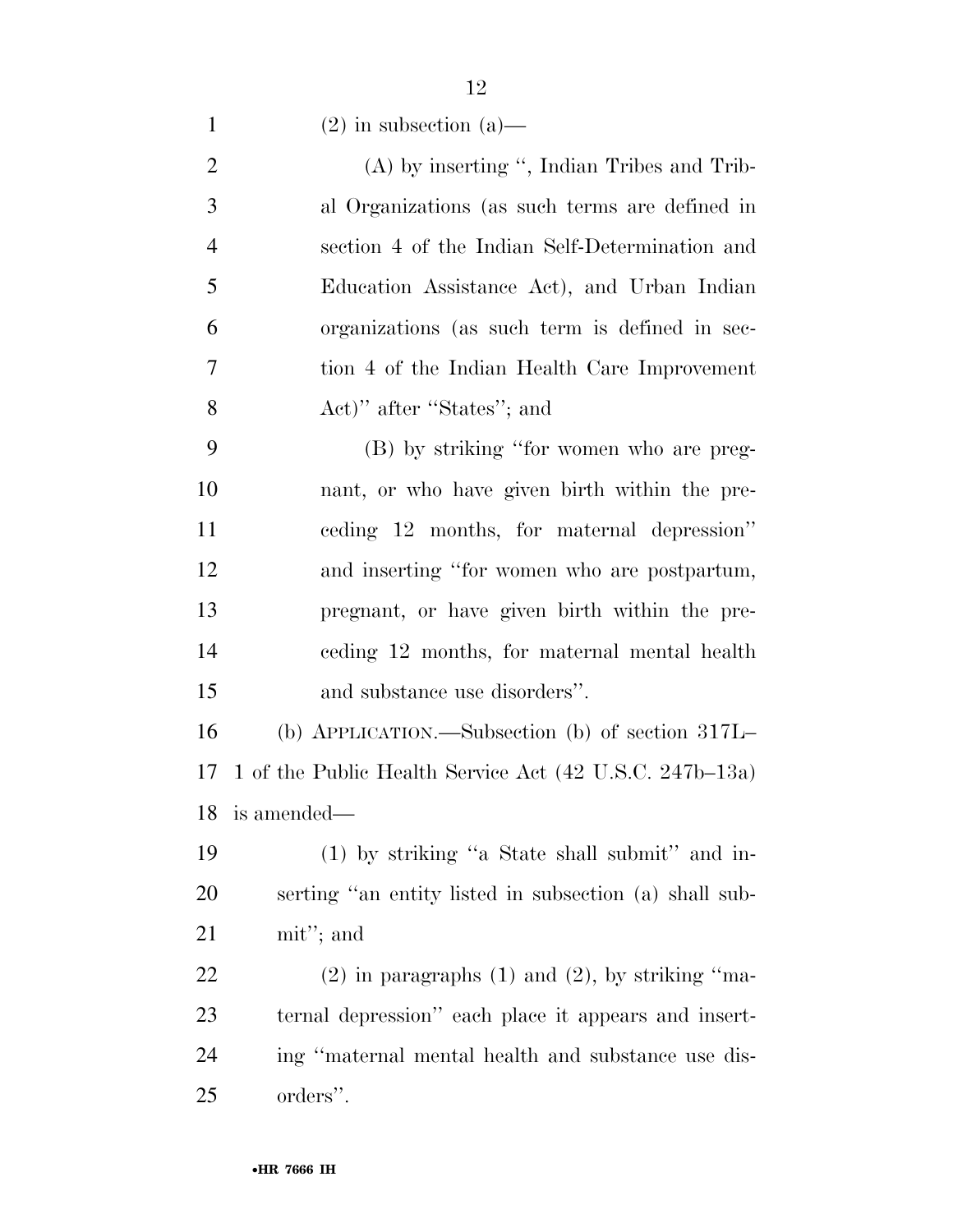| $\mathbf{1}$   | (c) PRIORITY.—Subsection (c) of section $317L-1$ of              |
|----------------|------------------------------------------------------------------|
| 2              | the Public Health Service Act $(42 \text{ U.S.C. } 247b-13a)$ is |
| 3              | amended—                                                         |
| $\overline{4}$ | (1) by striking "may give priority to States pro-                |
| 5              | posing to improve or enhance access to screening"                |
| 6              | and inserting the following: "shall give priority to             |
| 7              | entities listed in subsection (a) that—                          |
| 8              | $\lq(1)$ are proposing to create, improve, or en-                |
| 9              | hance screening, prevention, and treatment";                     |
| 10             | $(2)$ by striking "maternal depression" and in-                  |
| 11             | serting "maternal mental health and substance use                |
| 12             | disorders";                                                      |
| 13             | (3) by striking the period at the end of para-                   |
| 14             | $graph(1)$ , as so designated, and inserting a semi-             |
| 15             | colon; and                                                       |
| 16             | $(4)$ by inserting after such paragraph $(1)$ the                |
| 17             | following:                                                       |
| 18             | $\lq(2)$ are currently partnered with, or will part-             |
| 19             | ner with, a community-based organization to address              |
| 20             | maternal mental health and substance use disorders;              |
| 21             | $(3)$ are located in an area with high rates of                  |
| 22             | maternal health outcomes or significant<br>adverse               |
| 23             | health, economic, racial, or ethnic disparities in ma-           |
| 24             | ternal health and substance use disorder outcomes;               |
| 25             | and                                                              |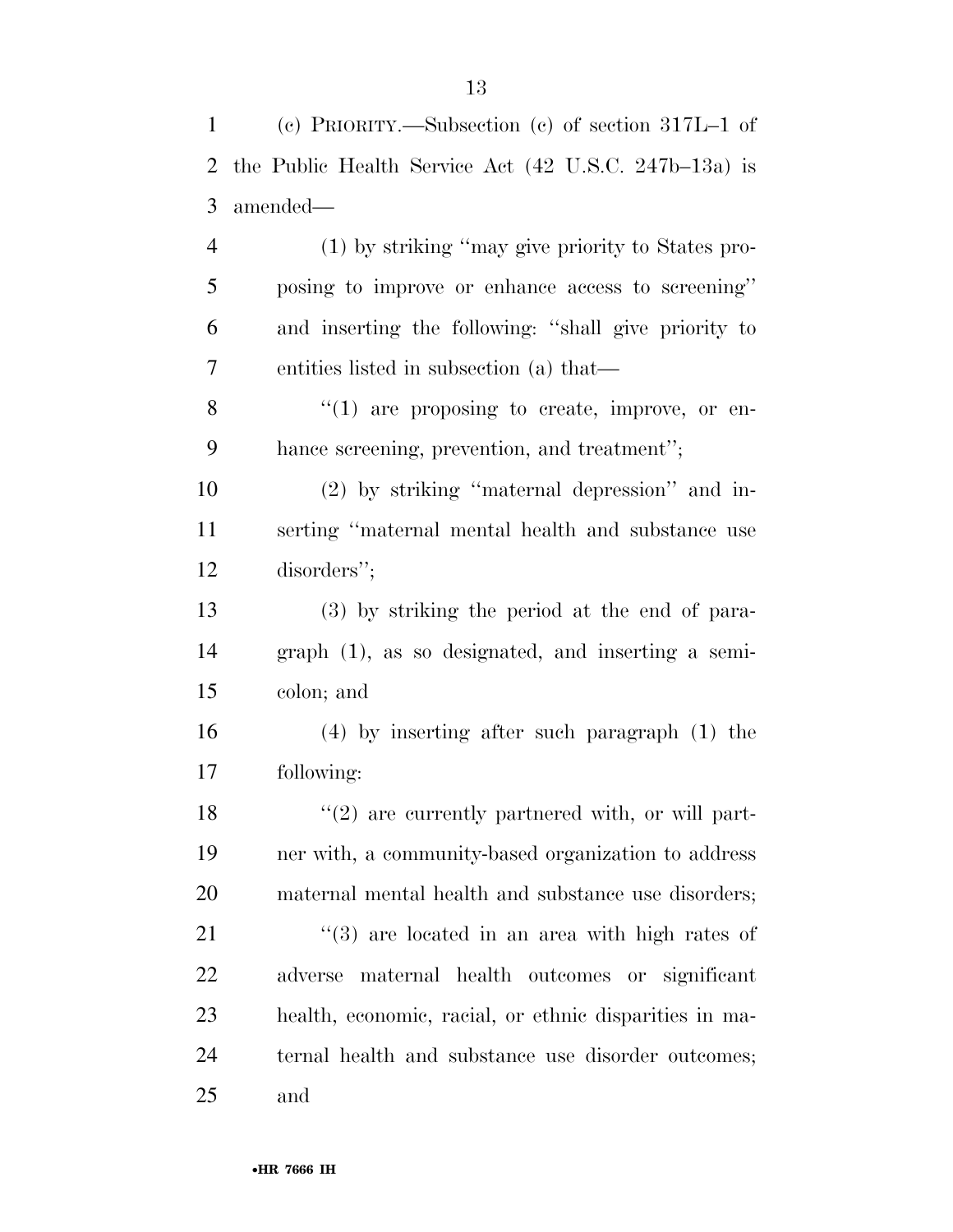| $\mathbf{1}$   | "(4) operate in a health professional shortage     |
|----------------|----------------------------------------------------|
| $\overline{2}$ | area designated under section 332.".               |
| 3              | (d) USE OF FUNDS.—Subsection (d) of section        |
| 4              | 317L-1 of the Public Health Service Act (42 U.S.C. |
| 5              | $247b-13a$ is amended—                             |
| 6              | $(1)$ in paragraph $(1)$ —                         |
| 7              | $(A)$ in subparagraph $(A)$ , by striking "to      |
| 8              | health care providers; and inserting "on           |
| 9              | maternal mental health and substance use dis-      |
| 10             | order screening, brief intervention, treatment     |
| 11             | (as applicable for health care providers), and     |
| 12             | referrals for treatment to health care providers   |
| 13             | in the primary care setting and nonclinical        |
| 14             | perinatal support workers;";                       |
| 15             | $(B)$ in subparagraph $(B)$ , by striking "to      |
| 16             | health care providers, including information on    |
| 17             | maternal depression screening, treatment, and      |
| 18             | follow-up support services, and linkages to com-   |
| 19             | munity-based resources; and" and inserting "on     |
| 20             | maternal mental health and substance use dis-      |
| 21             | order screening, brief intervention, treatment     |
| 22             | (as applicable for health care providers) and re-  |
| 23             | ferrals for treatment, follow-up support serv-     |
| 24             | ices, and linkages to community-based resources    |
| 25             | to health care providers in the primary care set-  |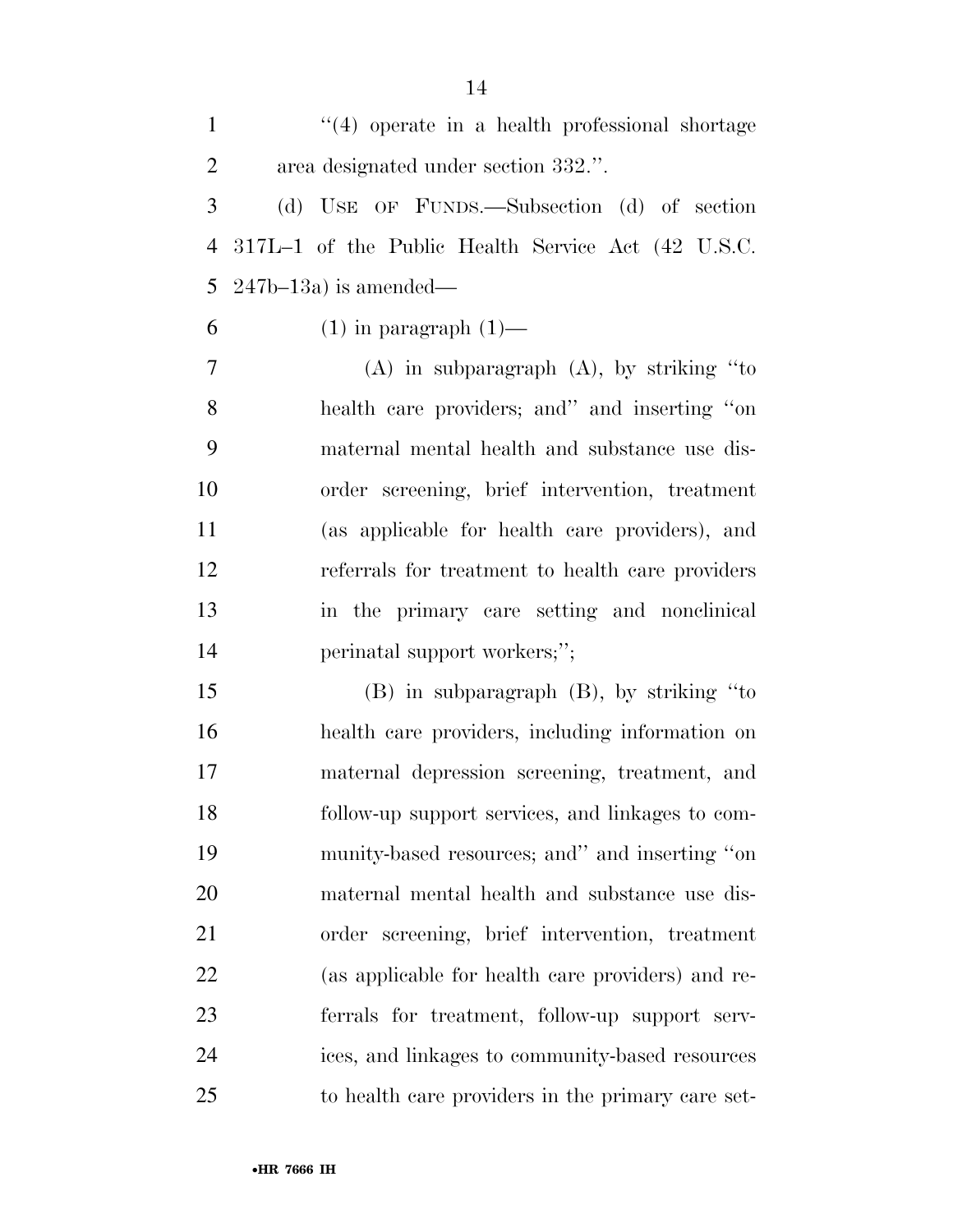1 ting and clinical perinatal support workers; and''; and

 (C) by adding at the end the following: ''(C) enabling health care providers (such as obstetrician-gynecologists, nurse practi- tioners, nurse midwives, pediatricians, psychia- trists, mental and other behavioral health care providers, and adult primary care clinicians) to provide or receive real-time psychiatric con- sultation (in-person or remotely), including through the use of technology-enabled collabo-12 rative learning and capacity building models (as defined in section 330N), to aid in the treat- ment of pregnant and postpartum women; and''; and

16 (2) in paragraph  $(2)$ —

 (A) by striking subparagraph (A) and re- designating subparagraphs (B) and (C) as sub-19 paragraphs (A) and (B), respectively;

 (B) in subparagraph (A), as redesignated, 21 by striking "and" at the end;

 (C) in subparagraph (B), as redesig-nated—

24 (i) by inserting ", including" before 25 "for rural areas"; and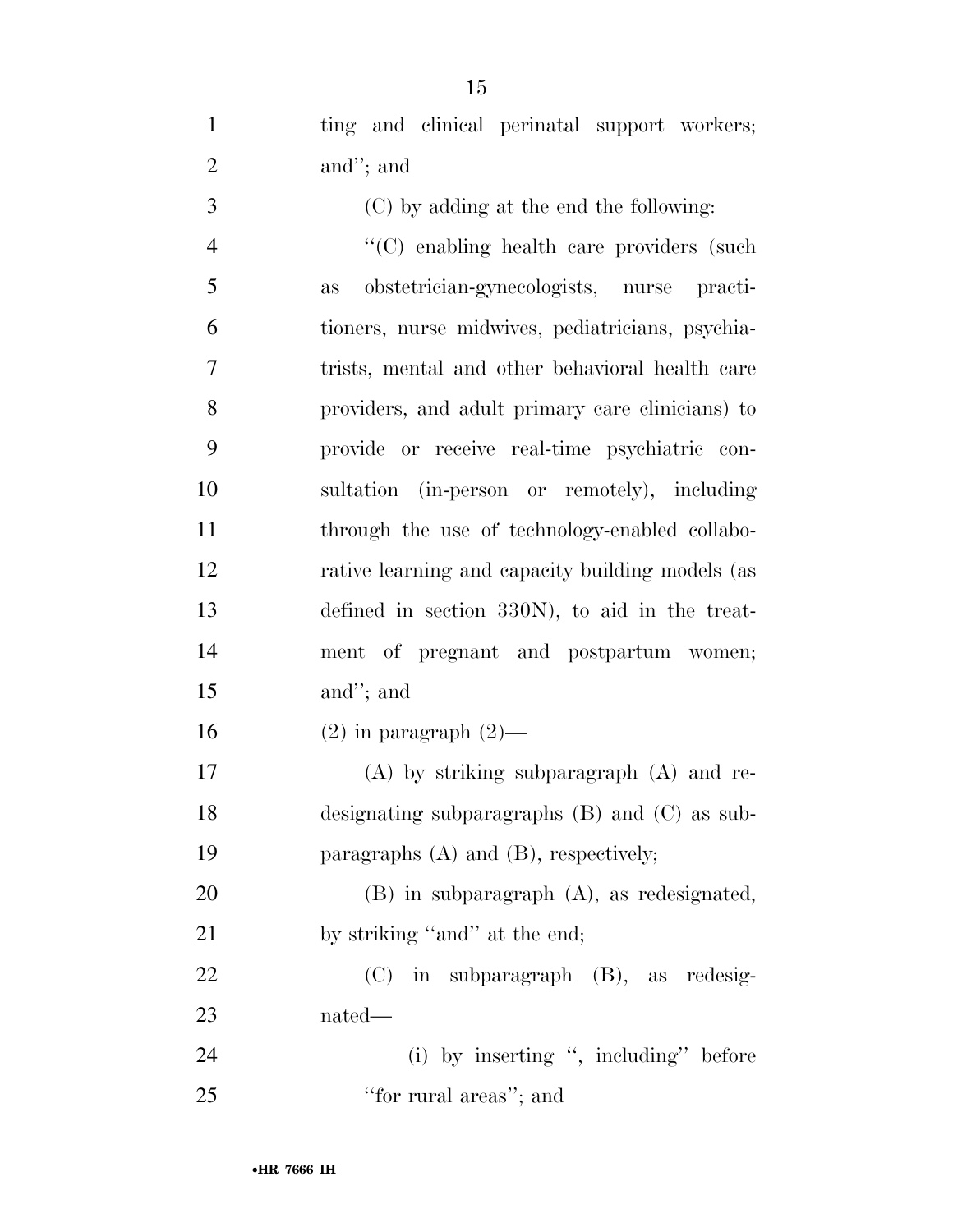| $\mathbf{1}$   | (ii) by striking the period at the end            |
|----------------|---------------------------------------------------|
| $\overline{2}$ | and inserting a semicolon; and                    |
| 3              | (D) by inserting after subparagraph (B),          |
| $\overline{4}$ | as redesignated, the following:                   |
| 5              | "(C) providing assistance to pregnant and         |
| 6              | postpartum women to receive maternal mental       |
| $\overline{7}$ | health and substance use disorder treatment,      |
| 8              | including patient consultation, care coordina-    |
| 9              | tion, and navigation for such treatment;          |
| 10             | "(D) coordinating with maternal and child         |
| 11             | health programs of the Federal Government         |
| 12             | and State, local, and Tribal governments, in-     |
| 13             | cluding child psychiatric access programs;        |
| 14             | "(E) conducting public outreach and               |
| 15             | awareness regarding grants under subsection       |
| 16             | (a);                                              |
| 17             | $\lq\lq(F)$ creating multi-State consortia to     |
| 18             | carry out the activities required or authorized   |
| 19             | under this subsection; and                        |
| 20             | $\lq\lq(G)$ training health care providers in the |
| 21             | primary care setting and nonclinical perinatal    |
| 22             | support workers on trauma-informed care, cul-     |
| 23             | turally and linguistically appropriate services,  |
| 24             | and best practices related to training to im-     |
| 25             | prove the provision of maternal mental health     |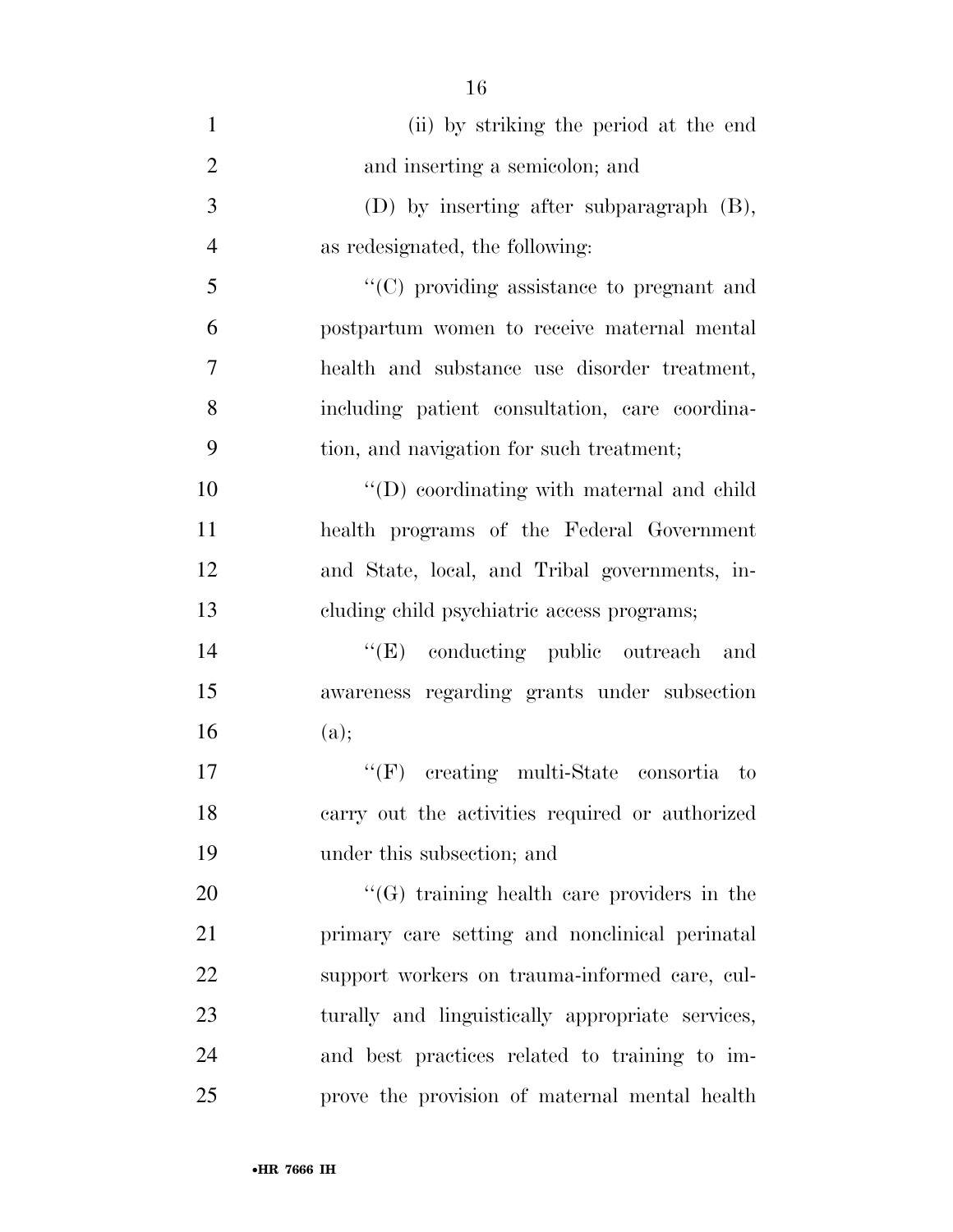and substance use disorder care for racial and ethnic minority populations, including with re- spect to perceptions and biases that may affect the approach to, and provision of, care.''. (e) ADDITIONAL PROVISIONS.—Section 317L–1 of the Public Health Service Act (42 U.S.C. 247b–13a) is amended— (1) by redesignating subsection (e) as sub- section (h); and (2) by inserting after subsection (d) the fol- lowing: 12 "'(e) TECHNICAL ASSISTANCE.—The Secretary shall provide technical assistance to grantees and entities listed in subsection (a) for carrying out activities pursuant to this section. ''(f) DISSEMINATION OF BEST PRACTICES.—The Secretary, based on evaluation of the activities funded pursuant to this section, shall identify and disseminate evidence-based or evidence-informed best practices for

 screening, assessment, and treatment services for mater- nal mental health and substance use disorders, including culturally and linguistically appropriate services, for women during pregnancy and 12 months following preg-nancy.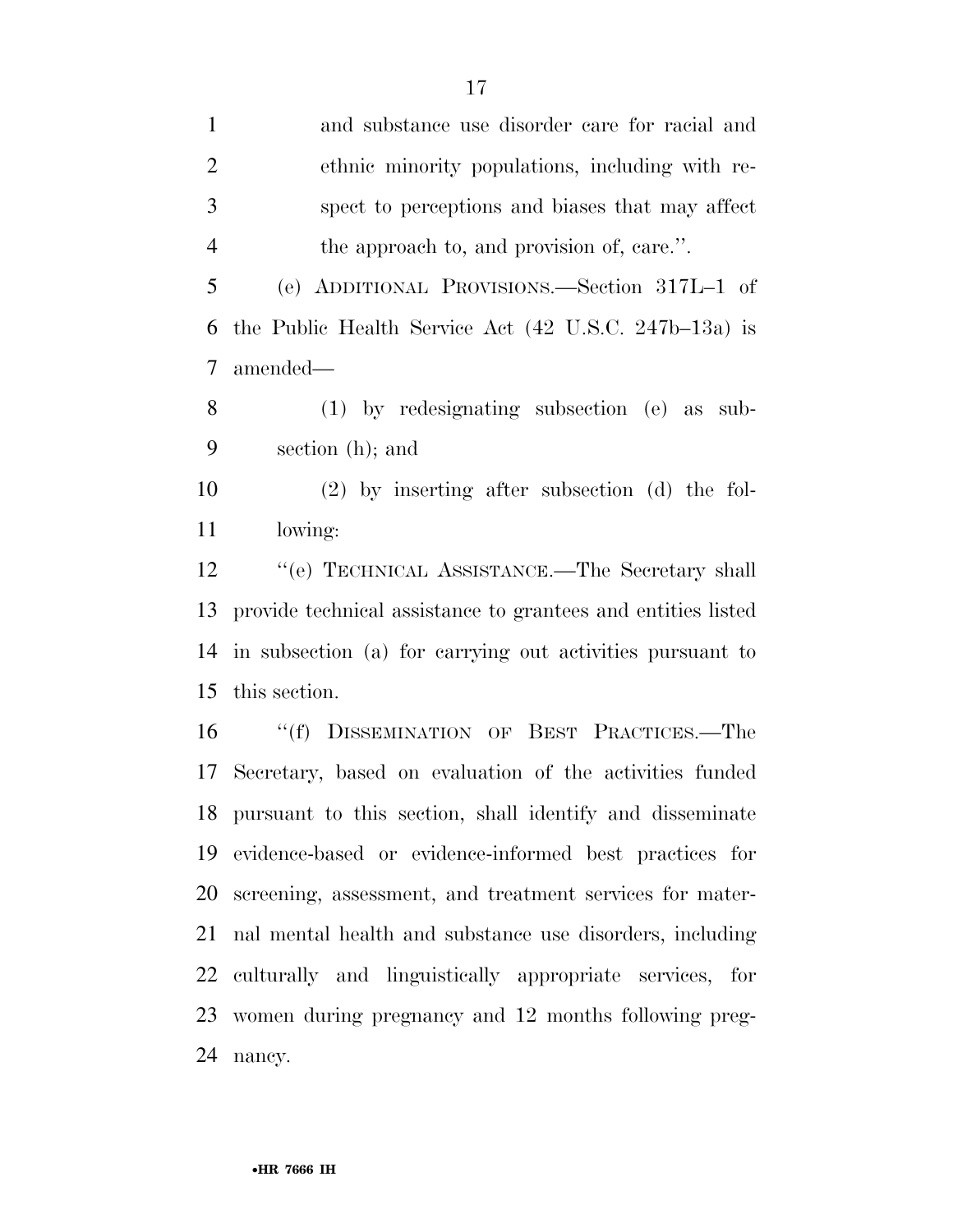''(g) MATCHING REQUIREMENT.—The Federal share of the cost of the activities for which a grant is made to an entity under subsection (a) shall not exceed 90 percent of the total cost of such activities.''.

- (f) AUTHORIZATION OF APPROPRIATIONS.—Sub- section (h) of section 317L–1 (42 U.S.C. 247b–13a) of the Public Health Service Act, as redesignated, is further amended—
- (1) by striking ''\$5,000,000'' and inserting 10 "\$24,000,000"; and
- (2) by striking ''2018 through 2022'' and in-serting ''2023 through 2028''.

### **SEC. 112. MATERNAL MENTAL HEALTH HOTLINE.**

 Part P of title III of the Public Health Service Act (42 U.S.C. 280g et seq.) is amended by adding at the end the following:

### **''SEC. 399V–7. MATERNAL MENTAL HEALTH HOTLINE.**

 ''(a) IN GENERAL.—The Secretary shall maintain, di- rectly or by grant or contract, a national hotline to provide emotional support, information, brief intervention, and mental health and substance use disorder resources to pregnant and postpartum women at risk of, or affected by, maternal mental health and substance use disorders, and to their families or household members.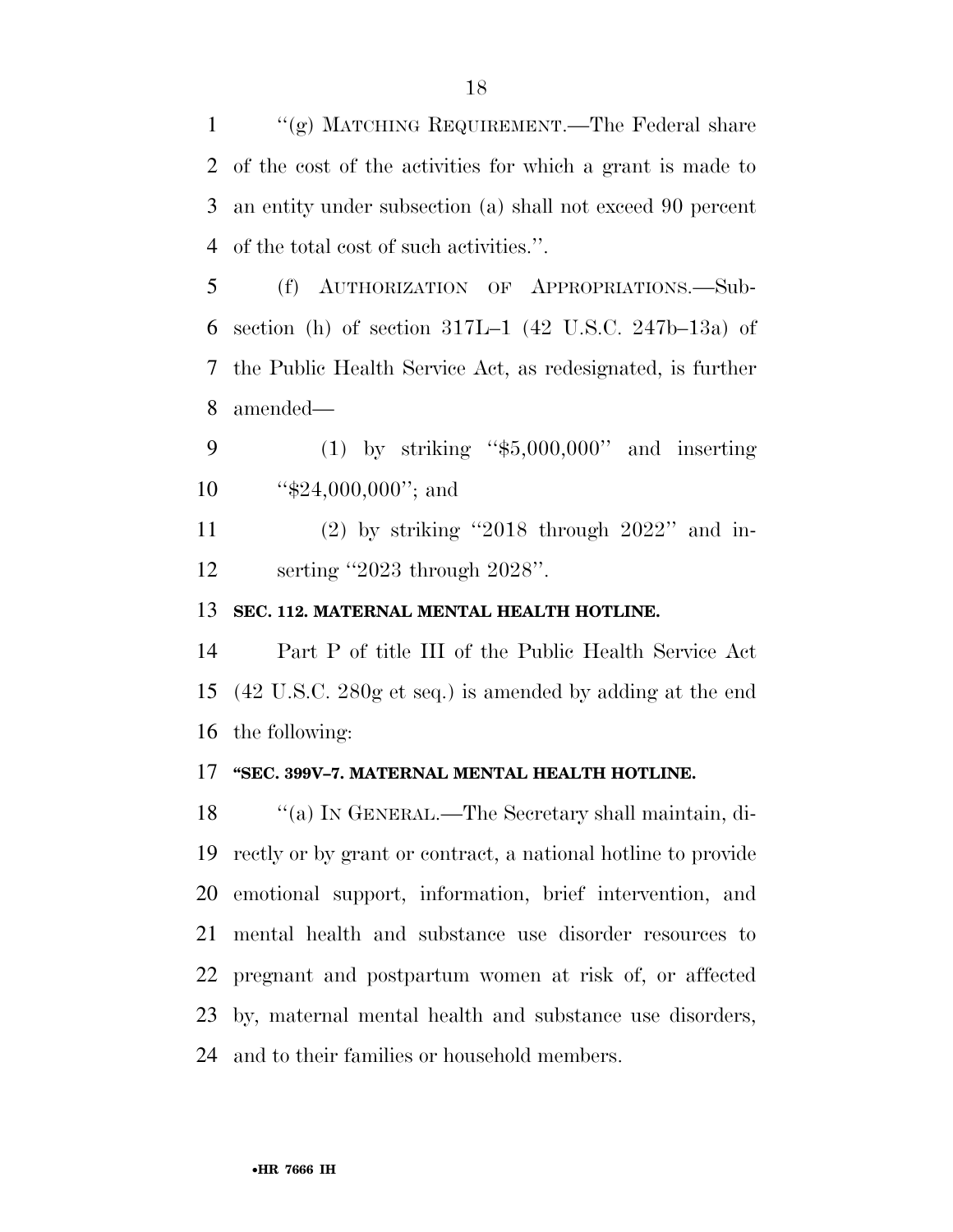| $\mathbf{1}$   | "(b) REQUIREMENTS FOR HOTLINE.—The hotline             |
|----------------|--------------------------------------------------------|
| $\overline{2}$ | under subsection (a) shall—                            |
| 3              | "(1) be a $24/7$ real-time hotline;                    |
| 4              | $\lq(2)$ provide voice and text support;               |
| 5              | $\lq(3)$ be staffed by certified peer specialists, li- |
| 6              | censed health care professionals, or licensed mental   |
| 7              | health professionals who are trained on—               |
| 8              | $\lq\lq$ maternal mental health and sub-               |
| 9              | stance use disorder prevention, identification,        |
| 10             | and intervention; and                                  |
| 11             | "(B) providing culturally and linguistically           |
| 12             | appropriate support; and                               |
| 13             | "(4) provide maternal mental health and sub-           |
| 14             | stance use disorder assistance and referral services   |
| 15             | to meet the needs of underserved populations, indi-    |
| 16             | viduals with disabilities, and family and household    |
| 17             | members of pregnant or postpartum women at risk        |
| 18             | of experiencing maternal mental health and sub-        |
| 19             | stance use disorders.                                  |
| 20             | "(c) ADDITIONAL REQUIREMENTS.—In maintaining           |
| 21             | the hotline under subsection (a), the Secretary shall— |
| 22             | $\lq(1)$ consult with the Domestic Violence Hot-       |
| 23             | line, National Suicide Prevention Lifeline, and Vet-   |
| 24             | Crisis Line to ensure that pregnant and<br>erans       |
| 25             | postpartum women are connected in real-time to the     |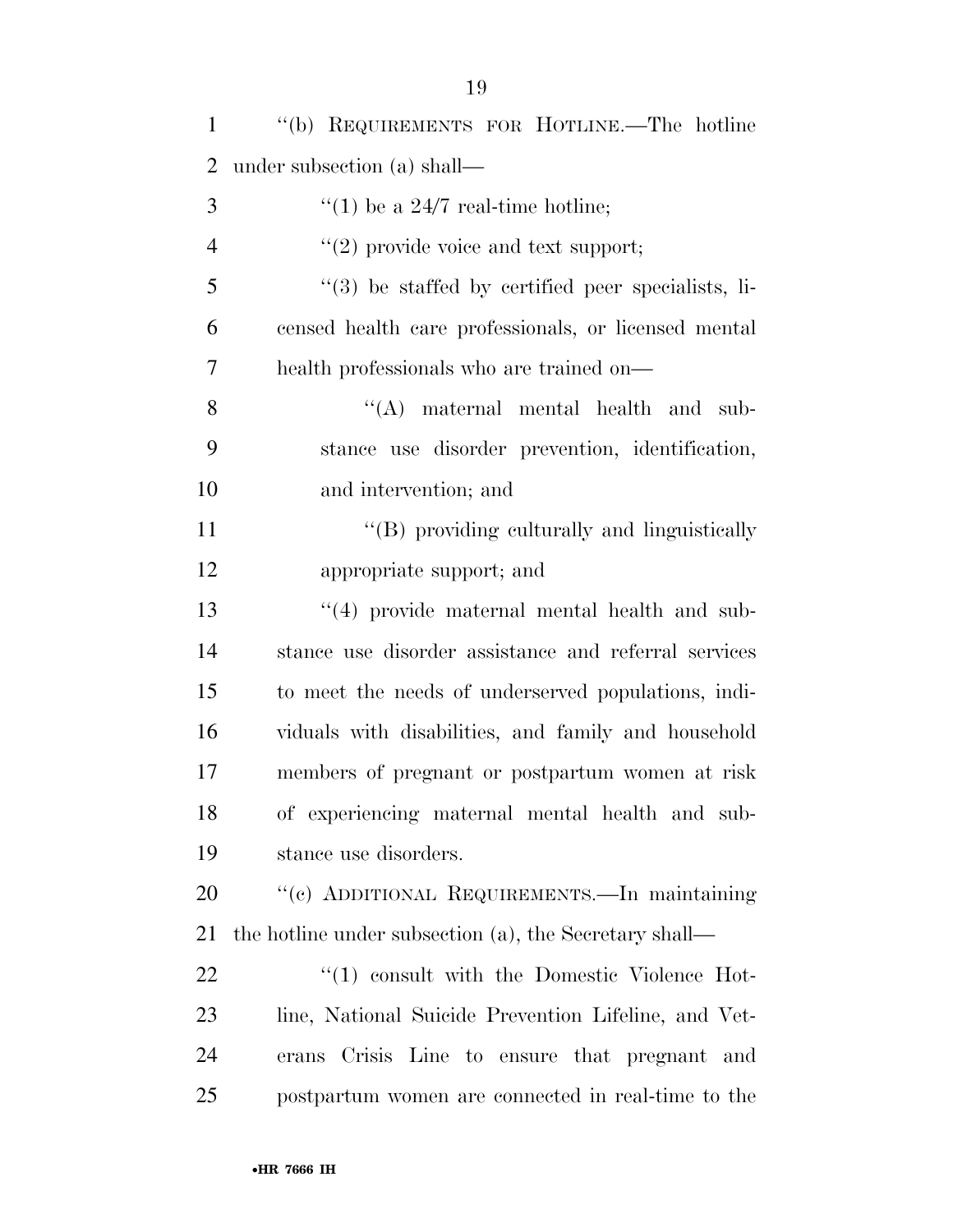appropriate specialized hotline service, when applica-ble;

 ''(2) conduct a public awareness campaign for the hotline; and

 ''(3) consult with Federal departments and agencies, including the Centers of Excellence of the Substance Abuse and Mental Health Services Ad- ministration and the Department of Veterans Af-fairs, to increase awareness regarding the hotline.

 ''(d) ANNUAL REPORT.—The Secretary shall submit an annual report to the Congress on the hotline under sub- section (a) and implementation of this section, including—  $\frac{1}{2}$  (1) an evaluation of the effectiveness of activi-

ties conducted or supported under subsection (a);

 ''(2) a directory of entities or organizations to which staff maintaining the hotline funded under this section may make referrals; and

 ''(3) such additional information as the Sec-retary determines appropriate.

20 "(e) AUTHORIZATION OF APPROPRIATIONS.-To carry out this section, there are authorized to be appro- priated \$10,000,000 for each of fiscal years 2023 through 2028.''.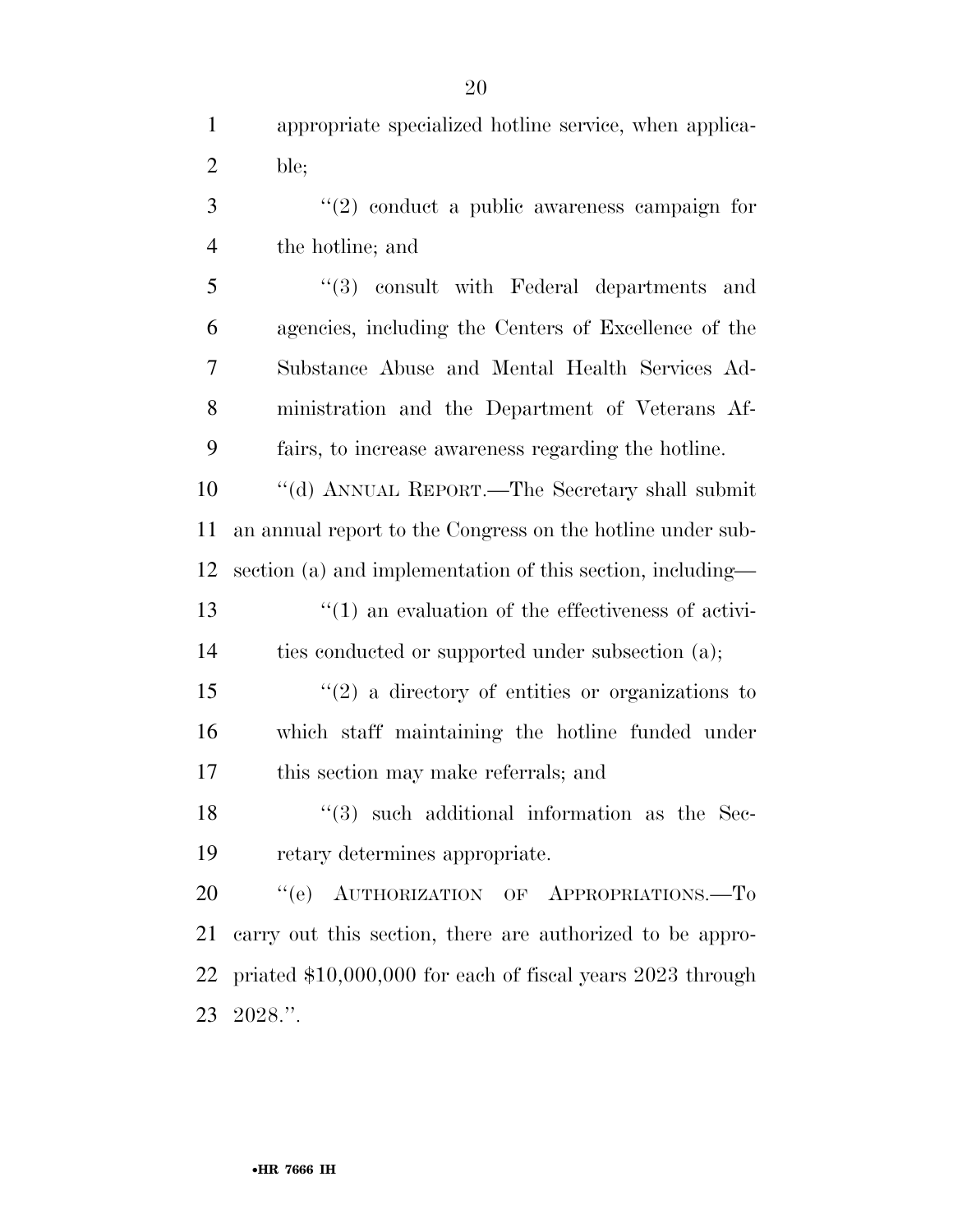### **Subtitle C—REACHING Improved Mental Health Outcomes for Pa-tients**

### **SEC. 121. INNOVATION FOR MENTAL HEALTH.**

 (a) NATIONAL MENTAL HEALTH AND SUBSTANCE USE POLICY LABORATORY.—Section 501A of the Public Health Service Act (42 U.S.C. 290aa–0) is amended—

8 (1) in subsection  $(e)(1)$ , by striking "Indian tribes or tribal organizations'' and inserting ''Indian Tribes or Tribal organizations'';

11 (2) by striking subsection (e)(3); and

(3) by adding at the end the following:

 ''(f) AUTHORIZATION OF APPROPRIATIONS.—To carry out this section, there is authorized to be appro- priated \$10,000,000 for each of fiscal years 2023 through 2027.''.

 (b) INTERDEPARTMENTAL SERIOUS MENTAL ILL-NESS COORDINATING COMMITTEE.—

 (1) IN GENERAL.—Part A of title V of the Pub- lic Health Service Act (42 U.S.C. 290aa et seq.) is amended by inserting after section 501A (42 U.S.C. 290aa–0) the following:

**''SEC. 501B. INTERDEPARTMENTAL SERIOUS MENTAL ILL-**

**NESS COORDINATING COMMITTEE.** 

25 "(a) ESTABLISHMENT.—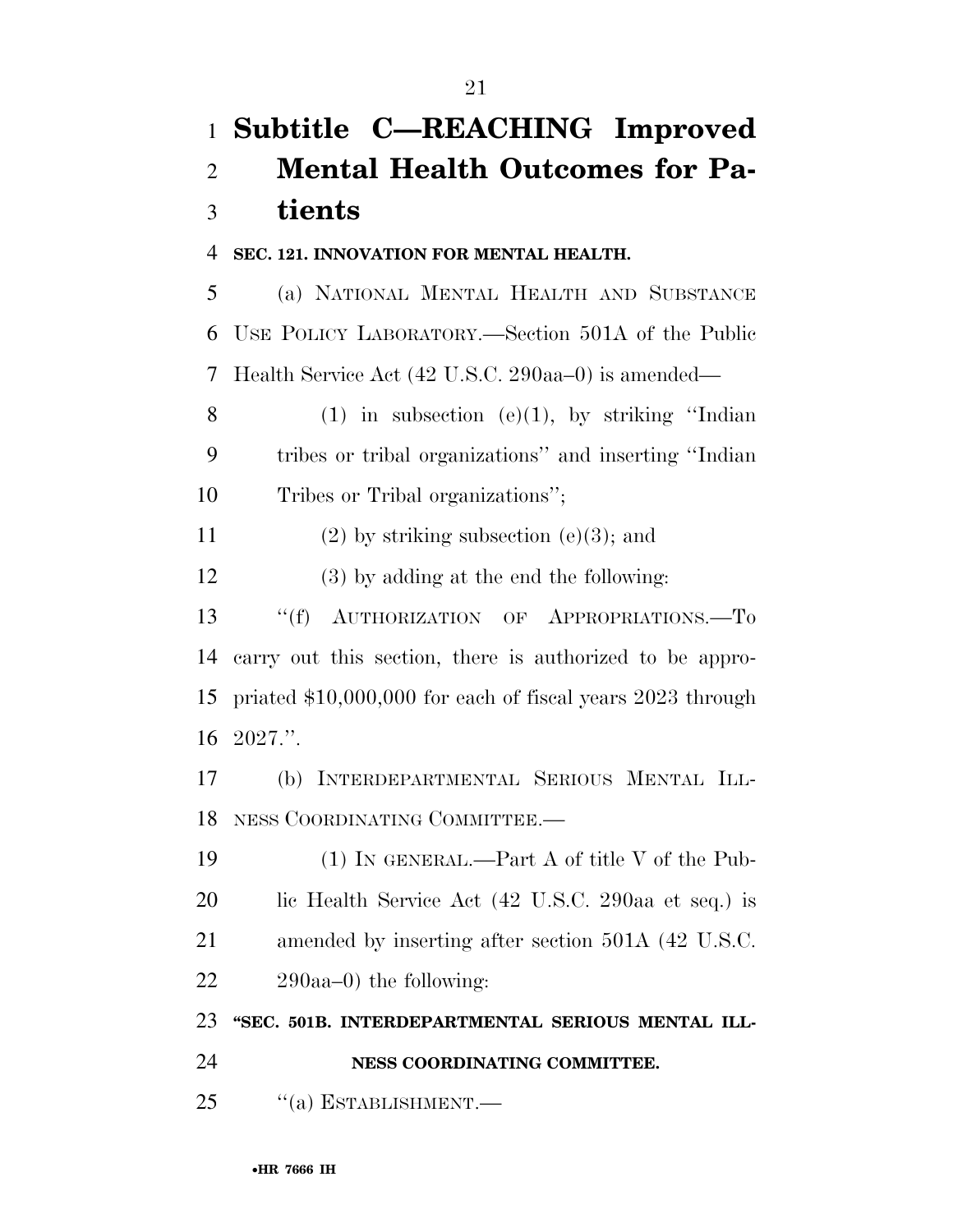| $\mathbf{1}$   | "(1) IN GENERAL.—The Secretary of Health                     |
|----------------|--------------------------------------------------------------|
| $\overline{2}$ | and Human Services, or the designee of the Sec-              |
| 3              | retary, shall establish a committee to be known as           |
| $\overline{4}$ | the Interdepartmental Serious Mental Illness Coordi-         |
| 5              | nating Committee (in this section referred to as the         |
| 6              | 'Committee').                                                |
| 7              | "(2) FEDERAL ADVISORY COMMITTEE ACT.-                        |
| 8              | Except as provided in this section, the provisions of        |
| 9              | the Federal Advisory Committee Act (5 U.S.C.                 |
| 10             | App.) shall apply to the Committee.                          |
| 11             | "(b) MEETINGS.—The Committee shall meet not                  |
| 12             | fewer than 2 times each year.                                |
| 13             | "(c) RESPONSIBILITIES.—The Committee shall sub-              |
| 14             | mit, on a biannual basis, to Congress and any other rel-     |
| 15             | evant Federal department or agency a report including—       |
| 16             | $\cdot\cdot\cdot(1)$ a summary of advances in serious mental |
| 17             | illness and serious emotional disturbance research           |
| 18             | related to the prevention of, diagnosis of, interven-        |
| 19             | tion in, and treatment and recovery of serious men-          |
| 20             | tal illnesses, serious emotional disturbances, and ad-       |
| 21             | vances in access to services and support for adults          |
| 22             | with a serious mental illness or children with a seri-       |
| 23             | ous emotional disturbance;                                   |
| 24             | $\lq(2)$ an evaluation of the effect Federal pro-            |

grams related to serious mental illness have on pub-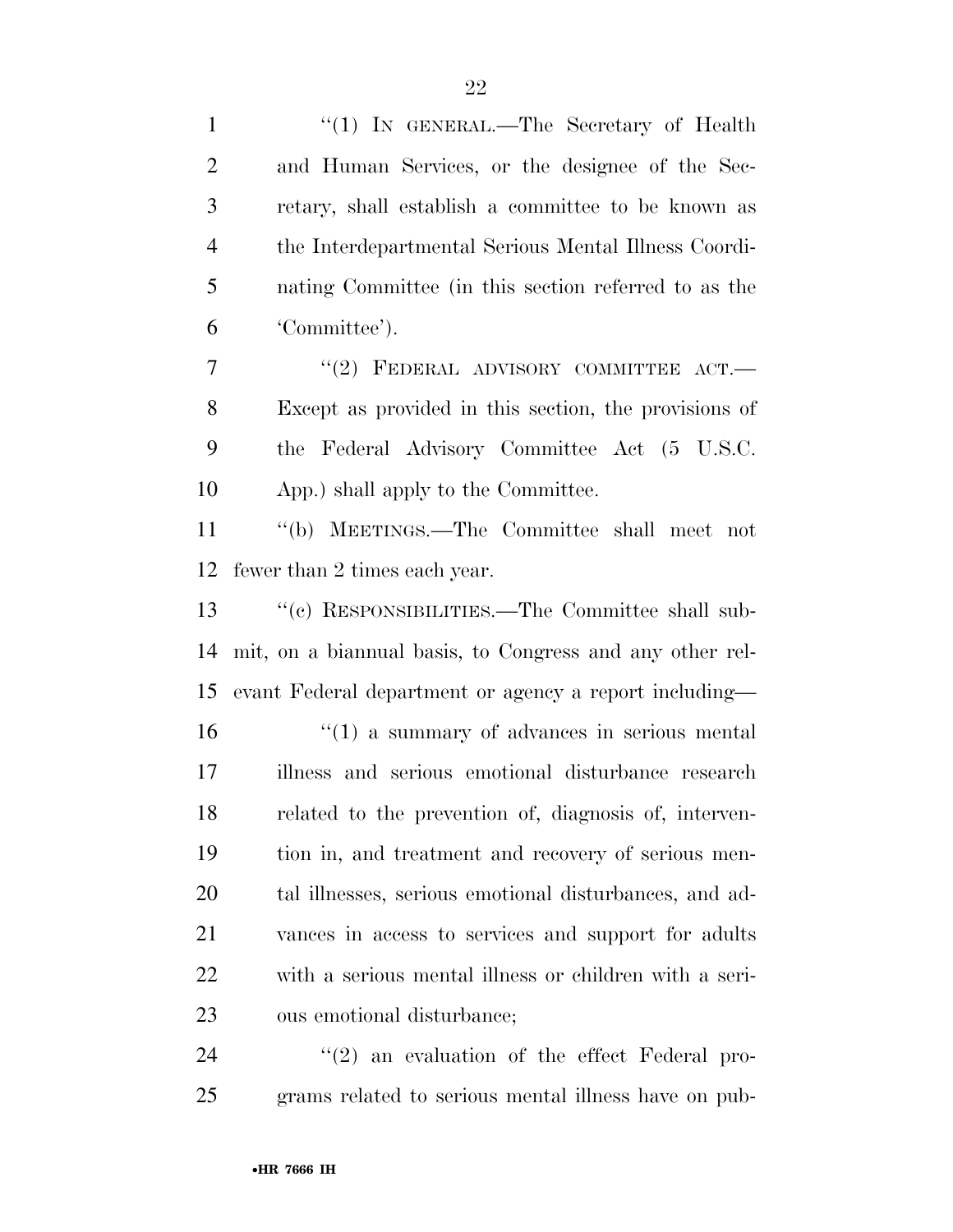lic health, including public health outcomes such as—

| 3              | "(A) rates of suicide, suicide attempts, in-                   |
|----------------|----------------------------------------------------------------|
| $\overline{4}$ | cidence and prevalence of serious mental ill-                  |
| 5              | nesses, serious emotional disturbances, and sub-               |
| 6              | stance use disorders, overdose, overdose deaths,               |
| 7              | emergency hospitalizations, emergency room                     |
| 8              | boarding, preventable emergency room visits,                   |
| 9              | interaction with the criminal justice system,                  |
| 10             | homelessness, and unemployment;                                |
| 11             | "(B) increased rates of employment and                         |
| 12             | enrollment in educational and vocational pro-                  |
| 13             | grams;                                                         |
| 14             | "(C) quality of mental and substance use                       |
| 15             | disorders treatment services; or                               |
| 16             | $\lq\lq$ (D) any other criteria as may be deter-               |
| 17             | mined by the Secretary; and                                    |
| 18             | $\cdot\cdot\cdot(3)$ specific recommendations for actions that |
| 19             | agencies can take to better coordinate the adminis-            |
| 20             | tration of mental health services for adults with a            |
| 21             | serious mental illness or children with a serious emo-         |
| 22             | tional disturbance.                                            |
| 23             | $\lq\lq$ (d) MEMBERSHIP.—                                      |
| 24             | ``(1)<br>FEDERAL MEMBERS.-The<br>Committee                     |

shall be composed of the following Federal rep-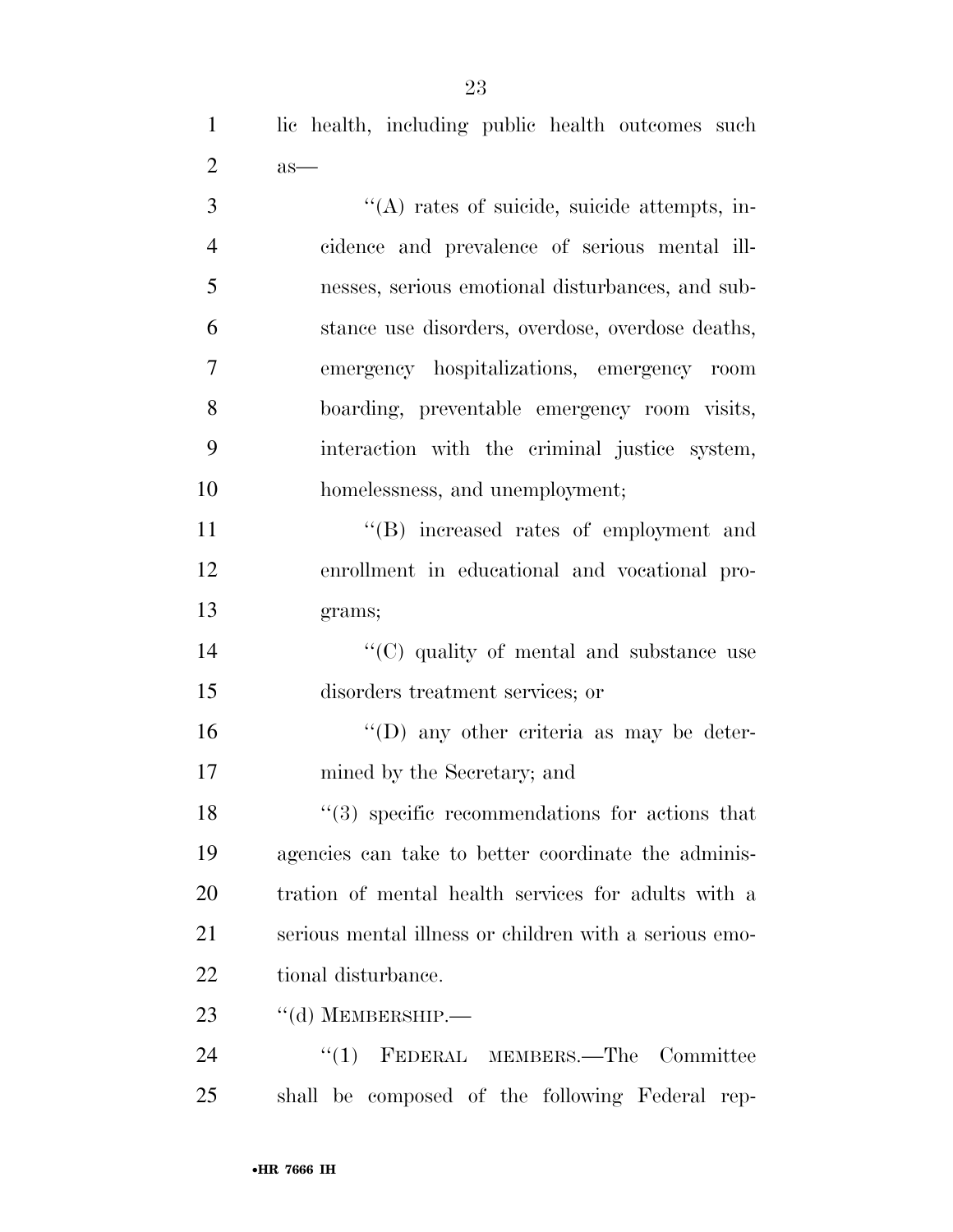| $\mathbf{1}$   | resentatives, or the designees of such representa-  |
|----------------|-----------------------------------------------------|
| $\overline{2}$ | tives-                                              |
| 3              | "(A) the Secretary of Health and Human              |
| $\overline{4}$ | Services, who shall serve as the Chair of the       |
| 5              | Committee;                                          |
| 6              | "(B) the Assistant Secretary for Mental             |
| 7              | Health and Substance Use;                           |
| 8              | $\lq\lq$ (C) the Attorney General;                  |
| 9              | "(D) the Secretary of Veterans Affairs;             |
| 10             | " $(E)$ the Secretary of Defense;                   |
| 11             | "(F) the Secretary of Housing and Urban"            |
| 12             | Development;                                        |
| 13             | $\lq\lq(G)$ the Secretary of Education;             |
| 14             | "(H) the Secretary of Labor;                        |
| 15             | $\lq\lq$ the Administrator of the Centers for       |
| 16             | Medicare & Medicaid Services; and                   |
| 17             | "(J) the Commissioner of Social Security.           |
| 18             | $"(2)$ NON-FEDERAL MEMBERS.—The Com-                |
| 19             | mittee shall also include not less than 14 non-Fed- |
| 20             | eral public members appointed by the Secretary of   |
| 21             | Health and Human Services, of which—                |
| 22             | "(A) at least 2 members shall be an indi-           |
| 23             | vidual who has received treatment for a diag-       |
| 24             | nosis of a serious mental illness;                  |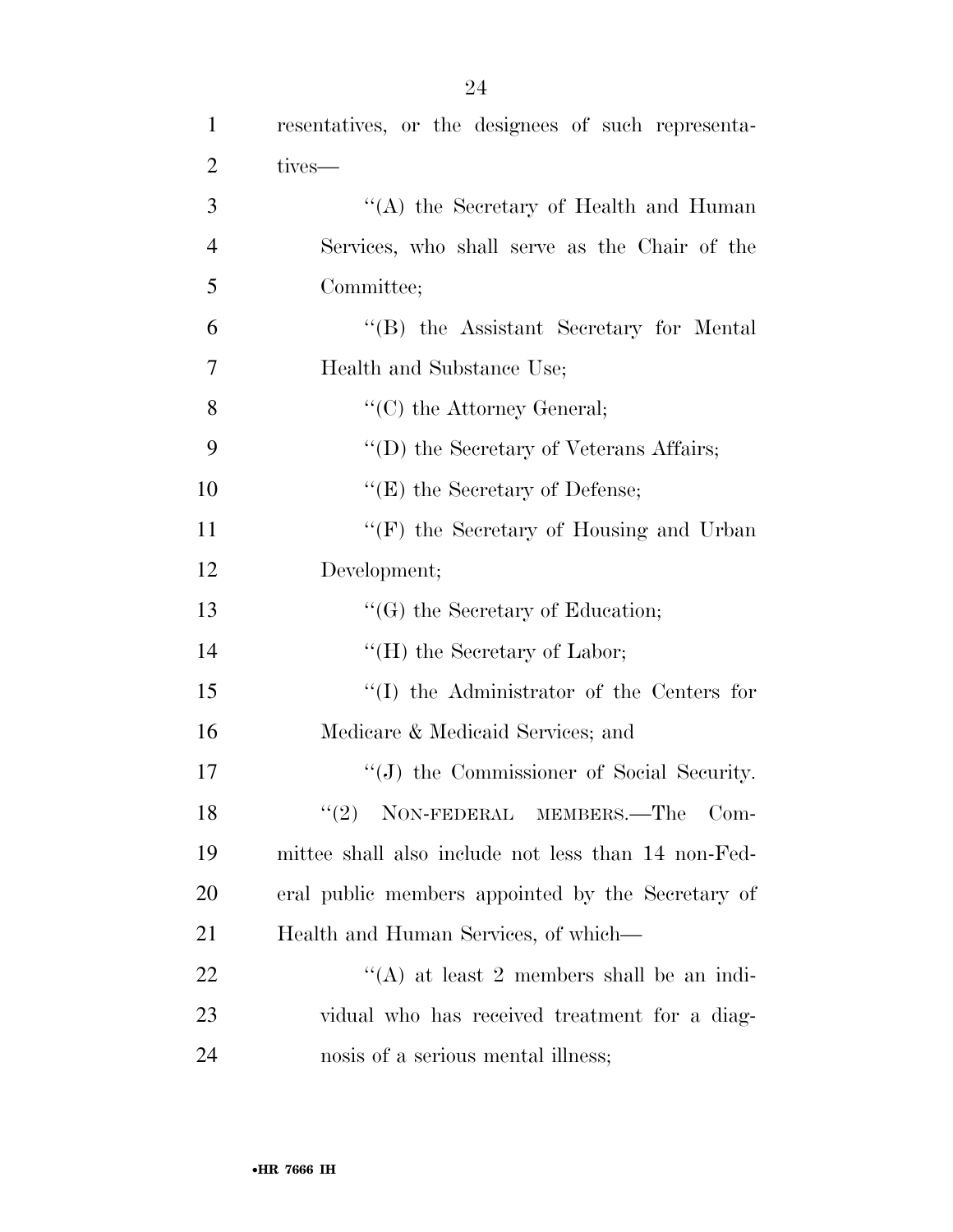| $\mathbf{1}$   | "(B) at least 1 member shall be a parent           |
|----------------|----------------------------------------------------|
| $\overline{2}$ | or legal guardian of an adult with a history of    |
| 3              | a serious mental illness or a child with a history |
| $\overline{4}$ | of a serious emotional disturbance;                |
| 5              | "(C) at least 1 member shall be a rep-             |
| 6              | resentative of a leading research, advocacy, or    |
| 7              | service organization for adults with a serious     |
| 8              | mental illness;                                    |
| 9              | "(D) at least 2 members shall be—                  |
| 10             | "(i) a licensed psychiatrist with expe-            |
| 11             | rience in treating serious mental illnesses;       |
| 12             | "(ii) a licensed psychologist with expe-           |
| 13             | rience in treating serious mental illnesses        |
| 14             | or serious emotional disturbances;                 |
| 15             | "(iii) a licensed clinical social worker           |
| 16             | with experience treating serious mental ill-       |
| 17             | nesses or serious emotional disturbances;          |
| 18             | <b>or</b>                                          |
| 19             | "(iv) a licensed psychiatric nurse,                |
| 20             | nurse practitioner, or physician assistant         |
| 21             | with experience in treating serious mental         |
| 22             | illnesses or serious emotional disturbances;       |
| 23             | "(E) at least 1 member shall be a licensed         |
| 24             | mental health professional with a specialty in     |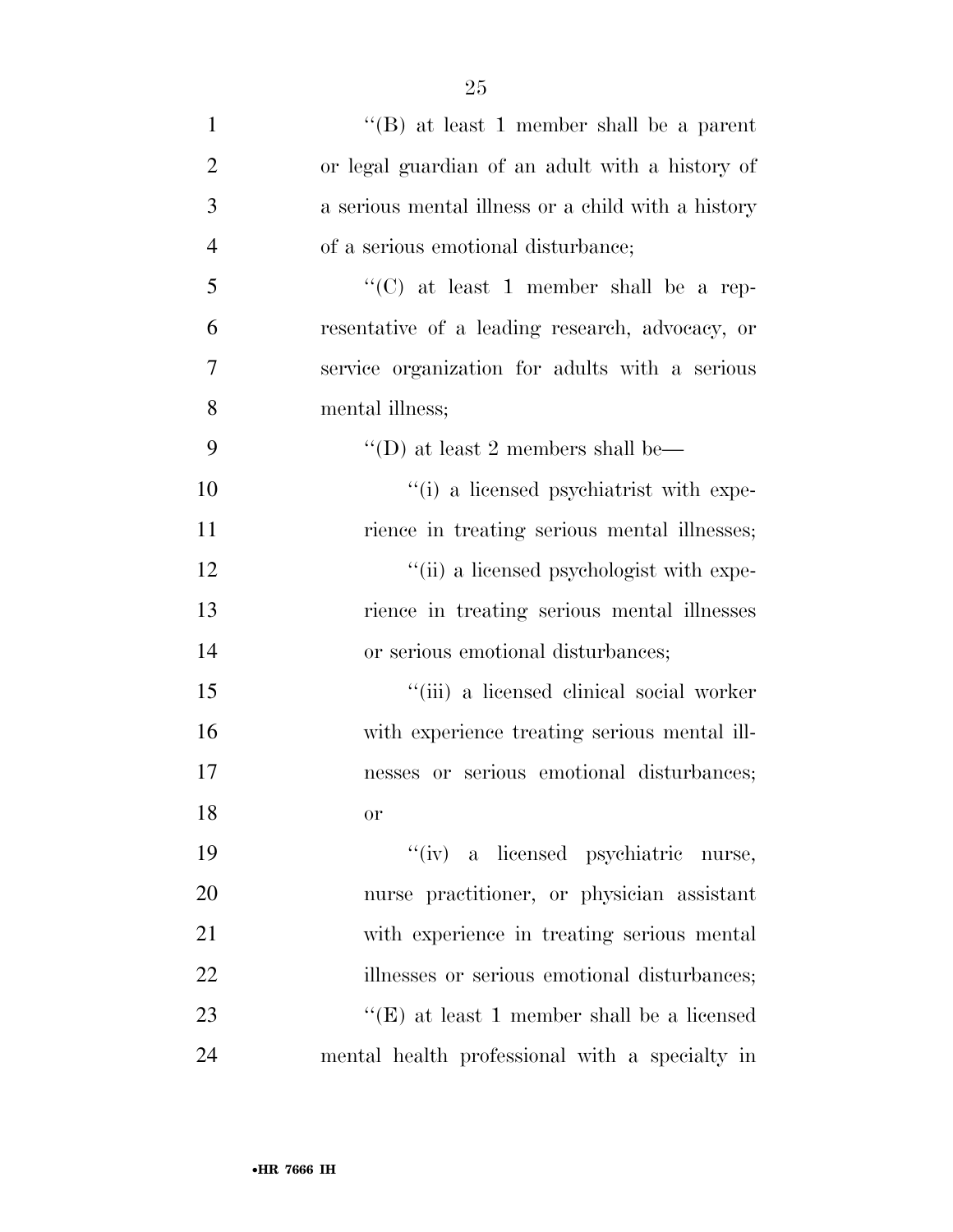| $\mathbf{1}$   | treating children and adolescents with a serious   |
|----------------|----------------------------------------------------|
| $\overline{2}$ | emotional disturbance;                             |
| 3              | "(F) at least 1 member shall be a mental           |
| $\overline{4}$ | health professional who has research or clinical   |
| 5              | mental health experience in working with mi-       |
| 6              | norities;                                          |
| 7              | "(G) at least 1 member shall be a mental           |
| 8              | health professional who has research or clinical   |
| 9              | mental health experience in working with medi-     |
| 10             | cally underserved populations;                     |
| <sup>11</sup>  | "(H) at least 1 member shall be a State            |
| 12             | certified mental health peer support specialist;   |
| 13             | "(I) at least 1 member shall be a judge            |
| 14             | with experience in adjudicating cases related to   |
| 15             | criminal justice or serious mental illness;        |
| 16             | "(J) at least 1 member shall be a law en-          |
| 17             | forcement officer or corrections officer with ex-  |
| 18             | tensive experience in interfacing with adults      |
| 19             | with a serious mental illness, children with a se- |
| 20             | rious emotional disturbance, or individuals in a   |
| 21             | mental health crisis; and                          |
| 22             | $\lq\lq(K)$ at least 1 member shall have experi-   |
| 23             | ence providing services for homeless individuals   |
| 24             | and working with adults with a serious mental      |
| 25             | illness, children with a serious emotional dis-    |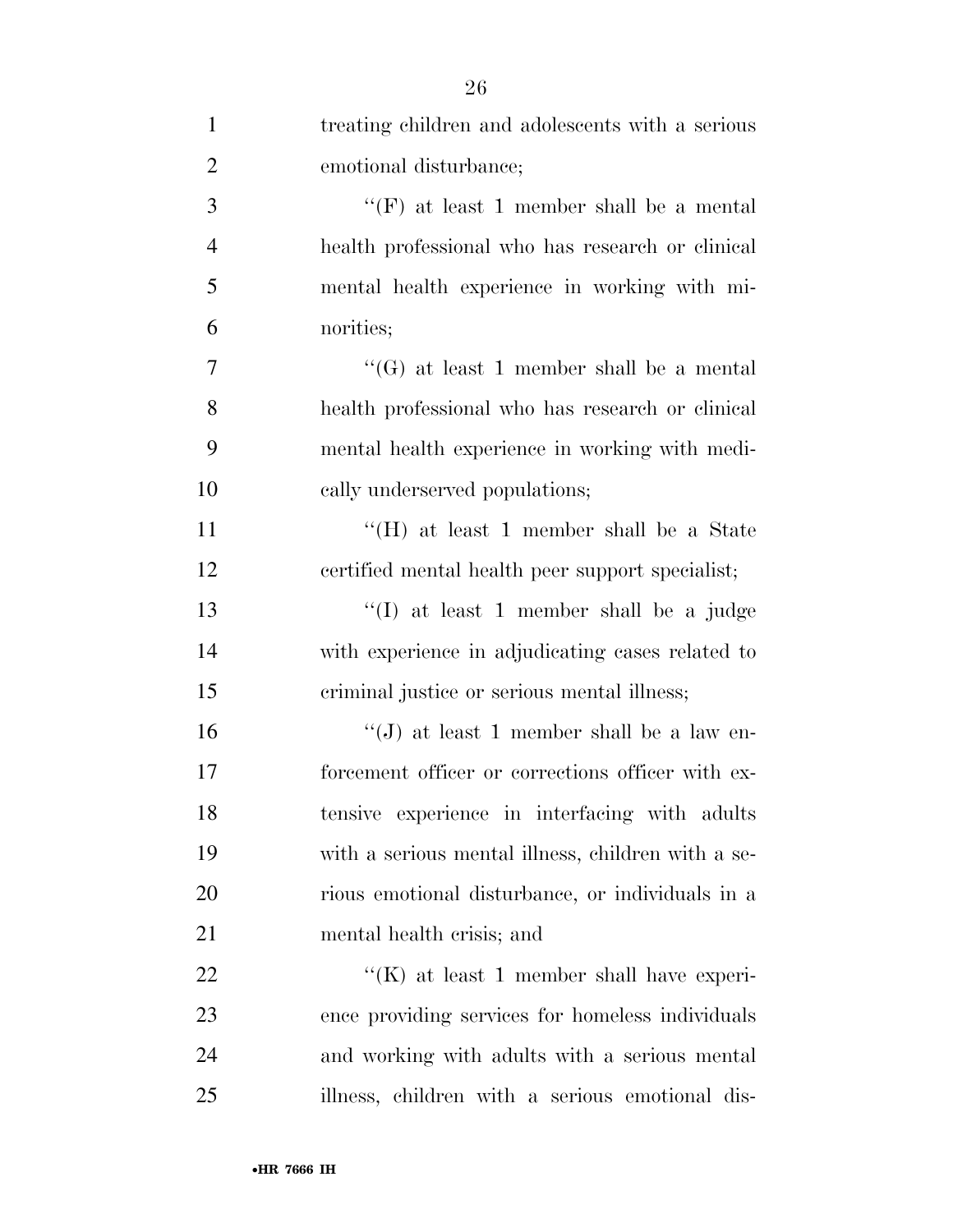turbance, or individuals in a mental health cri-2  $\sin$ 

3 "(3) TERMS.—A member of the Committee ap- pointed under paragraph (2) shall serve for a term of 3 years, and may be reappointed for 1 or more additional 3-year terms. Any member appointed to fill a vacancy for an unexpired term shall be ap- pointed for the remainder of such term. A member may serve after the expiration of the member's term until a successor has been appointed.

11 "(e) WORKING GROUPS.—In carrying out its func- tions, the Committee may establish working groups. Such working groups shall be composed of Committee members, or their designees, and may hold such meetings as are nec-essary.

 ''(f) SUNSET.—The Committee shall terminate on September 30, 2027.''.

18 (2) CONFORMING AMENDMENTS.—

 (A) Section 501(l)(2) of the Public Health Service Act (42 U.S.C. 290aa(l)(2)) is amended by striking ''section 6031 of such Act'' and in-22 serting "section 501B of this Act".

 (B) Section 6031 of the Helping Families in Mental Health Crisis Reform Act of 2016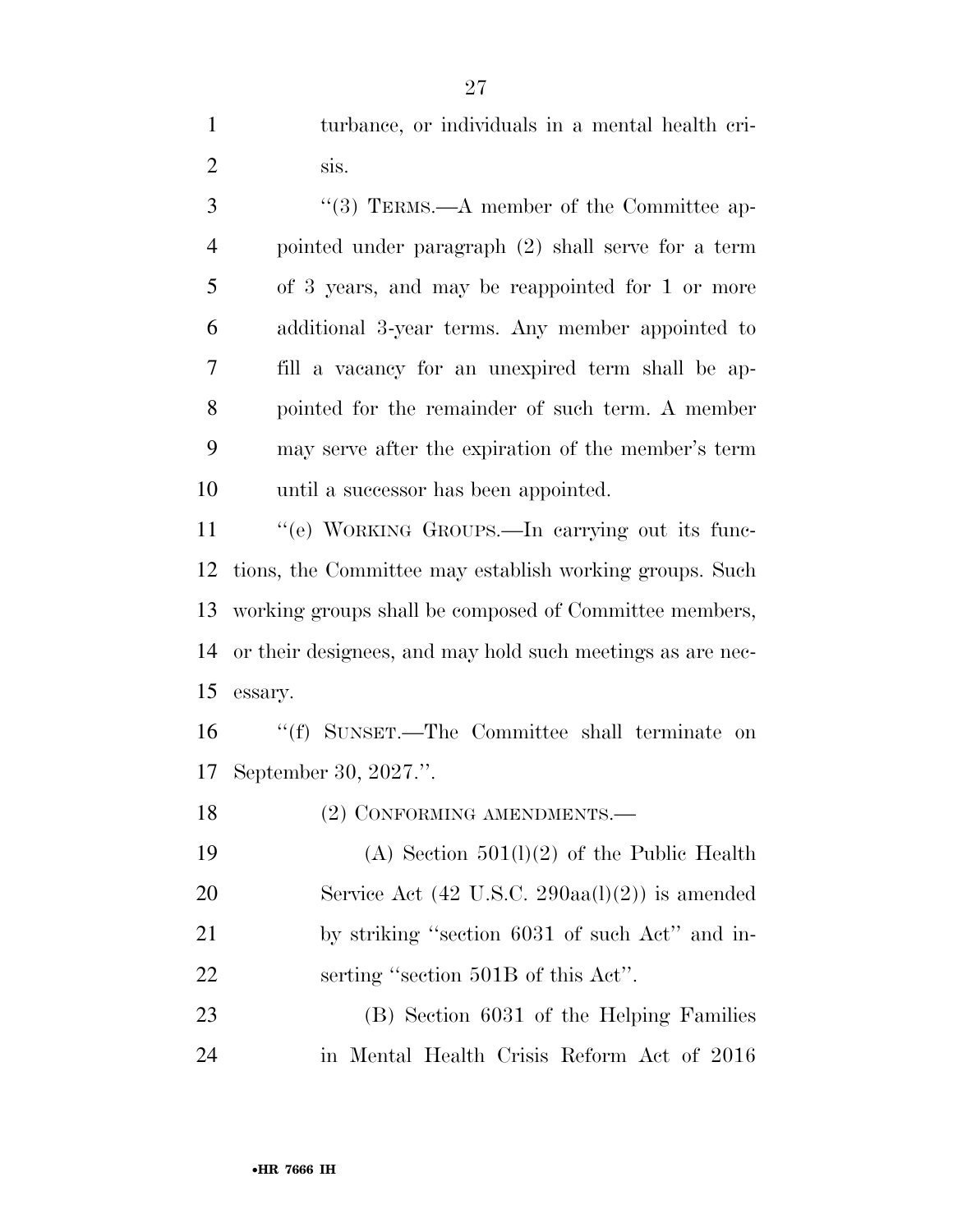(Division B of Public Law 114–255) is re-pealed.

 (c) PRIORITY MENTAL HEALTH NEEDS OF RE- GIONAL AND NATIONAL SIGNIFICANCE.—Section 520A of the Public Health Service Act (42 U.S.C. 290bb–32) is amended—

 (1) in subsection (a), by striking ''Indian tribes or tribal organizations'' and inserting ''Indian Tribes or Tribal organizations''; and

 (2) in subsection (f), by striking ''\$394,550,000 for each of fiscal years 2018 through 2022'' and in- serting ''\$599,036,000 for each of fiscal years 2023 through 2027''.

### **SEC. 122. CRISIS CARE COORDINATION.**

 (a) STRENGTHENING COMMUNITY CRISIS RESPONSE SYSTEMS.—Section 520F of the Public Health Service Act (42 U.S.C. 290bb–37) is amended to read as follows:

### **''SEC. 520F. MENTAL HEALTH CRISIS RESPONSE PARTNER-SHIP PILOT PROGRAM.**

 ''(a) IN GENERAL.—The Secretary shall establish a pilot program under which the Secretary will award com- petitive grants to States, localities, territories, Indian Tribes, and Tribal organizations to establish new, or en- hance existing, mobile crisis response teams that divert the response for mental health and substance use crises from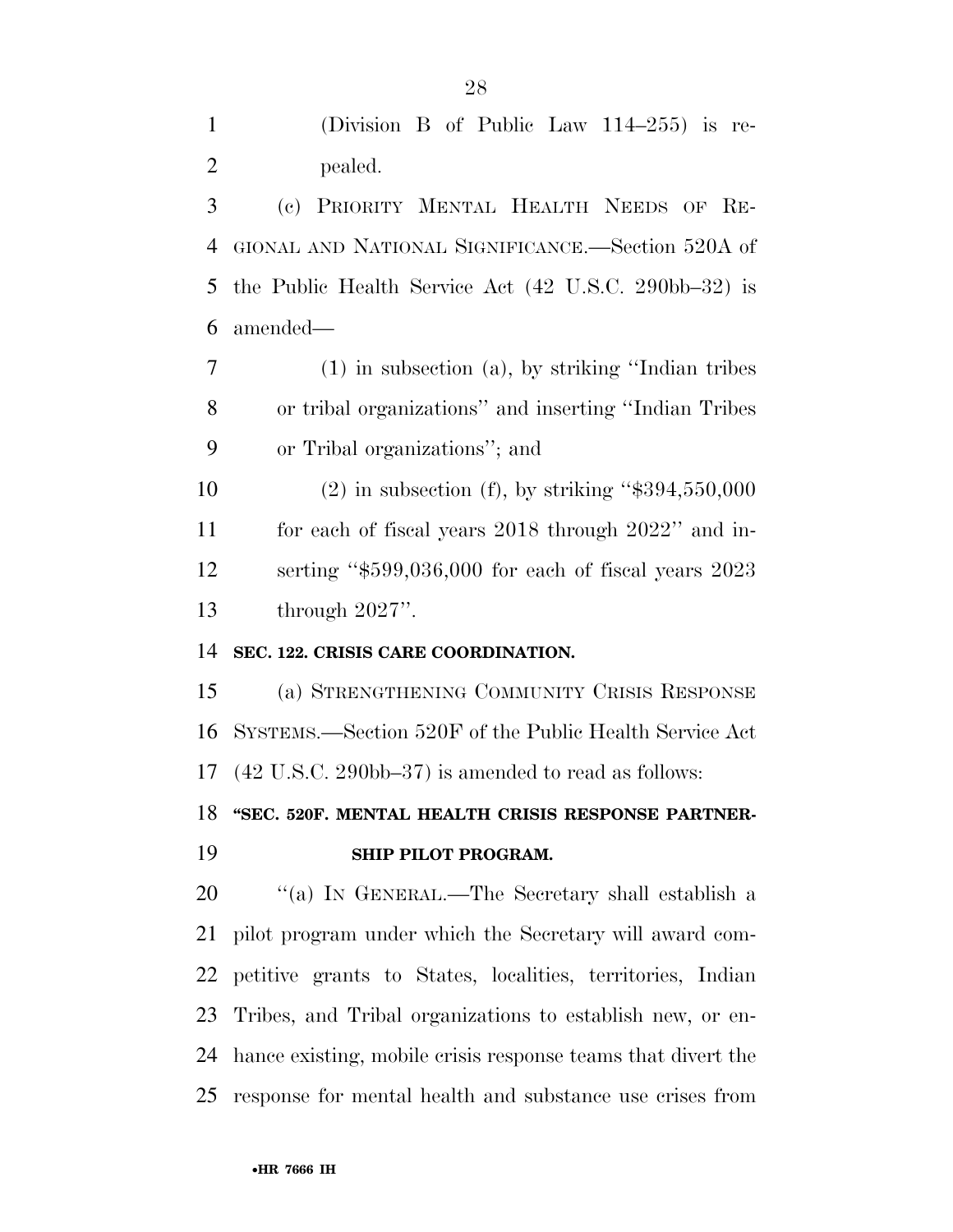law enforcement to mobile crisis teams, as described in subsection (b).

 ''(b) MOBILE CRISIS TEAMS DESCRIBED.—A mobile crisis team described in this subsection is a team of indi-viduals—

 "(1) that is available to respond to individuals in crisis and provide immediate stabilization, refer- rals to community-based mental health and sub- stance use disorder services and supports, and triage to a higher level of care if medically necessary;

 $\frac{1}{2}$  which may include licensed counselors, clinical social workers, physicians, paramedics, crisis workers, peer support specialists, or other qualified individuals; and

15 "(3) which may provide support to divert be- havioral health crisis calls from the 9–1–1 system to the 9–8–8 system.

 ''(c) PRIORITY.—In awarding grants under this sec- tion, the Secretary shall prioritize applications which ac- count for the specific needs of the communities to be served, including children and families, veterans, rural and underserved populations, and other groups at increased risk of death from suicide or overdose.

24 "(d) REPORT.—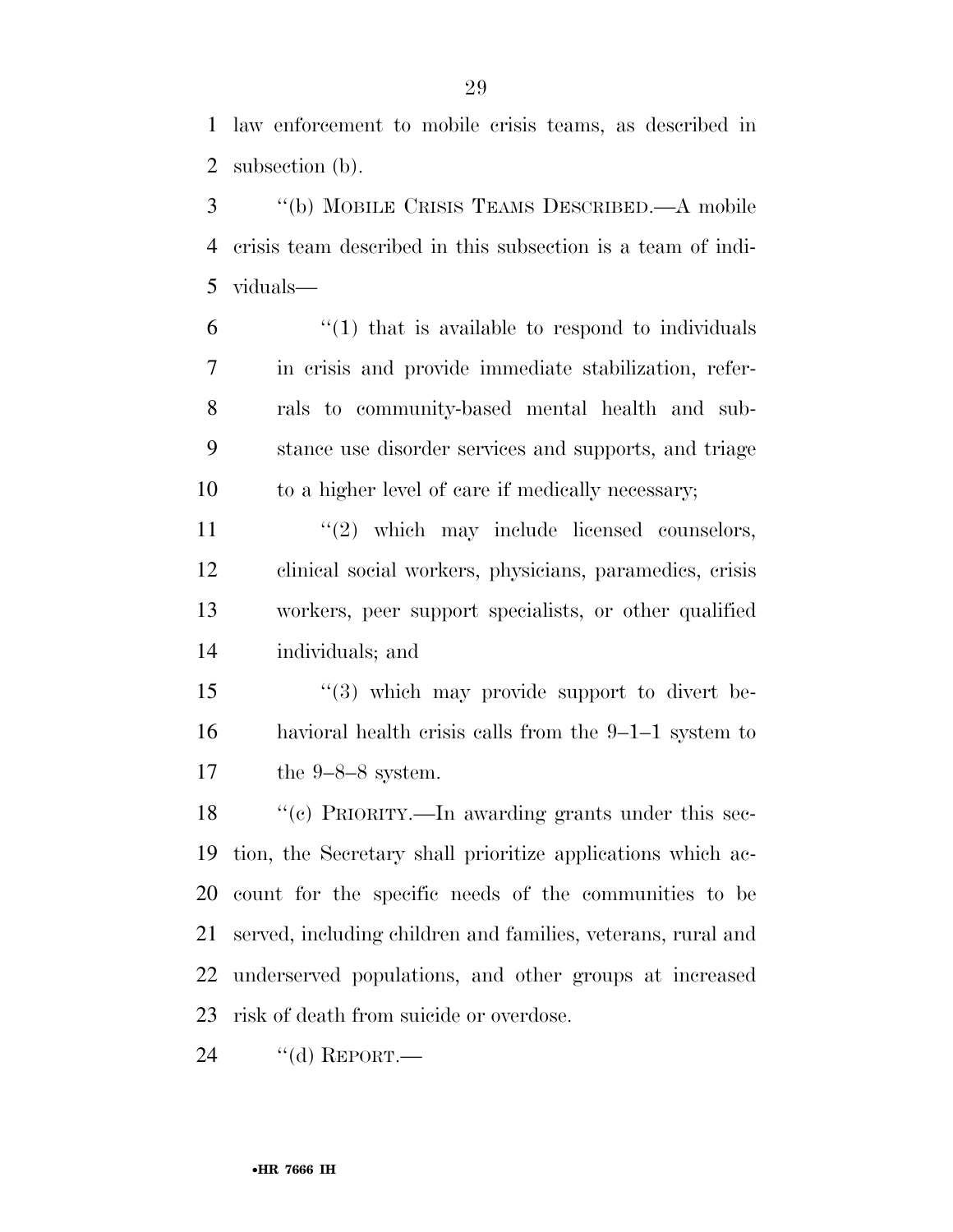1 "(1) INITIAL REPORT.—Not later than Sep- tember 30, 2024, the Secretary shall submit to Con- gress a report on steps taken by the entities speci- fied in subsection (a) as of such date of enactment to strengthen the partnerships among mental health providers, substance use disorder treatment pro- viders, primary care physicians, mental health and substance use crisis teams, and paramedics, law en-forcement officers, and other first responders.

10 ''(2) PROGRESS REPORTS.—Not later than one year after the date on which the first grant is awarded to carry out this section, and for each year thereafter, the Secretary shall submit to Congress a report on the grants made during the year covered by the report, which shall include—

16 ''(A) impact data on the teams and people served by such programs, including demo- graphic information of individuals served, vol-ume, and types of service utilization;

 $\text{``(B)}$  outcomes of the number of linkages 21 to community-based resources, short-term crisis receiving and stabilization facilities, and diver- sion from law enforcement or hospital emer-gency department settings;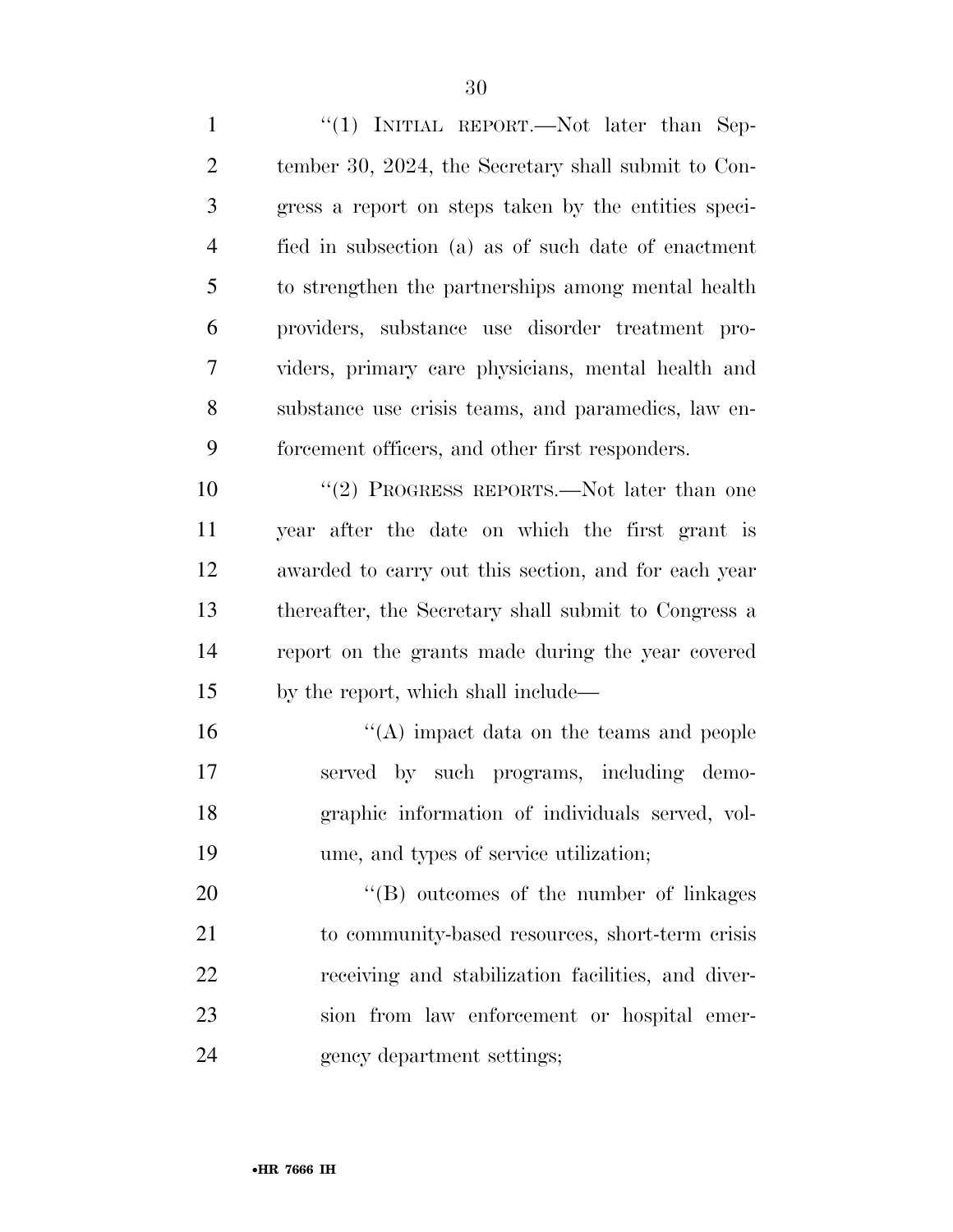| $\mathbf{1}$   | $\cdot$ (C) data consistent with the State block                           |
|----------------|----------------------------------------------------------------------------|
| $\overline{2}$ | grant requirements for continuous evaluation                               |
| 3              | and quality improvement, and other relevant                                |
| $\overline{4}$ | data as determined by the Secretary; and                                   |
| 5              | $\lq\lq$ the Secretary's recommendations and                               |
| 6              | best practices for—                                                        |
| 7              | "(i) States and localities providing                                       |
| 8              | mobile crisis response and stabilization                                   |
| 9              | services for youth and adults; and                                         |
| 10             | "(ii) improvements to the program es-                                      |
| 11             | tablished under this section.                                              |
| 12             | "(e) AUTHORIZATION OF APPROPRIATIONS.—There                                |
| 13             | are authorized to be appropriated to carry out this section,               |
| 14             | $$10,000,000$ for each of fiscal years 2023 through 2027.".                |
| 15             | MENTAL HEALTH AWARENESS TRAINING<br>(b)                                    |
| 16             | GRANTS.-                                                                   |
| 17             | (1) IN GENERAL.—Section $520J(b)$ of the Pub-                              |
| 18             | lic Health Service Act $(42 \text{ U.S.C. } 290\text{bb}-41(\text{b}))$ is |
| 19             | amended—                                                                   |
| 20             | $(B)$ in paragraph $(1)$ , by striking "Indian                             |
| 21             | tribes, tribal organizations" and inserting "In-                           |
| 22             | dian Tribes, Tribal organizations";                                        |
| 23             | $(C)$ in paragraph $(4)$ , by striking "Indian"                            |
| 24             | tribe, tribal organization" each place it appears                          |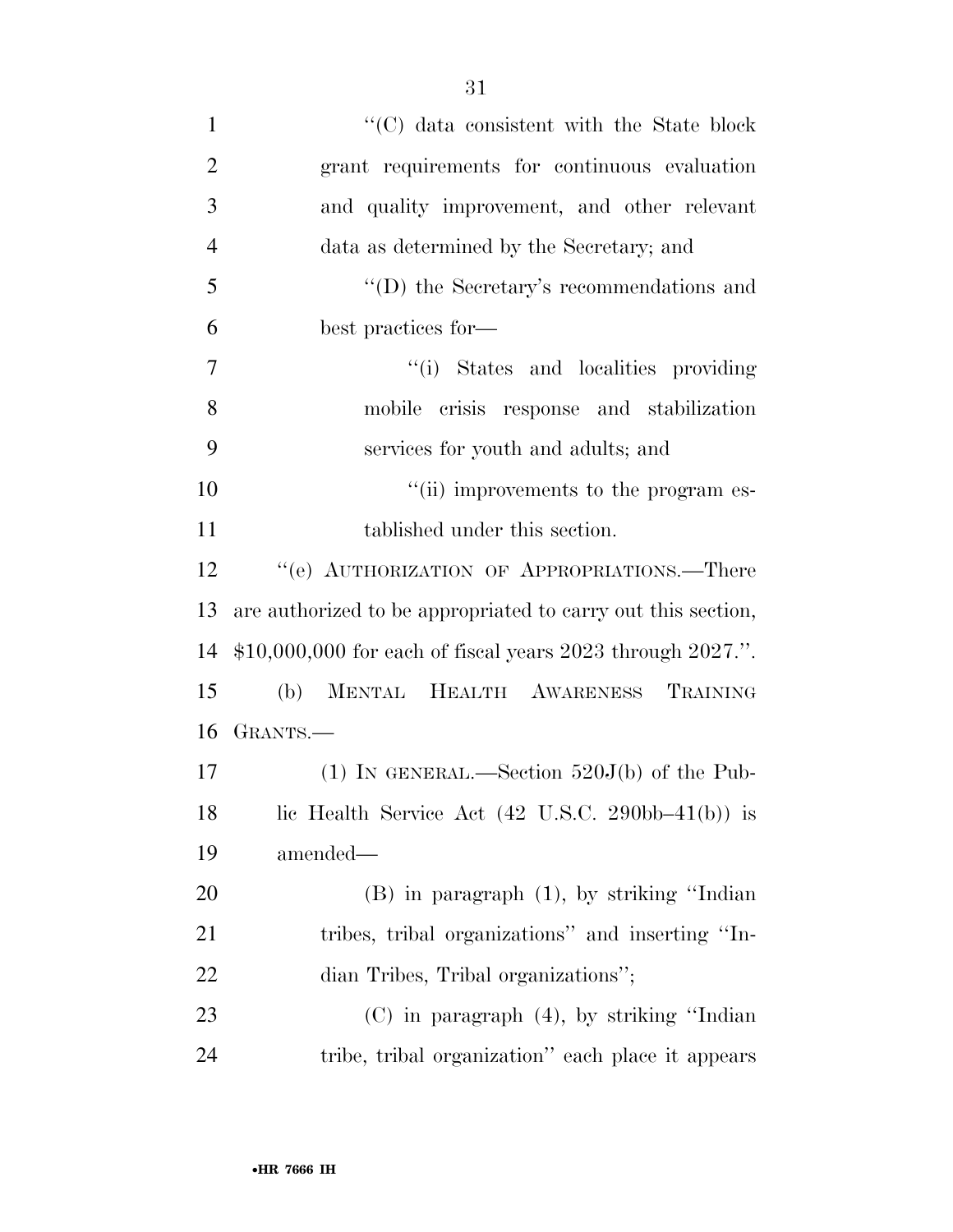| $\mathbf{1}$   | and inserting "Indian Tribe, Tribal organiza-      |
|----------------|----------------------------------------------------|
| $\overline{2}$ | $\text{tion}''$                                    |
| 3              | (D) in paragraph $(5)$ —                           |
| $\overline{4}$ | (i) by striking "Indian tribe, tribal or-          |
| 5              | ganization" each place it appears and in-          |
| 6              | serting "Indian Tribe, Tribal organiza-            |
| $\tau$         | tion"; and                                         |
| 8              | (ii) in subparagraph $(A)$ , by striking           |
| 9              | "and" at the end;                                  |
| 10             | (iii) in subparagraph $(B)(ii)$ , by strik-        |
| 11             | ing the period at the end and inserting ";         |
| 12             | and"; and                                          |
| 13             | (iv) by adding at the end the fol-                 |
| 14             | lowing:                                            |
| 15             | "(C) suicide intervention and prevention,          |
| 16             | including recognizing warning signs and how to     |
| 17             | refer someone for help.";                          |
| 18             | $(E)$ in paragraph $(6)$ , by striking "Indian     |
| 19             | tribe, tribal organization" each place it appears  |
| 20             | and inserting "Indian Tribe, Tribal organiza-      |
| 21             | tion"; and                                         |
| 22             | $(F)$ in paragraph $(7)$ , by striking             |
| 23             | " $$14,693,000$ for each of fiscal years $2018$    |
| 24             | through $2022$ " and inserting " $$24,963,000$ for |
| 25             | each of fiscal years 2023 through 2027".           |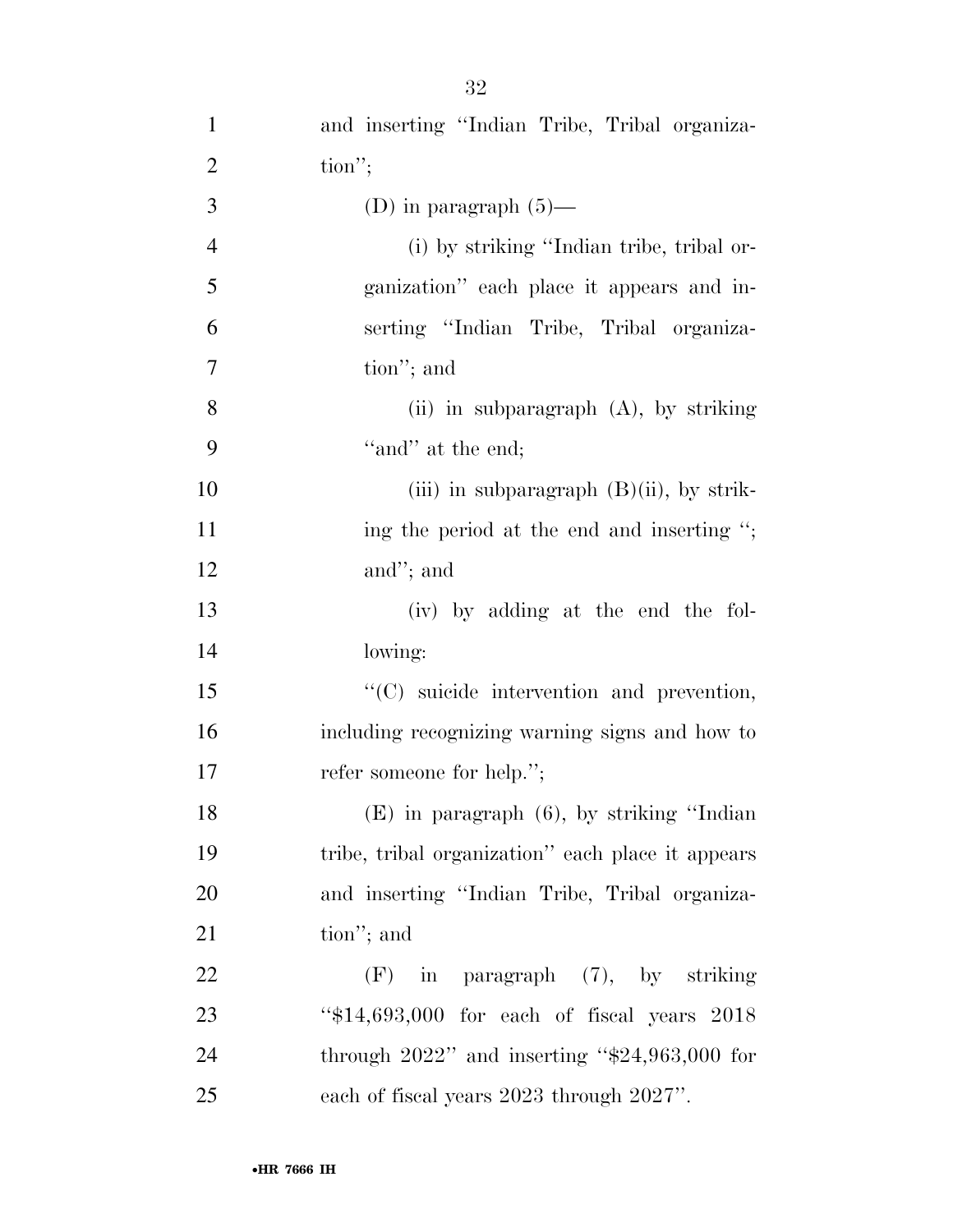| $\mathbf{1}$   | (2)<br>TECHNICAL CORRECTIONS.—Section                 |
|----------------|-------------------------------------------------------|
| $\overline{2}$ | $520J(b)$ of the Public Health Service Act (42 U.S.C. |
| 3              | $290bb-41(b)$ is amended—                             |
| $\overline{4}$ | $(A)$ in the heading of paragraph $(2)$ , by          |
| 5              | striking "EMERGENCY SERVICES PERSONNEL"               |
| 6              | and inserting "EMERGENCY SERVICES PER-                |
| $\tau$         | sonnel"; and                                          |
| 8              | $(B)$ in the heading of paragraph $(3)$ , by          |
| 9              | striking "DISTRIBUTION OF AWARDS" and in-             |
| 10             | serting "DISTRIBUTION OF AWARDS".                     |
| 11             | (c) ADULT SUICIDE PREVENTION.—Section 520L of         |
| 12             | the Public Health Service Act (42 U.S.C. 290bb–43) is |
| 13             | amended—                                              |
| 14             | $(1)$ in subsection $(a)$ —                           |
| 15             | $(A)$ in paragraph $(2)$ —                            |
| 16             | (i) by striking "Indian tribe" each                   |
| 17             | place it appears and inserting "Indian                |
| 18             | Tribe"; and                                           |
| 19             | (ii) by striking "tribal organization"                |
| 20             | each place it appears and inserting "Tribal"          |
| 21             | organization"; and                                    |
| 22             | $(B)$ by amending paragraph $(3)(C)$ to read          |
| 23             | as follows:                                           |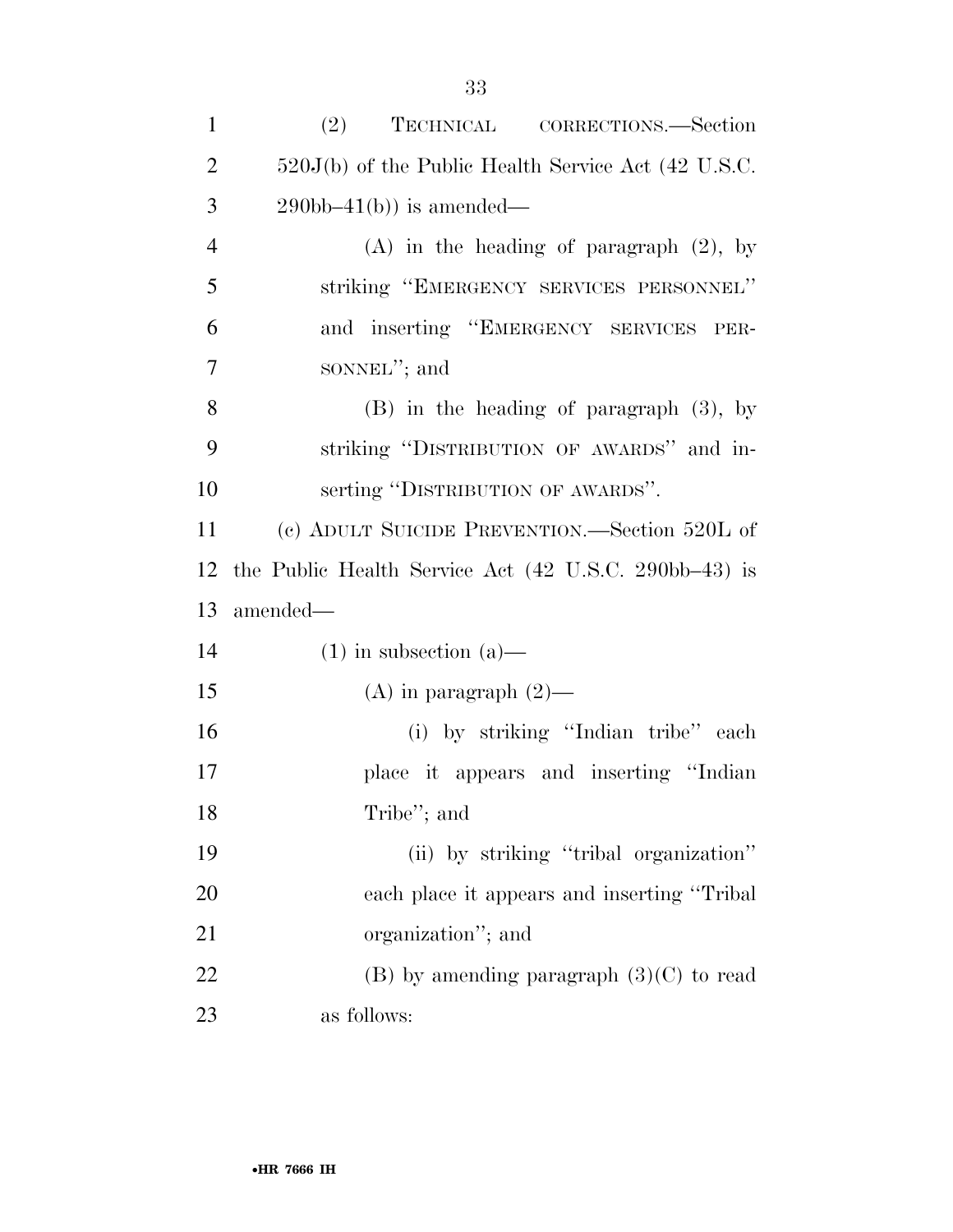$\lq(0)$  Raising awareness of suicide preven- tion resources, promoting help seeking among those at risk for suicide.''; and (2) in subsection (d), by striking ''\$30,000,000 for the period of fiscal years 2018 through 2022'' and inserting ''\$30,000,000 for each of fiscal years 2023 through 2027''. **SEC. 123. TREATMENT OF SERIOUS MENTAL ILLNESS.**  (a) ASSERTIVE COMMUNITY TREATMENT GRANT PROGRAM.— (1) TECHNICAL AMENDMENT.—Section 520M(b) of the Public Health Service Act (42 U.S.C. 290bb–44(b)) is amended by striking ''Indian tribe or tribal organization'' and inserting ''Indian Tribe or Tribal organization''. (2) REPORT TO CONGRESS.—Section 520M(d)(1) of the Public Health Service Act (42 18 U.S.C. 290bb–44 $(d)(1)$  is amended by striking "not later than the end of fiscal year 2021'' and inserting ''not later than the end of fiscal year 2026''. 21 (3) AUTHORIZATION OF APPROPRIATIONS.— Section 520M(e)(1) of the Public Health Service Act

23 (42 U.S.C. 290bb–44 $(d)(1)$ ) is amended by striking ''\$5,000,000 for the period of fiscal years 2018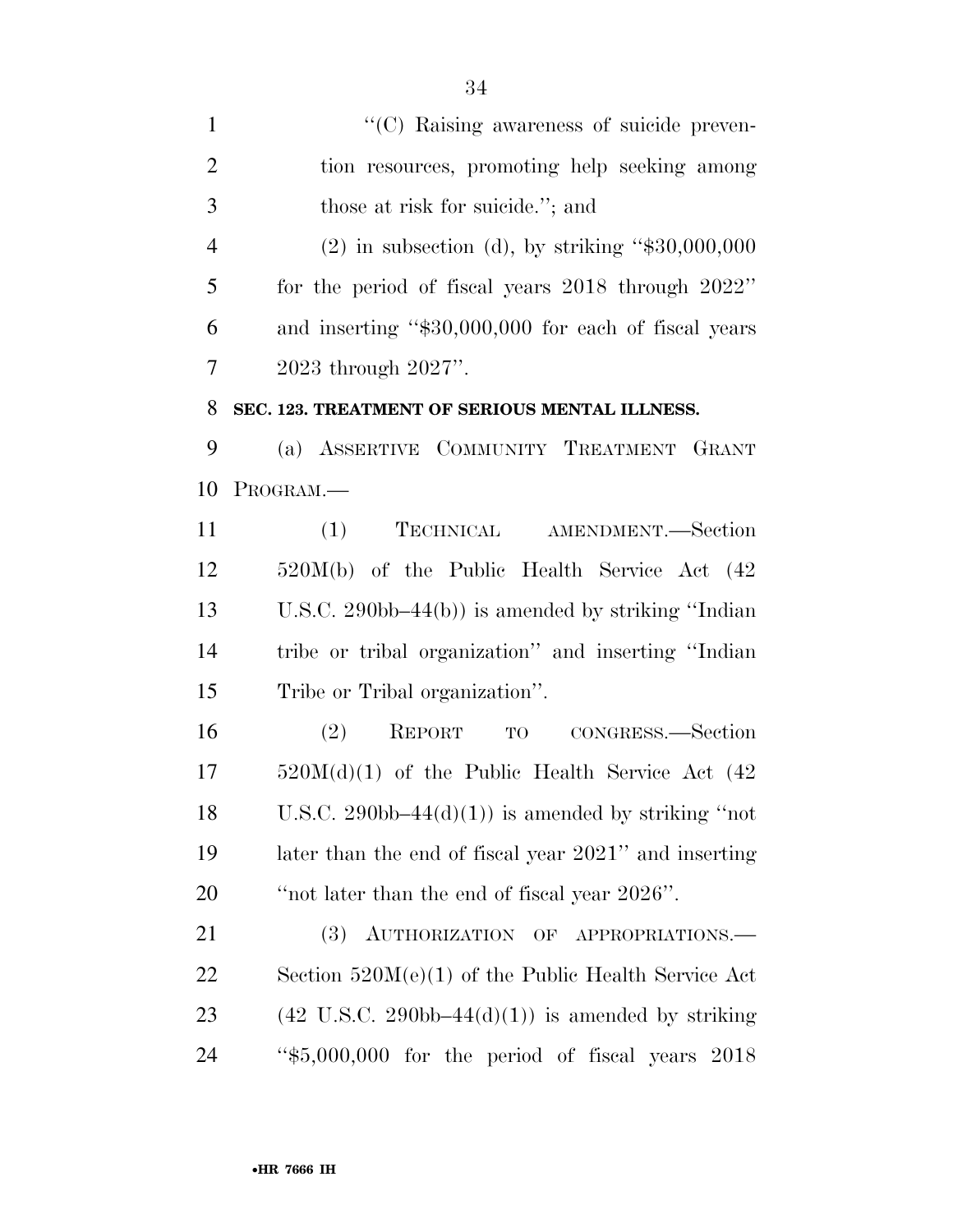through 2022'' and inserting ''\$15,000,000 for each of fiscal years 2023 through 2027''. (b) ASSISTED OUTPATIENT TREATMENT.—Section 224 of the Protecting Access to Medicare Act of 2014 (42 U.S.C. 290aa note) is amended to read as follows: **''SEC. 224. ASSISTED OUTPATIENT TREATMENT GRANT PROGRAM FOR INDIVIDUALS WITH SERIOUS MENTAL ILLNESS.** 

 ''(a) IN GENERAL.—The Secretary shall carry out a program to award grants to eligible entities for assisted outpatient treatment programs for individuals with serious mental illness.

 ''(b) CONSULTATION.—The Secretary shall carry out this section in consultation with the Director of the Na- tional Institute of Mental Health, the Attorney General of the United States, the Administrator of the Administra- tion for Community Living, and the Assistant Secretary for Mental Health and Substance Use.

 ''(c) SELECTING AMONG APPLICANTS.—In awarding grants under this section, the Secretary—

21  $\frac{1}{2}$  (1) may give preference to applicants that have not previously implemented an assisted out-patient treatment program; and

  $(2)$  shall evaluate applicants based on their po-tential to reduce hospitalization, homelessness, incar-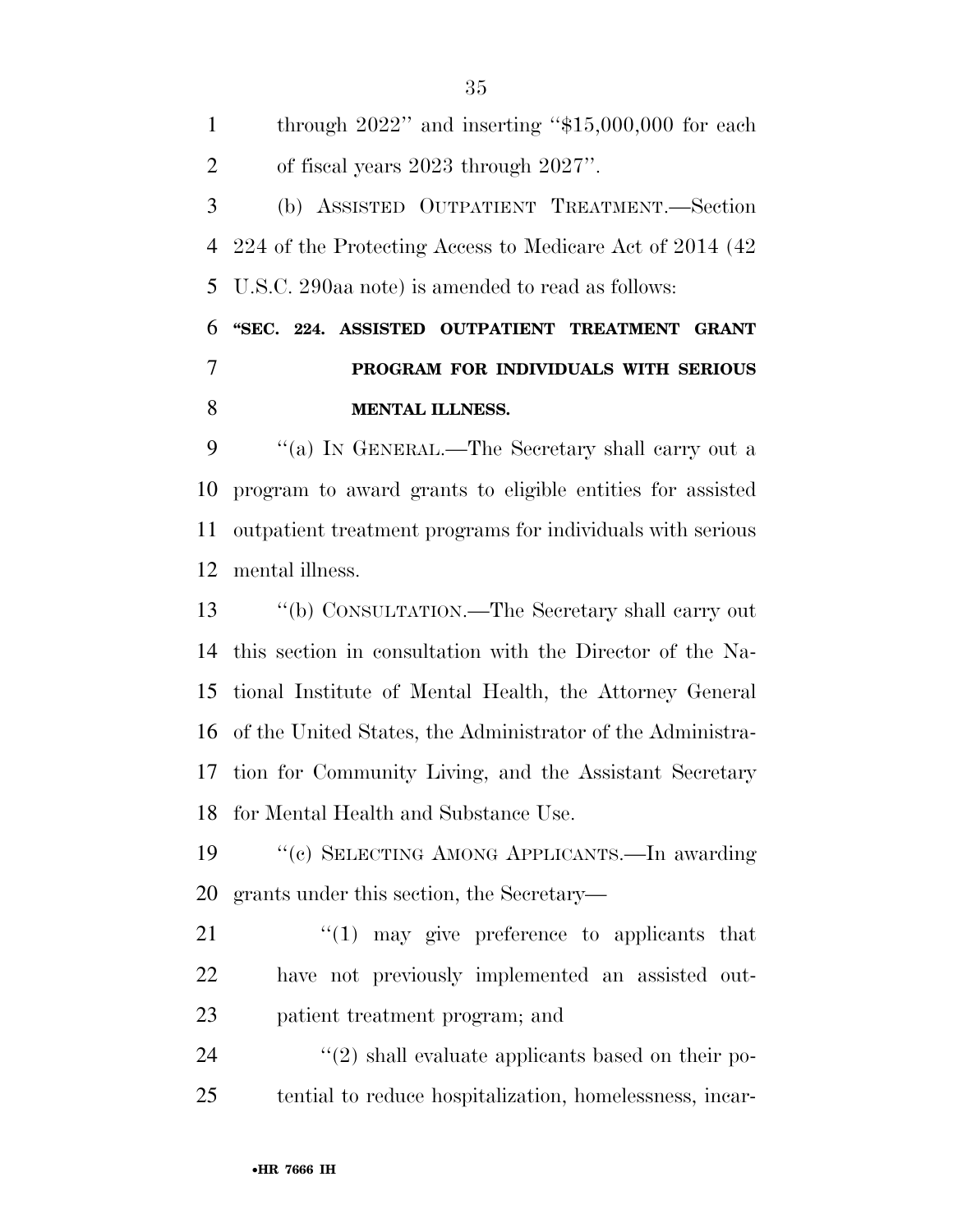| $\mathbf{1}$   | ceration, and interaction with the criminal justice   |
|----------------|-------------------------------------------------------|
| $\overline{2}$ | system while improving the health and social out-     |
| 3              | comes of the patient.                                 |
| $\overline{4}$ | "(d) PROGRAM REQUIREMENTS.—An assisted out-           |
| 5              | patient treatment program funded with a grant awarded |
| 6              | under this section shall include—                     |
| 7              | $\lq(1)$ evaluating the medical and social needs of   |
| 8              | the patients who are participating in the program;    |
| 9              | $"(2)$ preparing and executing treatment plans        |
| 10             | for such patients that—                               |
| 11             | $\lq\lq$ include criteria for completion of           |
| 12             | court-ordered treatment if applicable; and            |
| 13             | "(B) provide for monitoring of the pa-                |
| 14             | tient's compliance with the treatment plan, in-       |
| 15             | cluding compliance with medication and other          |
| 16             | treatment regimens;                                   |
| 17             | "(3) providing for case management services           |
| 18             | that support the treatment plan;                      |
| 19             | $"(4)$ ensuring appropriate referrals to medical      |
| 20             | and social services providers;                        |
| 21             | $\lq(5)$ evaluating the process for implementing      |
| 22             | the program to ensure consistency with the patient's  |
| 23             | needs and State law; and                              |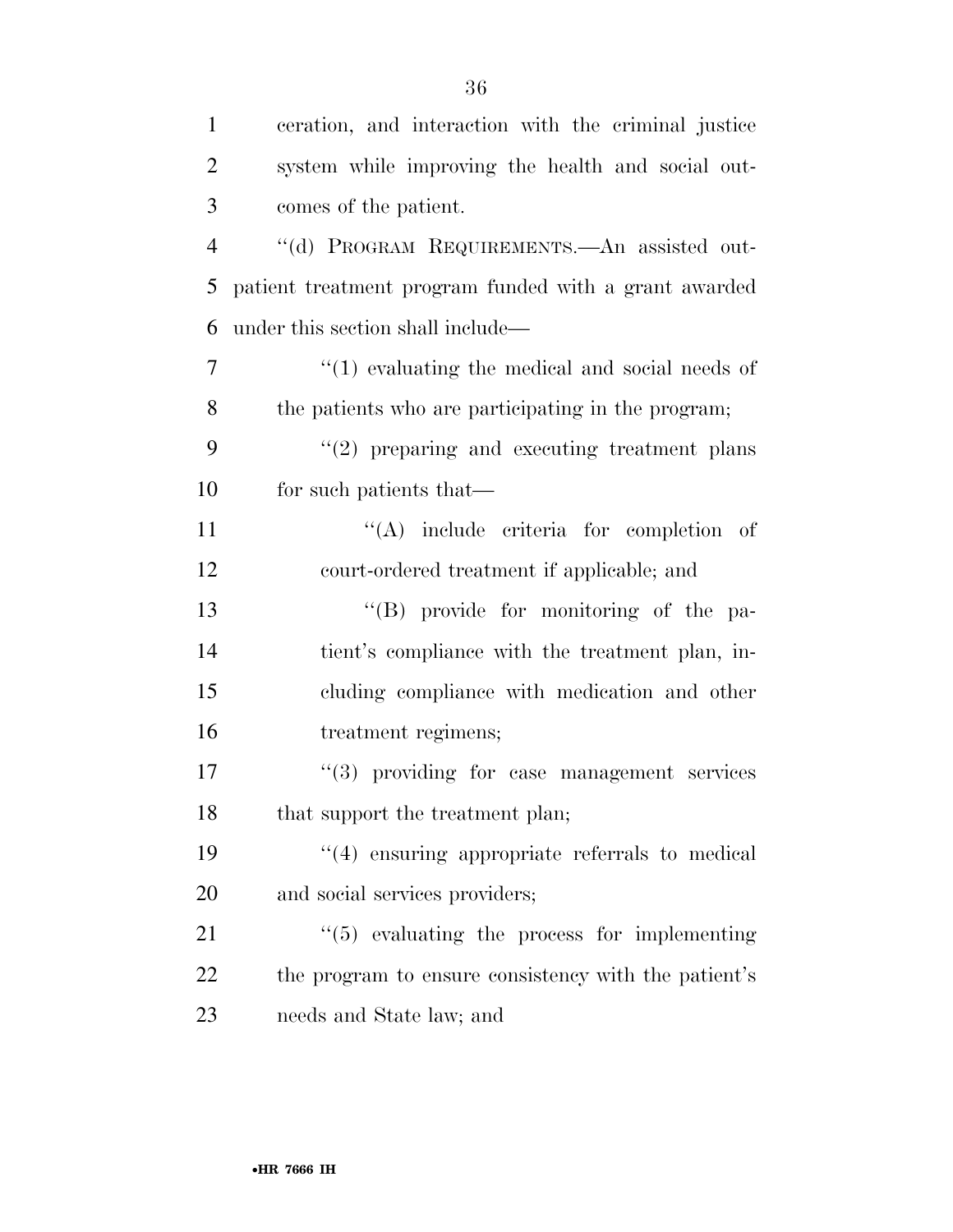| $\mathbf{1}$   | $\cdot\cdot(6)$ measuring treatment outcomes, including     |
|----------------|-------------------------------------------------------------|
| $\overline{2}$ | health and social outcomes such as rates of incarcer-       |
| 3              | ation, health care utilization, and homelessness.           |
| $\overline{4}$ | "(e) REPORT.—Not later than the end of fiscal year          |
| 5              | 2027, the Secretary shall submit a report to the appro-     |
| 6              | priate congressional committees on the grant program        |
| 7              | under this section. Such report shall include an evaluation |
| 8              | of the following:                                           |
| 9              | $\lq(1)$ Cost savings and public health outcomes            |
| 10             | such as mortality, suicide, substance abuse, hos-           |
| 11             | pitalization, and use of services.                          |
| 12             | $\cdot\cdot$ (2) Rates of incarceration of patients.        |
| 13             | $\cdot\cdot$ (3) Rates of homelessness of patients.         |
| 14             | "(4) Patient and family satisfaction with pro-              |
| 15             | gram participation.                                         |
| 16             | "(5) Demographic information regarding par-                 |
| 17             | ticipation of those served by the grant compared to         |
| 18             | demographic information in the population of the            |
| 19             | grant recipient.                                            |
| 20             | "(f) DEFINITIONS.—In this section:                          |
| 21             | $\lq(1)$ The term 'assisted outpatient treatment'           |
| 22             | means medically prescribed mental health treatment          |
| 23             | that a patient receives while living in a community         |
| 24             | under the terms of a law authorizing a State or local       |
| 25             | civil court to order such treatment.                        |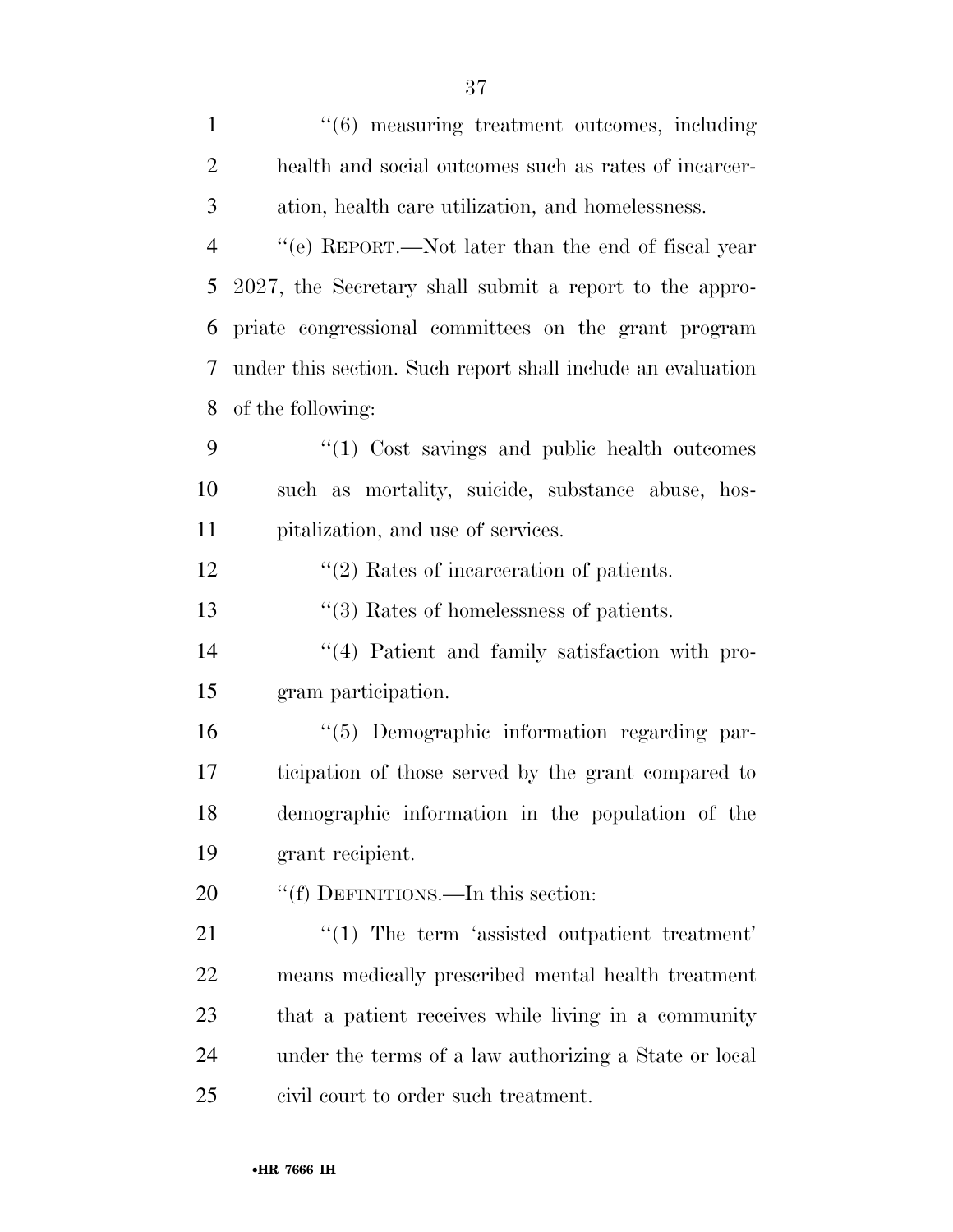| $\mathbf{1}$   | "(2) The term 'eligible entity' means a county,      |
|----------------|------------------------------------------------------|
| $\overline{2}$ | city, mental health system, mental health court, or  |
| 3              | any other entity with authority under the law of the |
| $\overline{4}$ | State in which the entity is located to implement,   |
| 5              | monitor, and oversee an assisted outpatient treat-   |
| 6              | ment program.                                        |
| 7              | "(g) FUNDING.—                                       |
| 8              | $``(1)$ AMOUNT OF GRANTS.—                           |
| 9              | "(A) MAXIMUM AMOUNT.—The amount of                   |
| 10             | a grant under this section shall not exceed          |
| 11             | $$1,000,000$ for any fiscal year.                    |
| 12             | "(B) DETERMINATION.—Subject to sub-                  |
| 13             | paragraph (A), the Secretary shall determine         |
| 14             | the amount of each grant under this section          |
| 15             | based on the population of the area to be served     |
| 16             | through the grant and an estimate of the num-        |
| 17             | ber of patients to be served.                        |
| 18             | "(2) AUTHORIZATION OF APPROPRIATIONS.-               |
| 19             | There is authorized to be appropriated to carry out  |
| 20             | this section $$22,000,000$ for each of fiscal years  |
| 21             | 2023 through 2027.".                                 |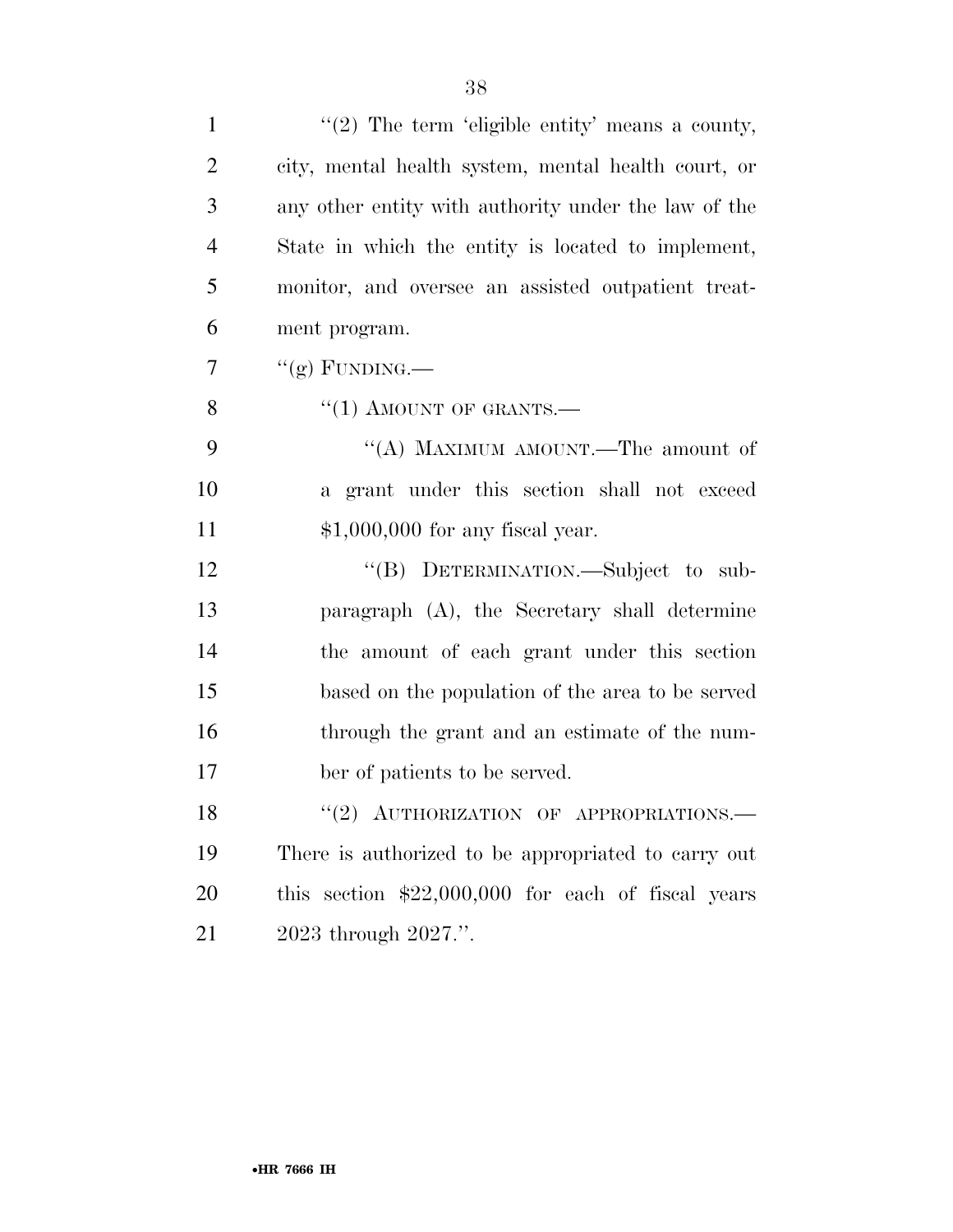Subpart 3 of part B of title V of the Public Health Service Act (42 U.S.C. 290bb–31 et seq.), as amended by section 102, is further amended by adding at the end the following:

## **''SEC. 520O. CENTER OF EXCELLENCE FOR EATING DIS- ORDERS FOR EDUCATION AND TRAINING ON EATING DISORDERS.**

11 "(a) IN GENERAL.—The Secretary, acting through the Assistant Secretary, shall maintain, by competitive grant or contract, a Center of Excellence for Eating Dis- orders (referred to in this section as the 'Center') to im- prove the identification of, interventions for, and treat- ment of eating disorders in a manner that is develop-mentally, culturally, and linguistically appropriate.

 ''(b) SUBGRANTS AND SUBCONTRACTS.—The Center shall coordinate and implement the activities under sub- section (c), in whole or in part, by awarding competitive subgrants or subcontracts—

- 22  $\frac{1}{2}$  (1) across geographical regions; and
- 23  $\frac{1}{2}$  (2) in a manner that is not duplicative.
- 24  $\text{``(c) ACTIVITIES.}$ —The Center—
- 25  $\frac{1}{2}$   $\frac{1}{2}$  shall—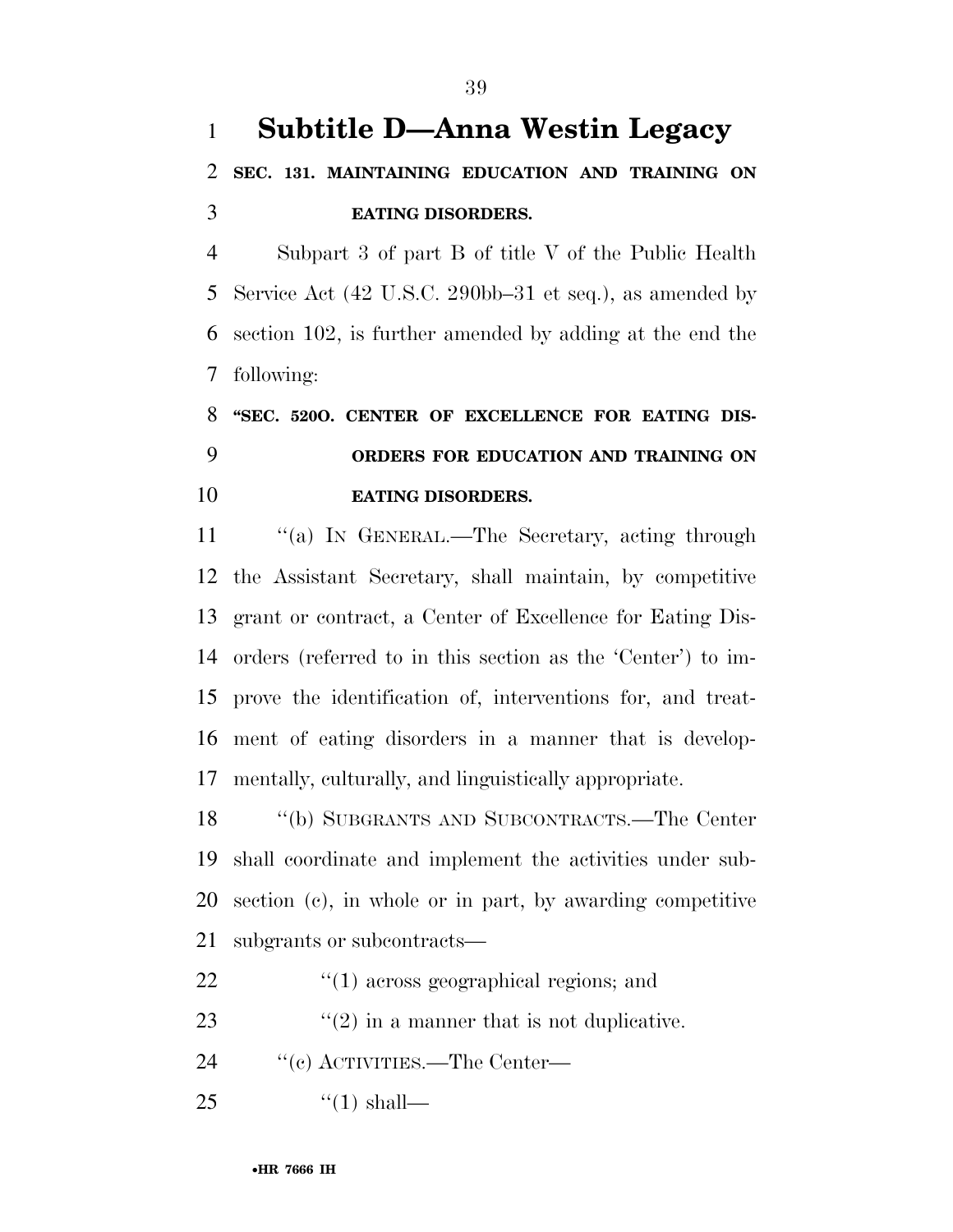| $\mathbf{1}$   | $\lq\lq$ provide training and technical assist-    |
|----------------|----------------------------------------------------|
| $\overline{2}$ | ance for-                                          |
| 3              | "(i) primary care and behavioral                   |
| $\overline{4}$ | health care providers to carry out screen-         |
| 5              | ing, brief intervention, and referral to           |
| 6              | treatment for individuals experiencing, or         |
| 7              | at risk for, eating disorders; and                 |
| 8              | "(ii) non-clinical community support               |
| 9              | workers to identify and support individuals        |
| 10             | with, or at disproportionate risk for, eating      |
| 11             | disorders;                                         |
| 12             | "(B) develop and provide training mate-            |
| 13             | rials to health care providers, including primary  |
| 14             | care and behavioral health care providers, in      |
| 15             | the effective treatment and ongoing support of     |
| 16             | individuals with eating disorders, including chil- |
| 17             | dren and marginalized populations at dispropor-    |
| 18             | tionate risk for eating disorders;                 |
| 19             | "(C) provide collaboration and coordina-           |
| 20             | tion to other centers of excellence, technical as- |
| 21             | sistance centers, and psychiatric consultation     |
| 22             | lines of the Substance Abuse and Mental            |
| 23             | Health Services Administration and the Health      |
| 24             | Resources and Services Administration on the       |

identification, effective treatment, and ongoing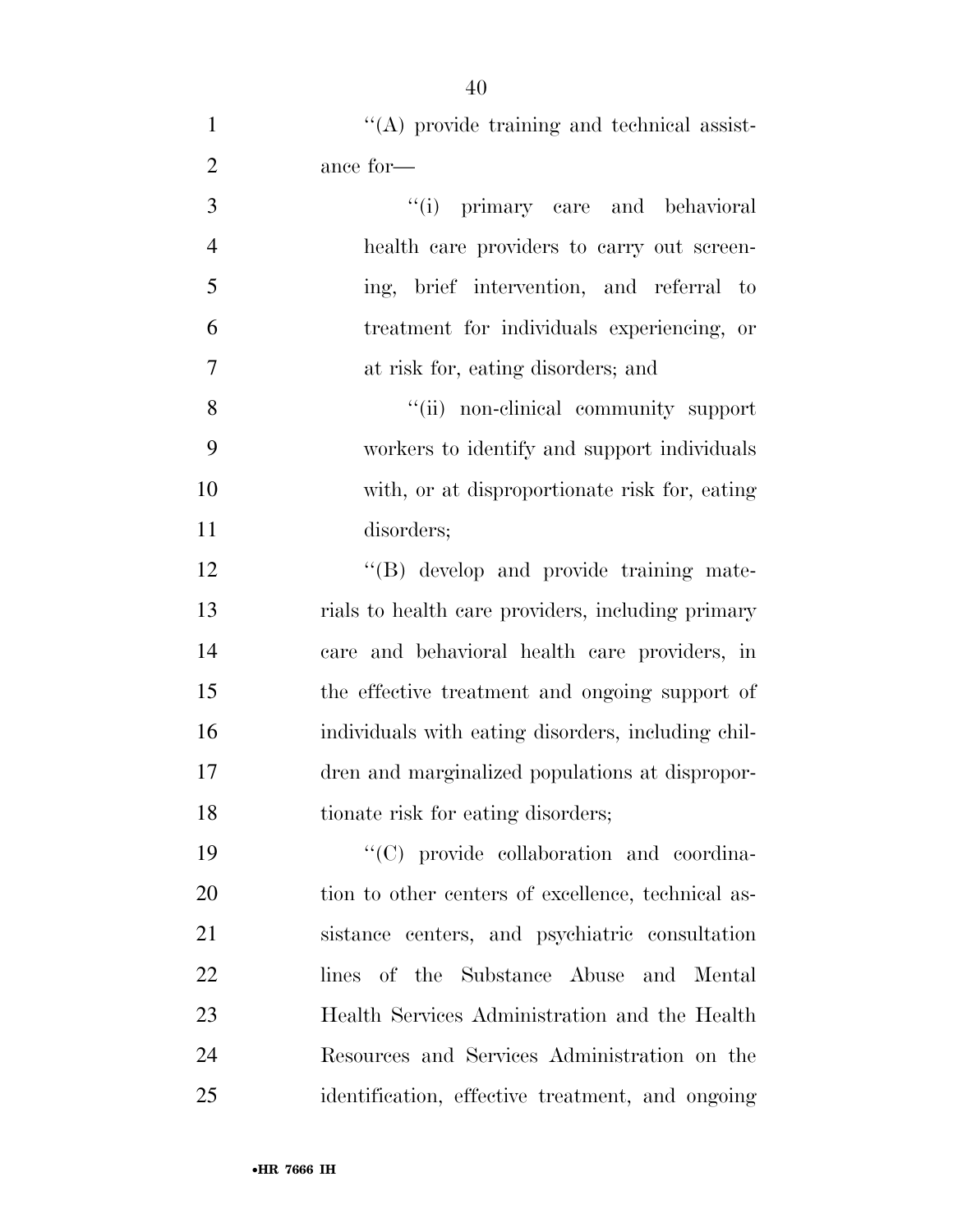support of individuals with eating disorders; and

 ''(D) coordinate with the Director of the Centers for Disease Control and Prevention and the Administrator of the Health Resources and Services Administration to disseminate training to primary care and behavioral health care pro-viders; and

9  $\frac{4}{2}$  may—

 $\langle (A)$  coordinate with electronic health record systems for the integration of protocols pertaining to screening, brief intervention, and referral to treatment for individuals experi-encing, or at risk for, eating disorders;

15 "(B) develop and provide training mate- rials to health care providers, including primary care and behavioral health care providers, in the effective treatment and ongoing support for Members of the Armed Forces and veterans ex-periencing, or at risk for, eating disorders; and

21 ''(C) consult with the Secretary of Defense and the Secretary of Veterans Affairs on pre- vention, identification, intervention for, and treatment of eating disorders.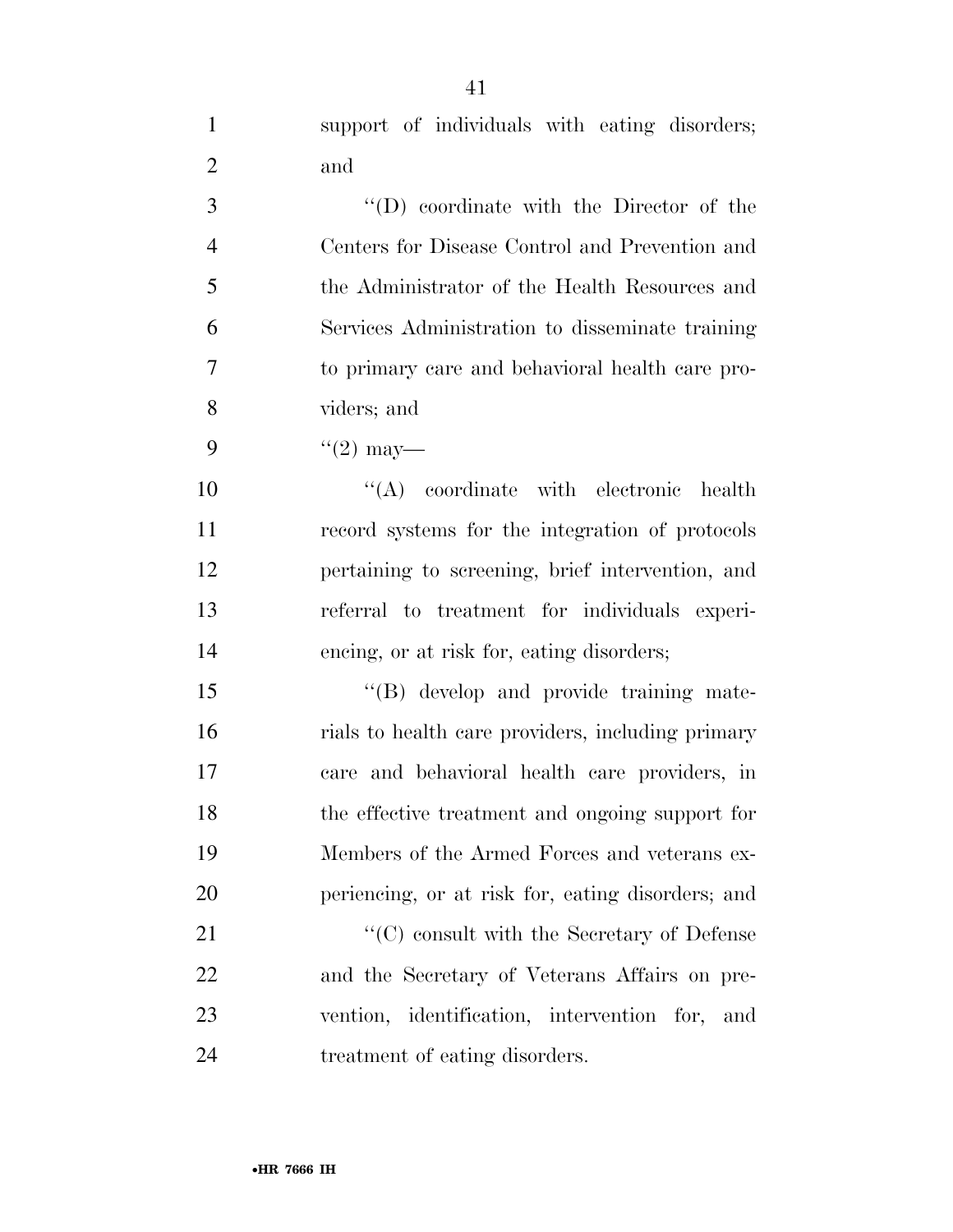1 "(d) AUTHORIZATION OF APPROPRIATIONS.—To carry out this section, there is authorized to be appro- priated \$1,000,000 for each of fiscal years 2023 through 2027.''.

## **Subtitle E—Community Mental Health Services Block Grant Re-authorization**

## **SEC. 141. REAUTHORIZATION OF BLOCK GRANTS FOR COM-MUNITY MENTAL HEALTH SERVICES.**

 (a) FUNDING.—Section 1920(a) of the Public Health Service Act (42 U.S.C. 300x–9(a)) is amended by striking ''\$532,571,000 for each of fiscal years 2018 through 2022'' and inserting ''\$857,571,000 for each of fiscal years 2023 through 2027''.

 (b) SET-ASIDE FOR EVIDENCE-BASED CRISIS CARE SERVICES.—Section 1920 of the Public Health Service Act (42 U.S.C. 300x–9) is amended by adding at the end the following:

19 "(d) CRISIS CARE.—

20 "(1) IN GENERAL.—Except as provided in para- graph (3), a State shall expend at least 5 percent of the amount the State receives pursuant to section 1911 for each fiscal year to support evidenced-based programs that address the crisis care needs of—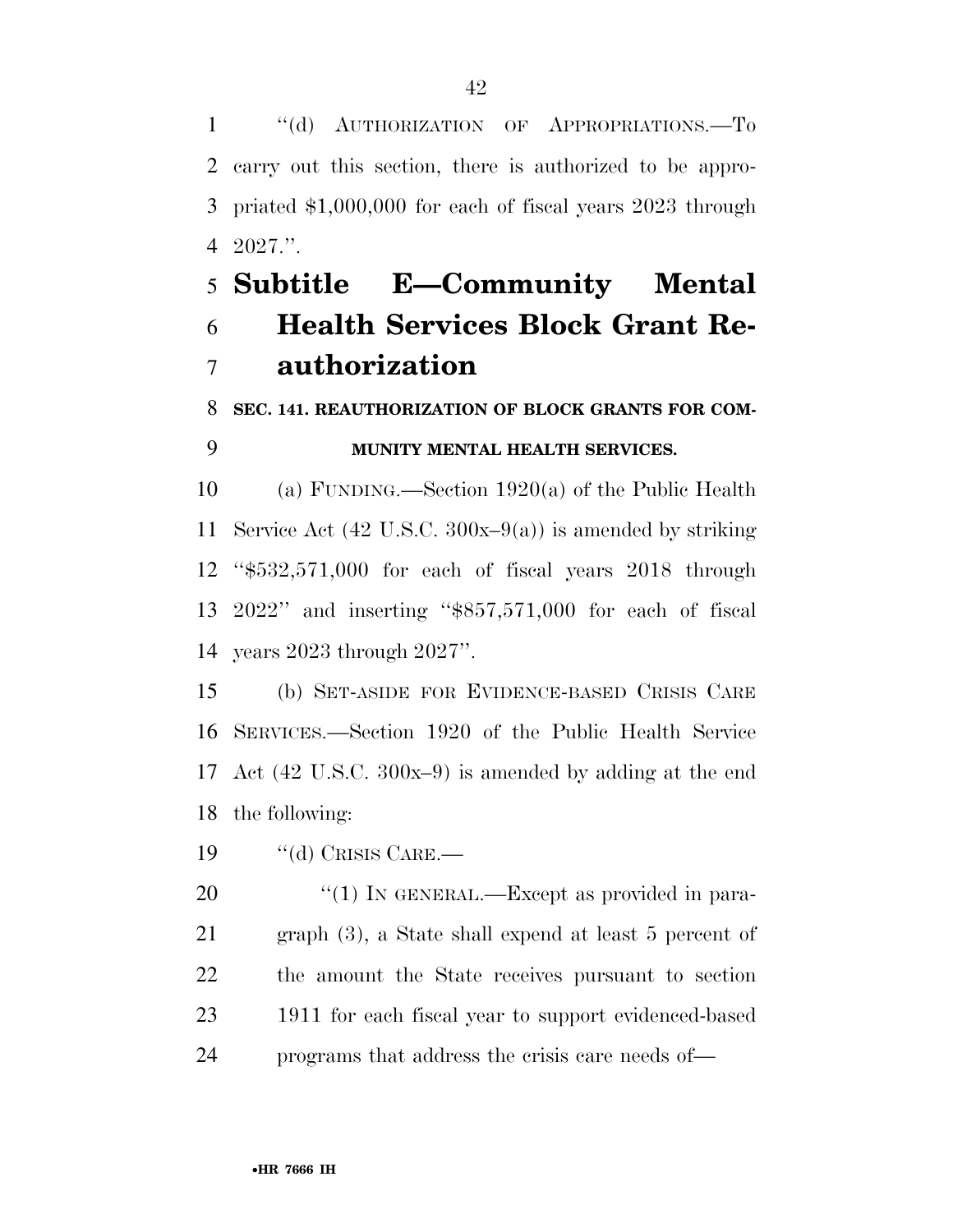| $\mathbf{1}$   | "(A) individuals, including children and               |
|----------------|--------------------------------------------------------|
| $\overline{2}$ | adolescents, experiencing mental health crises,        |
| 3              | substance-related crises, or crises arising from       |
| $\overline{4}$ | co-occurring disorders; and                            |
| 5              | "(B) persons with intellectual and develop-            |
| 6              | mental disabilities.                                   |
| 7              | "(2) CORE ELEMENTS.—At the discretion of               |
| 8              | the single State agency responsible for the adminis-   |
| 9              | tration of the program of the State under a grant      |
| 10             | under section 1911, funds expended pursuant to         |
| 11             | paragraph (1) may be used to fund some or all of       |
| 12             | the core crisis care service components, delivered ac- |
| 13             | cording to evidence-based principles, including the    |
| 14             | following:                                             |
| 15             | $\lq\lq$ Crisis call centers.                          |
| 16             | "(B) $24/7$ mobile crisis services.                    |
| 17             | "(C) Crisis stabilization programs offering            |
| 18             | acute care or subacute care in a hospital or ap-       |
| 19             | propriately licensed facility, as determined by        |
| 20             | the Substance Abuse and Mental Health Serv-            |
| 21             | ices Administration, with referrals to inpatient       |
| 22             | or outpatient care.                                    |
| 23             | "(3) STATE FLEXIBILITY.—In lieu of expending           |
| 24             | 5 percent of the amount the State receives pursuant    |
| 25             | to section 1911 for a fiscal year to support evidence- |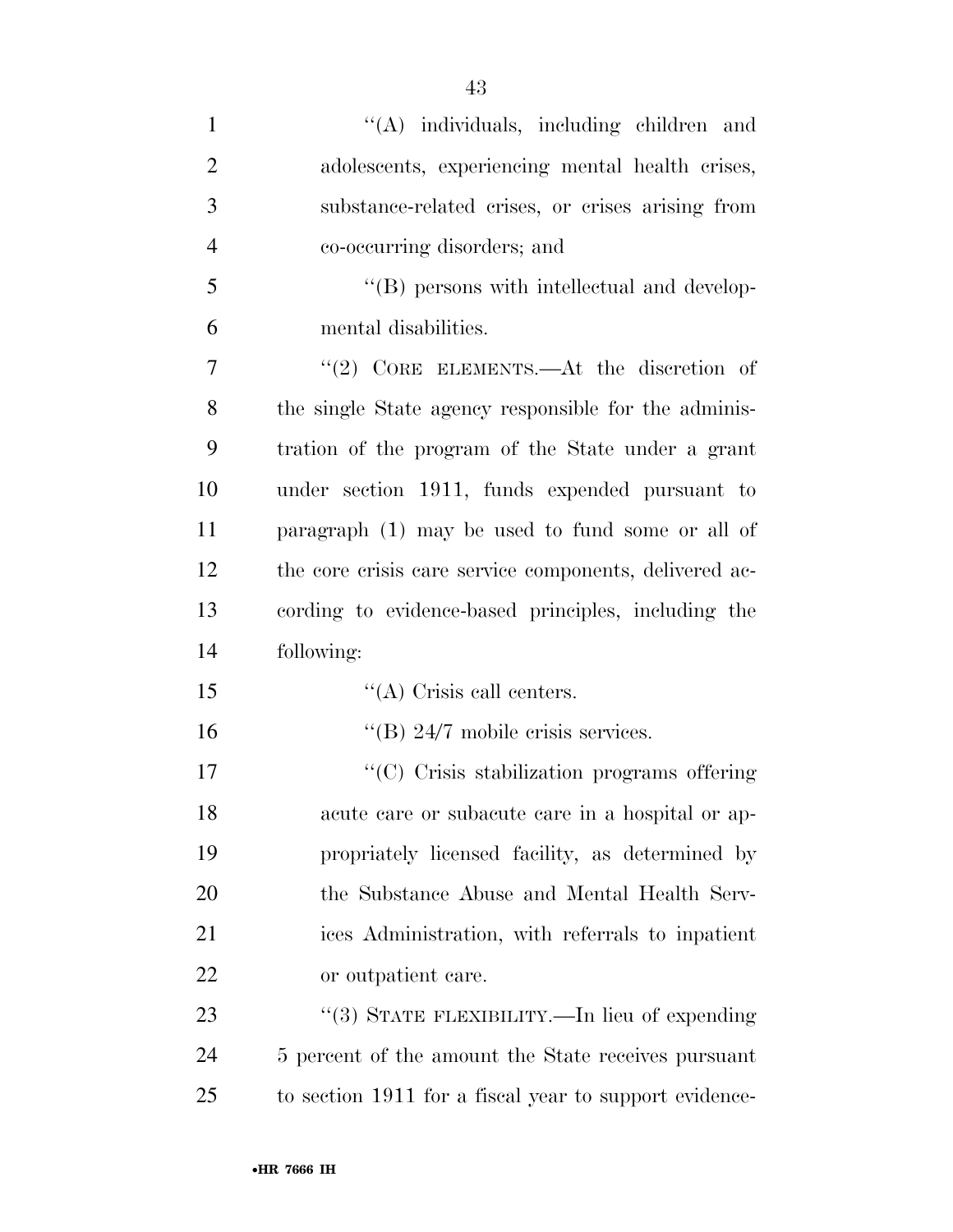| $\mathbf{1}$   | based programs as required by paragraph (1), a          |
|----------------|---------------------------------------------------------|
| $\overline{2}$ | State may elect to expend not less than 10 percent      |
| 3              | of such amount to support such programs by the          |
| $\overline{4}$ | end of two consecutive fiscal years.                    |
| 5              | "(4) RULE OF CONSTRUCTION.—With respect                 |
| 6              | to funds expended pursuant to the set-aside in para-    |
| 7              | graph $(1)$ , section $1912(b)(1)(A)(vi)$ shall not     |
| 8              | apply.".                                                |
| 9              | (c) EARLY INTERVENTION.—                                |
| 10             | STATE<br>(1)<br>PLAN OPTION.—Section                    |
| 11             | $1912(b)(1)(A)(vii)$ of the Public Health Service Act   |
| 12             | $(42 \text{ U.S.C. } 300x-1(b)(1)(A)(vii))$ is amended— |
| 13             | $(A)$ in subclause $(III)$ , by striking "and" at       |
| 14             | the end;                                                |
| 15             | $(B)$ in subclause $(IV)$ , by striking the pe-         |
| 16             | riod at the end and inserting "; and"; and              |
| 17             | (C) by adding at the end the following:                 |
| 18             | $\lq\lq (V)$ a description of any evi-                  |
| 19             | dence-based early intervention strate-                  |
| 20             | gies and programs the State provides                    |
| 21             | to prevent, delay, or reduce the sever-                 |
| 22             | ity and onset of mental illness and be-                 |
| 23             | havioral problems, including for chil-                  |
| 24             | dren and adolescents, irrespective of                   |
| 25             | experiencing a serious mental illness                   |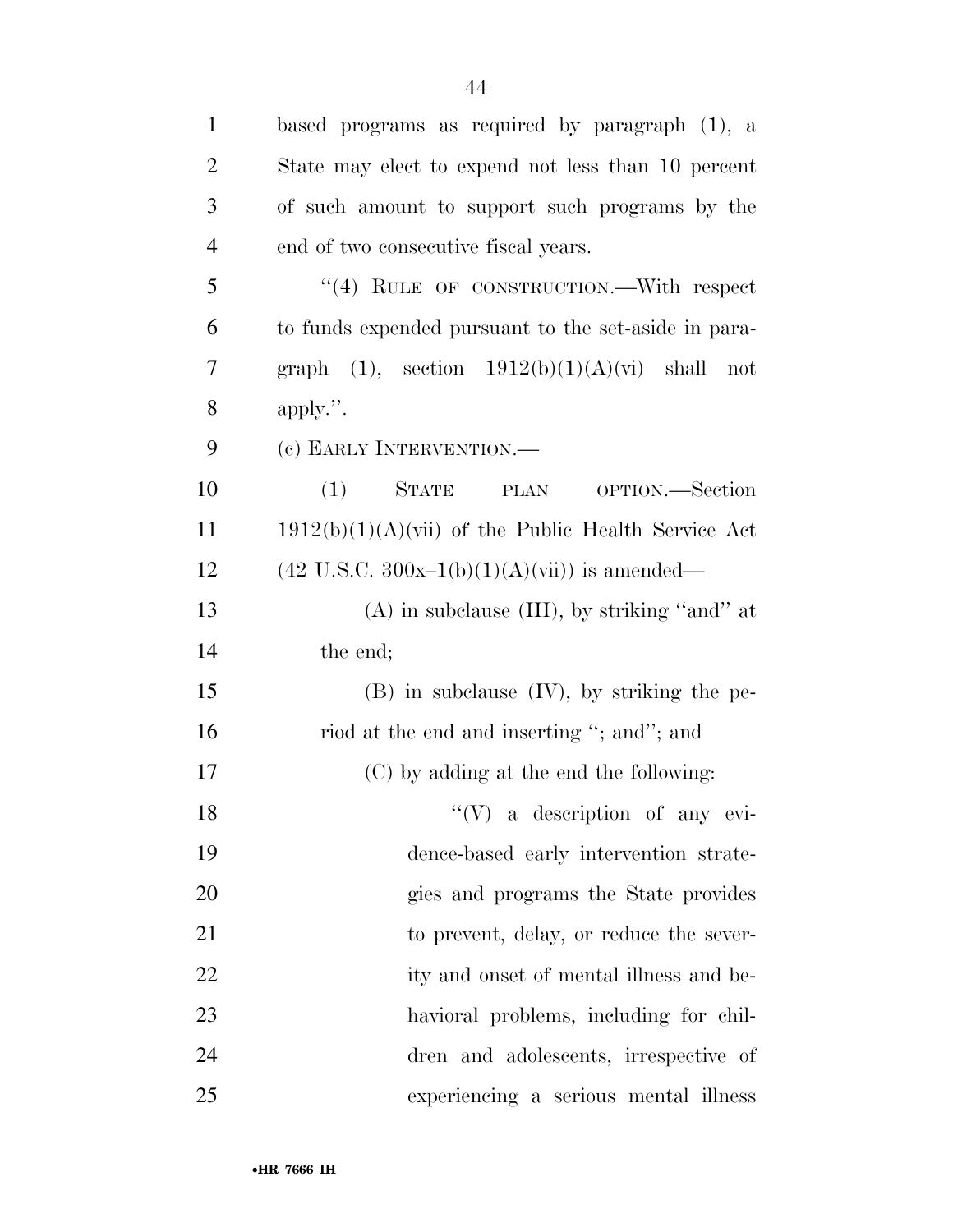| $\mathbf{1}$   | or serious emotional disturbance, as                         |
|----------------|--------------------------------------------------------------|
| 2              | defined under subsection $(e)(1)$ .".                        |
| 3              | (2) ALLOCATION ALLOWANCE; REPORTS.—Sec-                      |
| $\overline{4}$ | tion 1920 of the Public Health Service Act (42)              |
| 5              | U.S.C. $300x-9$ , as amended by subsection (c), is           |
| 6              | further amended by adding at the end the following:          |
| 7              | "(e) EARLY INTERVENTION SERVICES.—In the case                |
| 8              | of a State with a State plan that provides for strategies    |
| 9              | and programs specified in section $1912(b)(1)(A)(vii)(VI)$ , |
| 10             | such State may expend not more than 5 percent of the         |
| 11             | amount of the allotment of the State pursuant to a fund-     |
|                | 12 ing agreement under section 1911 for each fiscal year to  |
| 13             | support such strategies and programs.                        |
| 14             | "(f) REPORTS TO CONGRESS $\text{Not later than Son}$ .       |

 ''(f) REPORTS TO CONGRESS.—Not later than Sep- tember 30, 2025, and biennially thereafter, the Secretary shall provide a report to the Congress on the crisis care and early intervention strategies and programs pursued by States pursuant to subsections (d) and (e). Each such re-port shall include—

20 ''(1) a description of the each State's crisis care 21 and early intervention activities;

  $"$ (2) the population served, including informa-tion on demographics, including age;

24  $(3)$  the outcomes of such activities, includ-ing—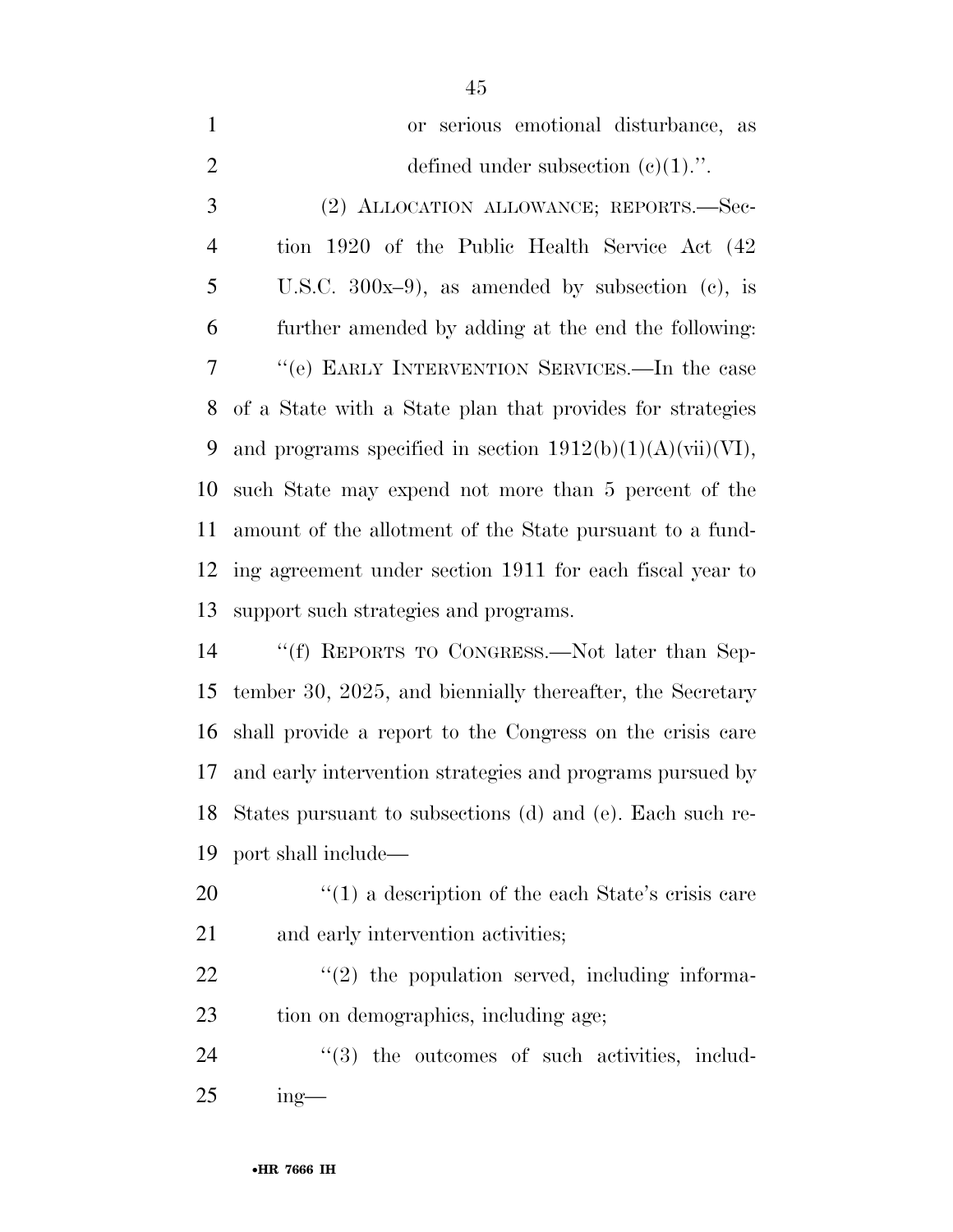| 1              | "(A) how such activities reduced hos-               |
|----------------|-----------------------------------------------------|
| $\overline{2}$ | pitalizations and hospital stays;                   |
| 3              | "(B) how such activities reduced incidents          |
| 4              | of suicidal ideation and behaviors; and             |
| 5              | $\lq\lq$ (C) how such activities reduced the sever- |
| 6              | ity of onset of serious mental illness and serious  |
| 7              | emotional disturbance; and                          |
| 8              | $\lq(4)$ any other relevant information the Sec-    |
| 9              | retary deems necessary.".                           |
| 10             | TITLE II-SUBSTANCE USE DIS-                         |
| 11             | <b>ORDER PREVENTION, TREAT-</b>                     |
| 12             | MENT, AND RECOVERY SERV-                            |
| 13             | <b>ICES</b>                                         |
| 14             | <b>Subtitle A-Native Behavioral</b>                 |
| 15             | <b>Health Access Improvement</b>                    |
| 16             | SEC. 201. BEHAVIORAL HEALTH AND SUBSTANCE USE DIS-  |
|                |                                                     |
| 17             | ORDER SERVICES FOR AMERICAN INDIANS                 |
| 18             | AND ALASKA NATIVES.                                 |
| 19             | Section 506A of the Public Health Service Act (42)  |
| 20             | U.S.C. 290aa–5a) is amended to read as follows:     |
| 21             | "SEC. 506A. BEHAVIORAL HEALTH AND SUBSTANCE USE     |
| 22             | DISORDER SERVICES FOR AMERICAN INDI-                |
| 23             | ANS AND ALASKA NATIVES.                             |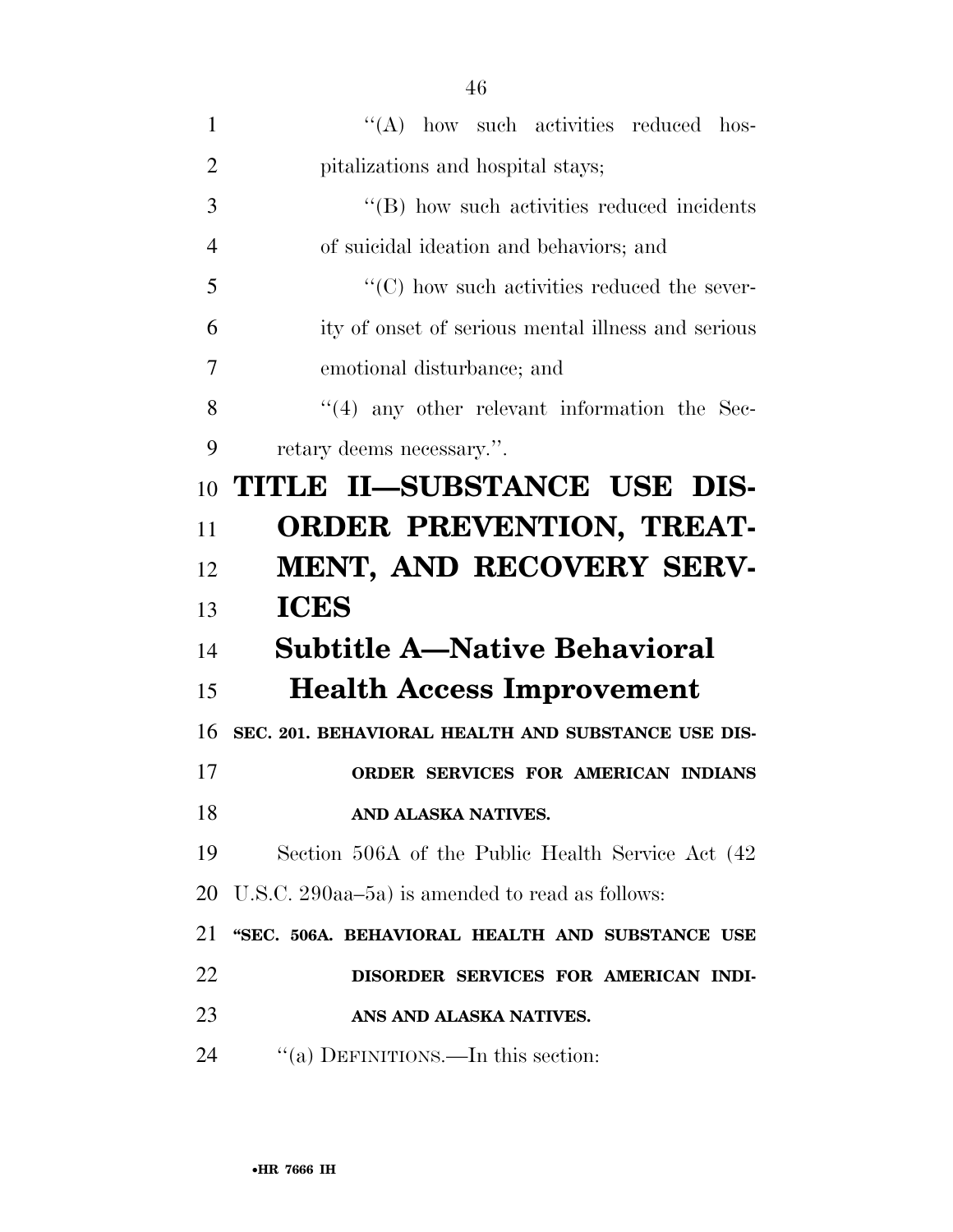1 ''(1) The term 'eligible entity' means an Indian Tribe, a Tribal organization, and Urban Indian or-ganizations.

4 "(2) The terms 'Indian Tribe', 'Tribal organiza- tion', and 'Urban Indian organization' have the meanings given to the terms 'Indian tribe', 'tribal organization', and 'Urban Indian organization' in section 4 of the Indian Health Care Improvement Act.

10 "(b) FORMULA GRANTS.—

11 ''(1) IN GENERAL.—The Secretary shall award grants to eligible entities, in amounts determined pursuant to the formula described in paragraph (2), to be used by the eligible entity to provide culturally appropriate mental health and substance use dis- order prevention, treatment, and recovery services to American Indians and Alaska Natives.

 ''(2) FORMULA.—The Secretary, in consultation with the Director of the Indian Health Service, In- dian Tribes, Tribal Organizations, and Urban Indian Organizations, shall develop a formula to determine the amount of a grant under paragraph (1). Such formula shall take into account the populations of el- igible entities whose rates of overdose deaths or sui-cide are substantially higher relative to the popu-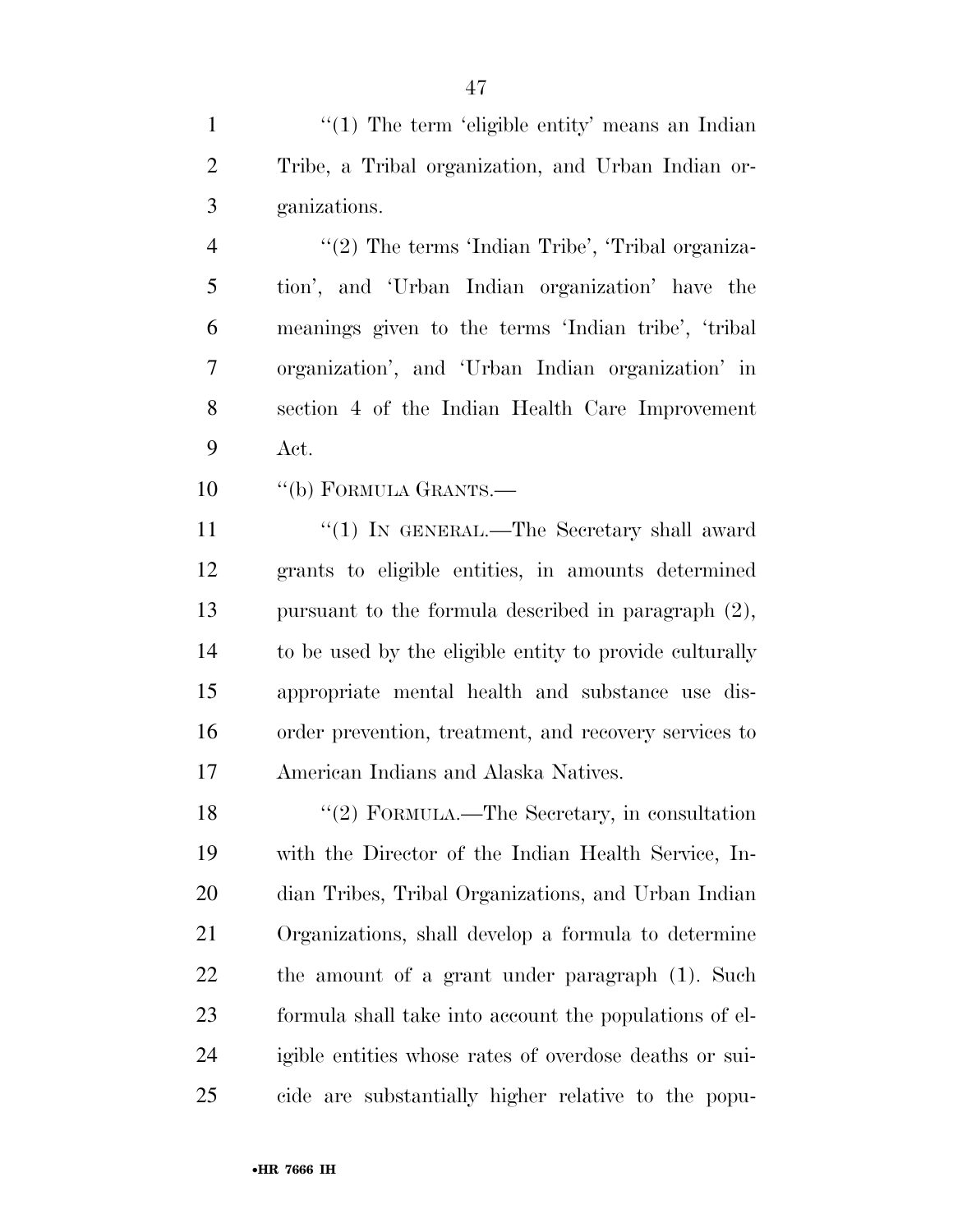| $\mathbf{1}$   | lations of other Indian Tribes, Tribal organizations,      |
|----------------|------------------------------------------------------------|
| $\overline{2}$ | or Urban Indian Organizations.                             |
| 3              | "(c) TECHNICAL ASSISTANCE AND PROGRAM EVAL-                |
| $\overline{4}$ | UATION.-                                                   |
| 5              | $\lq(1)$ In GENERAL.—The Secretary shall—                  |
| 6              | $\lq\lq$ provide technical assistance to appli-            |
| 7              | cants and grantees under this section; and                 |
| 8              | "(B) collect and evaluate information on                   |
| 9              | the program carried out under this section.                |
| 10             | "(2) CONSULTATION ON EVALUATION MEAS-                      |
| 11             | URES, AND DATA SUBMISSION AND REPORTING RE-                |
| 12             | QUIREMENTS.—The Secretary shall, in consultation           |
| 13             | with eligible entities, develop evaluation measures        |
| 14             | and data submission and reporting requirements for         |
| 15             | purposes of the collection and evaluation of informa-      |
| 16             | tion under paragraph $(1)(B)$ .                            |
| 17             | "(3) DATA SUBMISSION AND REPORTING.—As a                   |
| 18             | condition on receipt of a grant under this section, an     |
| 19             | applicant shall agree to submit data and reports           |
| 20             | consistent with the evaluation measures and data           |
| 21             | submission and reporting requirements developed            |
| 22             | under paragraph $(2)$ .                                    |
| 23             | "(d) APPLICATION.—An entity desiring a grant, con-         |
| 24             | tract, or cooperative agreement under subsection (b) shall |
| 25             | submit an application to the Secretary at such time, in    |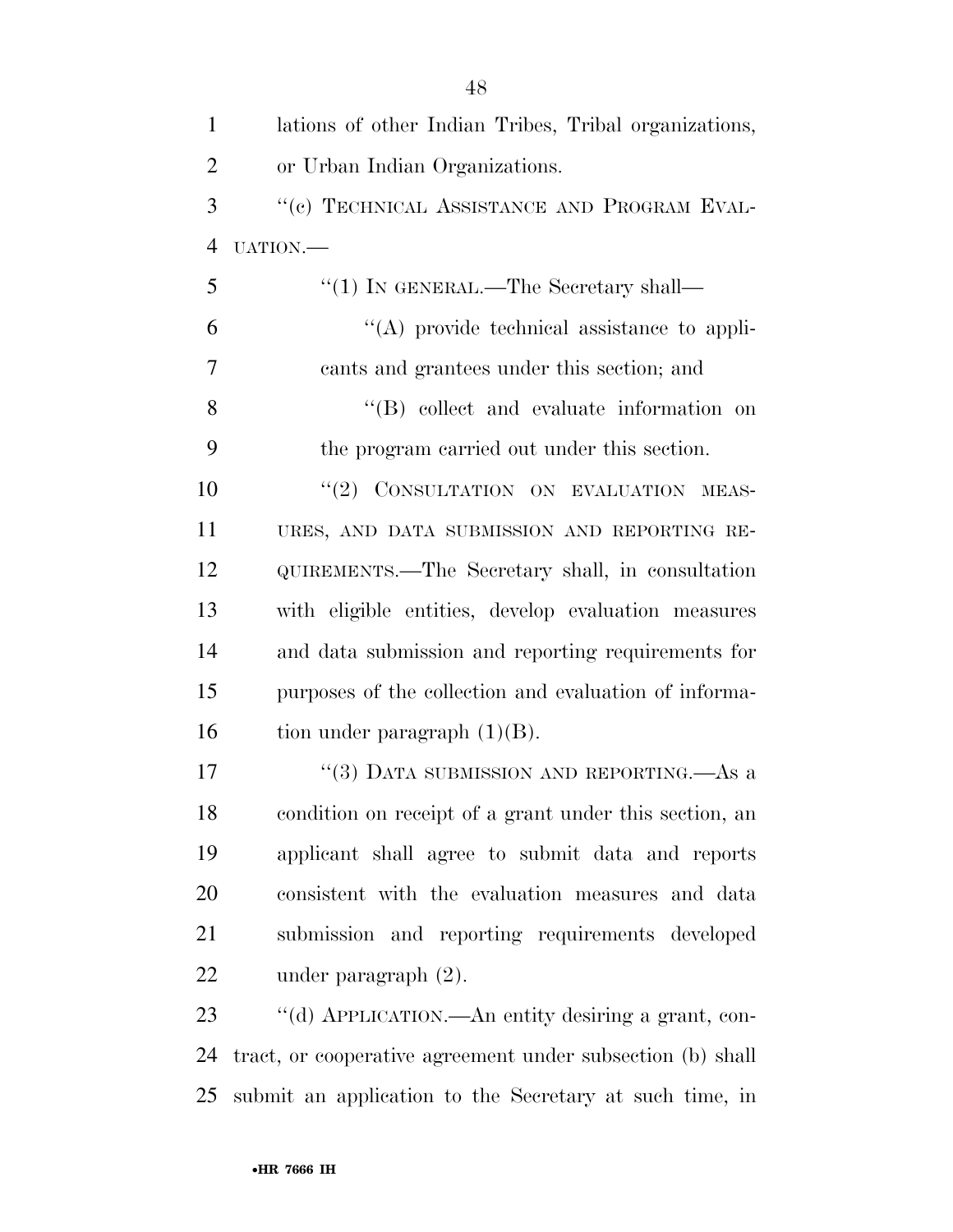such manner, and accompanied by such information as the Secretary may reasonably require.

 ''(e) REPORT.—Not later than 3 years after the date of the enactment of this section and annually thereafter, the Secretary shall prepare and submit, to the Committee on Health, Education, Labor, and Pensions of the Senate, and the Committee on Energy and Commerce of the House of Representatives, a report describing the services provided pursuant to this section.

10 "(f) AUTHORIZATION OF APPROPRIATIONS.—There are authorized to be appropriated to carry out this section, \$40,000,000 for each of fiscal years 2023 through 2027.''.

## **Subtitle B—Summer Barrow Pre- vention, Treatment, and Recov-ery**

**SEC. 211. GRANTS FOR THE BENEFIT OF HOMELESS INDI-**

**VIDUALS.** 

 Section 506(e) of the Public Health Service Act (42 U.S.C. 290aa–5(e)) is amended by striking ''2018 through 2022'' and inserting ''2023 through 2027''.

 **SEC. 212. PRIORITY SUBSTANCE ABUSE TREATMENT NEEDS OF REGIONAL AND NATIONAL SIGNIFICANCE.**  Section 509 of the Public Health Service Act (42 U.S.C. 290bb–2) is amended—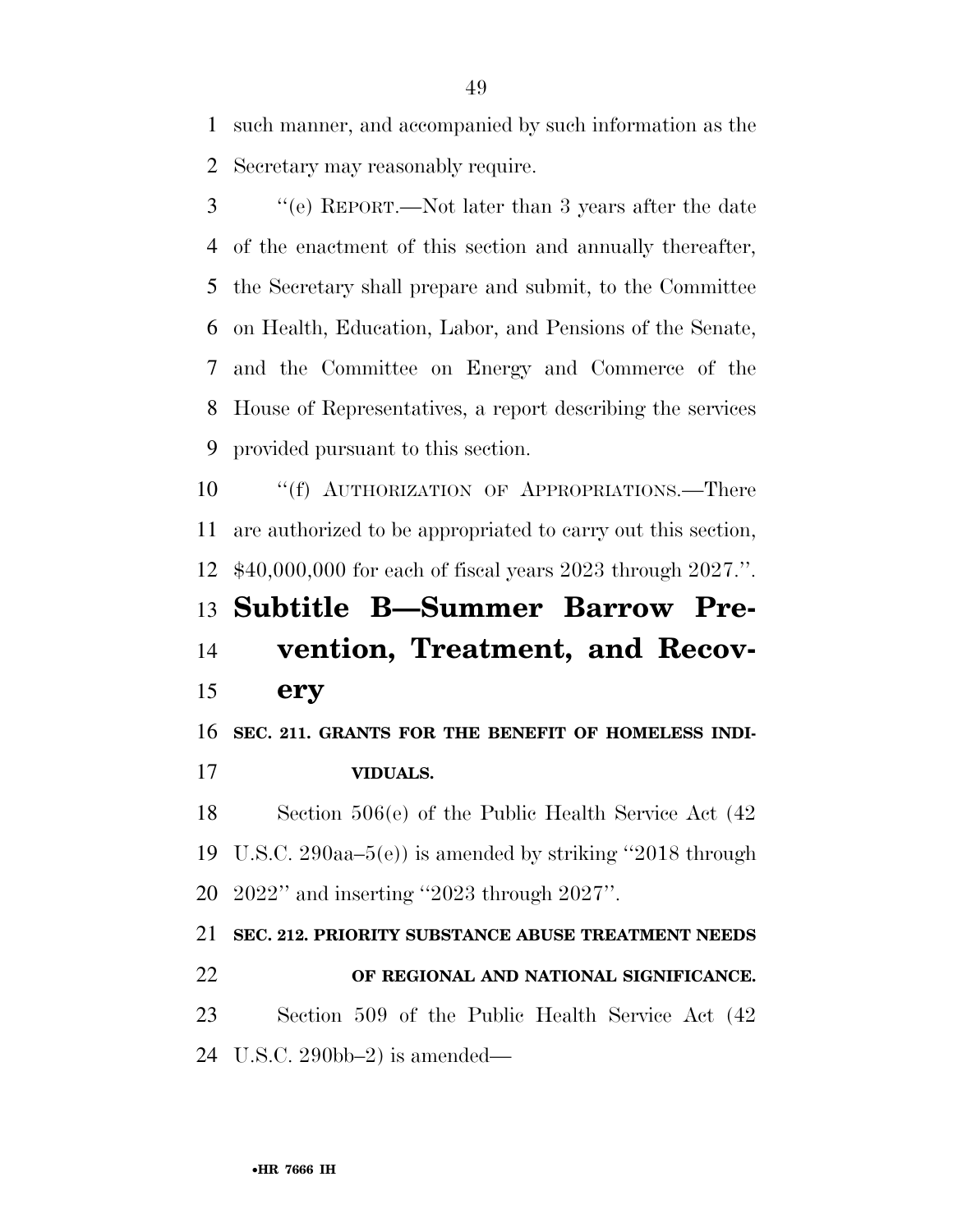| $\mathbf{1}$   | (1) in the section heading, by striking                |
|----------------|--------------------------------------------------------|
| $\overline{2}$ | "ABUSE" and inserting "USE DISORDER";                  |
| 3              | $(2)$ in subsection $(a)$ —                            |
| $\overline{4}$ | (A) by striking "tribes and tribal organiza-           |
| 5              | tions" each place it appears and inserting             |
| 6              | "Tribes and Tribal organizations"; and                 |
| 7              | $(B)$ in paragraph $(3)$ , by striking "in sub-        |
| 8              | stance abuse";                                         |
| 9              | $(3)$ in subsection (b), in the subsection heading,    |
| 10             | by striking "ABUSE" and inserting "USE DIS-            |
| 11             | ORDER"; and                                            |
| 12             | $(4)$ in subsection (f), by striking "\$333,806,000    |
| 13             | for each of fiscal years 2018 through 2022" and in-    |
| 14             | serting " $$521,517,000$ for each of fiscal years 2023 |
| 15             | through $2027$ ".                                      |
| 16             | SEC. 213. EVIDENCE-BASED PRESCRIPTION OPIOID AND       |
| 17             | HEROIN TREATMENT AND INTERVENTIONS                     |
| 18             | DEMONSTRATION.                                         |
| 19             | Section 514B of the Public Health Service Act (42)     |
| 20             | U.S.C. $290bb-10$ is amended—                          |
| 21             | $(1)$ in subsection $(a)(1)$ —                         |
| 22             | $(A)$ by striking "substance abuse" and in-            |
| 23             | serting "substance use disorder";                      |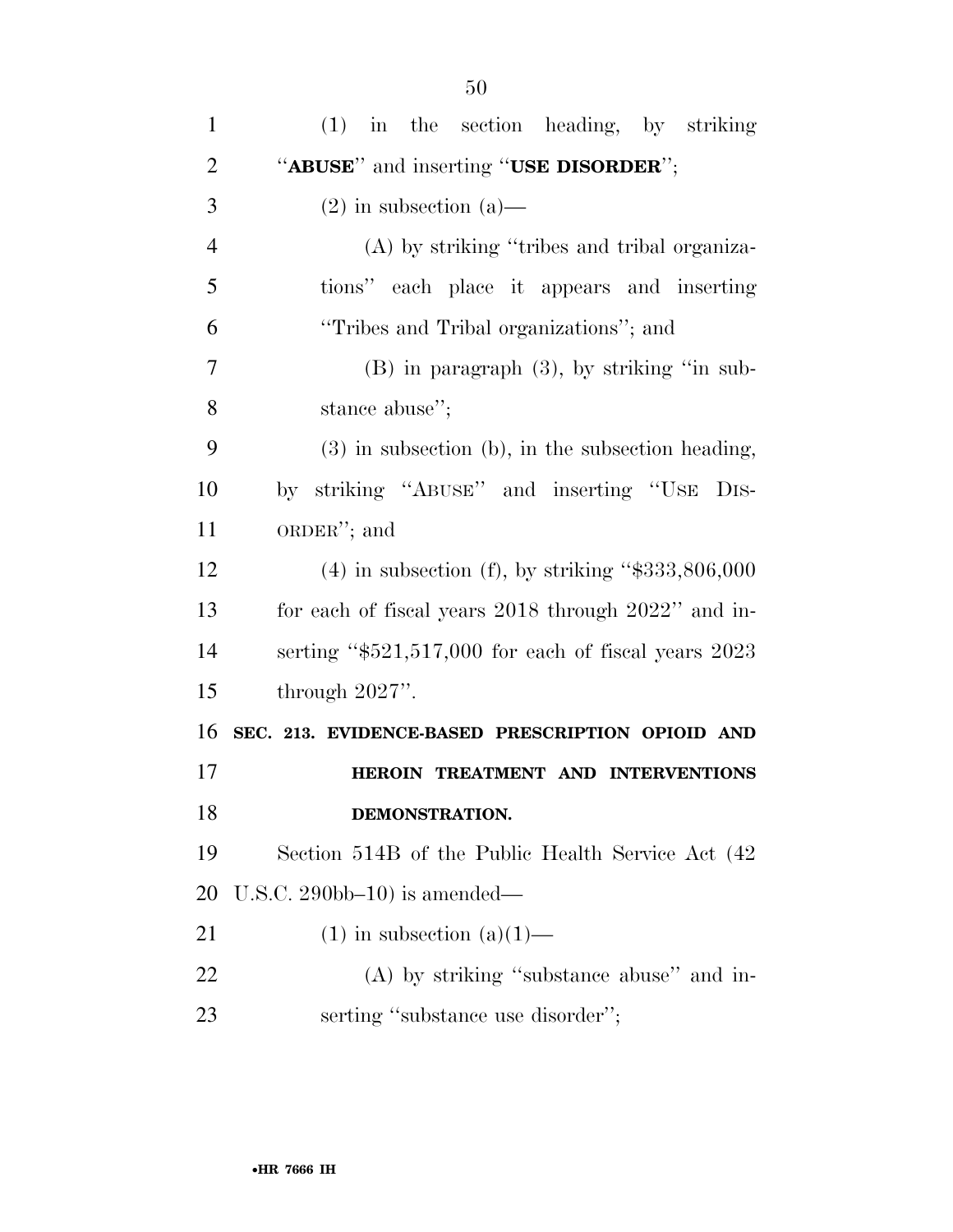| $\mathbf{1}$   | (B) by striking "tribes and tribal organiza-           |
|----------------|--------------------------------------------------------|
| $\overline{2}$ | tions" and inserting "Tribes and Tribal organi-        |
| 3              | zations"; and                                          |
| $\overline{4}$ | (C) by striking "addiction" and inserting              |
| 5              | "substance use disorders";                             |
| 6              | $(2)$ in subsection $(e)(3)$ , by striking "tribes and |
| $\overline{7}$ | tribal organizations" and inserting "Tribes and        |
| 8              | Tribal organizations"; and                             |
| 9              | $(3)$ in subsection $(f)$ , by striking "2017 through  |
| 10             | $2021$ " and inserting "2023 through $2027$ ".         |
| 11             | SEC. 214. PRIORITY SUBSTANCE USE DISORDER PREVEN-      |
| 12             | TION NEEDS OF REGIONAL AND NATIONAL                    |
| 13             | SIGNIFICANCE.                                          |
| 14             | Section 516 of the Public Health Service Act (42)      |
| 15             | U.S.C. 290bb-22) is amended—                           |
| 16             | $(1)$ in subsection $(a)$ —                            |
| 17             | $(A)$ in paragraph $(3)$ , by striking "abuse"         |
| 18             | and inserting "use"; and                               |
| 19             | $(B)$ in the matter following paragraph $(3)$ ,        |
| 20             | by striking "tribes or tribal organizations" each      |
| 21             | place it appears and inserting "Tribes or Tribal"      |
| 22             | organizations";                                        |
| 23             | $(2)$ in subsection (b), in the subsection heading,    |
| 24             | striking "ABUSE" and inserting "USE DIS-<br>by         |
| 25             | $ORDER''$ ; and                                        |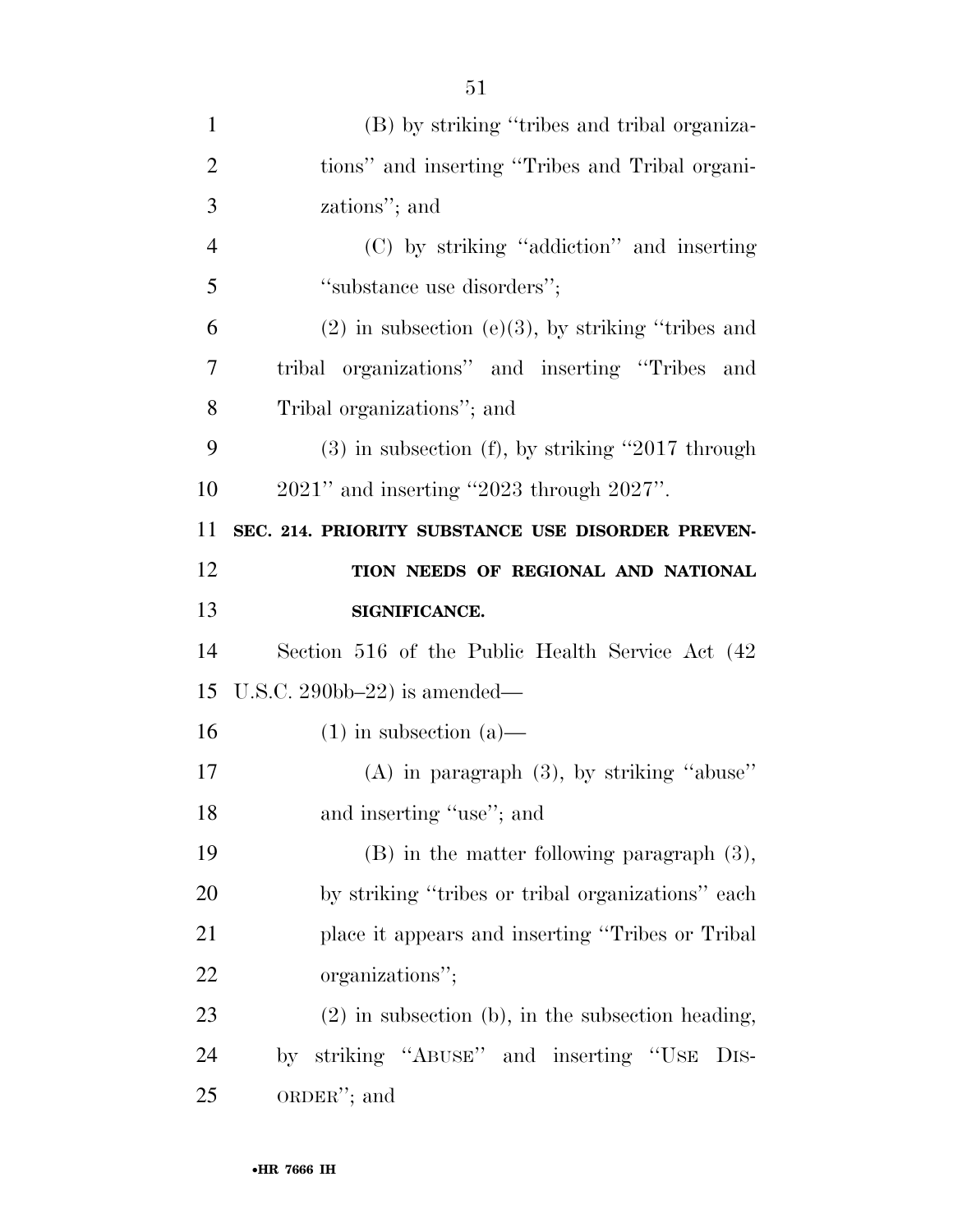| $\mathbf{1}$   | $(3)$ in subsection (f), by striking "\$211,148,000      |
|----------------|----------------------------------------------------------|
| $\overline{2}$ | for each of fiscal years 2018 through 2022" and in-      |
| 3              | serting " $$218,219,000$ for each of fiscal years $2023$ |
| $\overline{4}$ | through $2027$ ".                                        |
| 5              | SEC. 215. SOBER TRUTH ON PREVENTING (STOP) UNDER-        |
| 6              | AGE DRINKING REAUTHORIZATION.                            |
| $\overline{7}$ | Section 519B of the Public Health Service Act (42)       |
| 8              | U.S.C. $290bb-25b$ ) is amended—                         |
| 9              | $(1)$ by amending subsection $(a)$ to read as fol-       |
| 10             | lows:                                                    |
| 11             | "(a) DEFINITIONS.—For purposes of this section:          |
| 12             | $\lq(1)$ The term 'alcohol beverage industry'            |
| 13             | means the brewers, vintners, distillers, importers,      |
| 14             | distributors, and retail or online outlets that sell or  |
| 15             | serve beer, wine, and distilled spirits.                 |
| 16             | $"(2)$ The term 'school-based prevention' means          |
| 17             | programs, which are institutionalized, and run by        |
| 18             | staff members or school-designated persons or orga-      |
| 19             | nizations in any grade of school, kindergarten           |
| 20             | through 12th grade.                                      |
| 21             | "(3) The term 'youth' means persons under the            |
| 22             | age of $21$ ."; and                                      |
| 23             | $(2)$ by striking subsections $(e)$ through $(g)$ and    |
| 24             | inserting the following:                                 |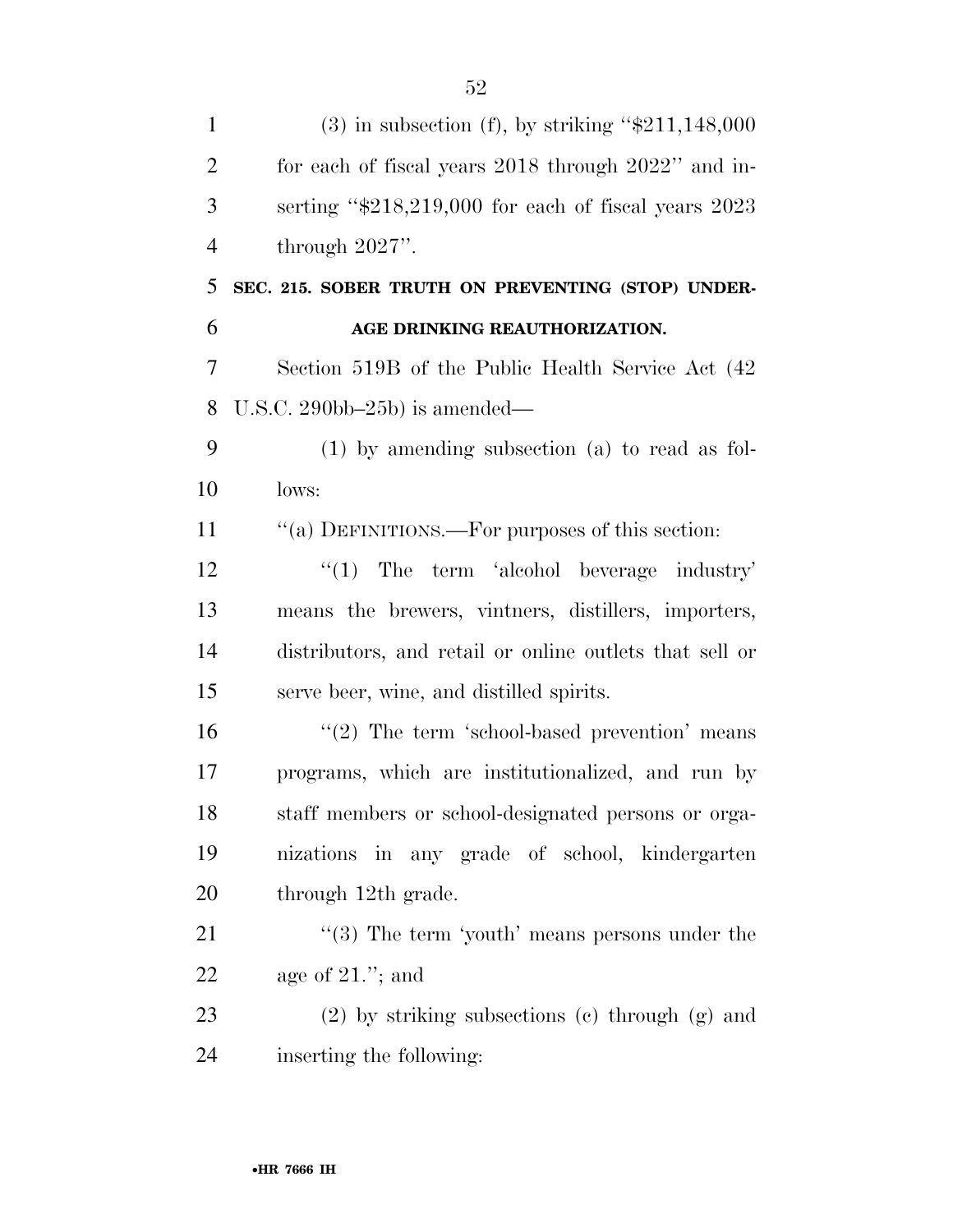| $\mathbf{1}$   | "(c) INTERAGENCY COORDINATING COMMITTEE; AN-       |
|----------------|----------------------------------------------------|
| 2              | NUAL REPORT ON STATE UNDERAGE DRINKING PREVEN-     |
| 3              | TION AND ENFORCEMENT ACTIVITIES.-                  |
| $\overline{4}$ | "(1) INTERAGENCY COORDINATING COMMITTEE            |
| 5              | ON THE PREVENTION OF UNDERAGE DRINKING.            |
| 6              | "(A) IN GENERAL.—The Secretary, in col-            |
| 7              | laboration with the Federal officials specified in |
| 8              | subparagraph (B), shall continue to support        |
| 9              | and enhance the efforts of the interagency co-     |
| 10             | ordinating committee, that began operating in      |
| 11             | 2004, focusing on underage drinking (referred      |
| 12             | to in this subsection as the 'Committee').         |
| 13             | "(B) OTHER AGENCIES.—The officials re-             |
| 14             | ferred to in subparagraph $(A)$ are the Secretary  |
| 15             | of Education, the Attorney General, the Sec-       |
| 16             | retary of Transportation, the Secretary of the     |
| 17             | Treasury, the Secretary of Defense, the Sur-       |
| 18             | geon General, the Director of the Centers for      |
| 19             | Disease Control and Prevention, the Director of    |
| 20             | the National Institute on Alcohol Abuse and Al-    |
| 21             | coholism, the Assistant Secretary for Mental       |
| 22             | Health and Substance Use, the Director of the      |
| 23             | National Institute on Drug Abuse, the Assist-      |
| 24             | ant Secretary for Children and Families, the       |
| 25             | Director of the Office of National Drug Control    |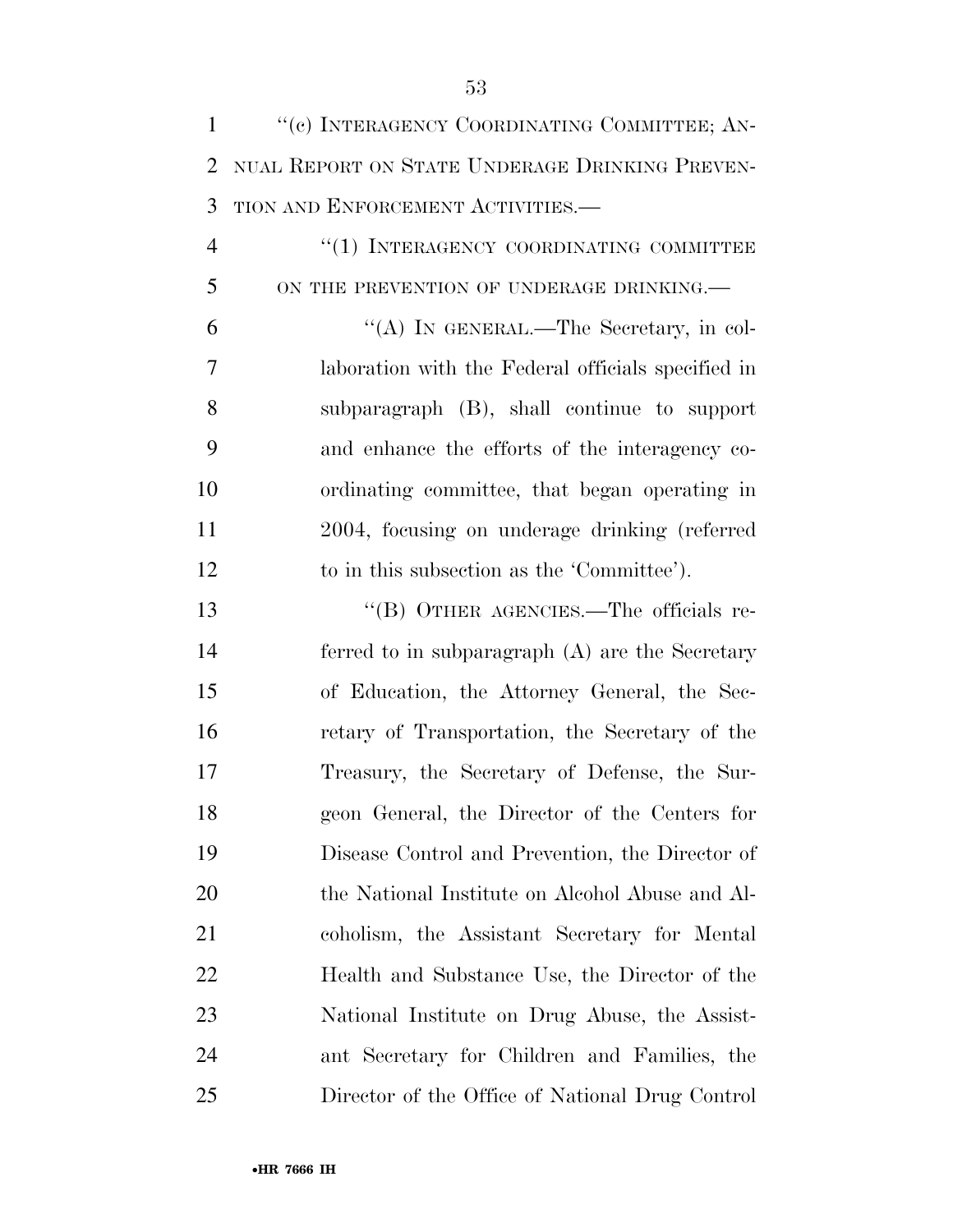| $\mathbf{1}$   | Policy, the Administrator of the National High-    |
|----------------|----------------------------------------------------|
| $\overline{2}$ | way Traffic Safety Administration, the Admin-      |
| 3              | istrator of the Office of Juvenile Justice and     |
| $\overline{4}$ | Delinquency Prevention, the Chairman of the        |
| 5              | Federal Trade Commission, and such other           |
| 6              | Federal officials as the Secretary of Health and   |
| 7              | Human Services determines to be appropriate.       |
| 8              | "(C) CHAIR.—The Secretary of Health                |
| 9              | and Human Services shall serve as the chair of     |
| 10             | the Committee.                                     |
| 11             | "(D) DUTIES.—The Committee shall guide             |
| 12             | policy and program development across the          |
| 13             | Federal Government with respect to underage        |
| 14             | drinking, provided, however, that nothing in       |
| 15             | this section shall be construed as transferring    |
| 16             | regulatory or program authority from an Agen-      |
| 17             | cy to the Coordinating Committee.                  |
| 18             | "(E) CONSULTATIONS.—The Committee                  |
| 19             | shall actively seek the input of and shall consult |
| 20             | with all appropriate and interested parties, in-   |
| 21             | cluding States, public health research and inter-  |
| 22             | est groups, foundations, and alcohol beverage      |
| 23             | industry trade associations and companies.         |
| 24             | "(F) ANNUAL REPORT.—                               |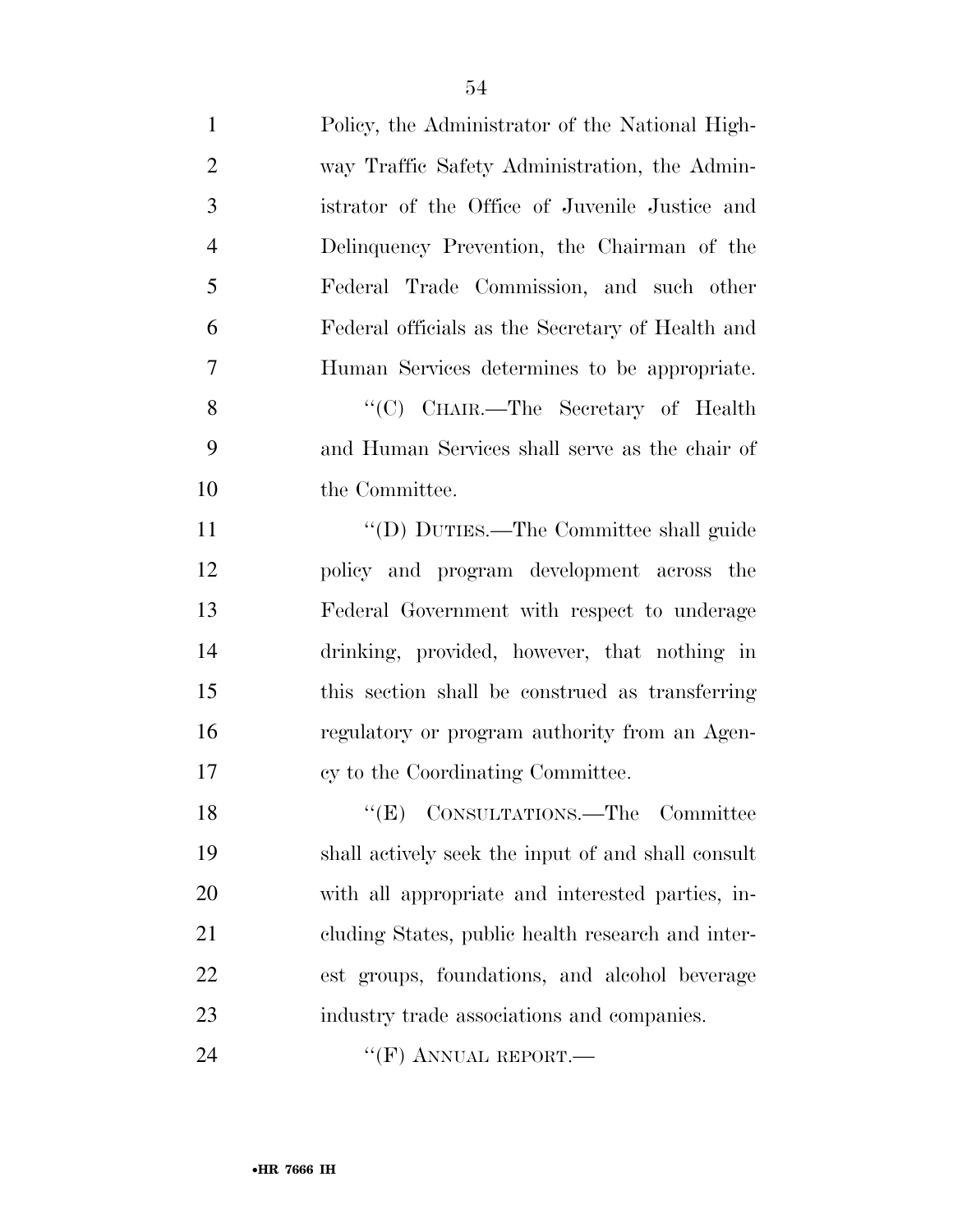| $\mathbf{1}$   | "(i) IN GENERAL.—The Secretary, on           |
|----------------|----------------------------------------------|
| $\mathbf{2}$   | behalf of the Committee, shall annually      |
| 3              | submit to the Congress a report that sum-    |
| $\overline{4}$ | marizes-                                     |
| 5              | "(I) all programs and policies of            |
| 6              | Federal agencies designed to prevent         |
| 7              | and reduce underage drinking, focus-         |
| 8              | ing particularly on programs and poli-       |
| 9              | cies that support the adoption and en-       |
| 10             | forcement of State policies designed to      |
| 11             | prevent and reduce underage drinking         |
| 12             | as specified in paragraph $(2)$ ;            |
| 13             | $\lq\lq$ (II) the extent of progress in      |
| 14             | preventing and reducing underage             |
| 15             | drinking at State and national levels;       |
| 16             | "(III) data that the Secretary               |
| 17             | shall collect with respect to the infor-     |
| 18             | mation specified in clause (ii); and         |
| 19             | "(IV) such other information re-             |
| 20             | garding underage drinking as the Sec-        |
| 21             | retary determines to be appropriate.         |
| 22             | ``(ii)<br>CERTAIN INFORMATION.—The           |
| 23             | report under clause (i) shall include infor- |
| 24             | mation on the following:                     |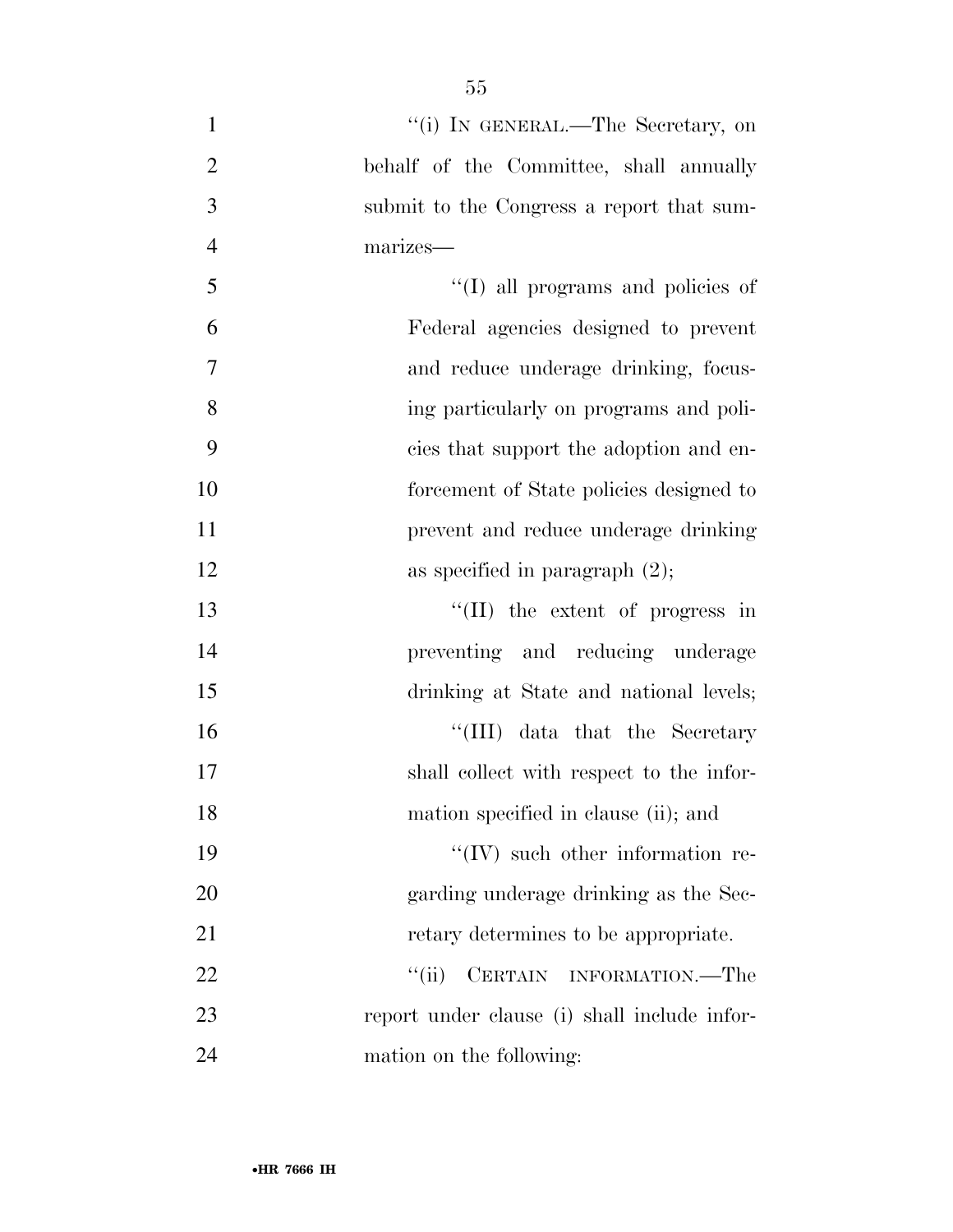| $\mathbf{1}$   | "(I) Patterns and consequences           |
|----------------|------------------------------------------|
| $\overline{2}$ | of underage drinking as reported in      |
| 3              | research and surveys such as, but not    |
| $\overline{4}$ | limited to, Monitoring the Future,       |
| 5              | Risk Behavior Surveillance<br>Youth      |
| 6              | System, the National Survey on Drug      |
| $\tau$         | Use and Health, and the Fatality         |
| 8              | Analysis Reporting System.               |
| 9              | "(II) Measures of the availability"      |
| 10             | of alcohol from commercial and non-      |
| 11             | commercial sources to underage popu-     |
| 12             | lations.                                 |
| 13             | "(III) Measures of the exposure          |
| 14             | of underage populations to messages      |
| 15             | regarding alcohol in advertising, social |
| 16             | media, and the entertainment media.      |
| 17             | $\lq\lq$ (IV) Surveillance data, includ- |
| 18             | ing information on the onset and         |
| 19             | prevalence of underage drinking, con-    |
| 20             | sumption patterns, beverage pref-        |
| 21             | erences, prevalence of drinking among    |
| 22             | students at institutions of higher edu-  |
| 23             | cation, correlations between adult and   |
| 24             | youth drinking, and the means of un-     |
| 25             | derage access, including trends over     |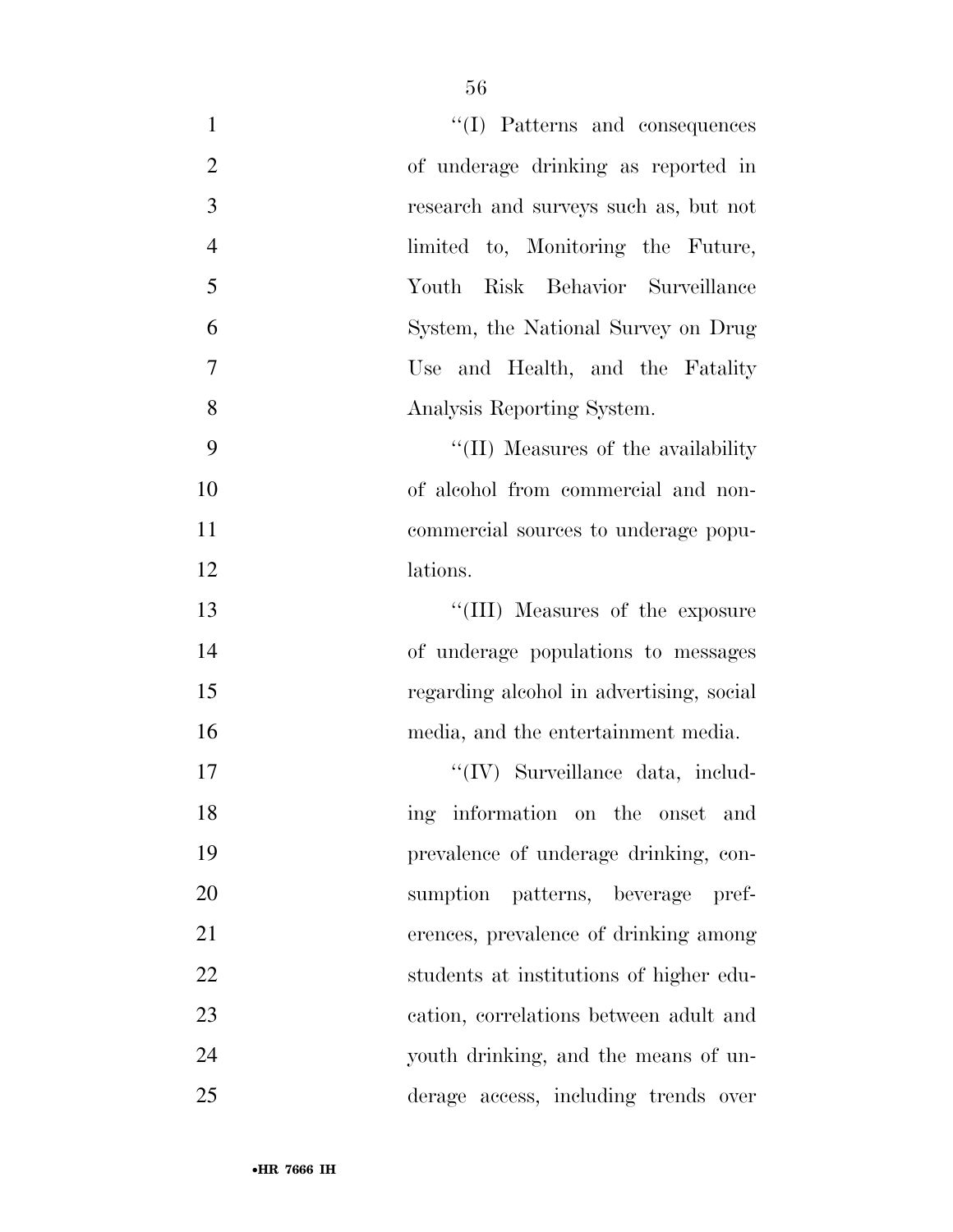| $\mathbf{1}$   | time for these surveillance data. The             |
|----------------|---------------------------------------------------|
| $\overline{2}$ | Secretary shall develop a plan to im-             |
| 3              | prove the collection, measurement,                |
| $\overline{4}$ | and consistency of reporting Federal              |
| 5              | underage alcohol data.                            |
| 6              | $\lq\lq(V)$ Any additional findings re-           |
| $\overline{7}$ | sulting from research conducted or                |
| 8              | supported under subsection (f).                   |
| 9              | "(VI) Evidence-based best prac-                   |
| 10             | tices to prevent and reduce underage              |
| 11             | drinking including a review of the re-            |
| 12             | search literature related to State laws,          |
| 13             | regulations, and policies designed to             |
| 14             | prevent and reduce underage drink-                |
| 15             | as described in paragraph<br>ing,                 |
| 16             | (2)(B)(i).                                        |
| 17             | "(2) ANNUAL REPORT ON STATE UNDERAGE              |
| 18             | DRINKING PREVENTION AND ENFORCEMENT ACTIVI-       |
| 19             | TIES.-                                            |
| 20             | "(A) IN GENERAL.—The Secretary shall,             |
| 21             | with input and collaboration from other appro-    |
| 22             | priate Federal agencies, States, Indian Tribes,   |
| 23             | territories, and public health, consumer, and al- |
| 24             | cohol beverage industry groups, annually issue    |
| 25             | a report on each State's performance in enact-    |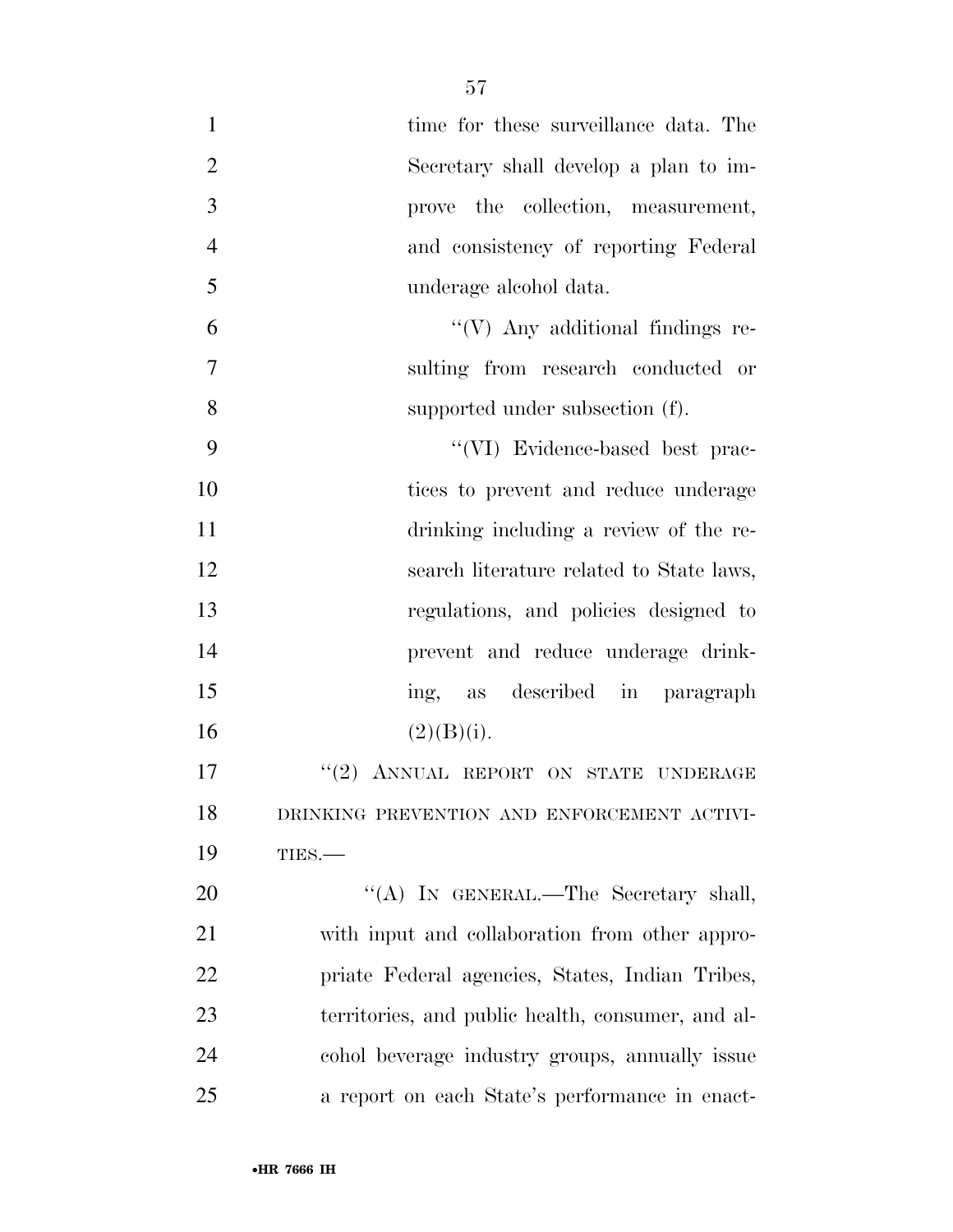| $\mathbf{1}$   | ing, enforcing, and creating laws, regulations,   |
|----------------|---------------------------------------------------|
| $\overline{2}$ | and policies to prevent or reduce underage        |
| $\mathfrak{Z}$ | drinking based on an assessment of best prac-     |
| $\overline{4}$ | developed pursuant to paragraph<br>tices          |
| 5              | $(1)(F)(ii)(VI)$ and subparagraph $(B)(i)$ . For  |
| 6              | purposes of this paragraph, each such report,     |
| $\overline{7}$ | with respect to a year, shall be referred to as   |
| 8              | the 'State Report'. Each State Report shall be    |
| 9              | designed as a resource tool for Federal agencies  |
| 10             | assisting States in the their underage drinking   |
| 11             | prevention efforts, State public health and law   |
| 12             | enforcement agencies, State and local policy-     |
| 13             | makers, and underage drinking prevention coa-     |
| 14             | litions including those receiving grants pursuant |
| 15             | to subsection (e).                                |
| 16             | "(B) STATE PERFORMANCE MEASURES.-                 |
| 17             | "(i) IN GENERAL.—The Secretary                    |
| 18             | shall develop, in consultation with the           |
| 19             | Committee, a set of measures to be used in        |
| 20             | preparing the State Report on best prac-          |
| 21             | tices as they relate to State laws, regula-       |
| 22             | tions, policies, and enforcement practices.       |
| 23             | "(ii) STATE REPORT CONTENT.—The                   |
| 24             | State Report shall include updates<br><b>on</b>   |
| 25             | State laws, regulations, and policies in-         |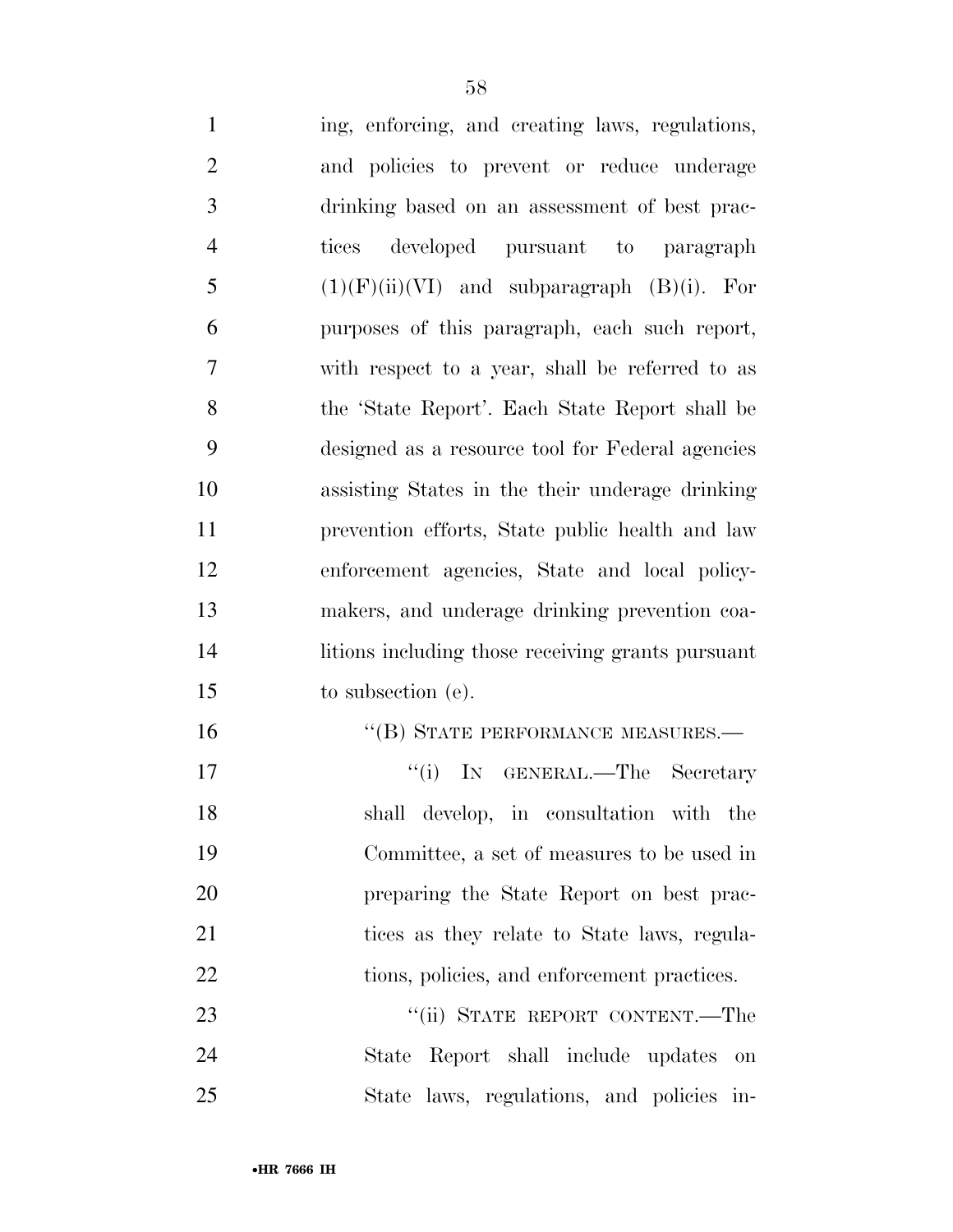cluded in previous reports to Congress, in- cluding with respect to the following: 3 ''(I) Whether or not the State has comprehensive anti-underage drinking laws such as for the illegal sale, purchase, attempt to purchase, consumption, or possession of alcohol; illegal use of fraudulent ID; illegal furnishing or obtaining of alcohol for an individual under 21 years; the de- gree of strictness of the penalties for such offenses; and the prevalence of the enforcement of each of these in- fractions. ''(II) Whether or not the State

 has comprehensive liability statutes pertaining to underage access to alco- hol such as dram shop, social host, and house party laws, and the preva- lence of enforcement of each of these 21 laws.

22 ''(III) Whether or not the State encourages and conducts comprehen- sive enforcement efforts to prevent underage access to alcohol at retail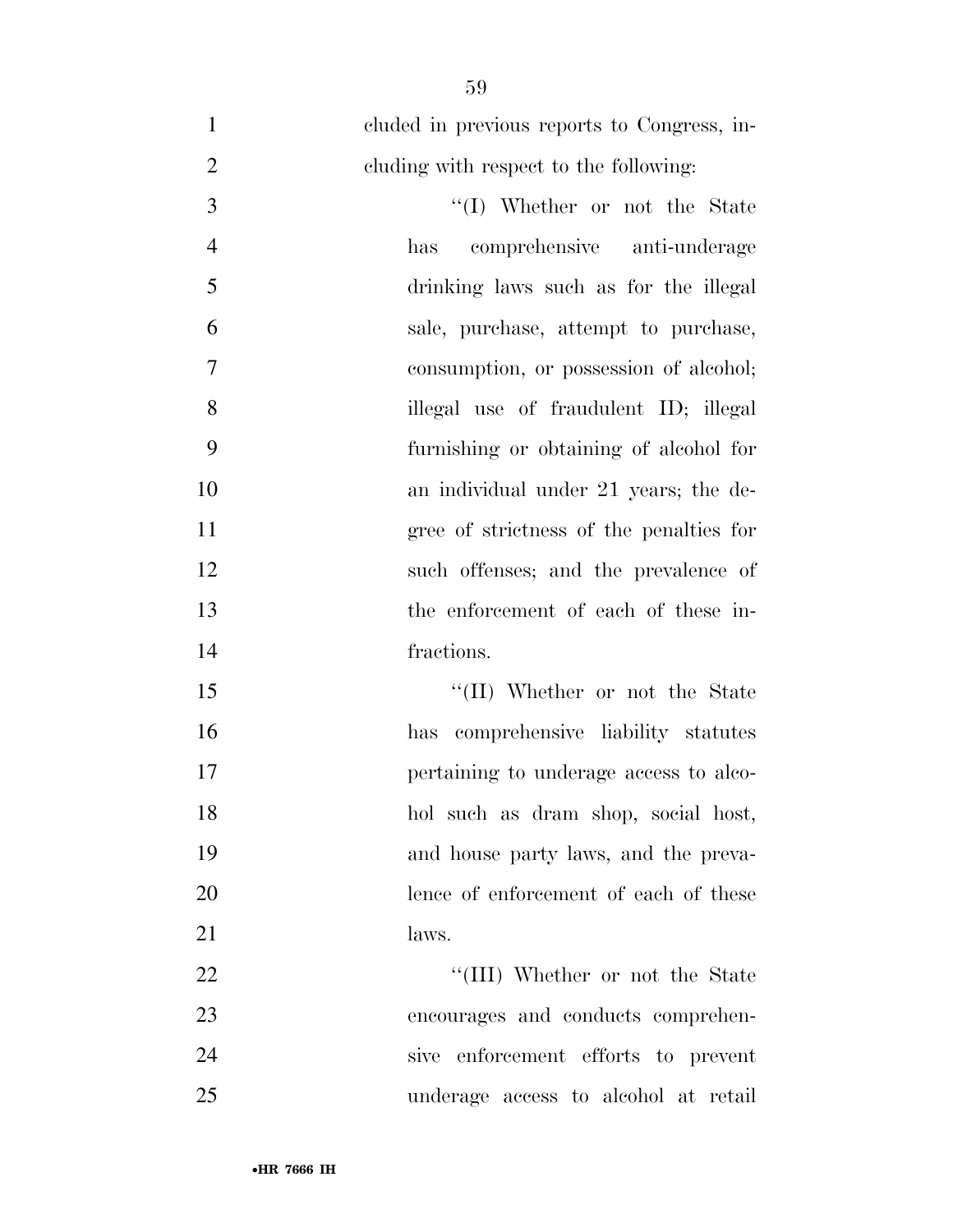| $\mathbf{1}$   | outlets, such as random compliance       |
|----------------|------------------------------------------|
| $\overline{2}$ | checks and shoulder tap programs,        |
| 3              | and the number of compliance checks      |
| $\overline{4}$ | within alcohol retail outlets measured   |
| 5              | against the number of total alcohol re-  |
| 6              | tail outlets in each State, and the re-  |
| 7              | sult of such checks.                     |
| 8              | "(IV) Whether or not the State           |
| 9              | encourages training on the proper        |
| 10             | selling and serving of alcohol for all   |
| 11             | sellers and servers of alcohol as a con- |
| 12             | dition of employment.                    |
| 13             | $\lq\lq (V)$ Whether or not the State    |
| 14             | has policies and regulations with re-    |
| 15             | gard to direct sales to consumers and    |
| 16             | home delivery of alcoholic beverages.    |
| 17             | "(VI) Whether or not the State           |
| 18             | has programs or laws to deter adults     |
| 19             | from purchasing alcohol for minors;      |
| 20             | and the number of adults targeted by     |
| 21             | these programs.                          |
| 22             | "(VII) Whether or not the State          |
| 23             | has enacted graduated drivers licenses   |
| 24             | and the extent of those provisions.      |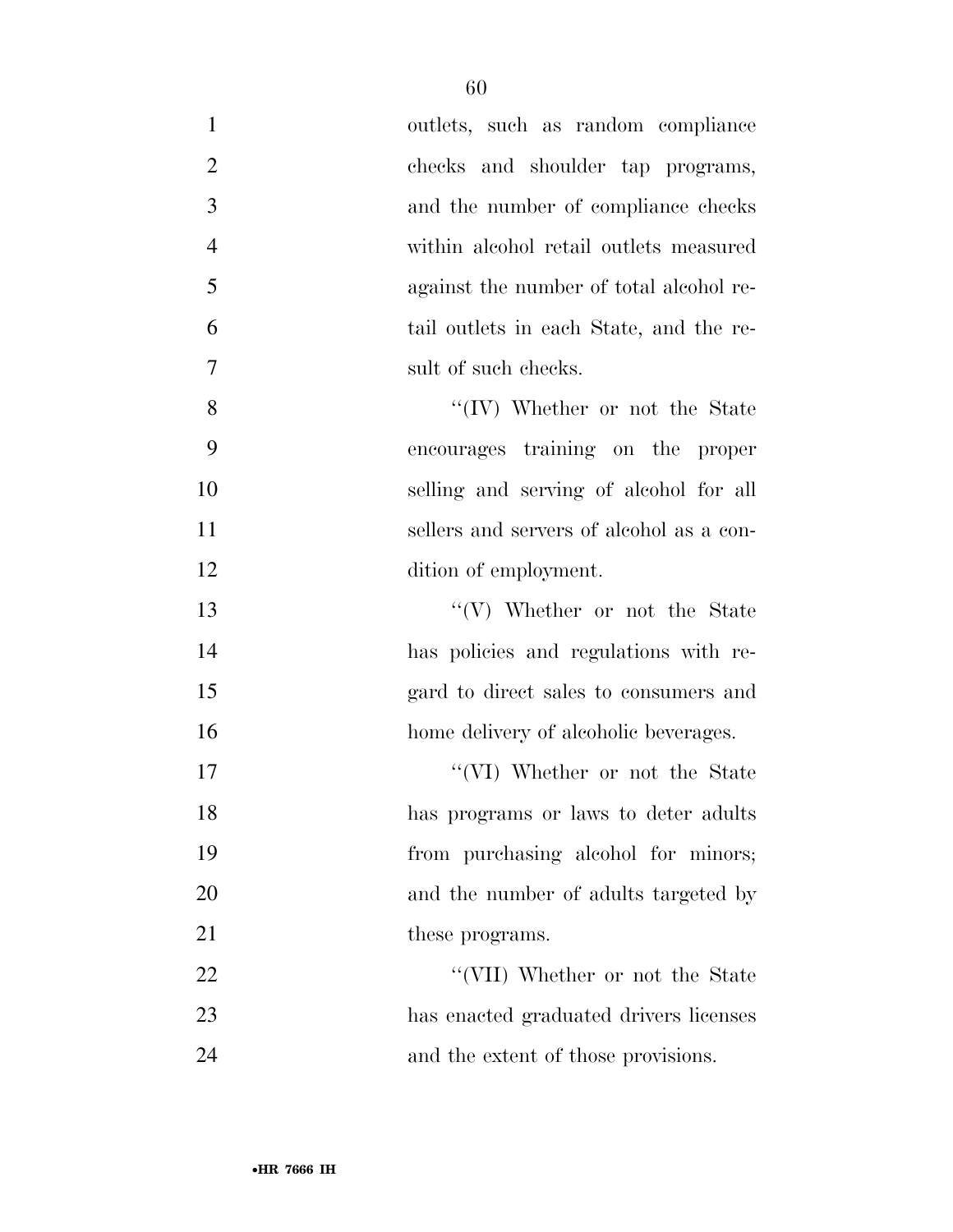| $\mathbf{1}$   | "(iii) ADDITIONAL CATEGORIES.—In              |
|----------------|-----------------------------------------------|
| $\overline{2}$ | addition to the updates on State laws, reg-   |
| 3              | ulations, and policies listed in clause (ii), |
| $\overline{4}$ | the Secretary shall consider the following:   |
| 5              | "(I) Whether or not States have               |
| 6              | adopted laws, regulations, and policies       |
| 7              | that deter underage alcohol use, as           |
| 8              | described in 'The Surgeon General's           |
| 9              | Call to Action to Prevent and Reduce          |
| 10             | Underage Drinking' issued in 2007             |
| 11             | and 'Facing Addiction in America:             |
| 12             | The Surgeon General's Report on Al-           |
| 13             | cohol, Drugs and Health' issued in            |
| 14             | 2016, including restrictions on low-          |
| 15             | price, high-volume drink specials, and        |
| 16             | wholesaler pricing provisions.                |
| 17             | "(II) Whether or not States have              |
| 18             | adopted laws, regulations, and policies       |
| 19             | designed to reduce alcohol advertising        |
| 20             | messages attractive to youth and              |
| 21             | youth exposure to alcohol advertising         |
| 22             | marketing in measured<br>and<br>and           |
| 23             | unmeasured media and digital and so-          |
| 24             | cial media.                                   |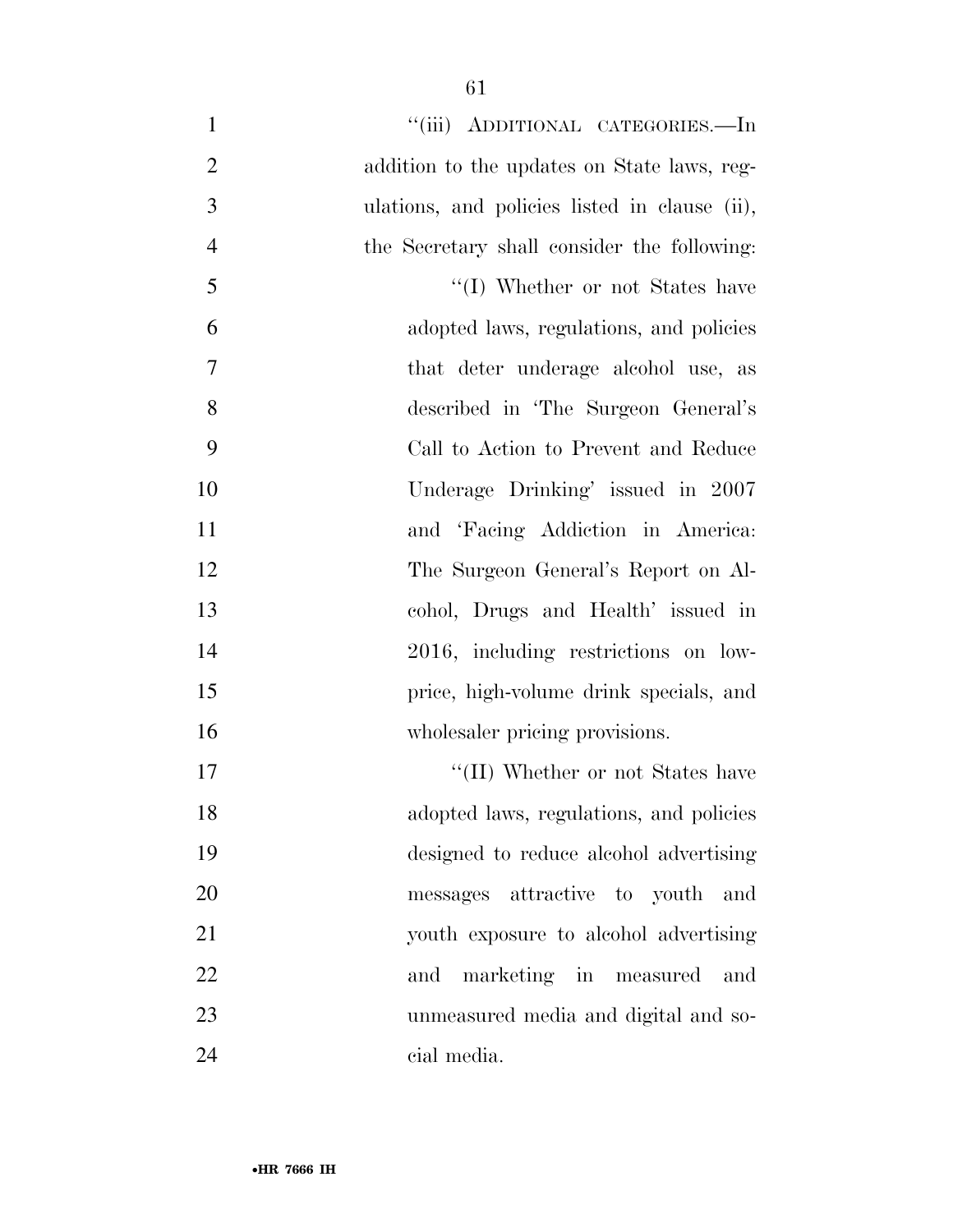| $\mathbf{1}$   | "(III) Whether or not States             |
|----------------|------------------------------------------|
| $\overline{2}$ | have laws and policies that promote      |
| 3              | underage drinking prevention policy      |
| $\overline{4}$ | development by local jurisdictions.      |
| 5              | $\lq\lq (IV)$ Whether or not States      |
| 6              | have adopted laws, regulations, and      |
| $\overline{7}$ | policies to restrict youth access to al- |
| 8              | coholic beverages that may pose spe-     |
| 9              | cial risks to youth, including but not   |
| 10             | limited to alcoholic mists, gelatins,    |
| 11             | freezer pops, premixed caffeinated al-   |
| 12             | coholic beverages, and flavored malt     |
| 13             | beverages.                               |
| 14             | "(V) Whether or not States have          |
| 15             | adopted uniform best practices proto-    |
| 16             | cols for conducting compliance checks    |
| 17             | and shoulder tap programs.               |
| 18             | "(VI) Whether or not States              |
| 19             | have adopted uniform best practices      |
| 20             | penalty protocols for violations of laws |
| 21             | prohibiting retail licensees from sell-  |
| 22             | ing or furnishing of alcohol to minors.  |
| 23             | "(iv) UNIFORM DATA SYSTEM.-For           |
| 24             | performance measures related to enforce- |
| 25             | ment of underage drinking laws as speci- |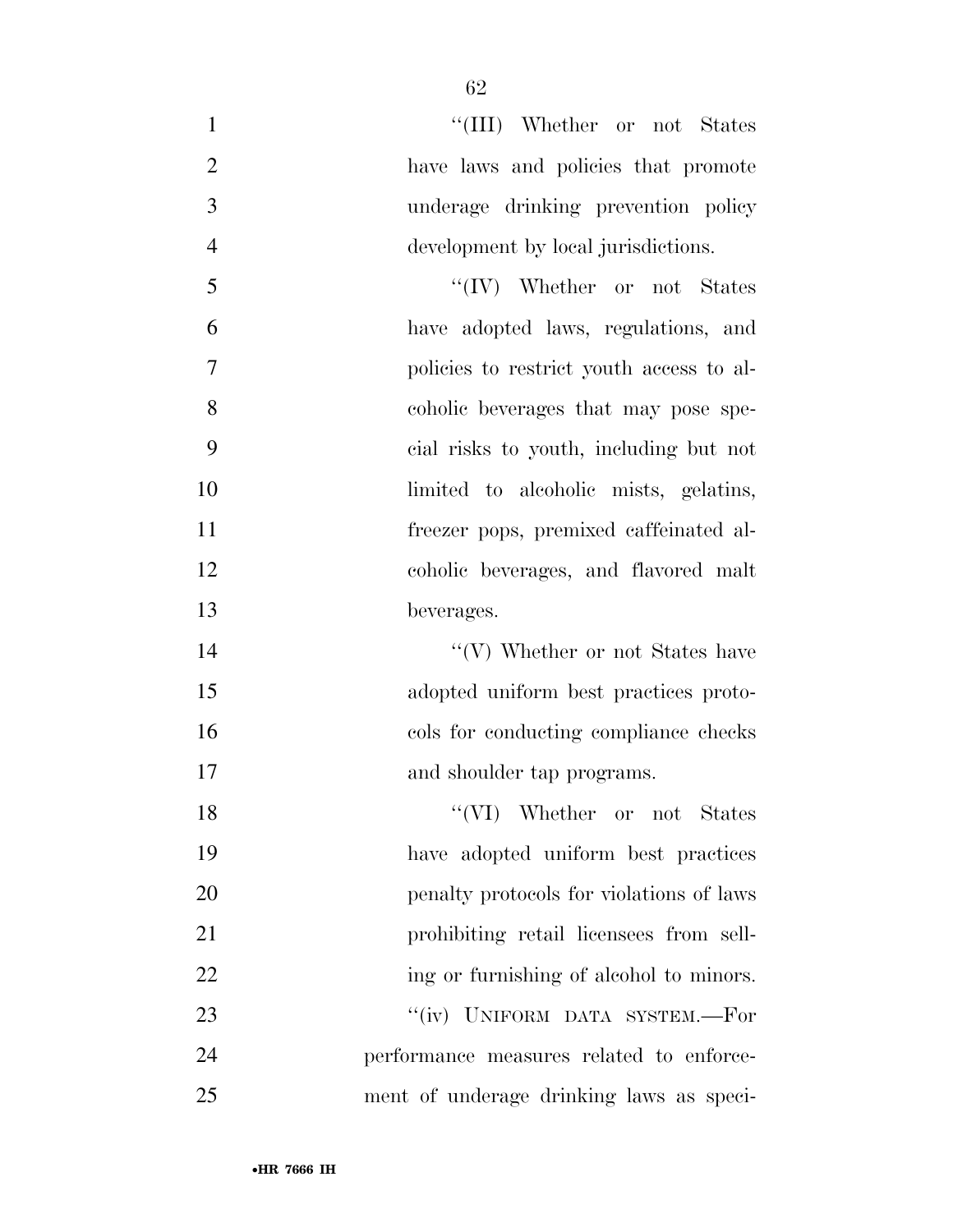- 1 fied in clauses (ii) and (iii), the Secretary shall develop and test a uniform data sys- tem for reporting State enforcement data, including the development of a pilot pro- gram for this purpose. The pilot program shall include procedures for collecting en- forcement data from both State and local law enforcement jurisdictions. 9 "(3) AUTHORIZATION OF APPROPRIATIONS. There is authorized to be appropriated to carry out this subsection \$1,000,000 for each of fiscal years 2023 through 2027. 13 "(d) NATIONAL MEDIA CAMPAIGN TO PREVENT UN- DERAGE DRINKING.— 15 "(1) IN GENERAL.—The Secretary, in consulta-16 tion with the National Highway Traffic Safety Ad- ministration, shall develop an intensive, multifaceted, adult-oriented national media campaign to reduce underage drinking by influencing attitudes regarding underage drinking, increasing the willingness of adults to take actions to reduce underage drinking, and encouraging public policy changes known to de-
- crease underage drinking rates.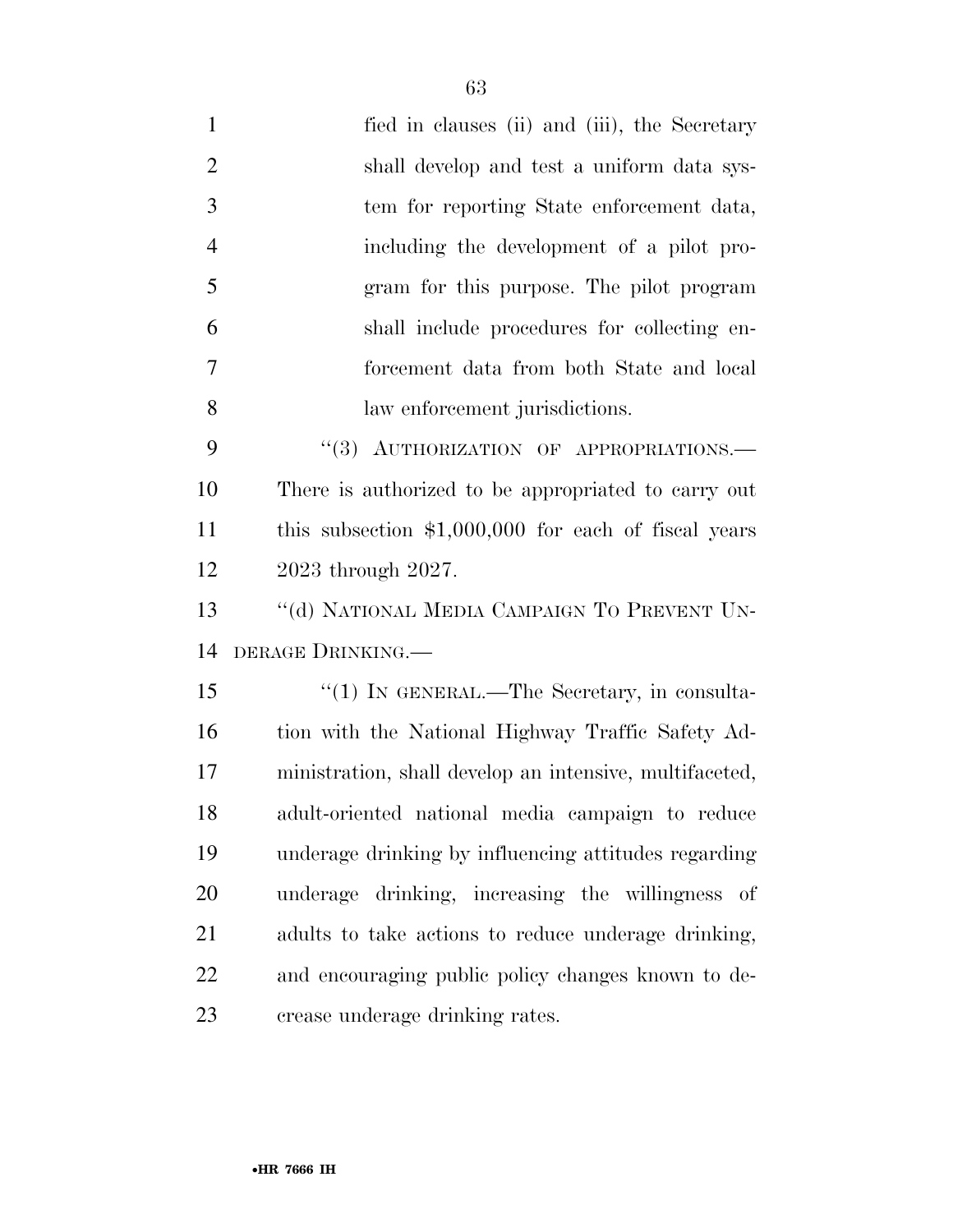| $\mathbf{1}$   | "(2) PURPOSE.—The purpose of the national            |
|----------------|------------------------------------------------------|
| $\overline{2}$ | media campaign described in this section shall be to |
| 3              | achieve the following objectives:                    |
| $\overline{4}$ | $\lq\lq$ (A) Instill a broad societal commitment to  |
| 5              | reduce underage drinking.                            |
| 6              | $\lq\lq(B)$ Increase specific actions by adults      |
| 7              | that are meant to discourage or inhibit under-       |
| 8              | age drinking.                                        |
| 9              | $\lq\lq C)$ Decrease adult conduct that tends to     |
| 10             | facilitate or condone underage drinking.             |
| 11             | $\lq(3)$ COMPONENTS.—When implementing the           |
| 12             | national media campaign described in this section,   |
| 13             | the Secretary shall—                                 |
| 14             | $\lq\lq$ educate the public about the public         |
| 15             | health and safety benefits of evidence-based         |
| 16             | policies to reduce underage drinking, including      |
| 17             | minimum legal drinking age laws, and build           |
| 18             | public and parental support for and cooperation      |
| 19             | with enforcement of such policies;                   |
| 20             | $\lq\lq$ educate the public about the negative       |
| 21             | consequences of underage drinking;                   |
| 22             | $"$ (C) promote specific actions by adults           |
| 23             | that are meant to discourage or inhibit under-       |
| 24             | age drinking, including positive behavior mod-       |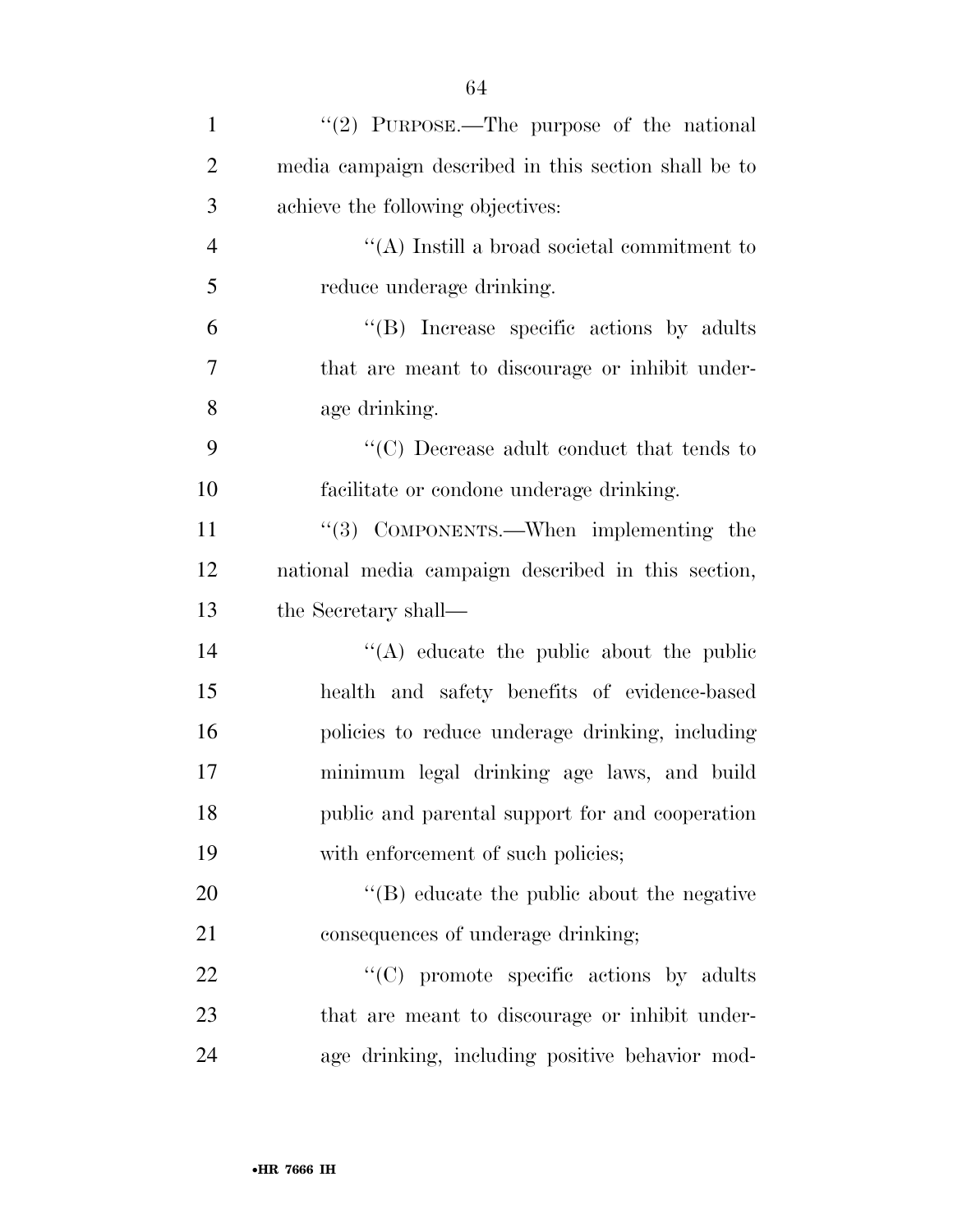| $\mathbf{1}$   | eling, general parental monitoring, and con-         |
|----------------|------------------------------------------------------|
| $\overline{2}$ | sistent and appropriate discipline;                  |
| 3              | $\lq\lq$ . (D) discourage adult conduct that tends   |
| $\overline{4}$ | to facilitate underage drinking, including the       |
| 5              | hosting of underage parties with alcohol and         |
| 6              | the purchasing of alcoholic beverages on behalf      |
| $\overline{7}$ | of underage youth;                                   |
| 8              | $\lq\lq$ (E) establish collaborative relationships   |
| 9              | with local and national organizations and insti-     |
| 10             | tutions to further the goals of the campaign         |
| 11             | and assure that the messages of the campaign         |
| 12             | are disseminated from a variety of sources;          |
| 13             | $\lq\lq(F)$ conduct the campaign through multi-      |
| 14             | media sources; and                                   |
| 15             | $\lq\lq(G)$ conduct the campaign with regard to      |
| 16             | changing demographics and cultural and lin-          |
| 17             | guistic factors.                                     |
| 18             | "(4) CONSULTATION REQUIREMENT. - In devel-           |
| 19             | oping and implementing the national media cam-       |
| 20             | paign described in this section, the Secretary shall |
| 21             | consult recommendations for reducing underage        |
| 22             | drinking published by the National Academy of        |
| 23             | Sciences and the Surgeon General. The Secretary      |
| 24             | shall also consult with interested parties including |
| 25             | medical, public health, and consumer and parent      |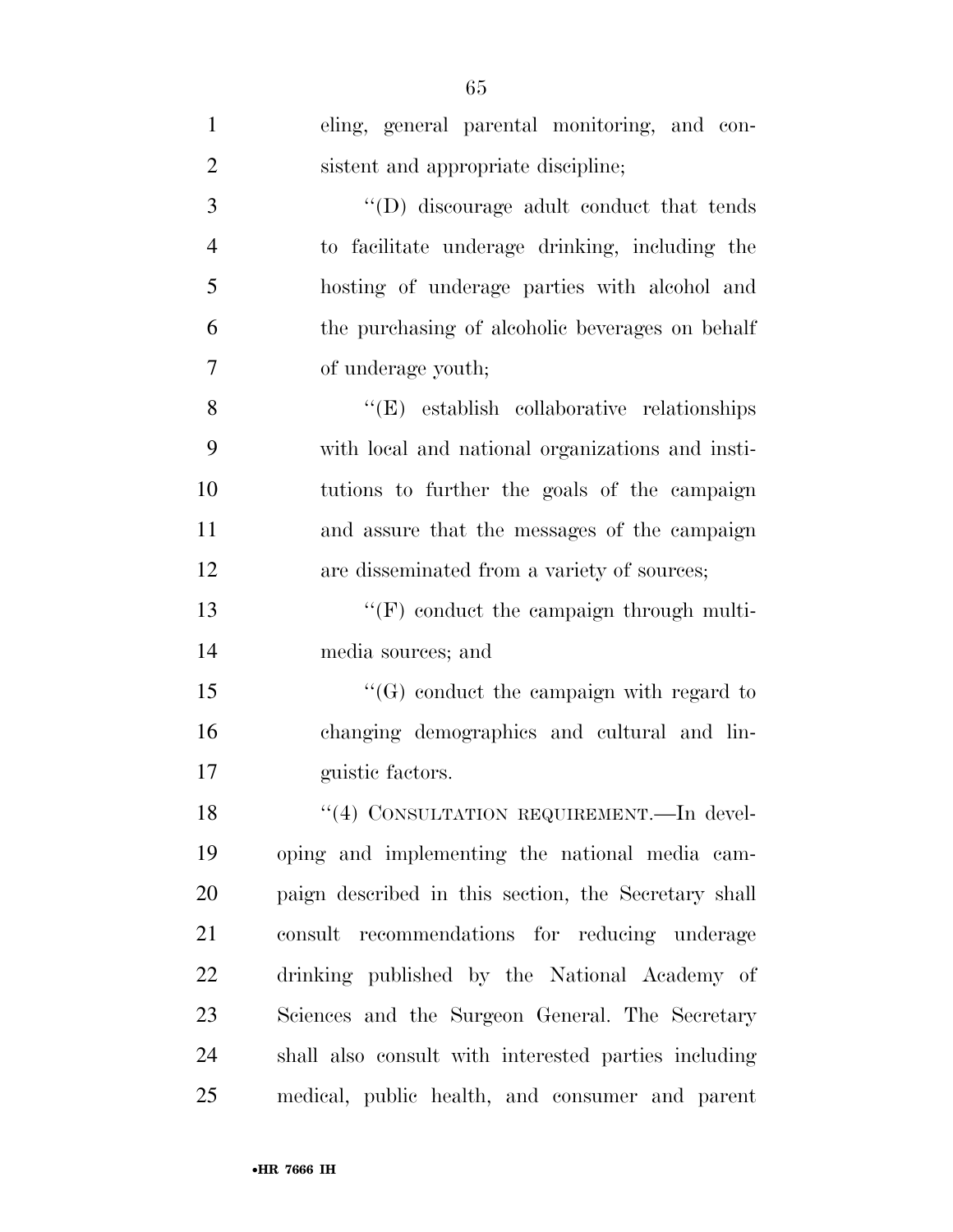groups, law enforcement, institutions of higher edu- cation, community organizations and coalitions, and other stakeholders supportive of the goals of the campaign.

 ''(5) ANNUAL REPORT.—The Secretary shall produce an annual report on the progress of the de- velopment or implementation of the media campaign described in this subsection, including expenses and projected costs, and, as such information is avail- able, report on the effectiveness of such campaign in affecting adult attitudes toward underage drinking and adult willingness to take actions to decrease un-derage drinking.

14 "(6) RESEARCH ON YOUTH-ORIENTED CAM- PAIGN.—The Secretary may, based on the avail- ability of funds, conduct research on the potential success of a youth-oriented national media campaign to reduce underage drinking. The Secretary shall re- port any such results to Congress with policy rec-ommendations on establishing such a campaign.

21 "'(7) ADMINISTRATION.—The Secretary may enter into a subcontract with another Federal agen- cy to delegate the authority for execution and ad- ministration of the adult-oriented national media campaign.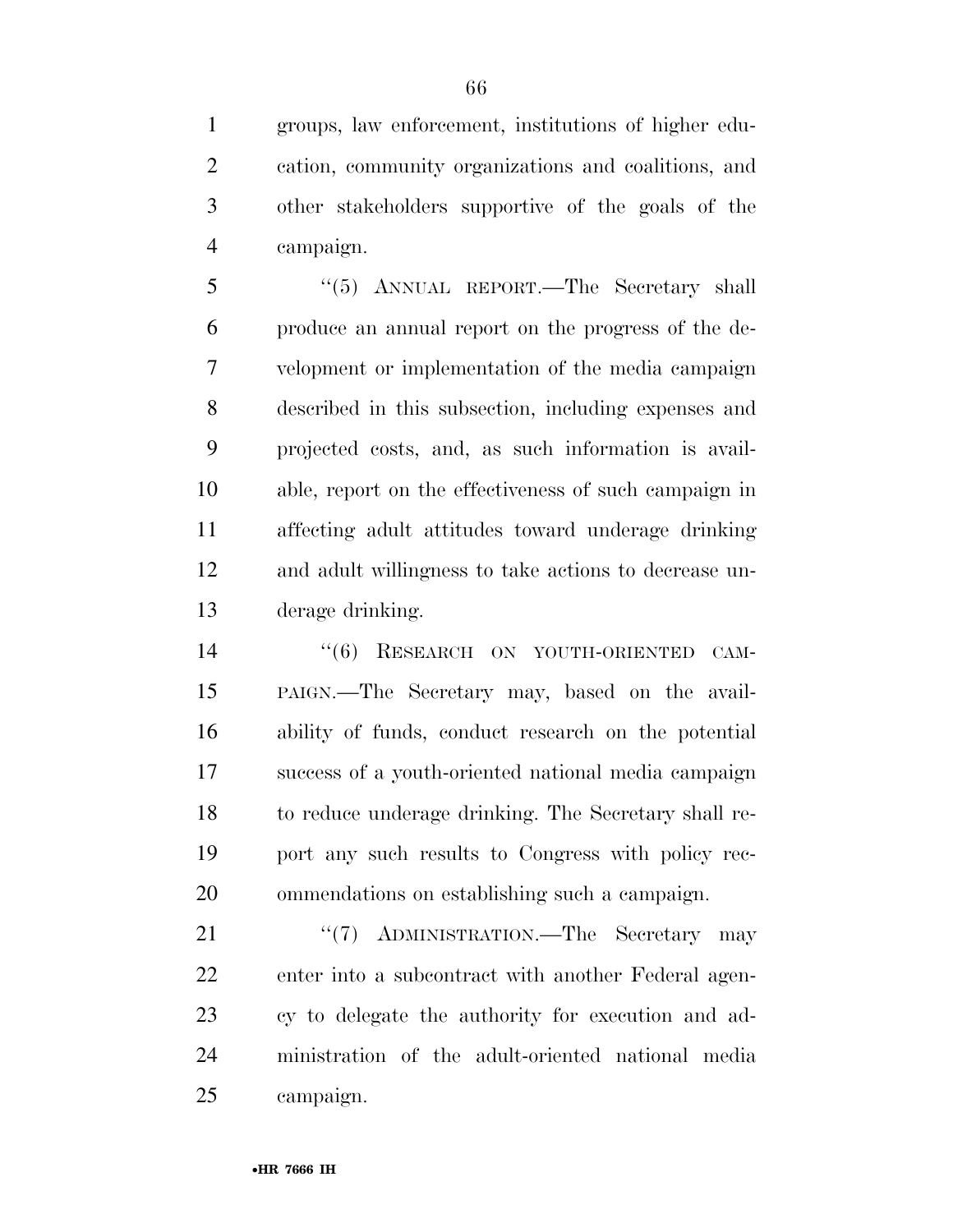1 "(8) AUTHORIZATION OF APPROPRIATIONS.— There is authorized to be appropriated to carry out this section \$2,500,000 for each of fiscal years 2023 through 2027.

 ''(e) COMMUNITY-BASED COALITION ENHANCEMENT GRANTS TO PREVENT UNDERAGE DRINKING.—

7 "(1) AUTHORIZATION OF PROGRAM.—The As- sistant Secretary for Mental Health and Substance Use, in consultation with the Director of the Office of National Drug Control Policy, shall award en- hancement grants to eligible entities to design, im- plement, evaluate, and disseminate comprehensive strategies to maximize the effectiveness of commu- nity-wide approaches to preventing and reducing un- derage drinking. This subsection is subject to the availability of appropriations.

17 "(2) PURPOSES.—The purposes of this sub-section are to—

19 ''(A) prevent and reduce alcohol use among youth in communities throughout the United States;

22  $\text{``(B) strengthen collaboration among com-}$  munities, the Federal Government, Tribal Gov-ernments, and State and local governments;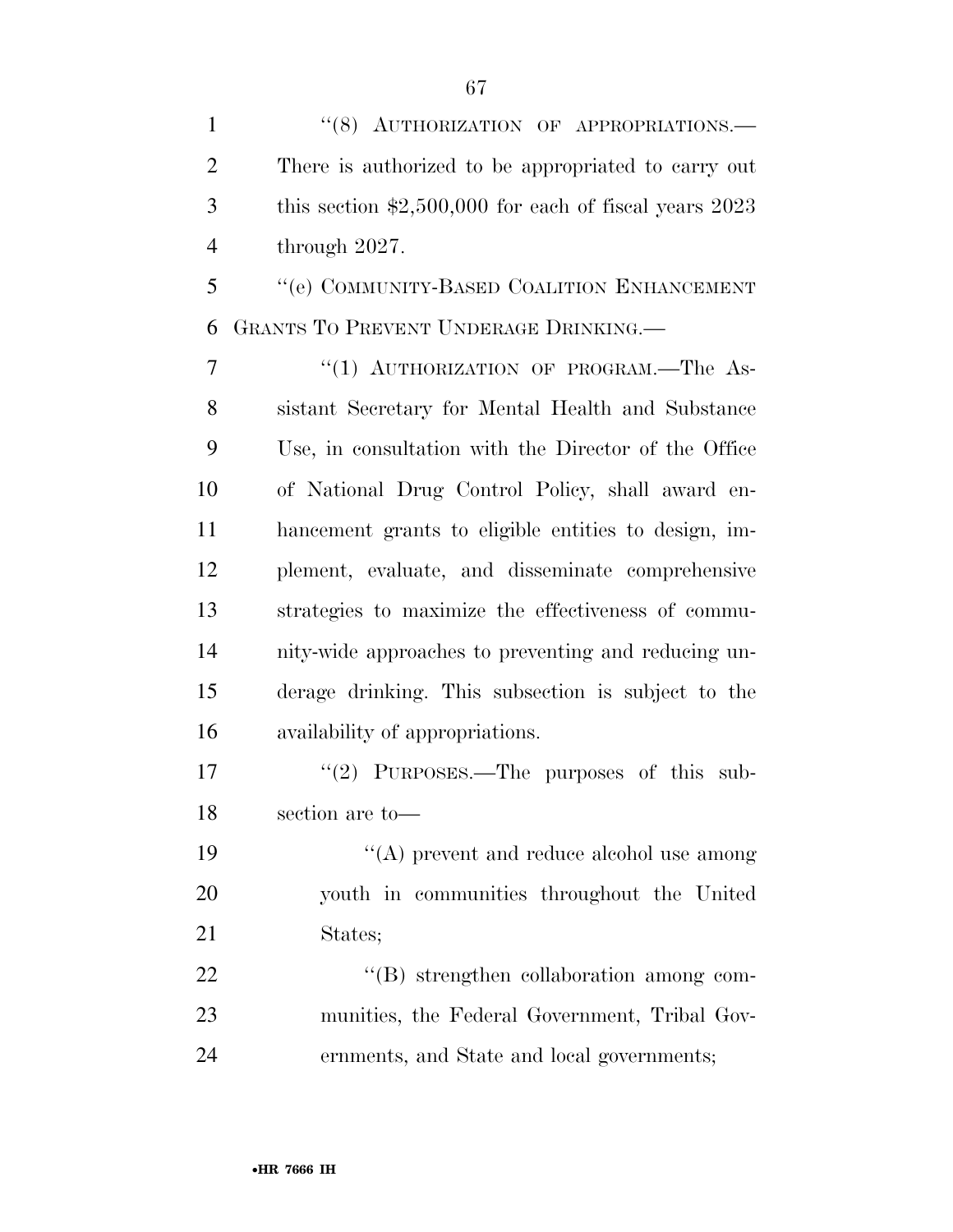| $\mathbf{1}$   | "(C) enhance intergovernmental coopera-             |
|----------------|-----------------------------------------------------|
| $\mathfrak{2}$ | tion and coordination on the issue of alcohol       |
| 3              | use among youth;                                    |
| $\overline{4}$ | $\lq\lq$ (D) serve as a catalyst for increased cit- |
| 5              | izen participation and greater collaboration        |
| 6              | among all sectors and organizations of a com-       |
| $\overline{7}$ | munity that first demonstrates a long-term          |
| 8              | commitment to reducing alcohol use among            |
| 9              | youth;                                              |
| 10             | $\lq\lq(E)$ implement state-of-the-art science-     |
| 11             | based strategies to prevent and reduce underage     |
| 12             | drinking by changing local conditions in com-       |
| 13             | munities; and                                       |
| 14             | "(F) enhance, not supplant, effective local         |
| 15             | community initiatives for preventing and reduc-     |
| 16             | ing alcohol use among youth.                        |
| 17             | "(3) APPLICATION.—An eligible entity desiring       |
| 18             | an enhancement grant under this subsection shall    |
| 19             | submit an application to the Assistant Secretary at |
| 20             | such time, and in such manner, and accompanied by   |
| 21             | such information and assurances, as the Assistant   |
| 22             | Secretary may require. Each application shall in-   |
| 23             | clude—                                              |
| 24             | "(A) a complete description of the entity's         |
| 25             | current underage alcohol use prevention initia-     |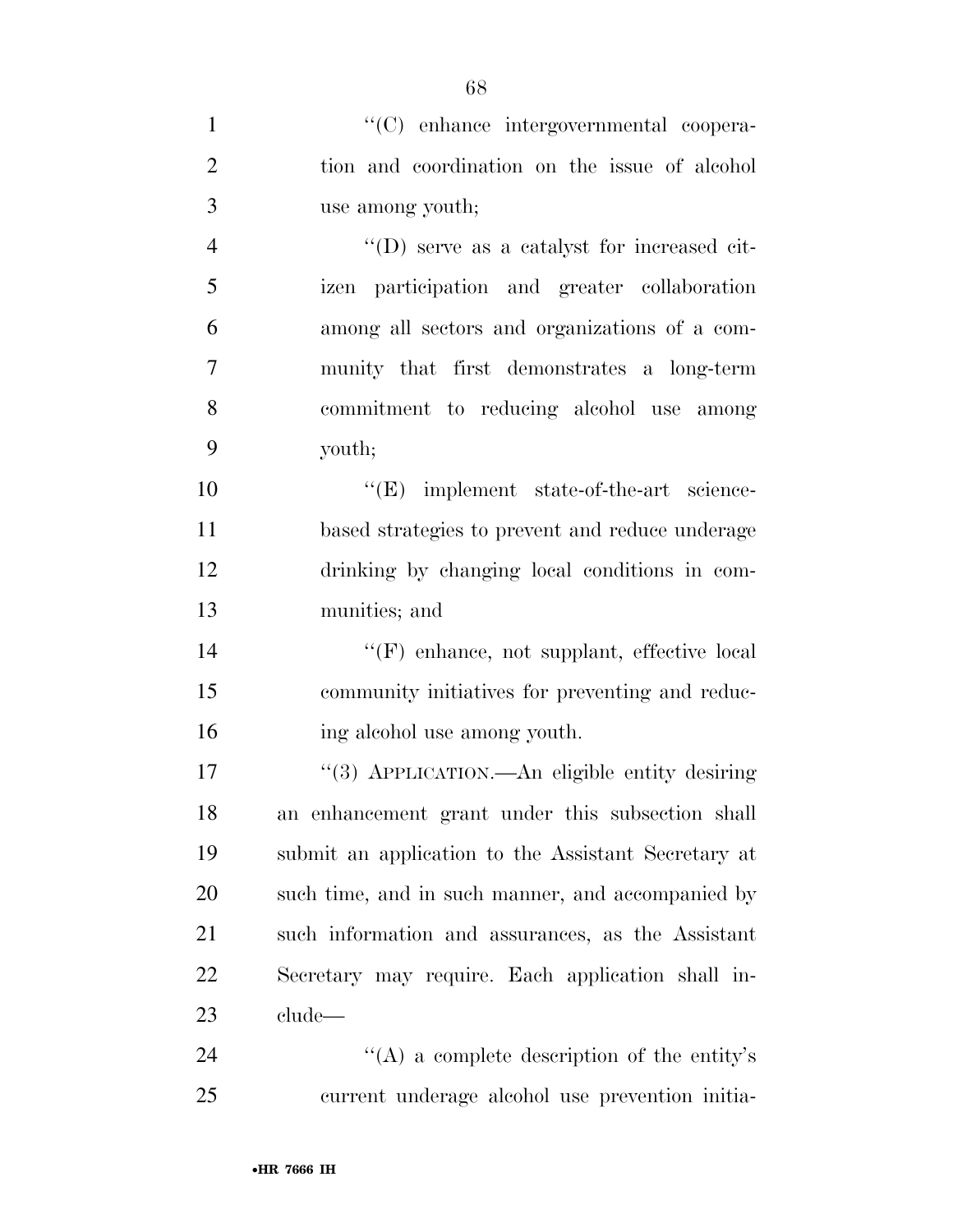| $\mathbf{1}$   | tives and how the grant will appropriately en-        |
|----------------|-------------------------------------------------------|
| $\mathfrak{2}$ | hance the focus on underage drinking issues; or       |
| 3              | $\lq\lq (B)$ a complete description of the entity's   |
| $\overline{4}$ | current initiatives, and how it will use this         |
| 5              | grant to enhance those initiatives by adding a        |
| 6              | focus on underage drinking prevention.                |
| $\tau$         | $\cdot$ (4) USES OF FUNDS.—Each eligible entity       |
| 8              | that receives a grant under this subsection shall use |
| 9              | the grant funds to carry out the activities described |
| 10             | in such entity's application submitted pursuant to    |
| 11             | paragraph (3) and obtain specialized training and     |
| 12             | technical assistance by the entity funded under sec-  |
| 13             | tion 4 of Public Law $107-82$ , as amended $(21)$     |
| 14             | U.S.C. 1521 note). Grants under this subsection       |
| 15             | shall not exceed \$60,000 per year and may not ex-    |
| 16             | ceed four years.                                      |
| 17             | $(5)$ SUPPLEMENT NOT SUPPLANT. Grant                  |
| 18             | funds provided under this subsection shall be used to |
| 19             | supplement, not supplant, Federal and non-Federal     |
| 20             | funds available for carrying out the activities de-   |
| 21             | scribed in this subsection.                           |
| 22             | "(6) EVALUATION.—Grants under this sub-               |
| $\sim$         |                                                       |

 section shall be subject to the same evaluation re-quirements and procedures as the evaluation re-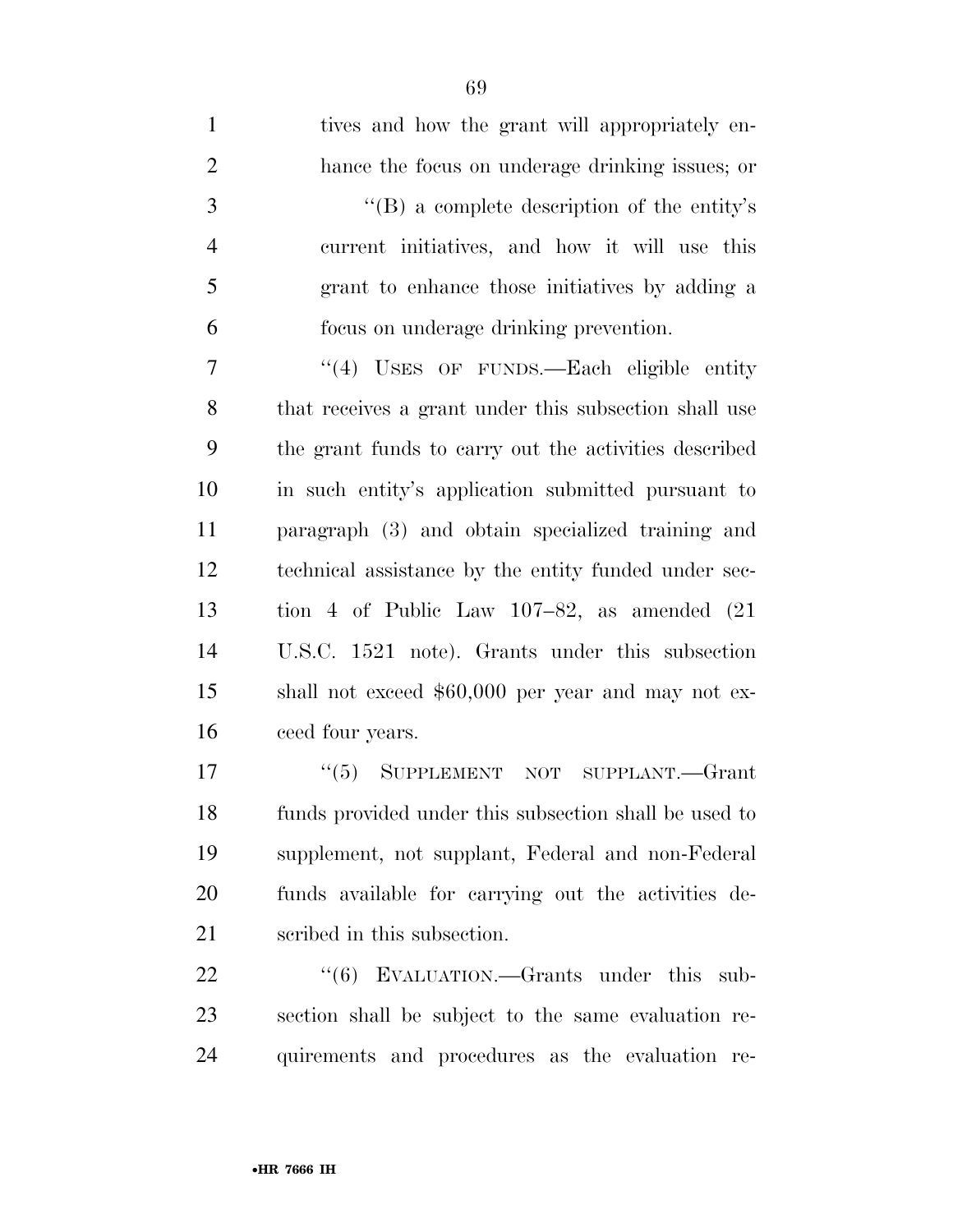| $\mathbf{1}$   | quirements and procedures imposed on recipients of      |
|----------------|---------------------------------------------------------|
| $\overline{2}$ | drug-free community grants.                             |
| 3              | "(7) DEFINITIONS.—For purposes of this sub-             |
| $\overline{4}$ | section, the term 'eligible entity' means an organiza-  |
| 5              | tion that is currently receiving or has received grant  |
| 6              | funds under the Drug-Free Communities Act of            |
| $\overline{7}$ | 1997.                                                   |
| 8              | "(8) ADMINISTRATIVE EXPENSES.—Not more                  |
| 9              | than 6 percent of a grant under this subsection may     |
| 10             | be expended for administrative expenses.                |
| 11             | "(9) AUTHORIZATION OF APPROPRIATIONS.                   |
| 12             | There is authorized to be appropriated to carry out     |
| 13             | this subsection $$11,500,000$ for each of fiscal years  |
| 14             | 2023 through 2027.                                      |
| 15             | "(f) GRANTS TO PROFESSIONAL PEDIATRIC PRO-              |
| 16             | VIDER ORGANIZATIONS TO REDUCE UNDERAGE DRINK-           |
| 17             | THROUGH SCREENING AND BRIEF INTERVEN-<br><b>ING</b>     |
| 18             | TIONS.                                                  |
| 19             | "(1) IN GENERAL.—The Secretary,<br>acting               |
| 20             | through the Assistant Secretary for Mental Health       |
| 21             | and Substance Use, shall make one or more grants        |
| 22             | to professional pediatric provider organizations to in- |
| 23             | crease among the members of such organizations ef-      |
| 24             | fective practices to reduce the prevalence of alcohol   |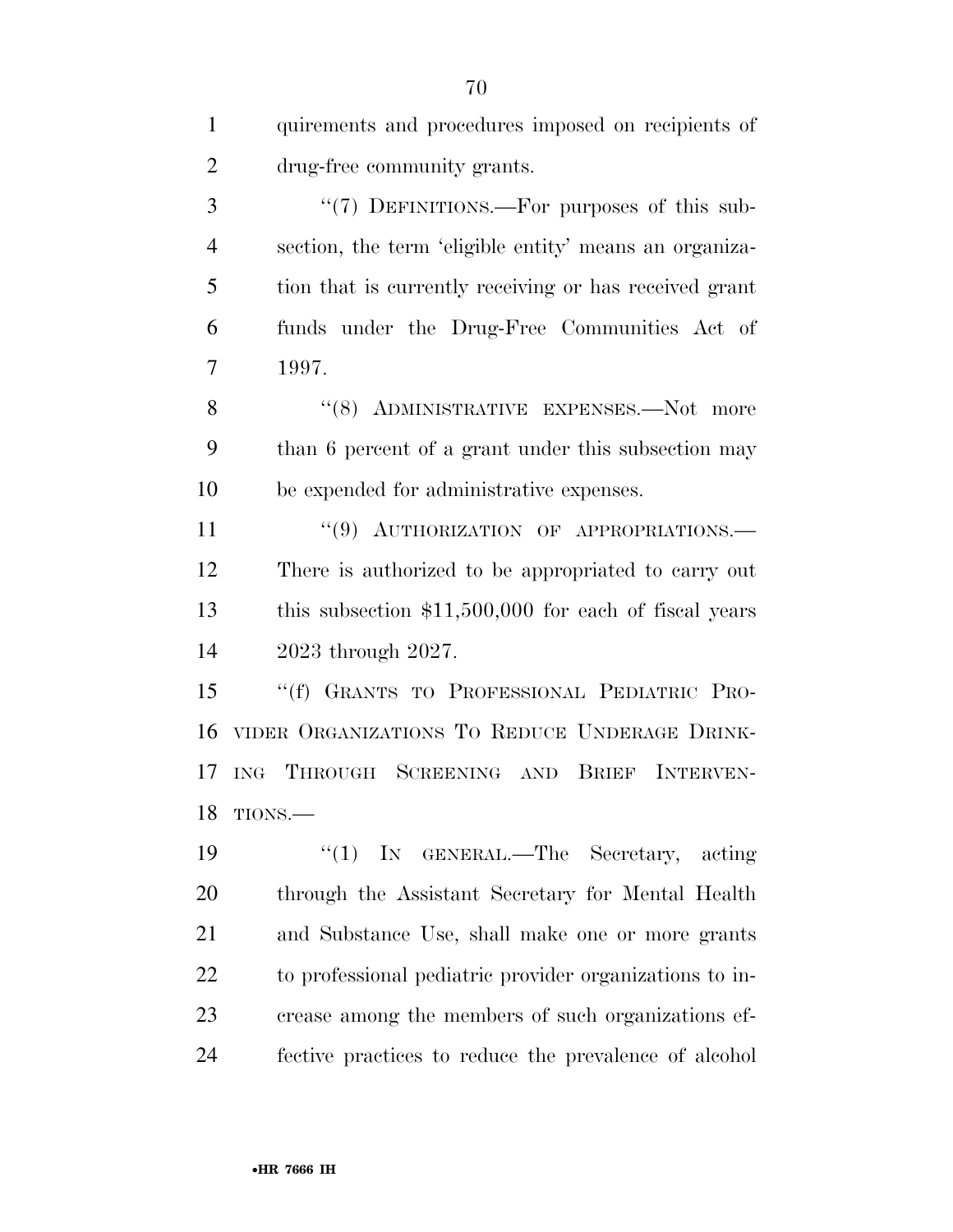| $\mathbf{1}$   | use among individuals under the age of 21, including |
|----------------|------------------------------------------------------|
| $\overline{2}$ | college students.                                    |
| 3              | "(2) PURPOSES.—Grants under this subsection          |
| $\overline{4}$ | shall be made to promote the practices of—           |
| 5              | "(A) screening adolescents for alcohol use;          |
| 6              | "(B) offering brief interventions to adoles-         |
| 7              | cents to discourage such use;                        |
| 8              | "(C) educating parents about the dangers             |
| 9              | of and methods of discouraging such use;             |
| 10             | "(D) diagnosing and treating alcohol use             |
| 11             | disorders; and                                       |
| 12             | $\lq\lq(E)$ referring patients, when necessary, to   |
| 13             | other appropriate care.                              |
| 14             | "(3) USE OF FUNDS.—A professional pediatric          |
| 15             | provider organization receiving a grant under this   |
| 16             | section may use the grant funding to promote the     |
| 17             | practices specified in paragraph (2) among its mem-  |
| 18             | bers by—                                             |
| 19             | "(A) providing training to health care pro-          |
| 20             | viders;                                              |
| 21             | "(B) disseminating best practices, includ-           |
| 22             | ing culturally and linguistically appropriate best   |
| 23             | practices, and developing, printing, and distrib-    |
| 24             | uting materials; and                                 |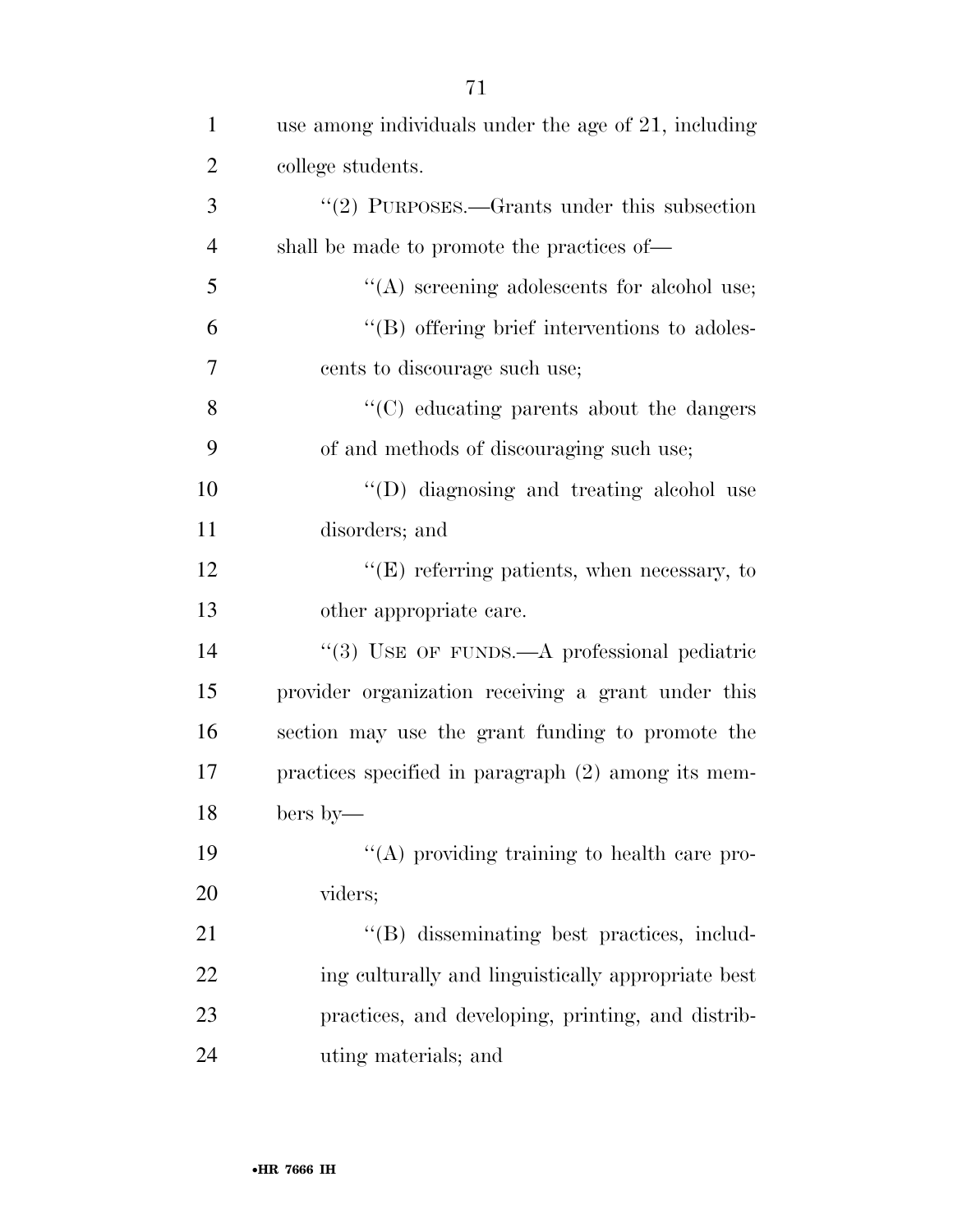| $\mathbf{1}$   | "(C) supporting other activities approved             |
|----------------|-------------------------------------------------------|
| $\overline{2}$ | by the Assistant Secretary.                           |
| 3              | "(4) APPLICATION.—To be eligible to receive a         |
| $\overline{4}$ | grant under this subsection, a professional pediatric |
| 5              | provider organization shall submit an application to  |
| 6              | the Assistant Secretary at such time, and in such     |
| 7              | manner, and accompanied by such information and       |
| 8              | assurances as the Secretary may require. Each ap-     |
| 9              | plication shall include—                              |
| 10             | $\lq\lq$ a description of the pediatric provider      |
| 11             | organization;                                         |
| 12             | "(B) a description of the activities to be            |
| 13             | completed that will promote the practices speci-      |
| 14             | fied in paragraph $(2)$ ;                             |
| 15             | "(C) a description of the organization's              |
| 16             | qualifications for performing such practices;         |
| 17             | and                                                   |
| 18             | $\lq\lq$ (D) a timeline for the completion of such    |
| 19             | activities.                                           |
| 20             | " $(5)$ DEFINITIONS.—For the purpose of this          |
| 21             | subsection:                                           |
| 22             | "(A) BRIEF INTERVENTION.—The term                     |
| 23             | 'brief intervention' means, after screening a pa-     |
| 24             | tient, providing the patient with brief advice        |
| 25             | and other brief motivational enhancement tech-        |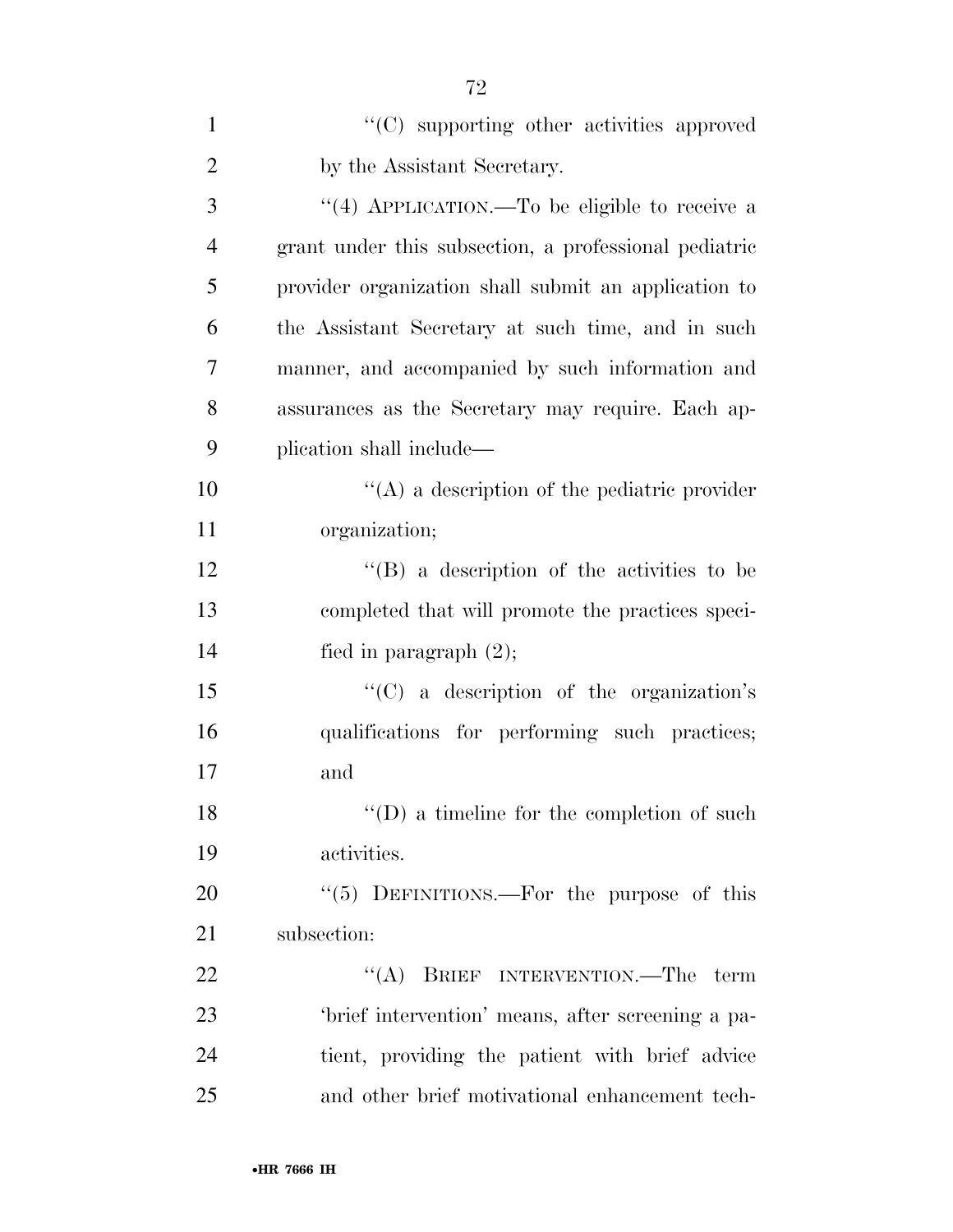| $\mathbf{1}$   | niques designed to increase the insight of the        |
|----------------|-------------------------------------------------------|
| $\overline{2}$ | patient regarding the patient's alcohol use, and      |
| 3              | any realized or potential consequences of such        |
| $\overline{4}$ | use to effect the desired related behavioral          |
| 5              | change.                                               |
| 6              | "(B) ADOLESCENTS.—The term 'adoles-                   |
| $\overline{7}$ | cents' means individuals under 21 years of age.       |
| 8              | "(C) PROFESSIONAL PEDIATRIC PROVIDER                  |
| 9              | ORGANIZATION.—The term 'professional pedi-            |
| 10             | atric provider organization' means an organiza-       |
| 11             | tion or association that—                             |
| 12             | "(i) consists of or represents pediatric              |
| 13             | health care providers; and                            |
| 14             | "(ii) is qualified to promote the prac-               |
| 15             | tices specified in paragraph (2).                     |
| 16             | "(D) SCREENING.—The term 'screening'                  |
| 17             | means using validated patient interview tech-         |
| 18             | niques to identify and assess the existence and       |
| 19             | extent of alcohol use in a patient.                   |
| 20             | "(6) AUTHORIZATION OF APPROPRIATIONS.-                |
| 21             | There is authorized to be appropriated to carry out   |
| 22             | this subsection $$3,000,000$ for each of fiscal years |
| 23             | 2023 through 2027.                                    |
| 24             | "(g) DATA COLLECTION AND RESEARCH.—                   |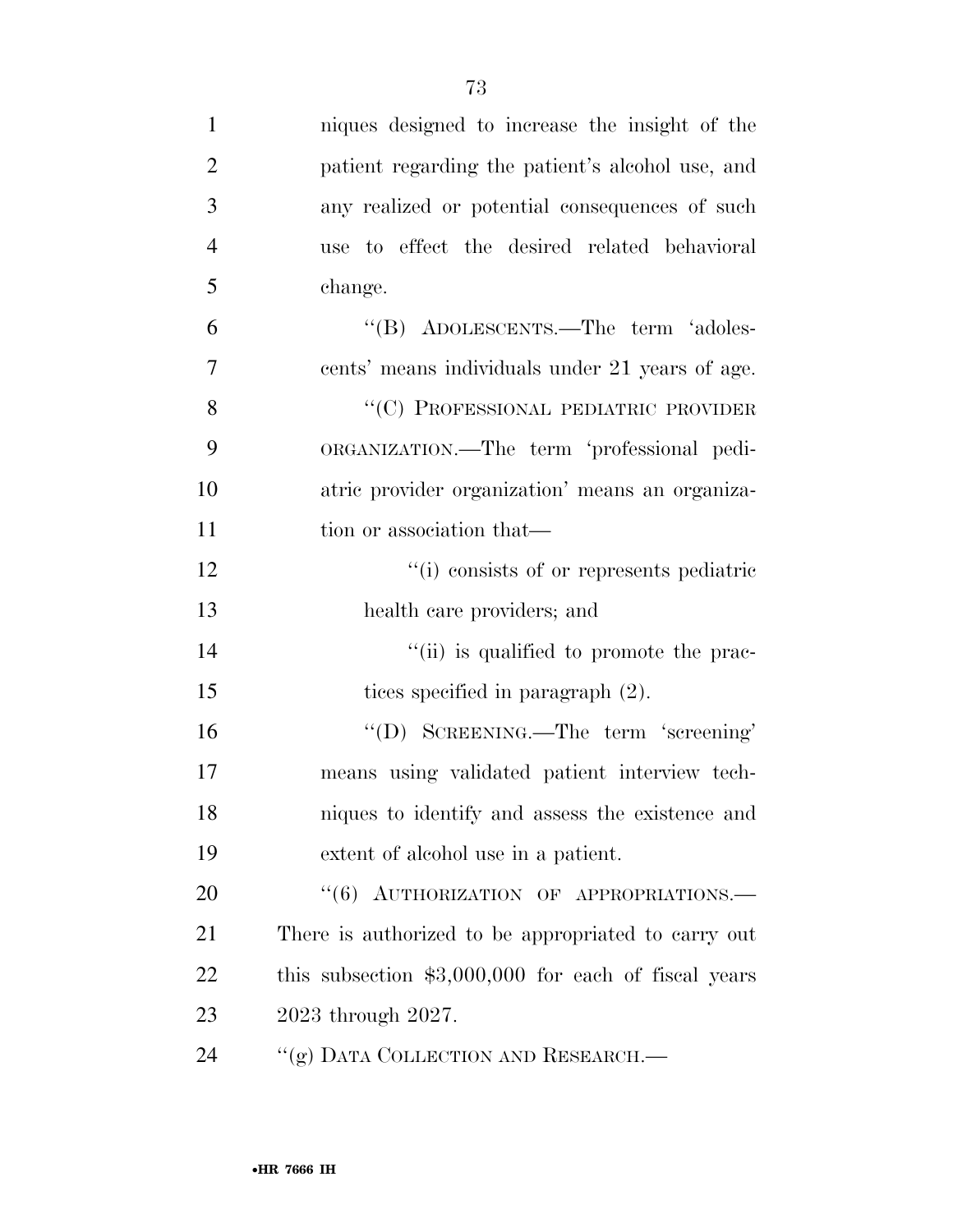1 "(1) ADDITIONAL RESEARCH ON UNDERAGE DRINKING.—

 ''(A) IN GENERAL.—The Secretary shall, subject to the availability of appropriations, col- lect data, and conduct or support research that is not duplicative of research currently being conducted or supported by the Department of Health and Human Services, on underage drinking, with respect to the following:

 $\frac{10}{10}$  Improve data collection in sup- port of evaluation of the effectiveness of comprehensive community-based programs or strategies and statewide systems to pre- vent and reduce underage drinking, across 15 the underage years from early childhood to age 21, such as programs funded and im- plemented by governmental entities, public health interest groups and foundations, and alcohol beverage companies and trade associations, through the development of models of State-level epidemiological sur- veillance of underage drinking by funding in States or large metropolitan areas new epidemiologists focused on excessive drink-ing including underage alcohol use.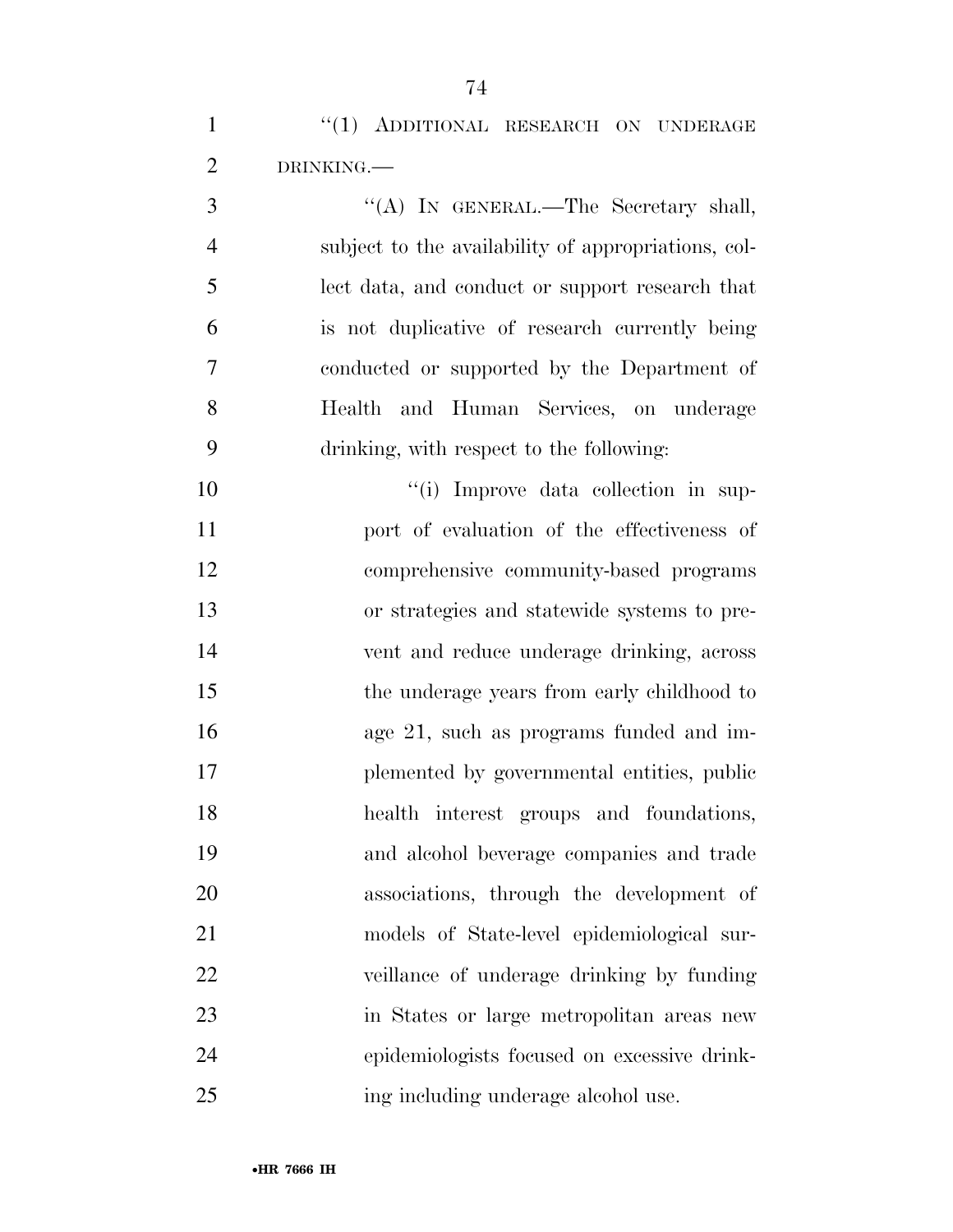| $\mathbf{1}$   | "(ii) Obtain and report more precise         |
|----------------|----------------------------------------------|
| $\overline{2}$ | information than is currently collected on   |
| 3              | the scope of the underage drinking prob-     |
| $\overline{4}$ | lem and patterns of underage alcohol con-    |
| 5              | sumption, including improved knowledge       |
| 6              | about the problem and progress in pre-       |
| 7              | venting, reducing, and treating underage     |
| 8              | drinking, as well as information on the      |
| 9              | rate of exposure of youth to advertising     |
| 10             | and other media messages encouraging and     |
| 11             | discouraging alcohol consumption.            |
| 12             | "(iii) Synthesize, expand on, and            |
| 13             | widely disseminate existing research on ef-  |
| 14             | fective strategies for reducing underage     |
| 15             | drinking, including translational research,  |
| 16             | and make this research easily accessible to  |
| 17             | the general public.                          |
| 18             | "(iv) Improve and conduct public             |
| 19             | health surveillance on alcohol use and alco- |
| 20             | hol-related conditions in States by increas- |
| 21             | ing the use of surveys, such as the Behav-   |
| 22             | ioral Risk Factor Surveillance System, to    |
| 23             | monitor binge and excessive drinking and     |
| 24             | related harms among individuals who are      |
| 25             | at least 18 years of age, but not more than  |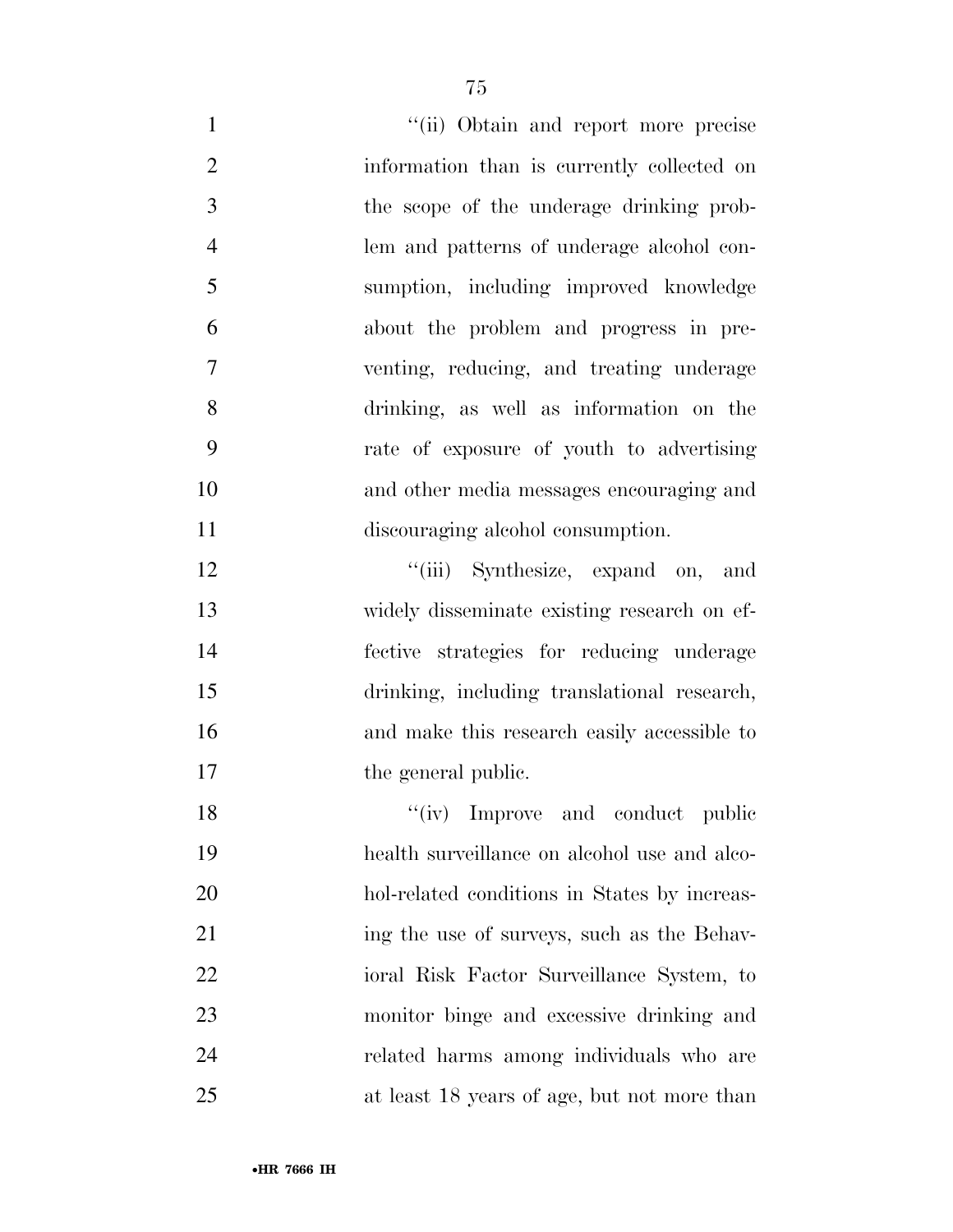| $\mathbf{1}$   | 20 years of age, including harm caused to         |
|----------------|---------------------------------------------------|
| $\overline{2}$ | self or others as a result of alcohol use         |
| 3              | that is not duplicative of research currently     |
| $\overline{4}$ | being conducted or supported by the De-           |
| 5              | partment of Health and Human Services.            |
| 6              | "(B) AUTHORIZATION OF APPROPRIA-                  |
| 7              | TIONS.—There is authorized to be appropriated     |
| 8              | to carry out this paragraph $$5,000,000$ for each |
| 9              | of fiscal years 2023 through 2027.                |
| 10             | $``(2)$ NATIONAL ACADEMY OF<br><b>SCIENCES</b>    |
| 11             | STUDY.                                            |
| 12             | "(A) IN GENERAL.—Not later than $12$              |
| 13             | months after the enactment of the Restoring       |
| 14             | Hope for Mental Health and Well-Being Act of      |
| 15             | 2022, the Secretary shall—                        |
| 16             | "(i) contract with the National Acad-             |
| 17             | emy of Sciences to study developments in          |
| 18             | research on underage drinking and the             |
| 19             | public policy implications of these develop-      |
| 20             | ments; and                                        |
| 21             | "(ii) report to the Congress on the re-           |
| 22             | sults of such review.                             |
| 23             | "(B) AUTHORIZATION OF<br>APPROPRIA-               |
| 24             | TIONS.—There is authorized to be appropriated     |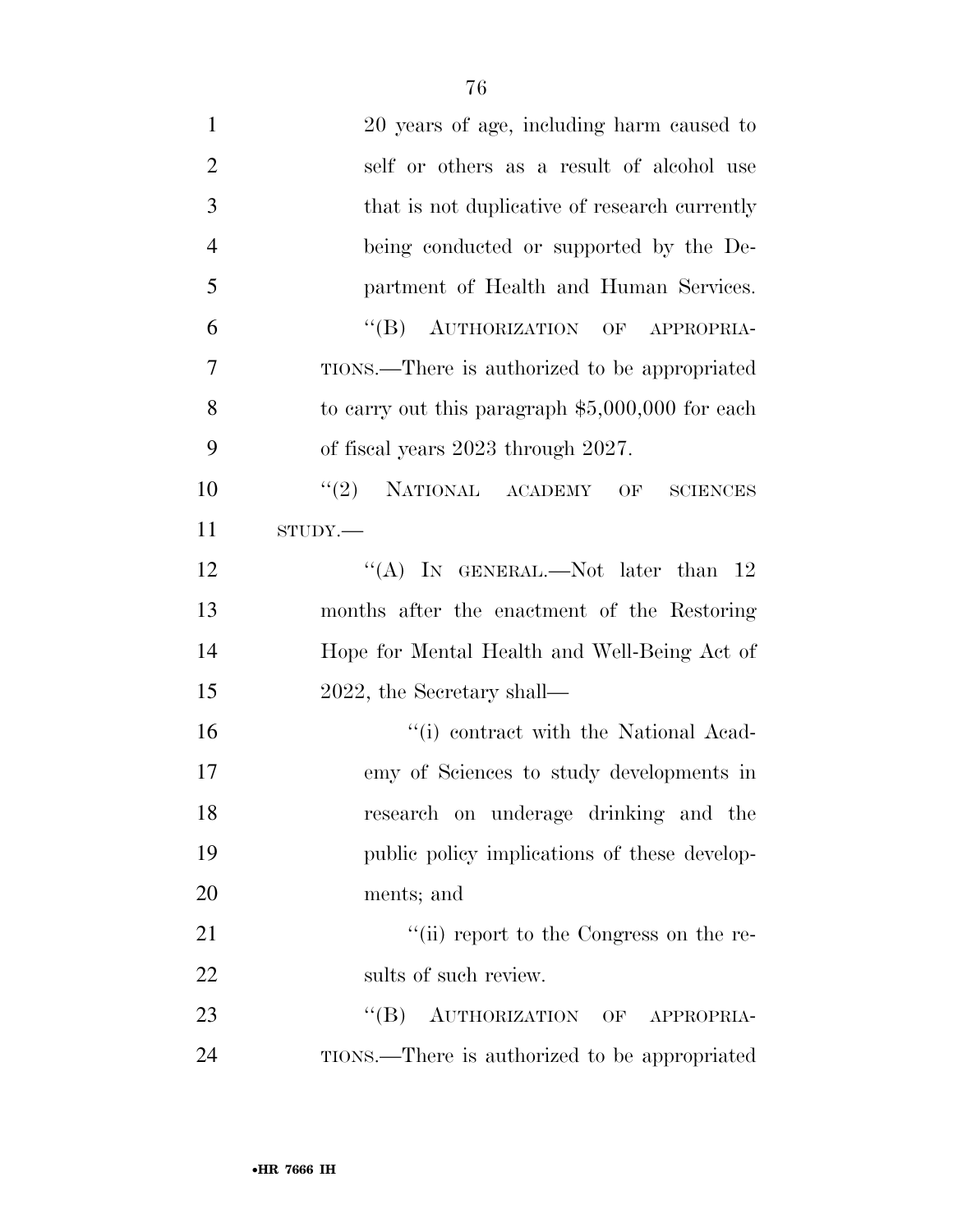| $\mathbf{1}$   | to carry out this paragraph \$500,000 for fiscal        |
|----------------|---------------------------------------------------------|
| $\overline{2}$ | year 2023.".                                            |
| 3              | SEC. 216. GRANTS FOR JAIL DIVERSION PROGRAMS.           |
| $\overline{4}$ | Section 520G of the Public Health Service Act (42)      |
| 5              | U.S.C. 290bb-38) is amended—                            |
| 6              | $(1)$ in subsection $(a)$ —                             |
| 7              | (A) by striking "up to $125$ "; and                     |
| 8              | (B) by striking "tribes and tribal organiza-            |
| 9              | tions" and inserting "Tribes and Tribal organi-         |
| 10             | zations";                                               |
| 11             | $(2)$ in subsection $(b)(2)$ , by striking "tribes, and |
| 12             | tribal organizations" and inserting "Tribes, and        |
| 13             | Tribal organizations";                                  |
| 14             | $(3)$ in subsection $(e)$ —                             |
| 15             | $(A)$ in paragraph $(1)$ , by striking "tribe or        |
| 16             | tribal organization" and inserting "Tribe or            |
| 17             | Tribal organization, health facility or program         |
| 18             | described in subsection (a), or public or non-          |
| 19             | profit entity referred to in subsection $(a)$ "; and    |
| 20             | (B) in paragraph $(2)(A)(iii)$ , by striking            |
| 21             | "tribe, or tribal organization" and inserting           |
| 22             | "Tribe, or Tribal organization";                        |
| 23             | $(4)$ in subsection $(e)$ —                             |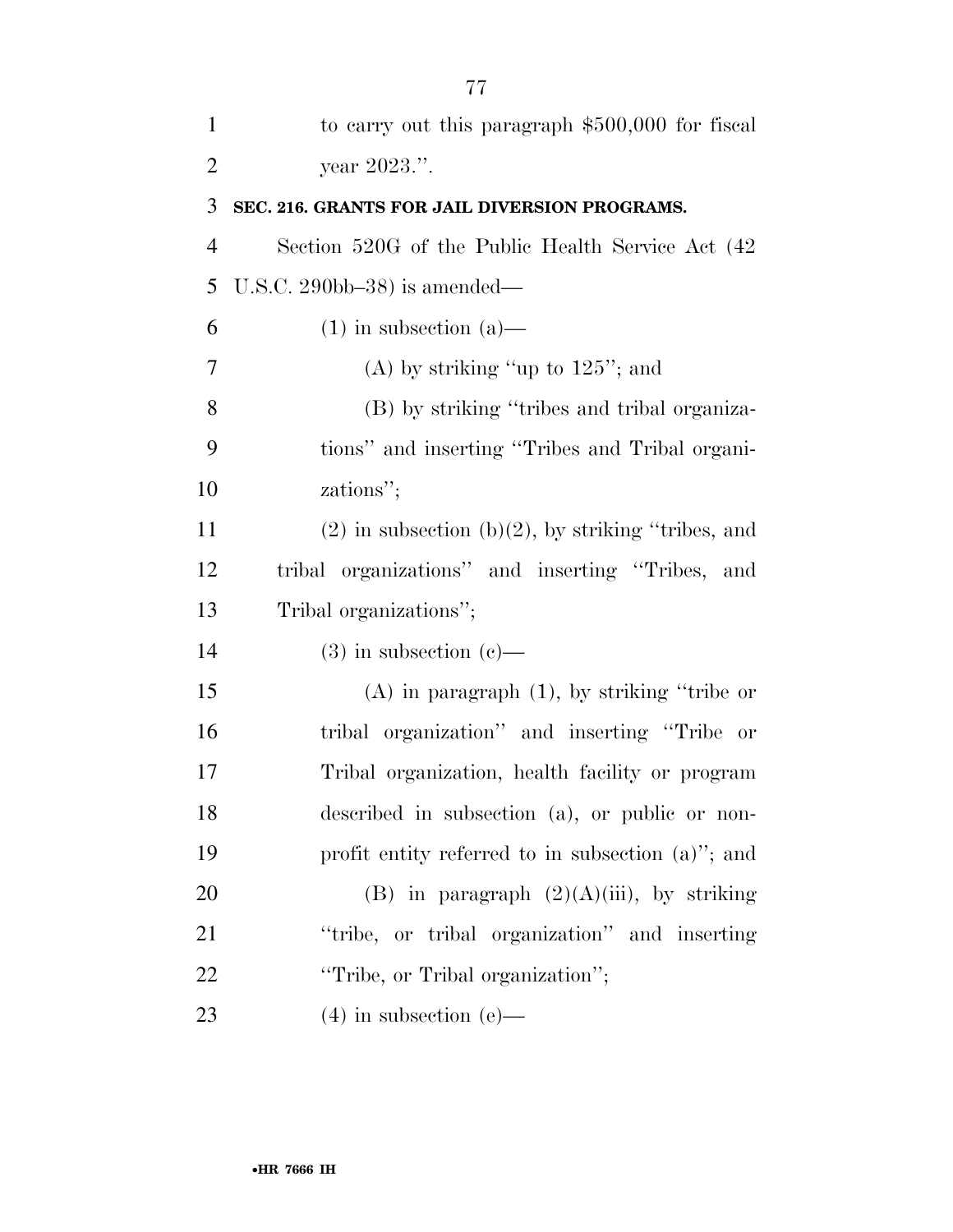| $\mathbf{1}$   | $(A)$ in the matter preceding paragraph $(1)$ ,          |
|----------------|----------------------------------------------------------|
| $\overline{2}$ | by striking "tribe, or tribal organization" and          |
| 3              | inserting "Tribe, or Tribal organization"; and           |
| $\overline{4}$ | $(B)$ in paragraph $(5)$ , by striking "or ar-           |
| 5              | rest" and inserting ", arrest, or release";              |
| 6              | $(5)$ in subsection $(f)$ , by striking "tribe, or trib- |
| 7              | al organization" each place it appears and inserting     |
| 8              | "Tribe, or Tribal organization";                         |
| 9              | $(6)$ in subsection $(h)$ , by striking "tribe, or trib- |
| 10             | al organization" and inserting "Tribe, or Tribal or-     |
| 11             | ganization"; and                                         |
| 12             | $(7)$ in subsection (j), by striking "\$4,269,000        |
| 13             | for each of fiscal years 2018 through 2022" and in-      |
| 14             | serting " $$14,000,000$ for each of fiscal years 2023    |
| 15             | through $2027$ ".                                        |
| 16             | SEC. 217. FORMULA GRANTS TO STATES.                      |
| 17             | Section 521 of the Public Health Service Act (42)        |
|                | 18 U.S.C. 290cc-21) is amended by striking "2018 through |
| 19             | $2022$ " and inserting "2023 through 2027".              |
| 20             | SEC. 218. PROJECTS FOR ASSISTANCE IN TRANSITION          |
| 21             | FROM HOMELESSNESS.                                       |
| 22             | Section $535(a)$ of the Public Health Service Act $(42)$ |
|                | 23 U.S.C. $290cc-35(a)$ is amended by striking "2018"    |
| 24             | through 2022" and inserting "2023 through 2027".         |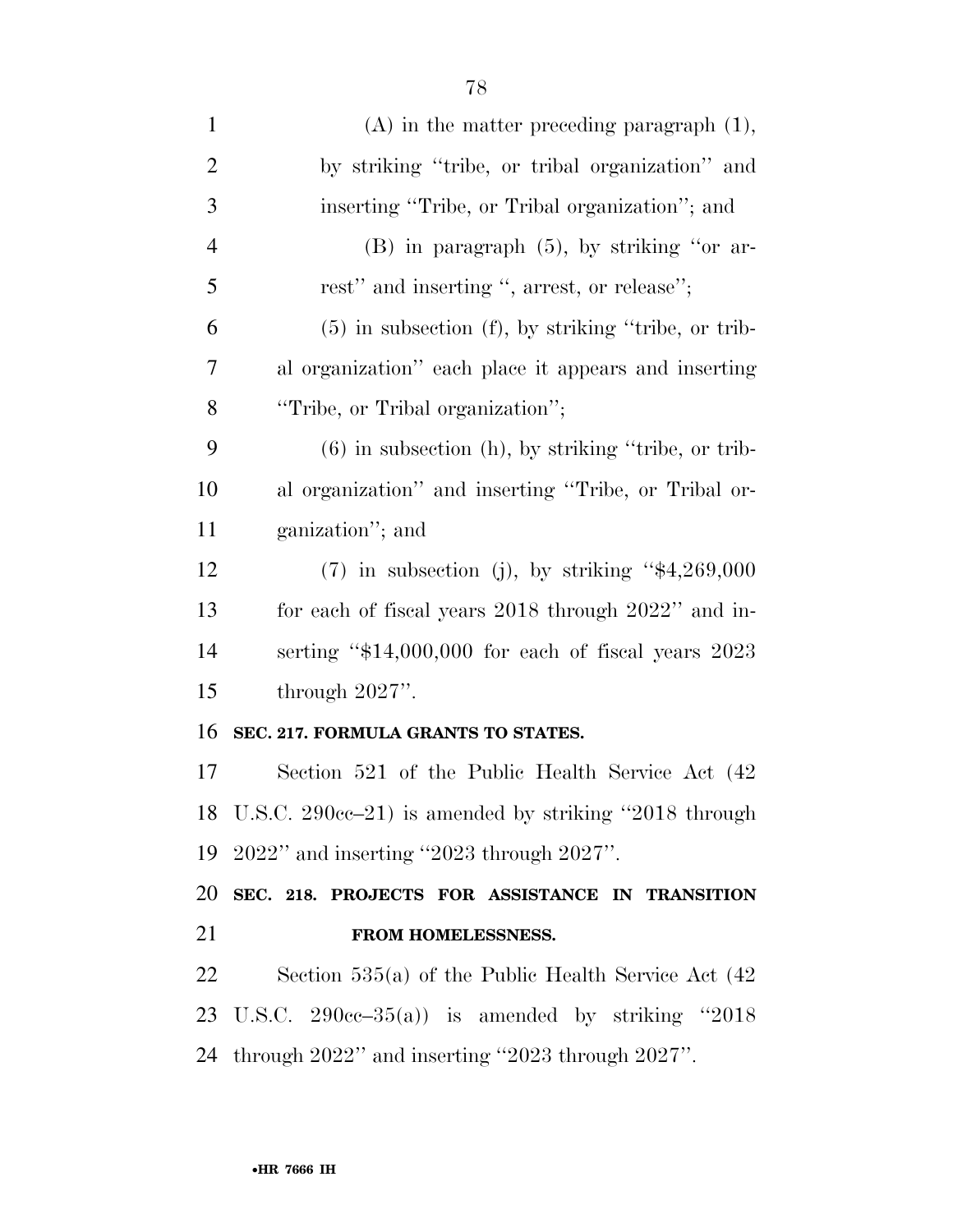| $\mathbf{1}$   | SEC. 219. GRANTS FOR REDUCING OVERDOSE DEATHS.         |
|----------------|--------------------------------------------------------|
| $\overline{2}$ | Section 544 of the Public Health Service Act (42)      |
| 3              | U.S.C. $290dd-3$ is amended—                           |
| $\overline{4}$ | $(1)$ in subsection $(b)(1)$ , by striking "abuse"     |
| 5              | and inserting "use disorder"; and                      |
| 6              | $(2)$ in subsection (f), by striking "2017 through     |
| $\overline{7}$ | $2021$ " and inserting "2023 through $2027$ ".         |
| 8              | SEC. 220. OPIOID OVERDOSE REVERSAL MEDICATION AC-      |
| 9              | CESS AND EDUCATION GRANT PROGRAMS.                     |
| 10             | Section 545 of the Public Health Service Act (42)      |
| 11             | U.S.C. 290ee) is amended—                              |
| 12             | (1) in subsection (c)(2), by striking "abuse"          |
| 13             | and inserting "use disorder"; and                      |
| 14             | (2) in subsection (h)(1), by striking "2017            |
| 15             | through $2019$ " and inserting "2023 through $2027$ ". |
| 16             | SEC. 221. STATE DEMONSTRATION GRANTS FOR COM-          |
| 17             | PREHENSIVE OPIOID ABUSE RESPONSE.                      |
| 18             | Section 548 of the Public Health Service Act (42)      |
| 19             | U.S.C. 290ee-3) is amended—                            |
| 20             | $(1)$ in the section heading, by striking              |
| 21             | "ABUSE" and inserting "USE DISORDER";                  |
| 22             | $(2)$ in subsection $(b)$ —                            |
| 23             | $(A)$ in the subsection heading, by striking           |
| 24             | "ABUSE" and inserting "USE DISORDER";                  |
| 25             | $(B)$ in paragraph $(1)$ , by striking "abuse"         |
| 26             | and inserting "use disorder";                          |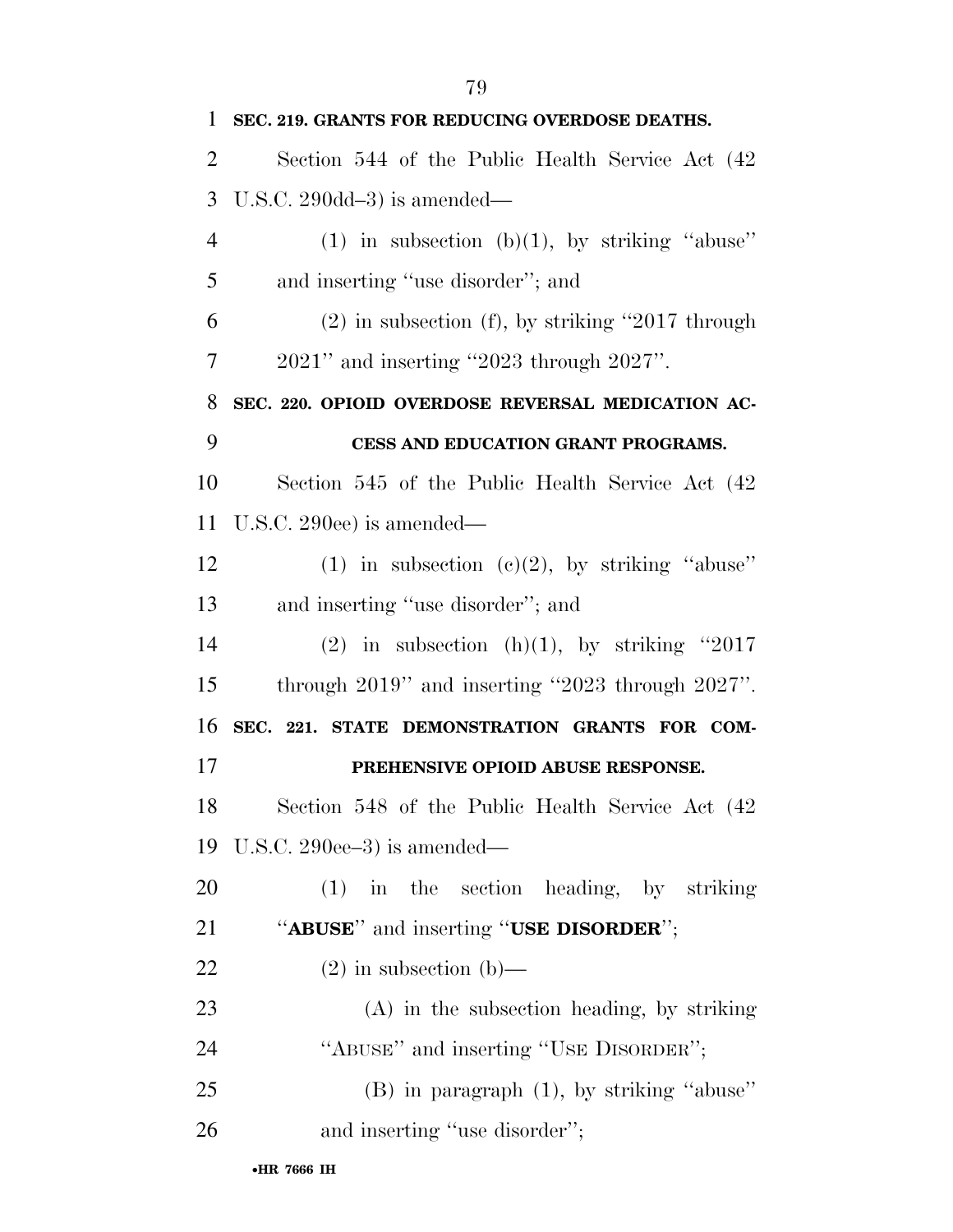| $\mathbf{1}$   | $(C)$ in paragraph $(2)$ —                       |
|----------------|--------------------------------------------------|
| $\overline{2}$ | (i) in the matter preceding subpara-             |
| 3              | $graph(A)$ , by striking "abuse" and insert-     |
| $\overline{4}$ | ing "use disorder";                              |
| 5              | (ii) in subparagraph (A), by striking            |
| 6              | "opioid use, treatment, and addiction re-        |
| $\overline{7}$ | covery" and inserting "opioid use dis-           |
| 8              | orders, and treatment for, and recovery          |
| 9              | from opioid use disorders";                      |
| 10             | (iii) in subparagraph $(C)$ , by striking        |
| 11             | "addiction" each place it appears and in-        |
| 12             | serting "use disorder";                          |
| 13             | $(iv)$ by amending subparagraph $(D)$ to         |
| 14             | read as follows:                                 |
| 15             | $\lq\lq$ developing, implementing, and ex-       |
| 16             | panding efforts to prevent overdose death from   |
| 17             | opioid or other prescription medication use dis- |
| 18             | orders; and"; and                                |
| 19             | $(v)$ in subparagraph $(E)$ , by striking        |
| 20             | "abuse" and inserting "use disorders";           |
| 21             | and                                              |
| 22             | (D) in paragraph $(4)$ , by striking "abuse"     |
| 23             | each place it appears and inserting "use dis-    |
| 24             | orders"; and                                     |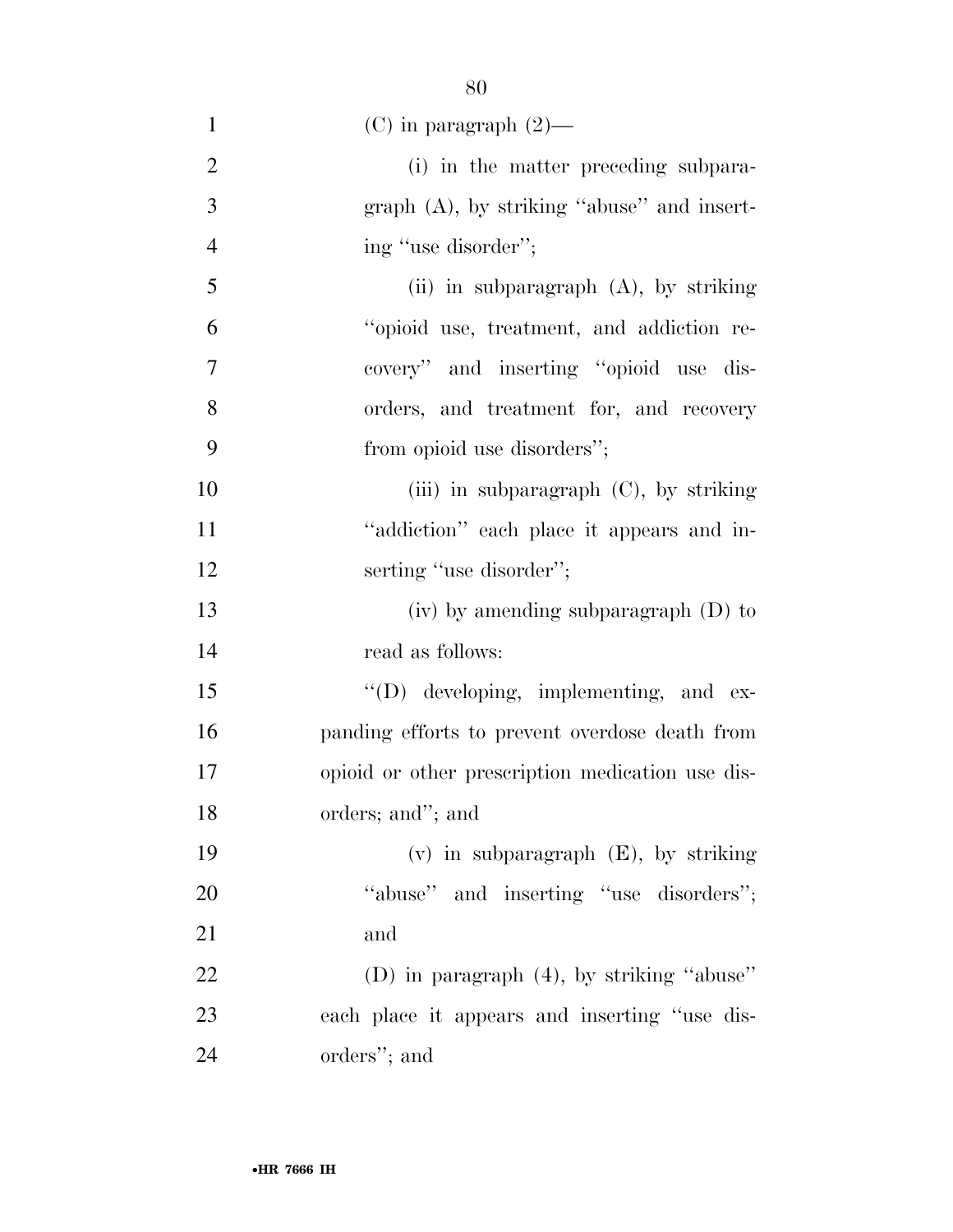| $\mathbf{1}$   | $(3)$ by striking "2017 through 2021" and in-            |
|----------------|----------------------------------------------------------|
| $\overline{2}$ | serting "2023 through $2027$ ".                          |
| 3              | SEC. 222. EMERGENCY DEPARTMENT ALTERNATIVES TO           |
| $\overline{4}$ | OPIOIDS.                                                 |
| 5              | Section 7091 of the SUPPORT for Patients and             |
| 6              | Communities Act (Public Law 115–271) is amended—         |
| $\tau$         | (1) in the section heading, by striking " $DEM$ -        |
| 8              | <b>ONSTRATION"</b> ;                                     |
| 9              | $(2)$ in subsection $(a)$ —                              |
| 10             | $(A)$ by amending the subsection heading to              |
| 11             | read as follows: "GRANT PROGRAM"; and                    |
| 12             | $(B)$ in paragraph $(1)$ , by striking "dem-             |
| 13             | onstration";                                             |
| 14             | $(3)$ in subsection (b), in the subsection heading,      |
| 15             | by striking "DEMONSTRATION";                             |
| 16             | $(4)$ in subsection $(d)(4)$ , by striking "tribal"      |
| 17             | and inserting "Tribal";                                  |
| 18             | $(5)$ in subsection $(f)$ , by striking "Not later       |
| 19             | than 1 year after completion of the demonstration        |
| <b>20</b>      | program under this section, the Secretary shall sub-     |
| 21             | mit a report to the Congress on the results of the       |
| 22             | demonstration program" and inserting "Not later          |
| 23             | than the end of each of fiscal years $2024$ and $2027$ , |
| 24             | the Secretary shall submit to the Congress a report      |
| 25             | on the results of the program"; and                      |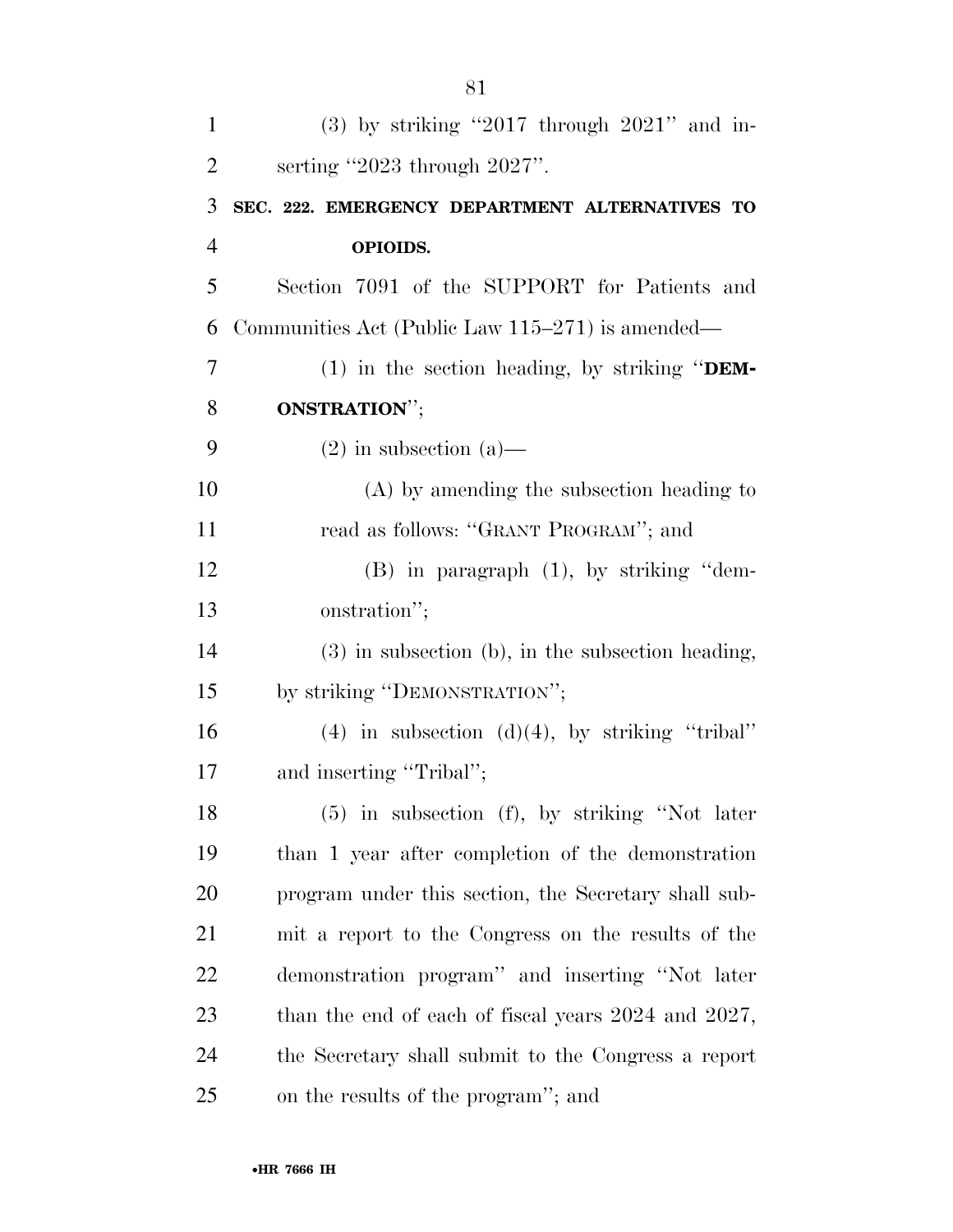| $\mathbf{1}$   | $(6)$ in subsection $(g)$ , by striking "2019 through    |
|----------------|----------------------------------------------------------|
| $\overline{2}$ | $2021$ " and inserting "2023 through $2027$ ".           |
| 3              | <b>Subtitle C—Excellence in Recovery</b>                 |
| $\overline{4}$ | Housing                                                  |
| 5              | SEC. 231. CLARIFYING THE ROLE OF SAMHSA IN PRO-          |
| 6              | MOTING THE AVAILABILITY OF HIGH-QUAL-                    |
| 7              | ITY RECOVERY HOUSING.                                    |
| 8              | Section $501(d)$ of the Public Health Service Act $(42)$ |
| 9              | U.S.C. 290aa) is amended—                                |
| 10             | (1) in paragraph $(24)(E)$ , by striking "and" at        |
| 11             | the end;                                                 |
| 12             | $(2)$ in paragraph $(25)$ , by striking the period at    |
| 13             | the end and inserting "; and"; and                       |
| 14             | (3) by adding at the end the following:                  |
| 15             | $\lq(26)$ collaborate with national accrediting enti-    |
| 16             | ties, reputable providers, organizations or individuals  |
| 17             | with established expertise in delivery of recovery       |
| 18             | housing services, States, Federal agencies (including    |
| 19             | the Department of Health and Human Services, the         |
| 20             | Department of Housing and Urban Development,             |
| 21             | and the agencies listed in section $550(e)(2)(B)$ , and  |
| 22             | other relevant stakeholders, to promote the avail-       |
| 23             | ability of high-quality recovery housing and services    |
| 24             | for individuals with a substance use disorder.".         |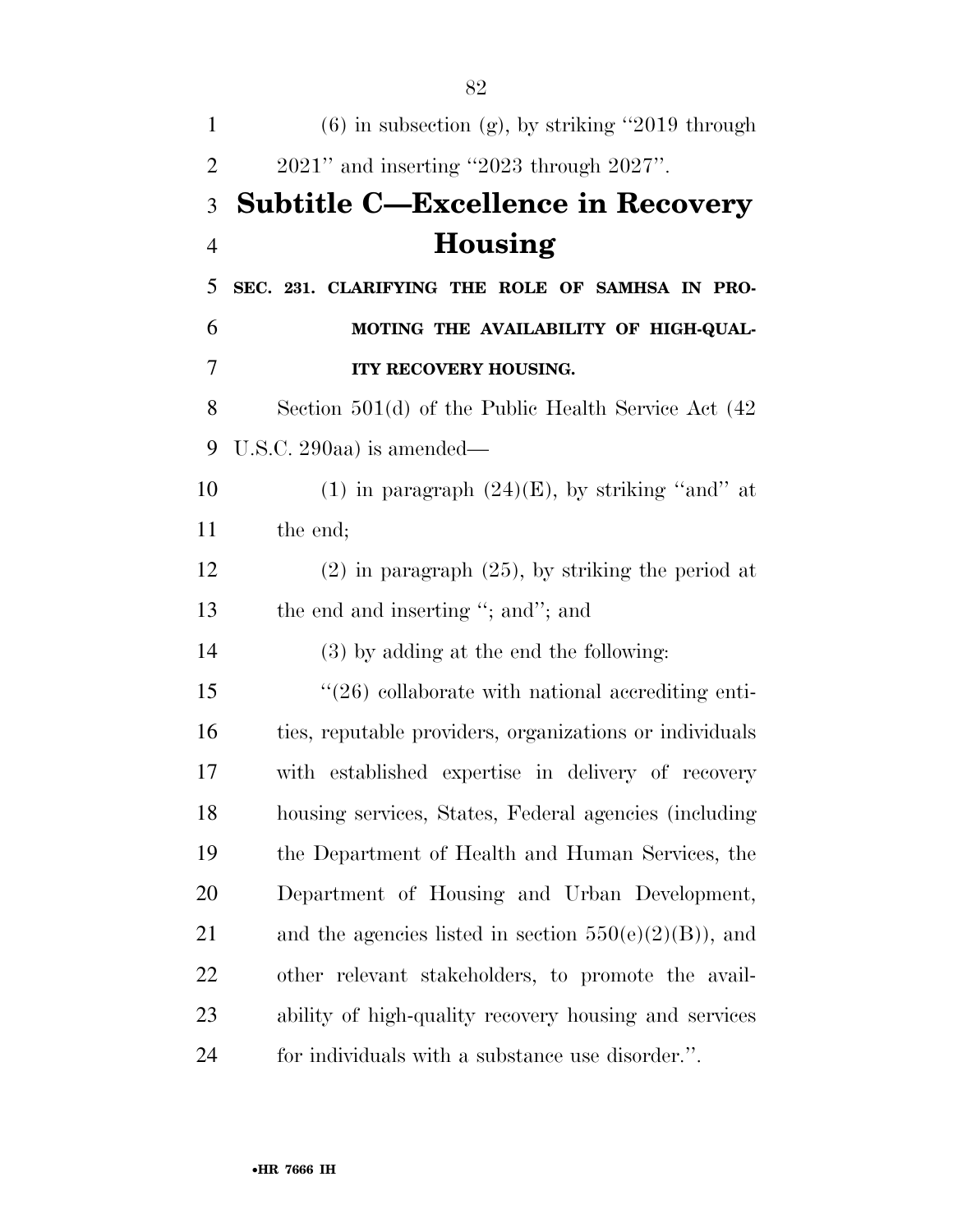# **SEC. 232. DEVELOPING GUIDELINES FOR STATES TO PRO- MOTE THE AVAILABILITY OF HIGH-QUALITY RECOVERY HOUSING.**

 Section 550(a) of the Public Health Service Act (42 U.S.C. 290ee–5(a)) (relating to national recovery housing best practices) is amended—

 (1) by amending paragraph (1) to read as fol-lows:

9 "(1) IN GENERAL.—The Secretary, in consulta- tion with the individuals and entities specified in paragraph (2), shall build on existing best practices and previously developed guidelines to develop and periodically update consensus-based best practices, which may include model laws for implementing sug- gested minimum standards for operating, and pro- moting the availability of, high-quality recovery housing.'';

18  $(2)$  in paragraph  $(2)$ —

 (A) by striking subparagraphs (A) and (B) and inserting the following:

21  $\langle (A)$  Officials representing the agencies de-22 seribed in subsection  $(e)(2)$ ."; and

 (B) by redesignating subparagraphs (C) 24 through  $(G)$  as subparagraphs  $(B)$  through  $(F)$ , respectively; and

(3) by adding at the end the following: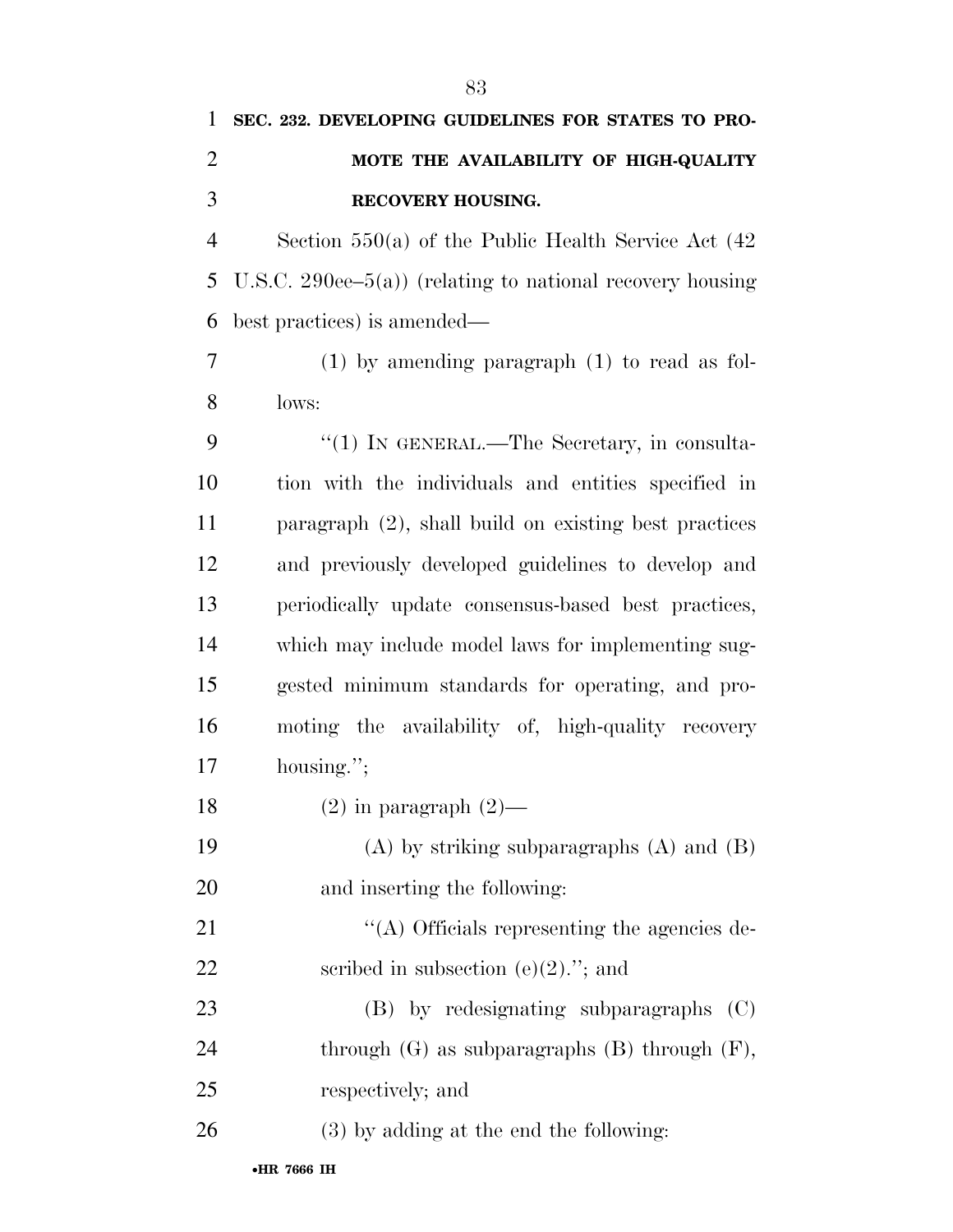| $\mathbf{1}$   | "(3) AVAILABILITY.—The best practices re-                          |
|----------------|--------------------------------------------------------------------|
| $\overline{2}$ | ferred to in paragraph $(1)$ shall be—                             |
| 3              | $\lq\lq$ (A) made publicly available; and                          |
| $\overline{4}$ | $\lq\lq$ (B) published on the public website of the                |
| 5              | Substance Abuse and Mental Health Services                         |
| 6              | Administration.                                                    |
| 7              | "(4) EXCLUSION OF GUIDELINE ON TREAT-                              |
| 8              | MENT SERVICES.—In developing the guidelines                        |
| 9              | under paragraph (1), the Secretary may not include                 |
| 10             | any guidelines with respect to substance use disorder              |
| 11             | treatment services.".                                              |
| 12             | SEC. 233. COORDINATION OF FEDERAL ACTIVITIES TO PRO-               |
|                |                                                                    |
|                | THE AVAILABILITY OF RECOVERY<br><b>MOTE</b>                        |
|                | HOUSING.                                                           |
| 13<br>14<br>15 | Section 550 of the Public Health Service Act (42)                  |
| 16             | U.S.C. 290ee–5) (relating to national recovery housing             |
|                | best practices) is amended—                                        |
|                | $(1)$ by redesignating subsections (e), $(f)$ , and                |
| 17<br>18<br>19 | $(g)$ as subsections $(g)$ , $(h)$ , and $(i)$ , respectively; and |
| 20             | $(2)$ by inserting after subsection $(d)$ the fol-                 |
| 21             | lowing:                                                            |
| 22             | "(e) COORDINATION OF FEDERAL ACTIVITIES TO                         |
| 23             | PROMOTE THE AVAILABILITY OF HOUSING FOR INDIVID-                   |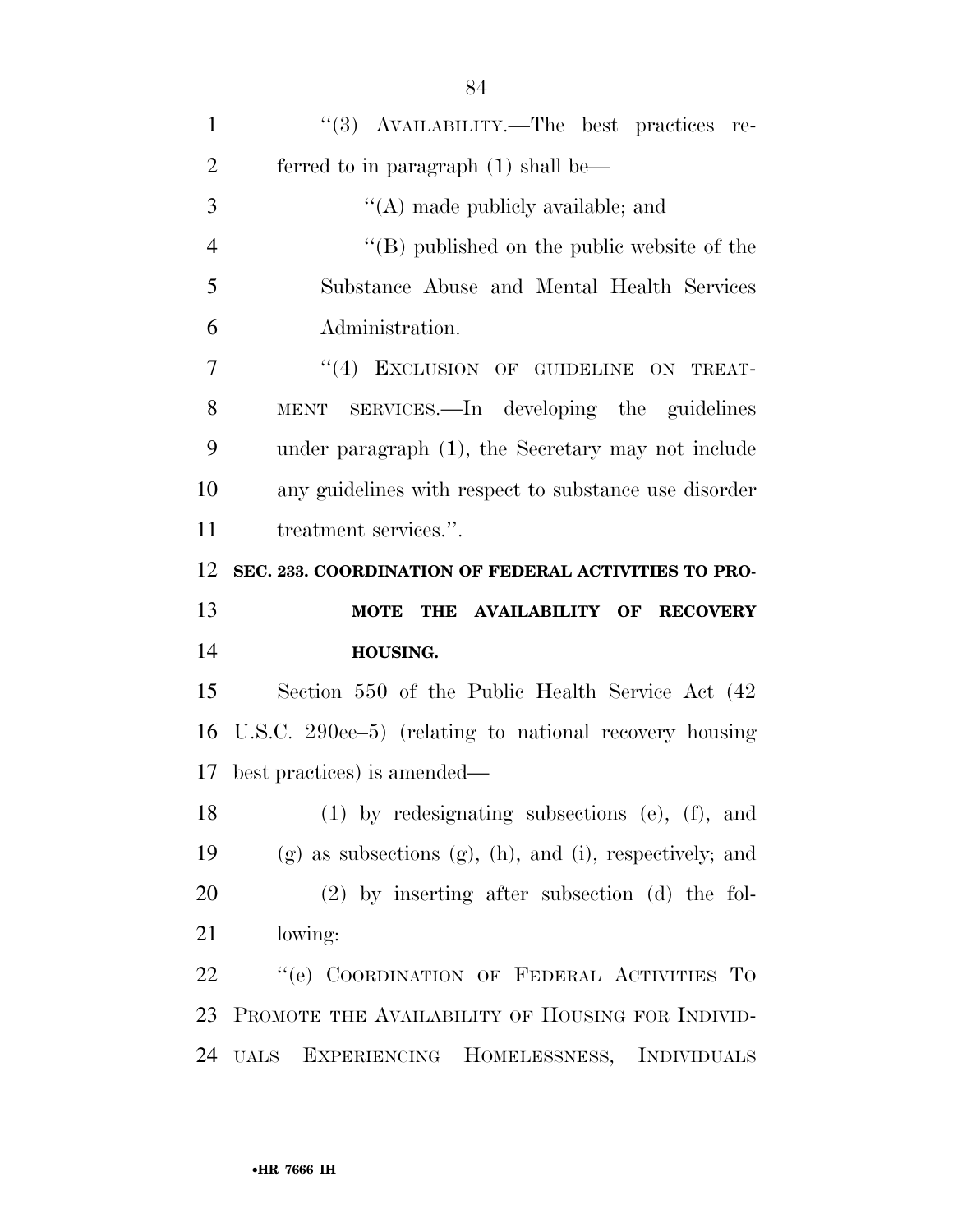WITH A MENTAL ILLNESS, AND INDIVIDUALS WITH A SUBSTANCE USE DISORDER.—

 ''(1) IN GENERAL.—The Secretary, acting through the Assistant Secretary, and the Secretary of Housing and Urban Development shall convene an interagency working group for the following pur-poses:

 $\langle (A)$  To increase collaboration, coopera- tion, and consultation among the Department of Health and Human Services, the Department of Housing and Urban Development, and the Federal agencies listed in paragraph (2)(B), with respect to promoting the availability of housing, including recovery housing, for individ- uals experiencing homelessness, individuals with mental illnesses, and individuals with substance use disorder.

18 "(B) To align the efforts of such agencies and avoid duplication of such efforts by such agencies.

 $\cdot$  (C) To develop objectives, priorities, and a long-term plan for supporting State, Tribal, and local efforts with respect to the operation of recovery housing that is consistent with the best practices developed under this section.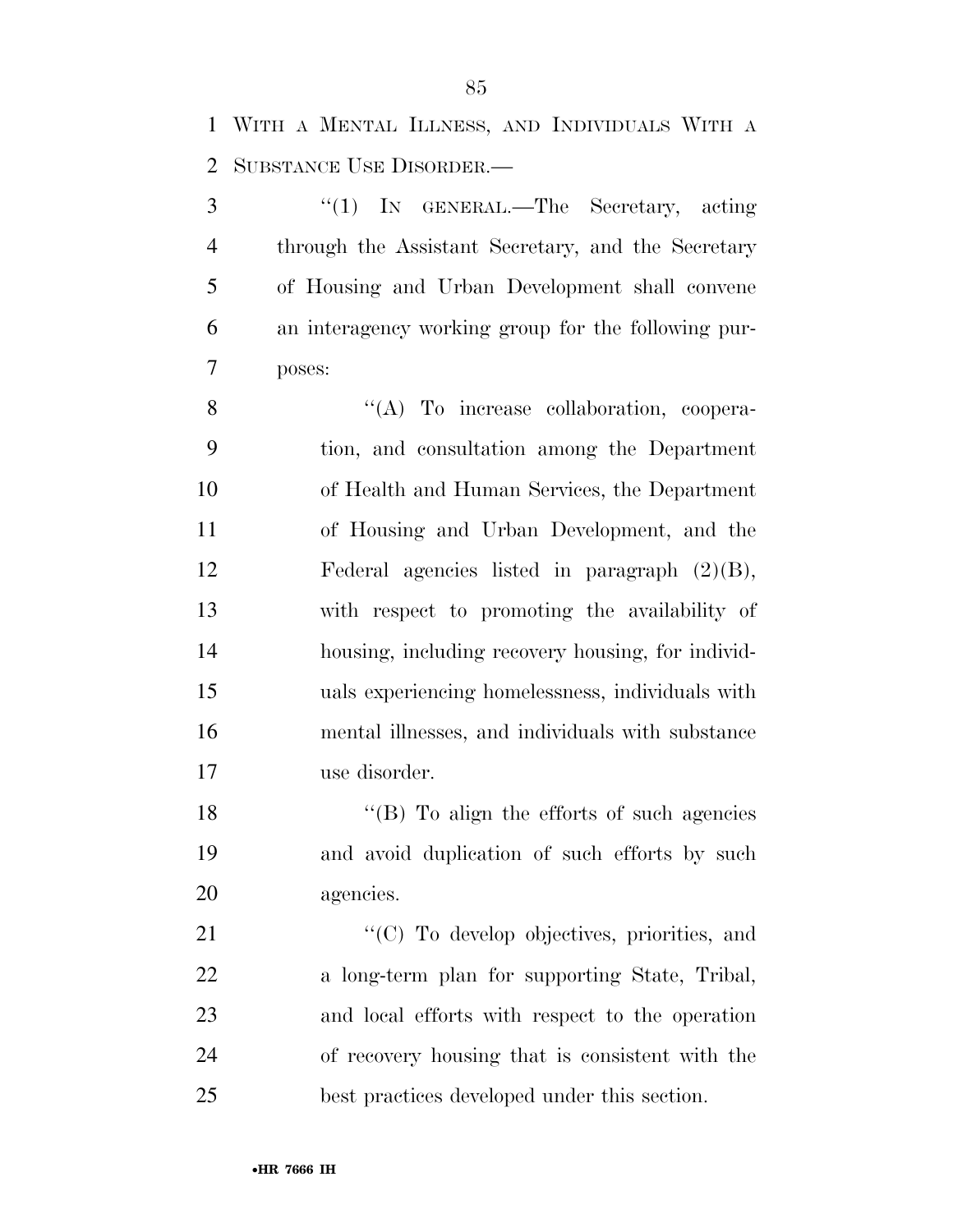| $\mathbf{1}$   | "(D) To coordinate enforcement of fair            |
|----------------|---------------------------------------------------|
| $\overline{2}$ | housing practices, as appropriate, among Fed-     |
| 3              | eral and State agencies.                          |
| $\overline{4}$ | " $(E)$ To coordinate data collection on the      |
| 5              | quality of recovery housing.                      |
| 6              | "(2) COMPOSITION.—The interagency working         |
| 7              | group under paragraph $(1)$ shall be composed of- |
| 8              | $\lq\lq$ the Secretary, acting through the As-    |
| 9              | sistant Secretary, and the Secretary of Housing   |
| 10             | and Urban Development, who shall serve as the     |
| 11             | co-chairs; and                                    |
| 12             | $\lq\lq$ representatives of each of the fol-      |
| 13             | lowing Federal agencies:                          |
| 14             | "(i) The Centers for Medicare $\&$ Med-           |
| 15             | icaid Services.                                   |
| 16             | "(ii) The Substance Abuse and Men-                |
| 17             | tal Health Services Administration.               |
| 18             | "(iii) The Health Resources and Serv-             |
| 19             | ices Administration.                              |
| 20             | "(iv) The Office of Inspector General.            |
| 21             | $\lq\lq$ (v) The Indian Health Service.           |
| 22             | "(vi) The Department of Agriculture.              |
| 23             | "(vii) The Department of Justice.                 |
| 24             | "(viii) The Office of National Drug               |
| 25             | Control Policy.                                   |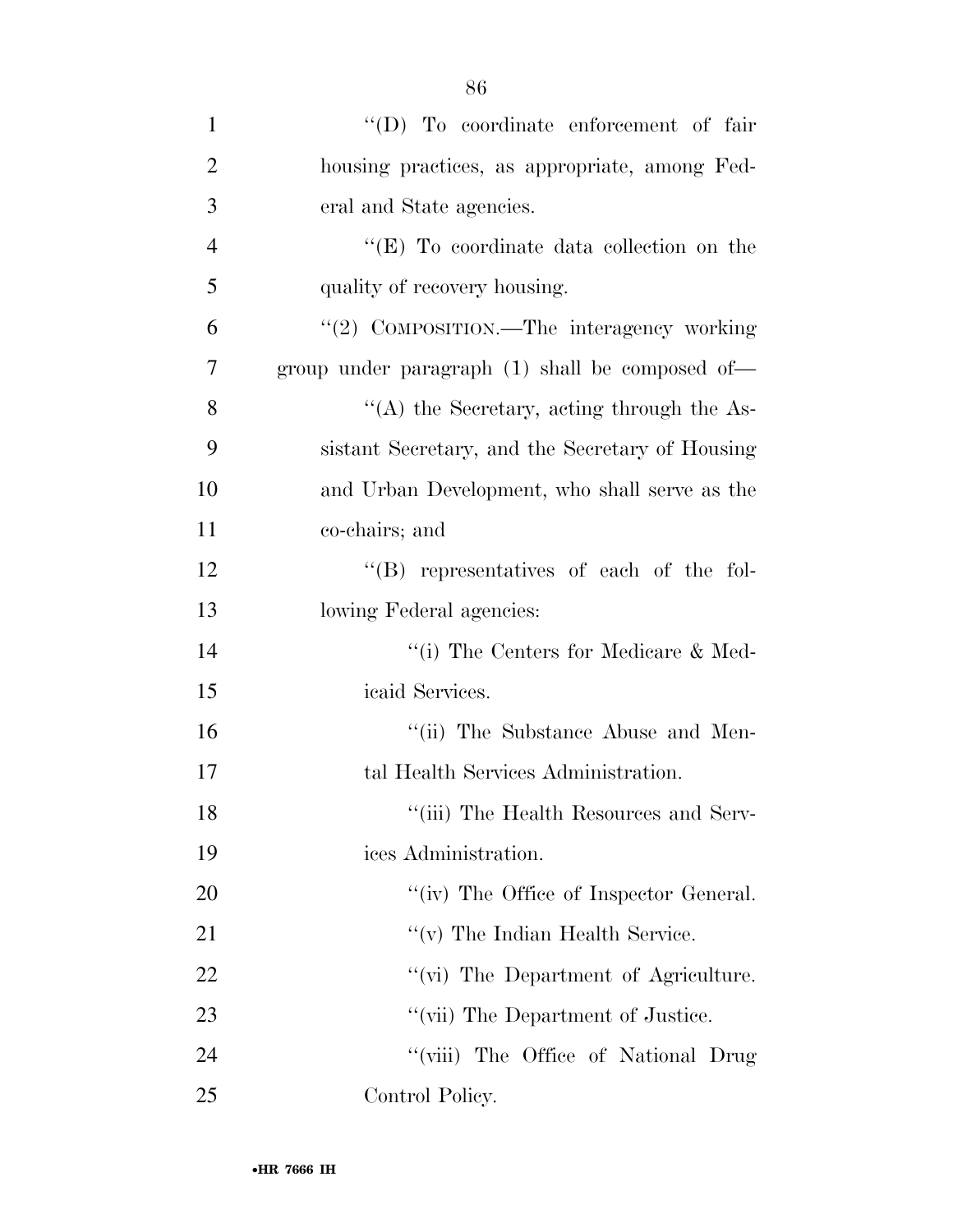| $\mathbf{1}$   | "(ix) The Bureau of Indian Affairs.                   |
|----------------|-------------------------------------------------------|
| $\overline{2}$ | " $(x)$ The Department of Labor.                      |
| 3              | " $(xi)$ Any other Federal agency as the              |
| $\overline{4}$ | co-chairs determine appropriate.                      |
| 5              | (3)<br>MEETINGS.—The working group<br>shall           |
| 6              | meet on a quarterly basis.                            |
| 7              | "(4) REPORTS TO CONGRESS.—Not later than              |
| 8              | 4 years after the date of the enactment of this sec-  |
| 9              | tion, the working group shall submit to the Com-      |
| 10             | mittee on Energy and Commerce, the Committee on       |
| 11             | Ways and Means, the Committee on Agriculture,         |
| 12             | and the Committee on Financial Services of the        |
| 13             | House of Representatives and the Committee on         |
| 14             | Health, Education, Labor, and Pensions, the Com-      |
| 15             | mittee on Agriculture, Nutrition, and Forestry, and   |
| 16             | the Committee on Finance of the Senate a report       |
| 17             | describing the work of the working group and any      |
| 18             | recommendations of the working group to improve       |
| 19             | Federal, State, and local coordination with respect   |
| 20             | to recovery housing and other housing resources and   |
| 21             | operations for individuals experiencing homelessness, |
| 22             | individuals with a mental illness, and individuals    |
| 23             | with a substance use disorder.".                      |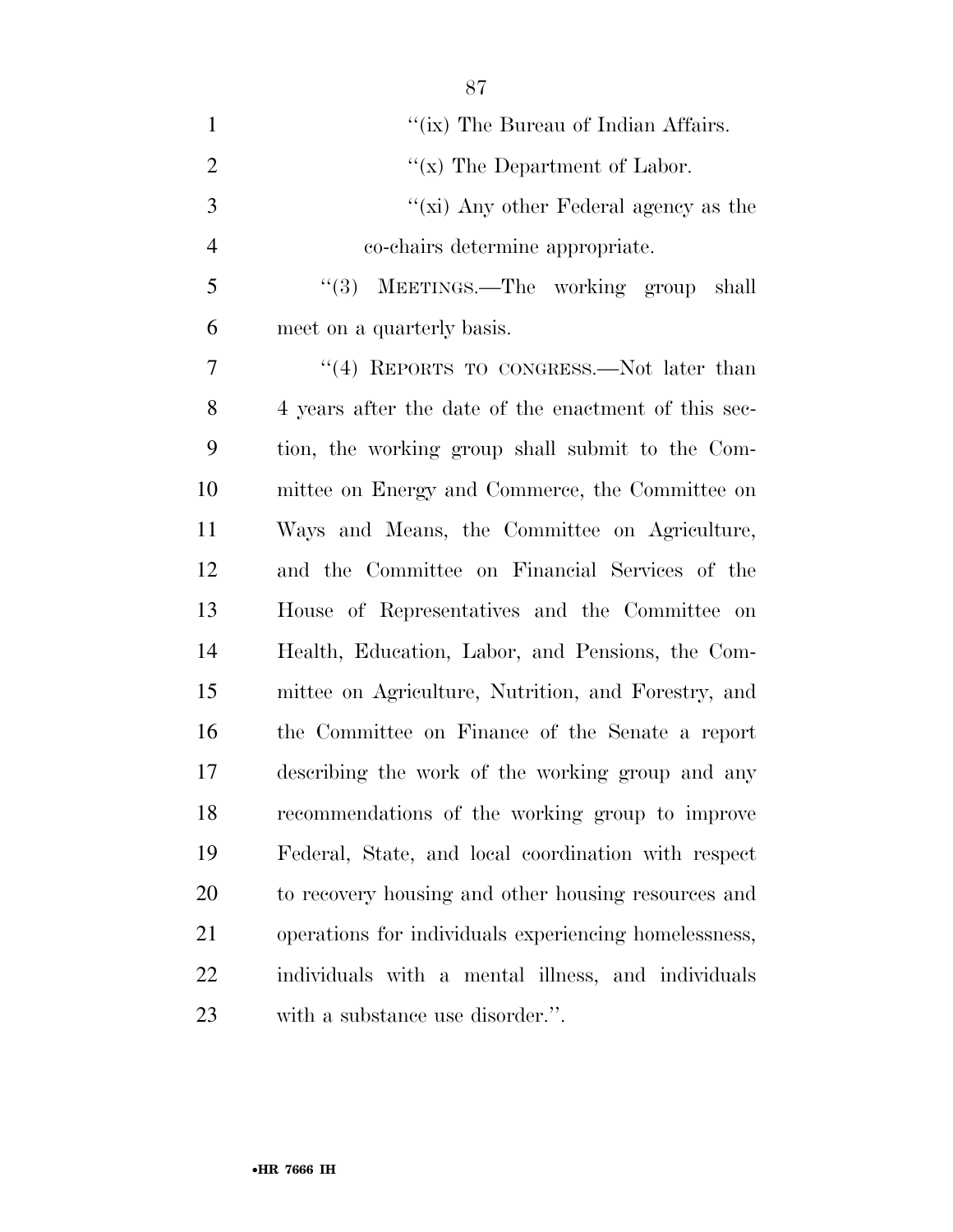### **SEC. 234. NAS STUDY AND REPORT.**

| $\overline{2}$ | (a) IN GENERAL.—Not later than 60 days after the             |
|----------------|--------------------------------------------------------------|
| 3              | date of enactment of this Act, the Secretary of Health and   |
| 4              | Human Services, acting through the Assistant Secretary       |
| 5              | for Mental Health and Substance Use shall—                   |
| 6              | (1) contract with the National Academies of                  |
| 7              | Sciences, Engineering, and Medicine—                         |
| 8              | (A) to study the quality and effectiveness                   |
| 9              | of recovery housing in the United States and                 |
| 10             | whether the availability of such housing meets               |
| 11             | demand; and                                                  |
| 12             | (B) to identify recommendations to pro-                      |
| 13             | mote the availability of high-quality recovery               |
| 14             | housing; and                                                 |
| 15             | (2) report to the Congress on the results of                 |
| 16             | such review.                                                 |
| 17             | (b) AUTHORIZATION OF APPROPRIATIONS.—To carry                |
| 18             | out this section there is authorized to be appropriated      |
|                | 19 \$1,500,000 for fiscal year 2023.                         |
| 20             | SEC. 235. GRANTS FOR STATES TO PROMOTE THE AVAIL-            |
| 21             | ABILITY OF RECOVERY HOUSING AND SERV-                        |
| 22             | ICES.                                                        |
| 23             | Section 550 of the Public Health Service Act (42)            |
| 24             | U.S.C. 290ee–5) (relating to national recovery housing       |
| 25             | best practices), as amended by sections $232$ and $233$ , is |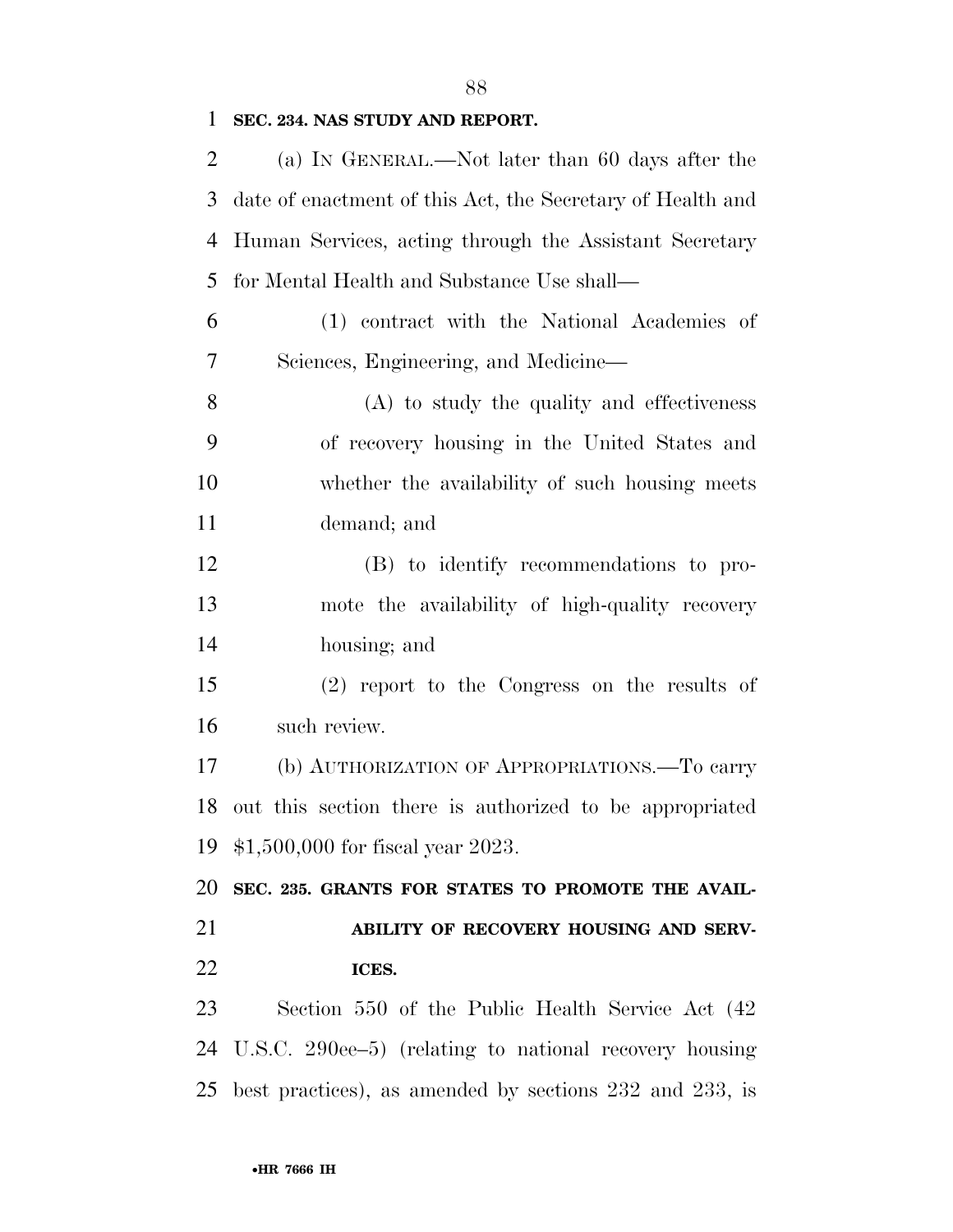| $\mathbf{1}$   | further amended by inserting after subsection (e) (as in- |
|----------------|-----------------------------------------------------------|
| $\overline{2}$ | serted by section 233) the following:                     |
| 3              | "(f) GRANTS FOR IMPLEMENTING NATIONAL RECOV-              |
| $\overline{4}$ | ERY HOUSING BEST PRACTICES.                               |
| 5              | "(1) IN GENERAL.—The Secretary shall award                |
| 6              | grants to States (and political subdivisions thereof),    |
| 7              | Tribes, and territories—                                  |
| 8              | $\lq\lq$ for the provision of technical assist-           |
| 9              | ance to implement the guidelines and rec-                 |
| 10             | ommendations developed under subsection (a);              |
| 11             | and                                                       |
| 12             | $\lq\lq (B)$ to promote—                                  |
| 13             | "(i) the availability of recovery hous-                   |
| 14             | ing for individuals with a substance use                  |
| 15             | disorder; and                                             |
| 16             | "(ii) the maintenance of recovery                         |
| 17             | housing in accordance with best practices                 |
| 18             | developed under this section.                             |
| 19             | $(2)$ STATE<br>PROMOTION PLANS.—Not later                 |
| 20             | than 90 days after receipt of a grant under para-         |
| 21             | graph $(1)$ , and every 2 years thereafter, each State    |
| 22             | (or political subdivisions thereof,) Tribe, or territory  |
| 23             | receiving a grant under paragraph (1) shall submit        |
| 24             | to the Secretary, and publish on a publicly accessible    |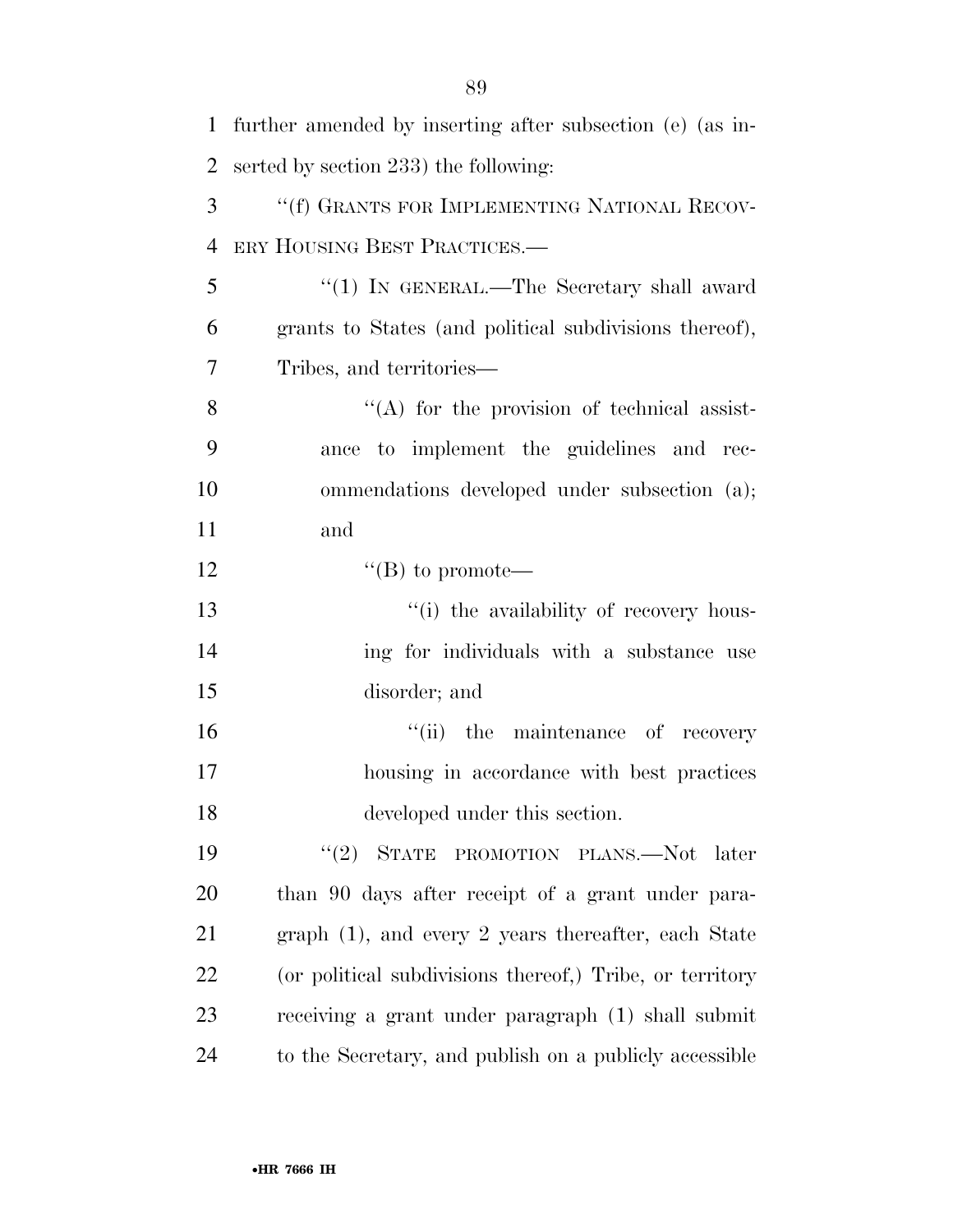| $\mathbf{1}$   | Internet website of the State (or political subdivi-       |
|----------------|------------------------------------------------------------|
| $\overline{2}$ | sions thereof), Tribe, or territory—                       |
| 3              | $\lq\lq$ the plan of the State (or political sub-          |
| $\overline{4}$ | divisions thereof), Tribe, or territory, with re-          |
| 5              | spect to the promotion of recovery housing for             |
| 6              | individuals with a substance use disorder lo-              |
| $\tau$         | cated within the jurisdiction of such State (or            |
| 8              | political subdivisions thereof), Tribe, or terri-          |
| 9              | tory; and                                                  |
| 10             | "(B) a description of how such plan is con-                |
| 11             | sistent with the best practices developed under            |
| 12             | this section.".                                            |
| 13             | SEC. 236. FUNDING.                                         |
| 14             | Subsection (i) of section 550 of the Public Health         |
| 15             | Service Act (42 U.S.C. 290ee–5) (relating to national re-  |
| 16             | covery housing best practices), as redesignated by section |
| 17             | 233, is amended by striking " $$3,000,000$ for the period  |
|                | 18 of fiscal years 2019 through 2021" and inserting        |
| 19             | " $$5,000,000$ for the period of fiscal years 2023 through |
| 20             | $2027$ ".                                                  |
| 21             | SEC. 237. TECHNICAL CORRECTION.                            |
| 22             | Title V of the Public Health Service Act (42 U.S.C.        |

 290aa et seq.) is amended— (1) by redesignating section 550 (relating to

Sobriety Treatment and Recovery Teams) (42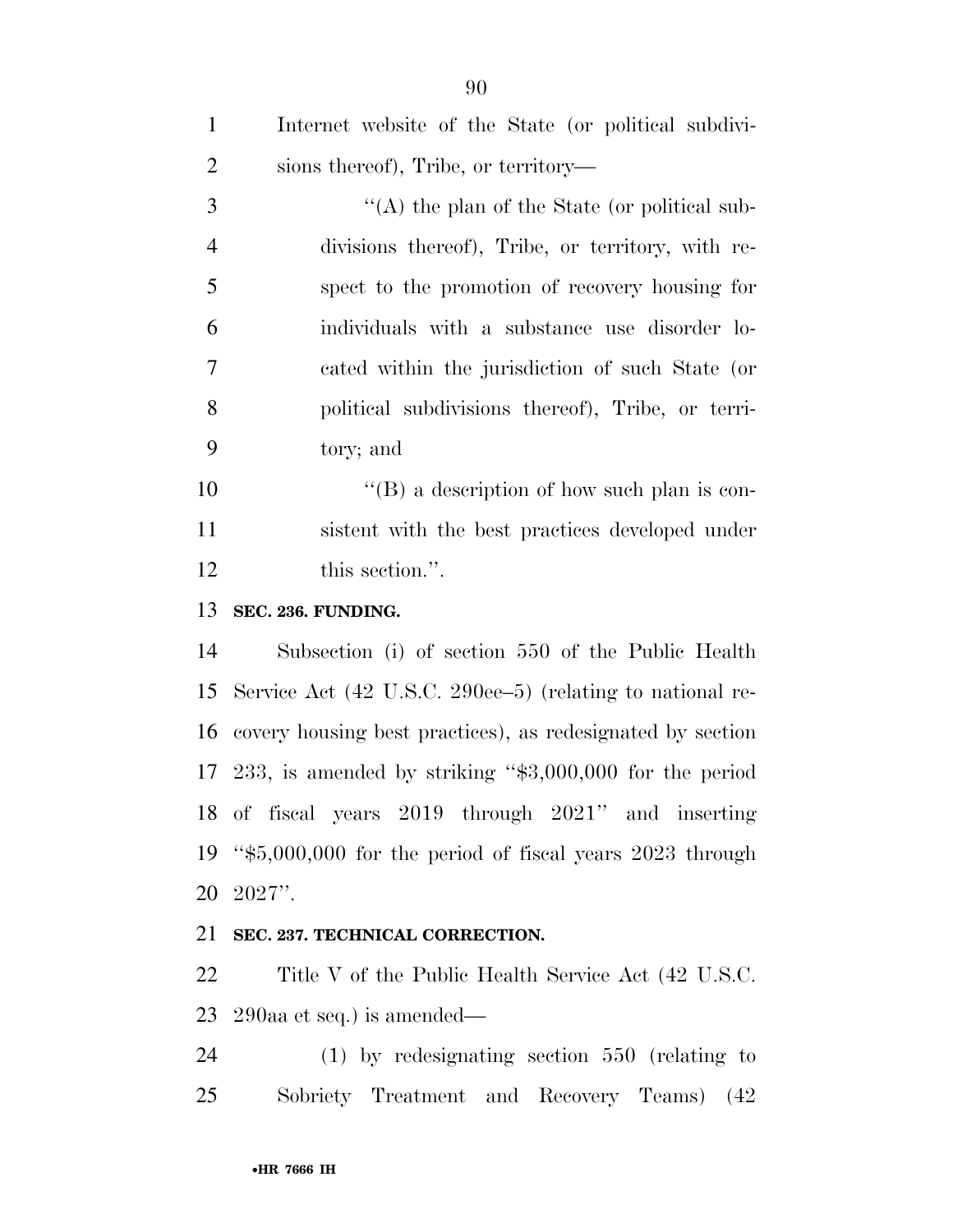U.S.C. 290ee–10), as added by section 8214 of Pub-2 lic Law 115–271, as section 550A; and (2) by moving such section so it appears after section 550 (relating to national recovery housing best practices). **Subtitle D—Substance Use Preven- tion, Treatment, and Recovery Services Block Grant SEC. 241. ELIMINATING STIGMATIZING LANGUAGE RELAT- ING TO SUBSTANCE USE.**  (a) BLOCK GRANTS FOR PREVENTION AND TREAT- MENT OF SUBSTANCE USE.—Part B of title XIX of the Public Health Service Act (42 U.S.C. 300x et seq.) is amended— (1) in the part heading, by striking ''**SUB- STANCE ABUSE**'' and inserting ''**SUBSTANCE USE**''; (2) in subpart II, by amending the subpart heading to read as follows: ''**Block Grants for Substance Use Prevention, Treatment, and Recovery Services**''; (3) in section 1922(a) (42 U.S.C. 300x– 23  $22(a)$  (A) in paragraph (1), in the matter pre-ceding subparagraph (A), by striking ''sub-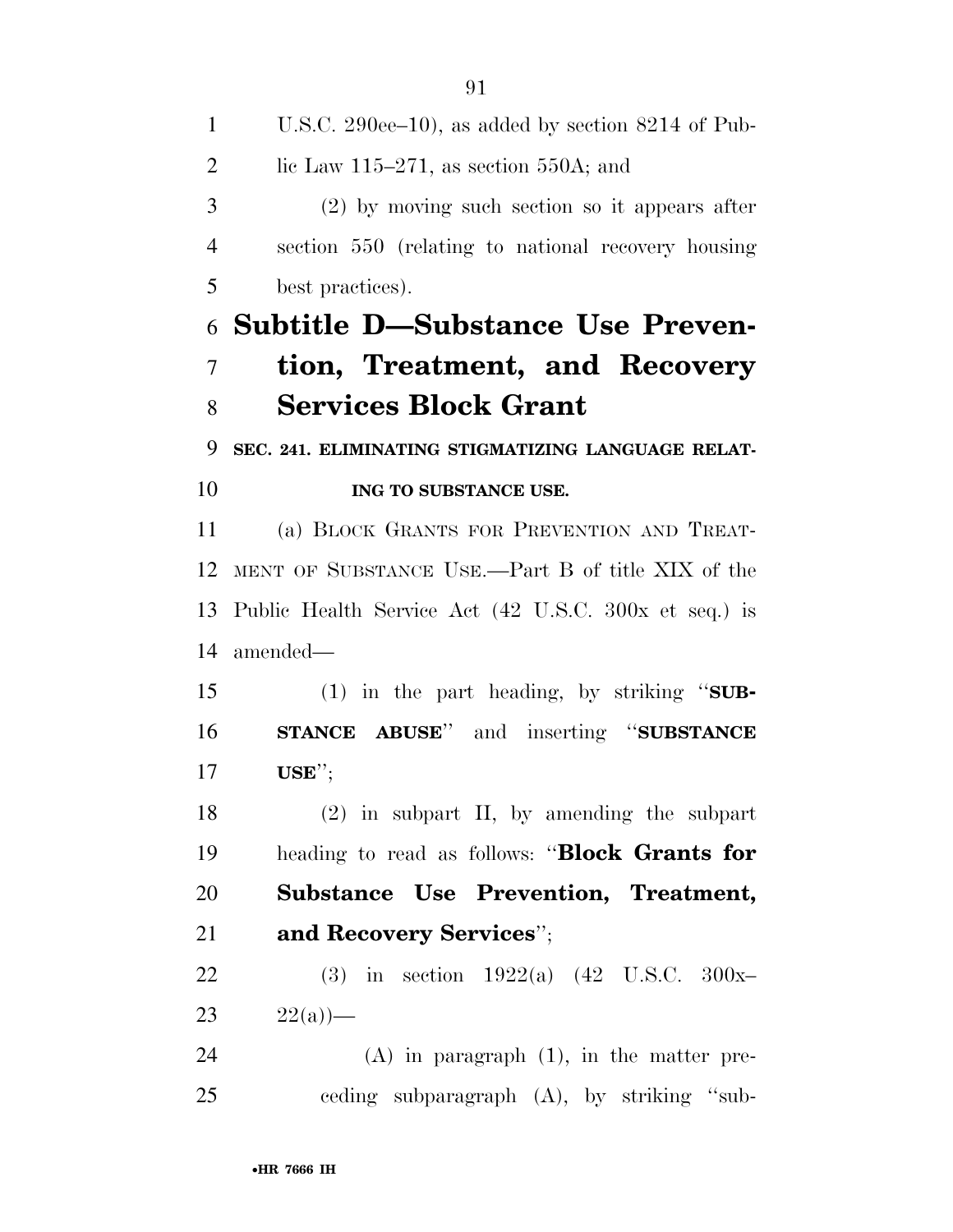| $\mathbf{1}$   | stance abuse" and inserting "substance use dis-           |
|----------------|-----------------------------------------------------------|
| $\overline{2}$ | orders"; and                                              |
| 3              | (B) by striking "such abuse" each place it                |
| $\overline{4}$ | appears in paragraphs $(1)$ and $(2)$ and insert-         |
| 5              | ing "such disorders";                                     |
| 6              | (4) in section 1923 (42 U.S.C. 300x-23)—                  |
| 7              | $(A)$ in the section heading, by striking                 |
| 8              | "SUBSTANCE ABUSE" and inserting "SUB-                     |
| 9              | <b>STANCE USE</b> "; and                                  |
| 10             | (B) in subsections (a) and (b), by striking               |
| 11             | "drug abuse" and inserting "substance use dis-            |
| 12             | orders";                                                  |
| 13             | (5) in section $1925(a)(1)$ (42 U.S.C. 300x-              |
| 14             | $25(a)(1)$ , by striking "alcohol or drug abuse" and      |
| 15             | inserting "alcohol or other substance use disorders";     |
| 16             | (6) in section $1926(b)(2)(B)$ (42 U.S.C. 300x-           |
| 17             | $26(b)(2)(B)$ , by striking "substance abuse";            |
| 18             | (7) in section $1931(b)(2)$ (42 U.S.C. 300x-              |
| 19             | $31(b)(2)$ , by striking "substance abuse" and insert-    |
| 20             | ing "substance use disorders";                            |
| 21             | (8) in section $1933(d)(1)$ (42 U.S.C. 300x-              |
| 22             | $33(d)$ , in the matter following subparagraph $(B)$ , by |
| 23             | striking "abuse of alcohol and other drugs" and in-       |
| 24             | serting "use of substances";                              |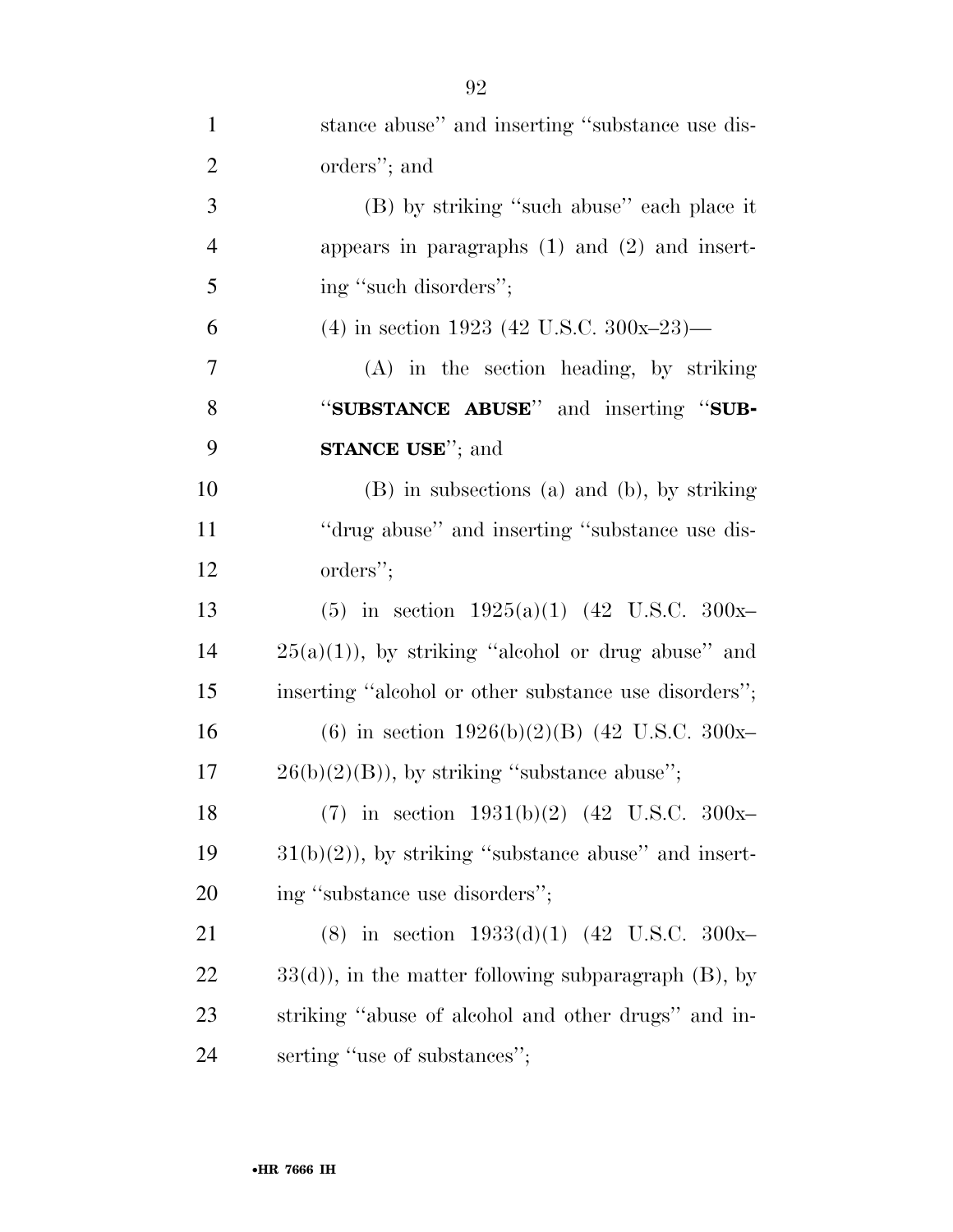| $\mathbf{1}$   | $(9)$ by amending paragraph $(4)$ of section 1934    |
|----------------|------------------------------------------------------|
| $\overline{2}$ | $(42 \text{ U.S.C. } 300x-34)$ to read as follows:   |
| 3              | $\cdot$ (4) The term 'substance use disorder' means  |
| $\overline{4}$ | the recurrent use of alcohol or other drugs that     |
| 5              | causes clinically significant impairment.";          |
| 6              | $(10)$ in section 1935 (42 U.S.C. 300x-35)—          |
| 7              | $(A)$ in subsection $(a)$ , by striking "sub-        |
| 8              | stance abuse" and inserting "substance use dis-      |
| 9              | orders"; and                                         |
| 10             | $(B)$ in subsection $(b)(1)$ , by striking "sub-     |
| 11             | stance abuse" each place it appears and insert-      |
| 12             | ing "substance use disorders";                       |
| 13             | $(11)$ in section 1949 (42 U.S.C. 300x-59), by       |
| 14             | striking "substance abuse" each place it appears in  |
| 15             | subsections (a) and (d) and inserting "substance use |
| 16             | disorders";                                          |
| 17             | $(12)$ in section 1954(b)(4) (42 U.S.C. 300x-        |
| 18             | $64(b)(4)$ —                                         |
| 19             | (A) by striking "substance abuse" each               |
| 20             | place it appears and inserting "substance use        |
| 21             | disorders"; and                                      |
| 22             | (B) by striking "such abuse" and inserting           |
| 23             | "such disorders";                                    |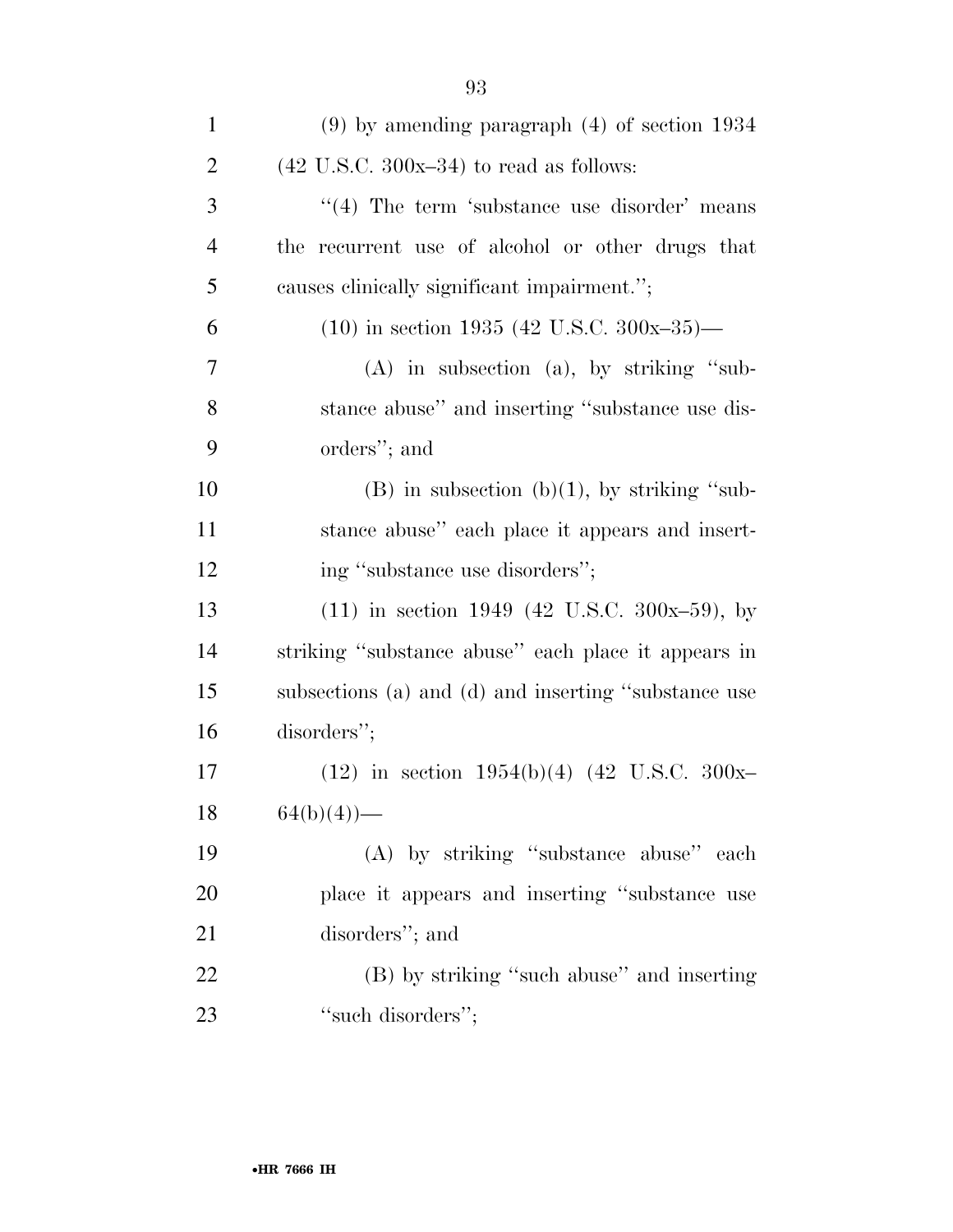(13) in section 1955 (42 U.S.C. 300x–65), by striking ''substance abuse'' each place it appears and inserting ''substance use disorder''; and (14) in section 1956 (42 U.S.C. 300x–66), by striking ''substance abuse'' each place it appears and inserting ''substance use disorders''. (b) CERTAIN PROGRAMS REGARDING MENTAL HEALTH AND SUBSTANCE ABUSE.—Part C of title XIX of the Public Health Service Act (42 U.S.C. 300y et seq.) is amended— (1) in the part heading, by striking ''**SUB- STANCE ABUSE**'' and inserting ''**SUBSTANCE USE**''; (2) in section 1971 (42 U.S.C. 300y), by strik- ing ''substance abuse'' each place it appears in sub- sections (a), (b), and (f) and inserting ''substance use''; and (3) in section 1976 (42 U.S.C. 300y–11), by striking ''intravenous abuse'' and inserting ''intra-

venous use''.

#### **SEC. 242. AUTHORIZED ACTIVITIES.**

 Section 1921(b) of the Public Health Service Act (42 U.S.C. 300x–21(b)) is amended by striking ''prevent and treat substance use disorders'' and inserting ''prevent,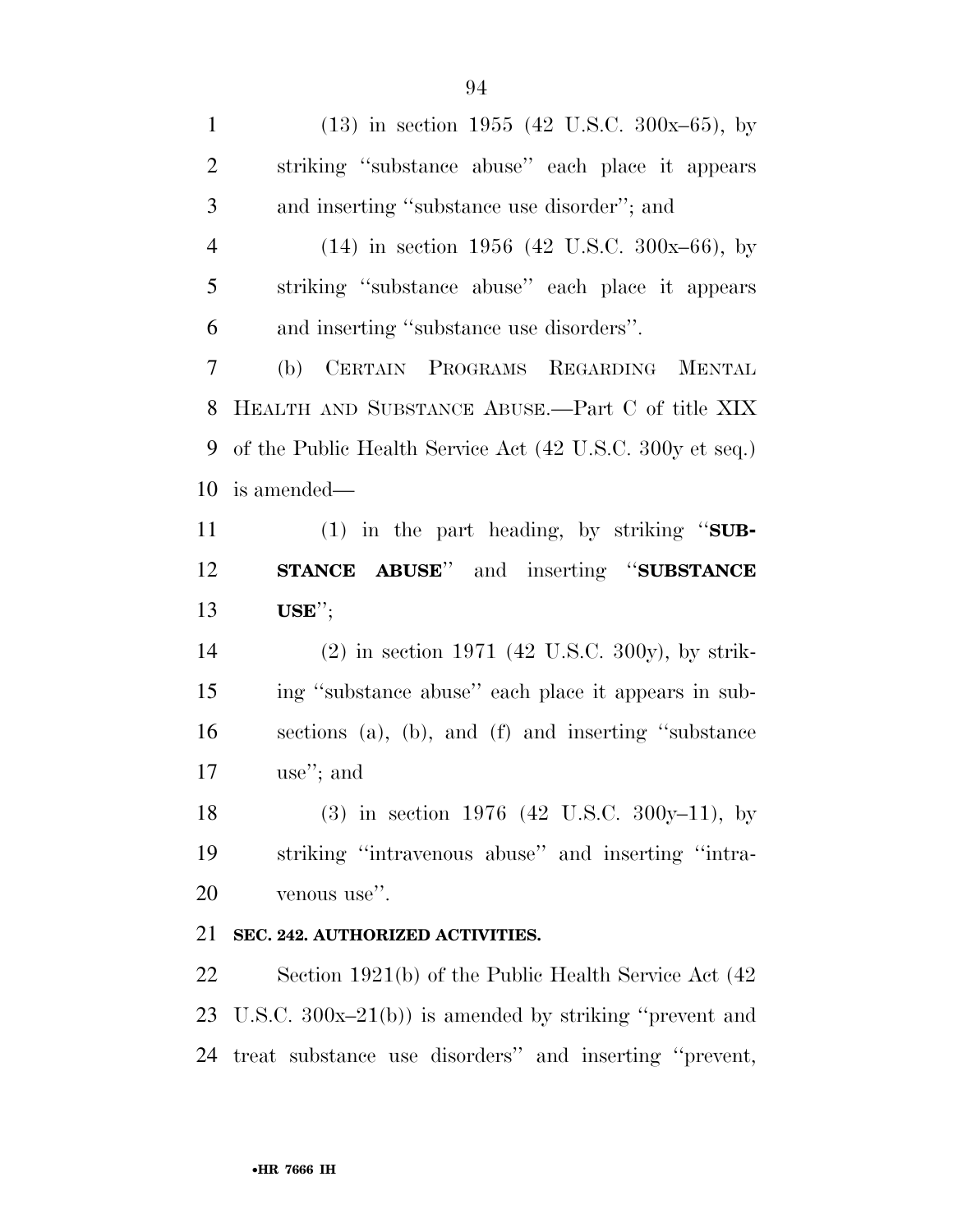treat, and provide recovery support services for substance use disorders''.

| 3              | SEC. 243. REQUIREMENTS RELATING TO CERTAIN INFEC-  |
|----------------|----------------------------------------------------|
| $\overline{4}$ | DISEASES AND HUMAN IMMUNO-<br><b>TIOUS</b>         |
| 5              | DEFICIENCY VIRUS.                                  |
| 6              | Section 1924 of the Public Health Service Act (42) |
| 7              | U.S.C. $300x-24$ is amended—                       |
| 8              | $(1)$ in the section heading, by striking "TUBER-  |
| 9              | HUMAN IMMUNODEFICIENCY<br><b>CULOSIS AND</b>       |
| 10             | VIRUS" and inserting "TUBERCULOSIS, VIRAL          |
| 11             | HEPATITIS, AND HUMAN IMMUNODEFICIENCY              |
| 12             | $VIRUS''$ ;                                        |
| 13             | (2) by amending subsection $(a)(2)$ to read as     |
| 14             | follows:                                           |
| 15             | $"(2)$ DESIGNATED STATES.—                         |
| 16             | "(A) FISCAL YEARS THROUGH FISCAL                   |
| 17             | YEAR 2024.—For purposes of this subsection,        |
| 18             | through September 30, 2024, a State described      |
| 19             | in this paragraph is any State whose rate of       |
| 20             | cases of acquired immune deficiency syndrome       |
| 21             | is 10 or more such cases per 100,000 individ-      |
| 22             | uals (as indicated by the number of such cases     |
| 23             | reported to and confirmed by the Director of       |
| 24             | the Centers for Disease Control and Prevention     |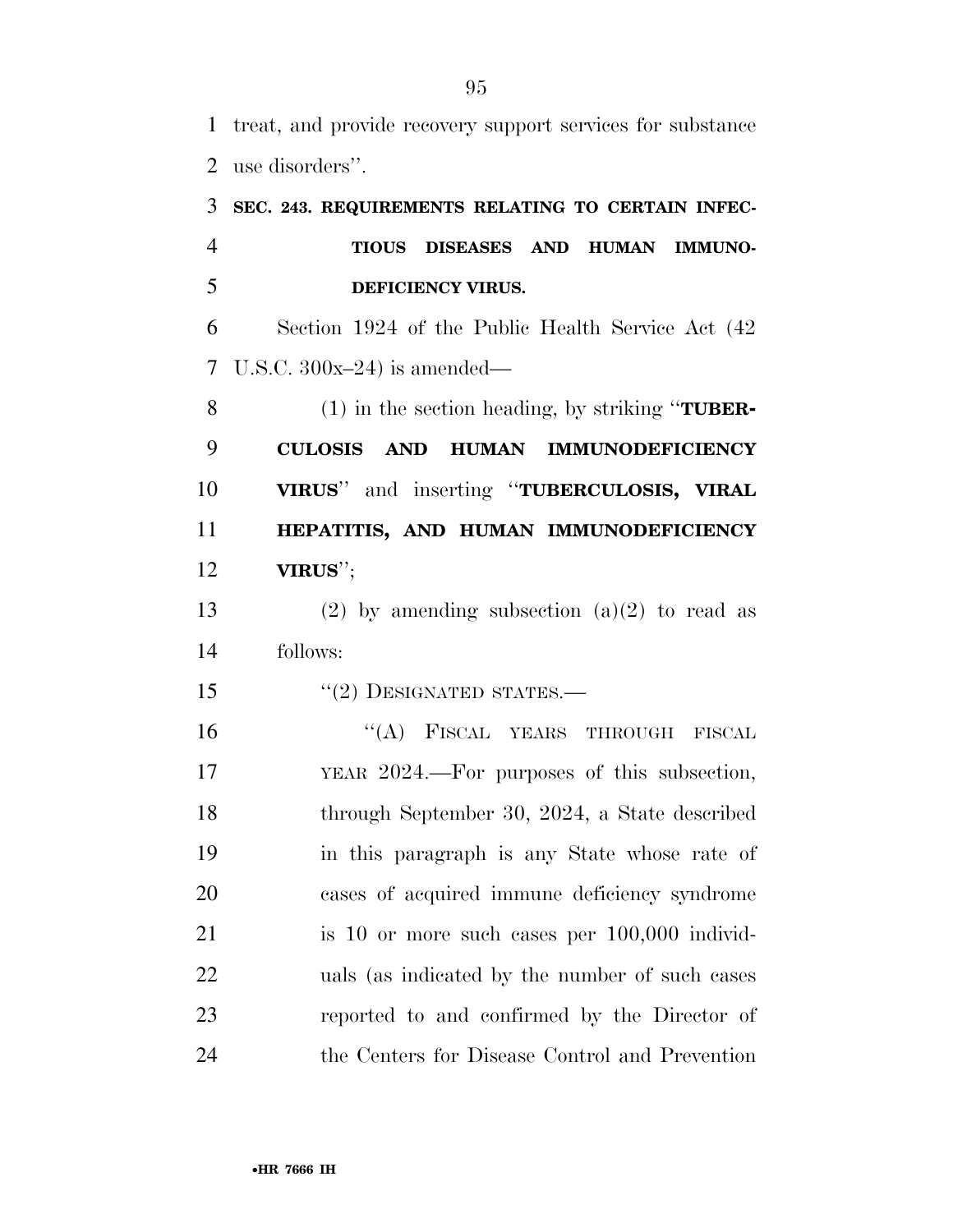| $\mathbf{1}$   | for the most recent calendar year for which  |
|----------------|----------------------------------------------|
| $\overline{2}$ | such data are available).                    |
| 3              | "(B) FISCAL YEAR $2025$ AND SUCCEEDING       |
| $\overline{4}$ | FISCAL YEARS.                                |
| 5              | "(i) IN GENERAL.—Beginning with              |
| 6              | fiscal year 2025, for purposes of this sub-  |
| 7              | section, a State described in this para-     |
| 8              | graph is any State whose rate of cases of    |
| 9              | human immunodeficiency virus is 10 or        |
| 10             | more such cases per 100,000 individuals      |
| 11             | (as indicated by the number of such cases)   |
| 12             | newly reported to and confirmed by the Di-   |
| 13             | rector of the Centers for Disease Control    |
| 14             | and Prevention for the most recent cal-      |
| 15             | endar year for which such data are avail-    |
| 16             | able).                                       |
| 17             | "(ii) CONTINUATION OF DESIGNATED             |
| 18             | STATE STATUS.—In the case of a State         |
| 19             | whose rate of cases of human immuno-         |
| 20             | deficiency virus falls below the threshold   |
| 21             | specified in clause (i) for a calendar year, |
| 22             | such State shall, notwithstanding clause     |
| 23             | (i), continue to be described in this para-  |
| 24             | graph unless the rate of cases falls below   |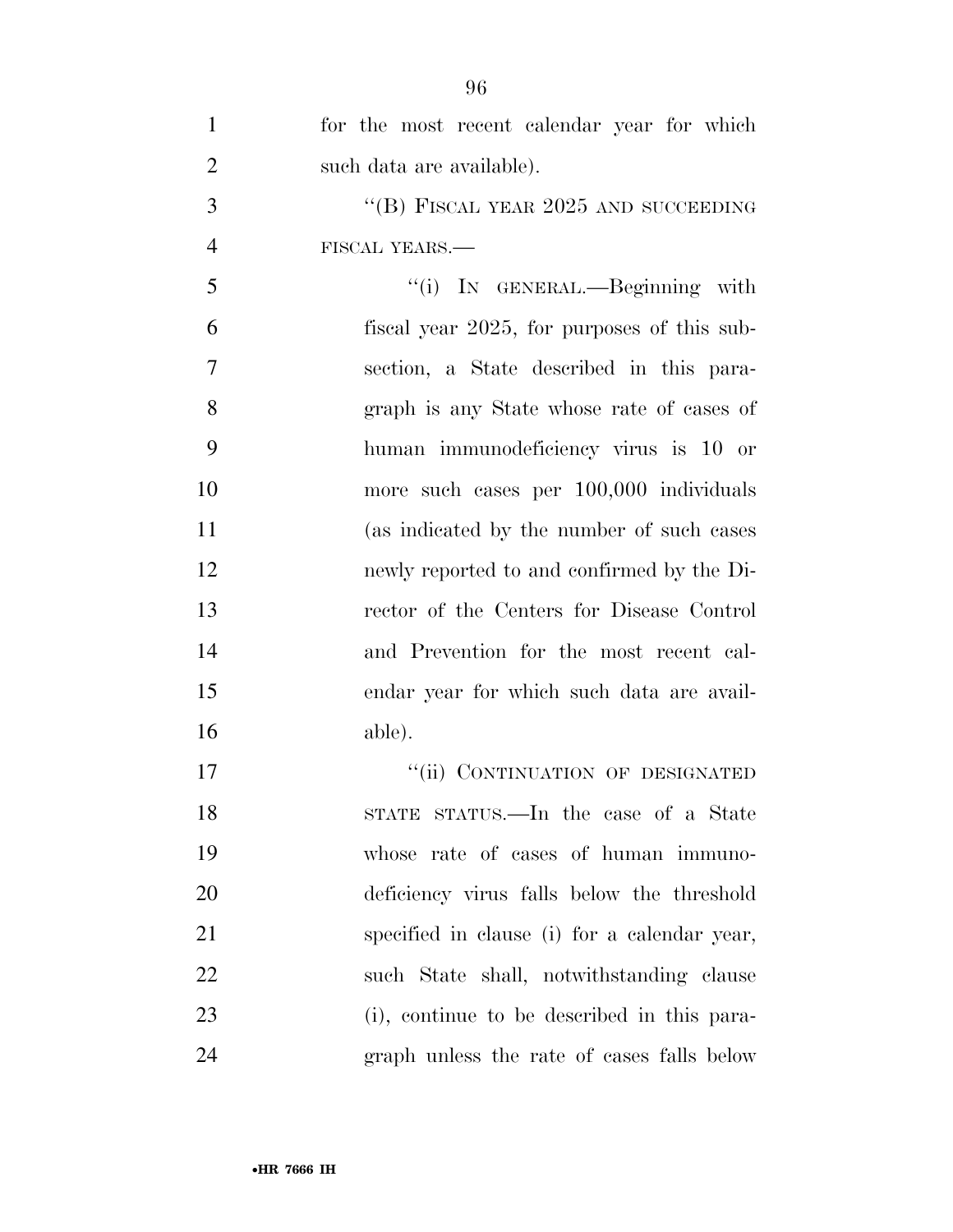| $\mathbf{1}$   | such threshold for three consecutive cal-             |
|----------------|-------------------------------------------------------|
| $\overline{2}$ | endar years.".                                        |
| 3              | $(3)$ by redesignating subsections $(e)$ and $(d)$ as |
| $\overline{4}$ | subsections (d) and (e), respectively; and            |
| 5              | $(4)$ by inserting after subsection (b) the fol-      |
| 6              | lowing:                                               |
| 7              | $``(c)$ VIRAL HEPATITIS.—                             |
| 8              | "(1) IN GENERAL.—A funding agreement for a            |
| 9              | grant under section 1921 is that the State involved   |
| 10             | will require that any entity receiving amounts from   |
| 11             | the grant for operating a program of treatment for    |
| 12             | substance use disorders—                              |
| 13             | $\lq\lq$ will, directly or through arrangements       |
| 14             | with other public or nonprofit private entities,      |
| 15             | routinely make available viral hepatitis services     |
| 16             | to each individual receiving treatment for such       |
| 17             | disorders; and                                        |
| 18             | $\lq\lq$ (B) in the case of an individual in need     |
| 19             | of such treatment who is denied admission to          |
| 20             | the program on the basis of the lack of the ca-       |
| 21             | pacity of the program to admit the individual,        |
| 22             | will refer the individual to another provider of      |
| 23             | viral hepatitis services.                             |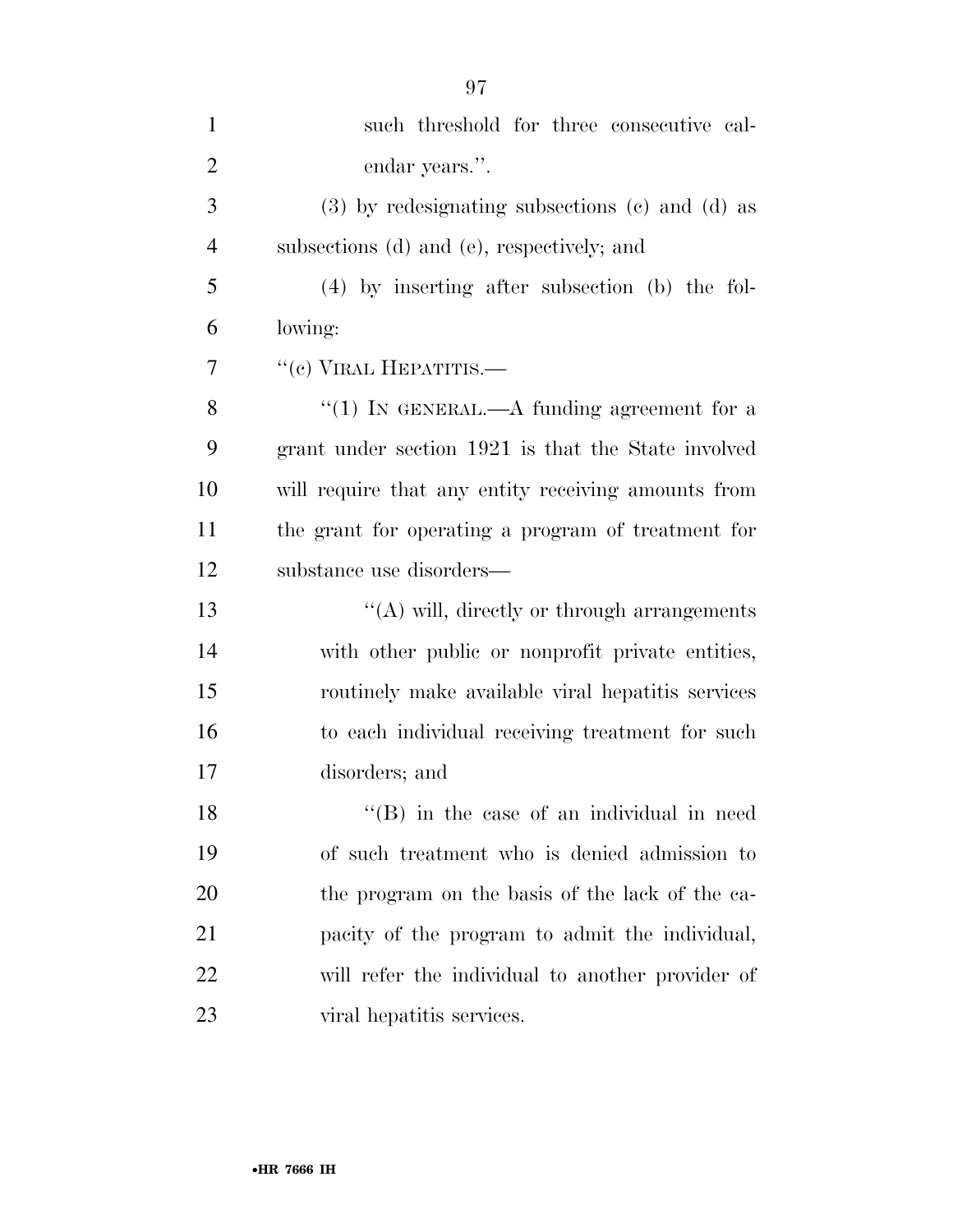| $\mathbf{1}$   | "(2) VIRAL HEPATITIS SERVICES.-For pur-              |
|----------------|------------------------------------------------------|
| $\overline{2}$ | poses of paragraph (1), the term 'viral hepatitis    |
| 3              | services', with respect to an individual, means—     |
| $\overline{4}$ | $\lq\lq$ screening the individual for viral hep-     |
| 5              | atitis; and                                          |
| 6              | $\lq\lq(B)$ referring the individual to a provider   |
| 7              | whose practice includes viral hepatitis vaccina-     |
| 8              | tion and treatment.".                                |
| 9              | SEC. 244. STATE PLAN REQUIREMENTS.                   |
| 10             | Section $1932(b)(1)(A)$ of the Public Health Service |
| 11             | Act (42 U.S.C. 300x-32(b)(1)(A)) is amended—         |
| 12             | $(1)$ by redesignating clauses (vi) through (ix) as  |
| 13             | clauses (vii) through (x), respectively; and         |
| 14             | $(2)$ by inserting after clause (v) the following:   |
| 15             | "(vi) provides a description of $\equiv$             |
| 16             | "(I) the State's comprehensive                       |
| 17             | statewide recovery support services ac-              |
| 18             | tivities, including the number of indi-              |
| 19             | viduals being served, target popu-                   |
| 20             | lations, and priority needs; and                     |
| 21             | $``(II)$ the amount of funds re-                     |
| 22             | ceived under this subpart expended on                |
| 23             | support<br>services,<br>recovery                     |
| 24             | disaggregated by the amount ex-                      |
| 25             | pended for type of service activity;".               |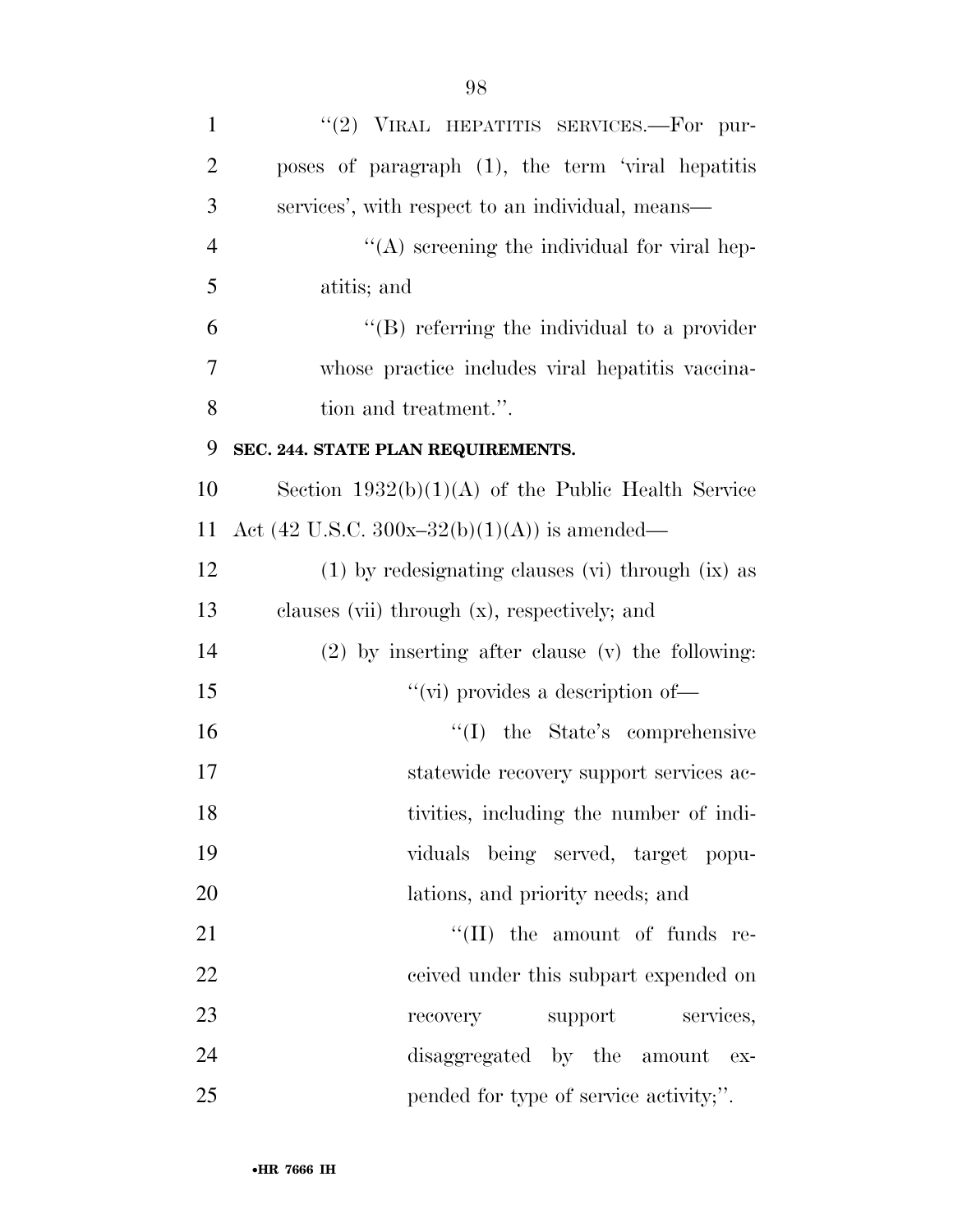| $\mathbf{1}$   | SEC. 245. UPDATING CERTAIN LANGUAGE RELATING TO       |
|----------------|-------------------------------------------------------|
| $\overline{2}$ | TRIBES.                                               |
| 3              | Section 1933(d) of the Public Health Service Act (42) |
| $\overline{4}$ | U.S.C. $300x-33(d)$ is amended—                       |
| 5              | $(1)$ in the subsection heading, by striking          |
| 6              | "TRIBES AND TRIBAL ORGANIZATIONS" and insert-         |
| 7              | ing "TRIBES AND TRIBAL ORGANIZATIONS";                |
| 8              | $(2)$ in paragraph $(1)$ —                            |
| 9              | $(A)$ in subparagraph $(A)$ —                         |
| 10             | (i) by striking "of an Indian tribe or                |
| 11             | tribal organization" and inserting "of an             |
| 12             | Indian Tribe or Tribal organization"; and             |
| 13             | (ii) by striking "such tribe" and in-                 |
| 14             | serting "such Tribe";                                 |
| 15             | $(B)$ in subparagraph $(B)$ —                         |
| 16             | (i) by striking "tribe or tribal organi-              |
| 17             | zation" and inserting "Tribe or Tribal or-            |
| 18             | ganization"; and                                      |
| 19             | (ii) by striking "Secretary under this"               |
| 20             | and inserting "Secretary under this sub-              |
| 21             | part"; and                                            |
| 22             | (C) in the matter following subparagraph              |
| 23             | (B), by striking "tribe or tribal organization"       |
| 24             | and inserting "Tribe or Tribal organization";         |
| 25             | $(3)$ by amending paragraph $(2)$ to read as fol-     |
| 26             | lows:                                                 |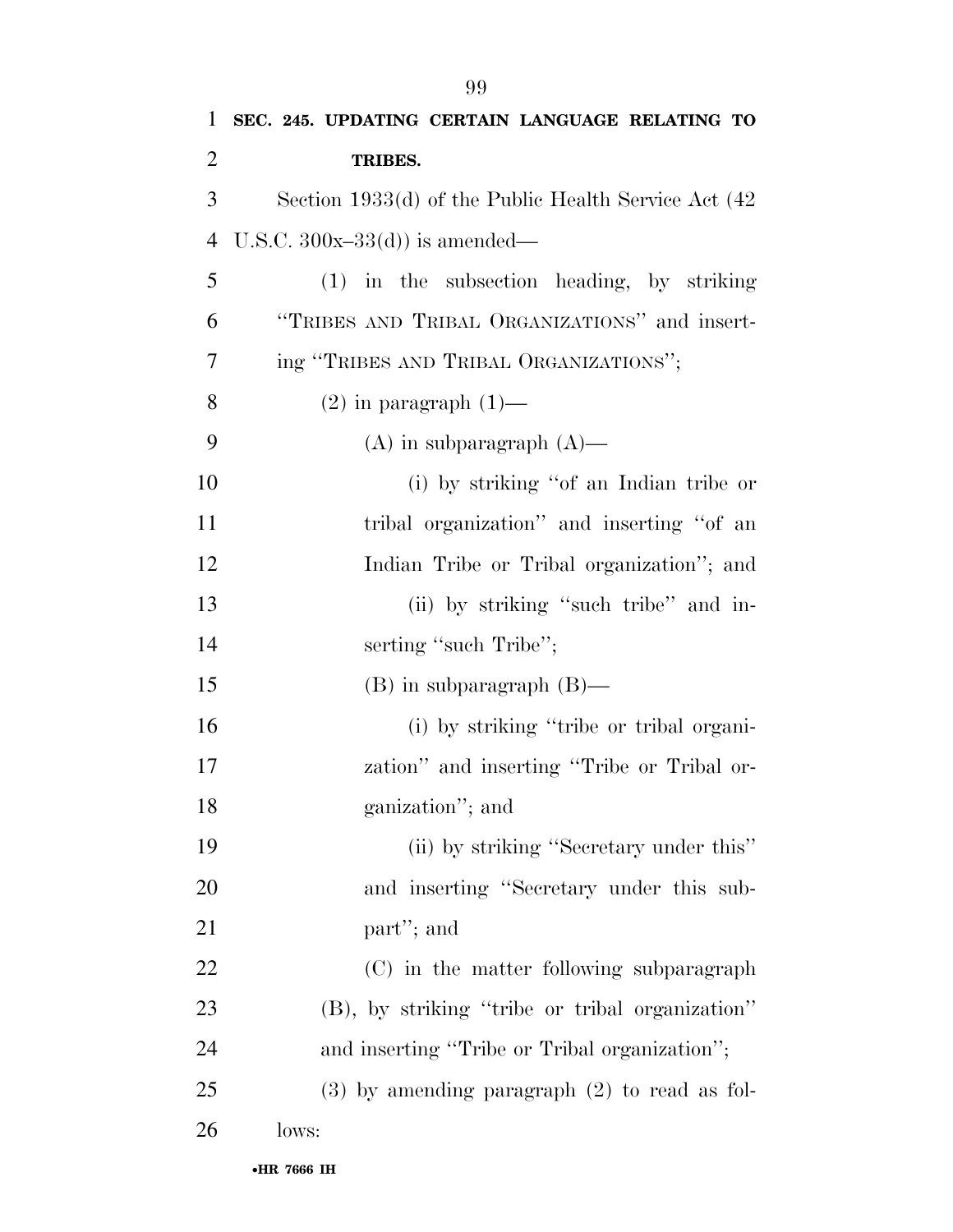| $\mathbf{1}$   | "(2) INDIAN TRIBE OR TRIBAL ORGANIZATION                          |
|----------------|-------------------------------------------------------------------|
| $\overline{2}$ | AS GRANTEE.—The amount reserved by the Sec-                       |
| 3              | retary on the basis of a determination under this                 |
| $\overline{4}$ | subsection shall be granted to the Indian Tribe or                |
| 5              | Tribal organization serving the individuals for whom              |
| 6              | such a determination has been made.";                             |
| 7              | $(4)$ in paragraph $(3)$ , by striking "tribe or trib-            |
| 8              | al organization" and inserting "Tribe or Tribal or-               |
| 9              | ganization"; and                                                  |
| 10             | $(5)$ in paragraph $(4)$ —                                        |
| 11             | $(A)$ in the paragraph heading, by striking                       |
| 12             | "DEFINITION" and inserting "DEFINITIONS";                         |
| 13             | and                                                               |
| 14             | (B) by striking "The terms" and all that                          |
| 15             | follows through "given such terms" and insert-                    |
| 16             | ing the following: "The terms 'Indian Tribe'                      |
| 17             | and 'Tribal organization' have the meanings                       |
| 18             | given the terms 'Indian tribe' and 'tribal orga-                  |
| 19             | nization''.                                                       |
| 20             | SEC. 246. BLOCK GRANTS FOR SUBSTANCE USE PREVEN-                  |
| 21             | TION, TREATMENT, AND RECOVERY SERV-                               |
| 22             | ICES.                                                             |
| 23             | (a) IN GENERAL.—Section $1935(a)$ of the Public                   |
| 24             | Health Service Act $(42 \text{ U.S.C. } 300x-35(a))$ , as amended |
|                | 25 by section 241, is further amended by striking "appro-         |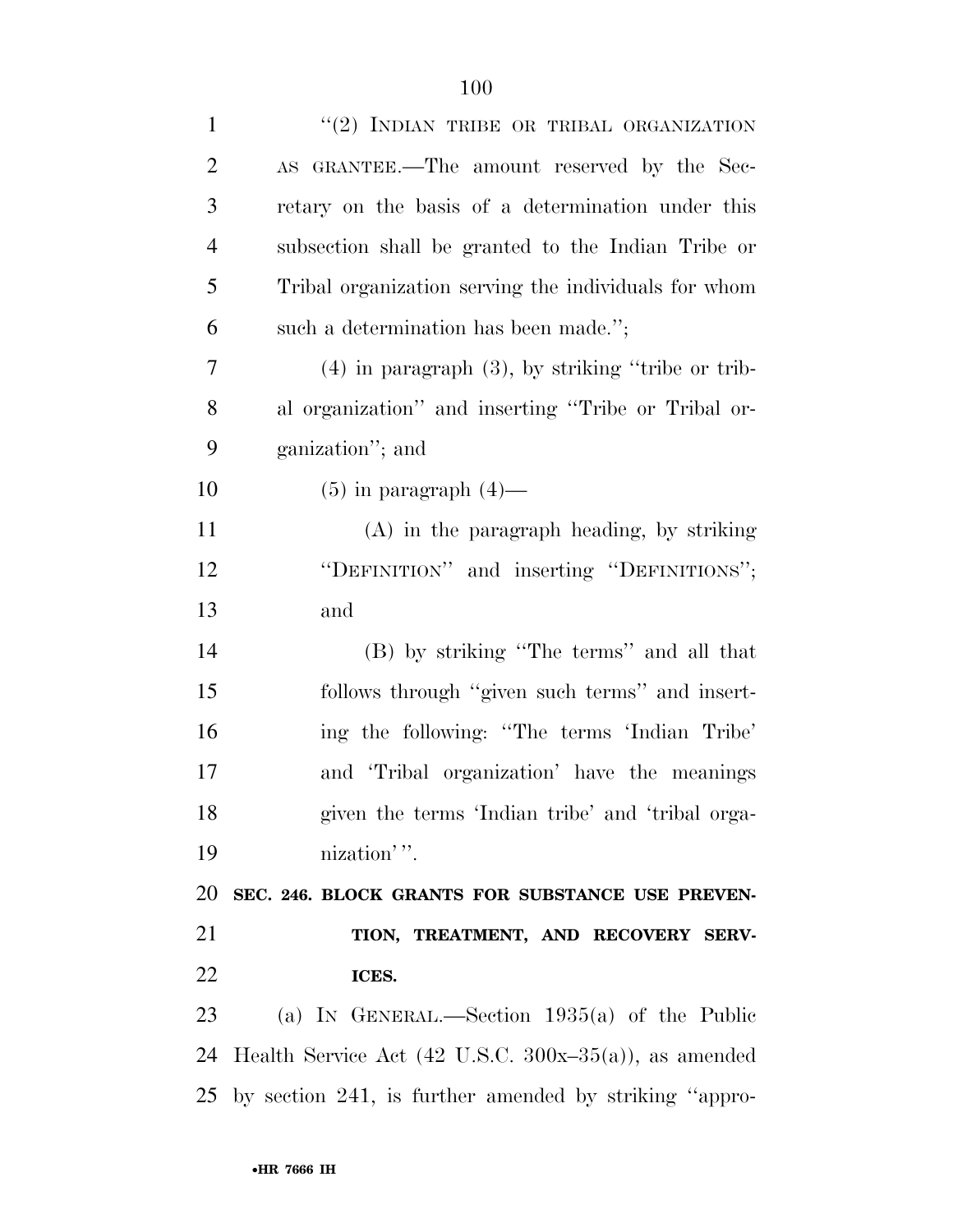priated'' and all that follows through ''2022..'' and insert- ing the following: ''appropriated \$1,908,079,000 for each of fiscal years 2023 through 2027.''.

 (b) TECHNICAL CORRECTIONS.—Section 1935(b)(1)(B) of the Public Health Service Act (42 6 U.S.C.  $300x-35(b)(1)(B)$  is amended by striking "the collection of data in this paragraph is''.

### **SEC. 247. REQUIREMENT OF REPORTS AND AUDITS BY STATES.**

 Section 1942(a) of the Public Health Service Act (42 11 U.S.C.  $300x-52(a)$  is amended—

 (1) in paragraph (1), by striking ''and'' at the end;

 (2) in paragraph (2), by striking the period at 15 the end and inserting "; and"; and

(3) by adding at the end the following:

17 ''(3) the amount provided to each recipient in the previous fiscal year.''.

**SEC. 248. STUDY ON ASSESSMENT FOR USE IN DISTRIBU-**

#### **TION OF LIMITED STATE RESOURCES.**

 (a) IN GENERAL.—The Secretary of Health and Human Services, acting through the Assistant Secretary for Mental Health and Substance Use (in this section re- ferred to as the ''Secretary''), shall, in consultation with States and other local entities providing prevention, treat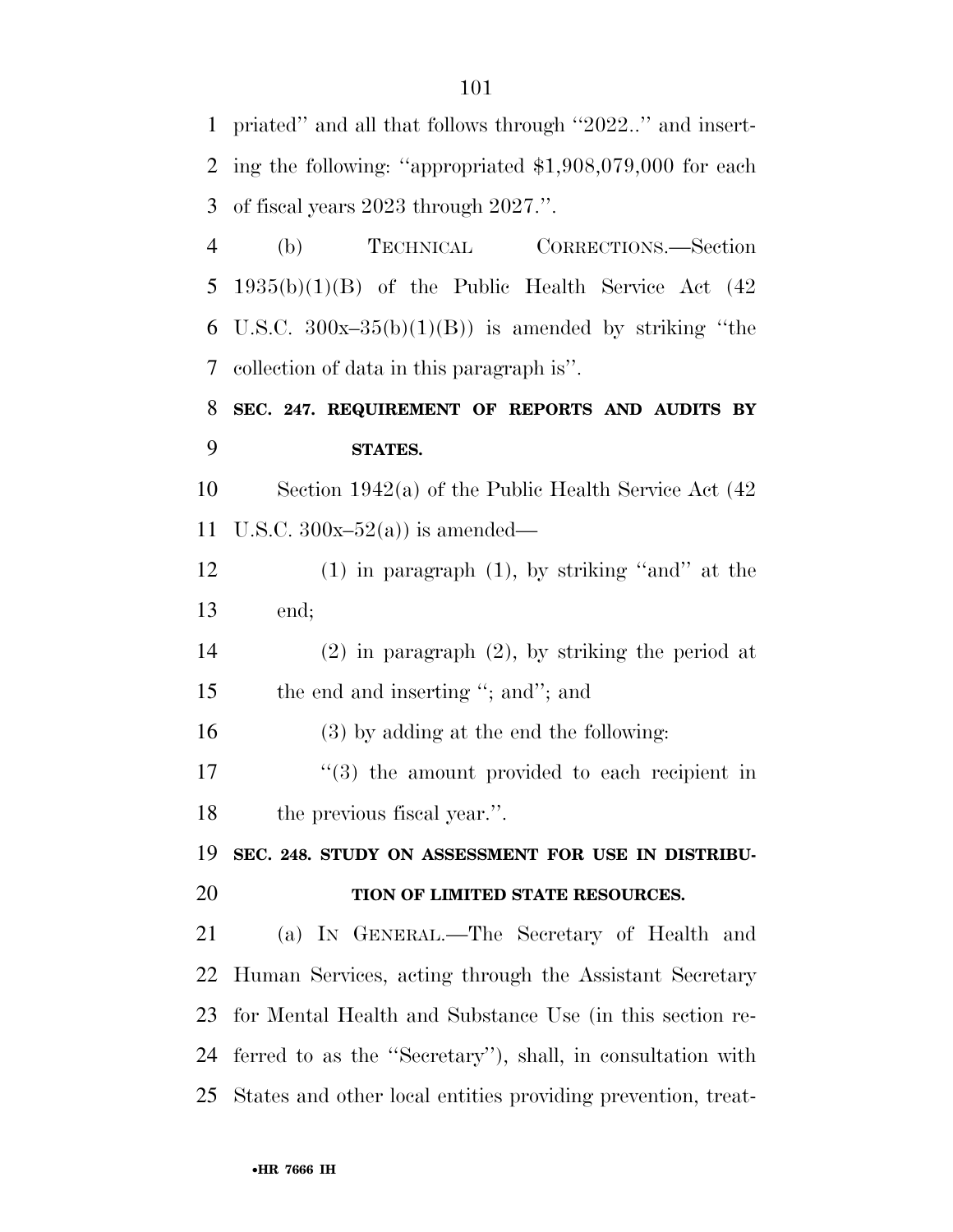ment, or recovery support services related to substance use, conduct a study to develop a model needs assessment process for States to consider to help determine how best to allocate block grant funding received under subpart II of part B of title XIX of the Public Health Service Act (42 U.S.C. 300x–21) to provide services to substance use disorder prevention, treatment, and recovery support. The study must include cost estimates with each model needs assessment process.

 (b) REPORT.—Not later than 2 years after the date of the enactment of this Act, the Secretary shall submit to the Committee on Energy and Commerce of the House of Representatives and the Committee on Health, Edu- cation, Labor and Pensions of the Senate a report on the results of the study conducted under paragraph (1).

## **Subtitle E—Timely Treatment for Opioid Use Disorder**

 **SEC. 251. REVISE OPIOID TREATMENT PROGRAM ADMIS-SION CRITERIA TO ELIMINATE REQUIRE-**

 **MENT THAT PATIENTS HAVE AN OPIOID USE DISORDER FOR AT LEAST 1 YEAR.** 

 Not later than 180 days after the date of enactment of this Act, the Secretary of Health and Human Services shall revise section 8.12(e)(1) of title 42, Code of Federal Regulations (or successor regulations), to eliminate the re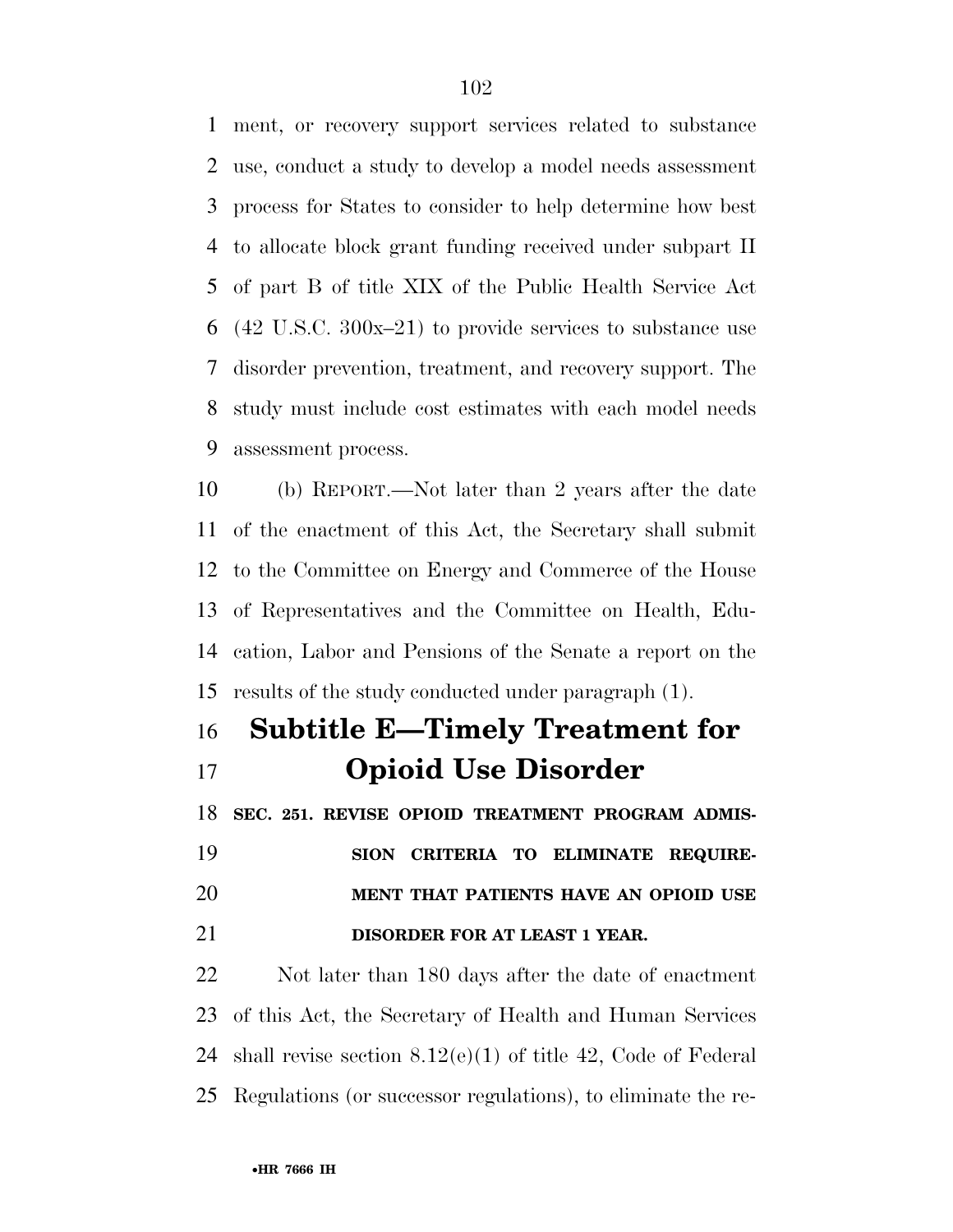quirement that an opioid treatment program only admit an individual for treatment under the program if the indi- vidual has been addicted to opioids for at least 1 year be-fore being so admitted for treatment.

 **SEC. 252. STUDY ON EXEMPTIONS FOR TREATMENT OF OPIOID USE DISORDER THROUGH OPIOID TREATMENT PROGRAMS DURING THE COVID– 19 PUBLIC HEALTH EMERGENCY.** 

 (a) STUDY.—The Assistant Secretary for Mental Health and Substance Use shall conduct a study, in con- sultation with patients and other stakeholders, on activi-ties carried out pursuant to exemptions granted—

 (1) to a State (including the District of Colum- bia or any territory of the United States) or an opioid treatment program;

 (2) pursuant to section 8.11(h) of title 42, Code of Federal Regulations; and

(3) during the period—

 (A) beginning on the declaration of the public health emergency for the COVID–19 pandemic under section 319 of the Public Health Service Act (42 U.S.C. 274); and 23 (B) ending on the earlier of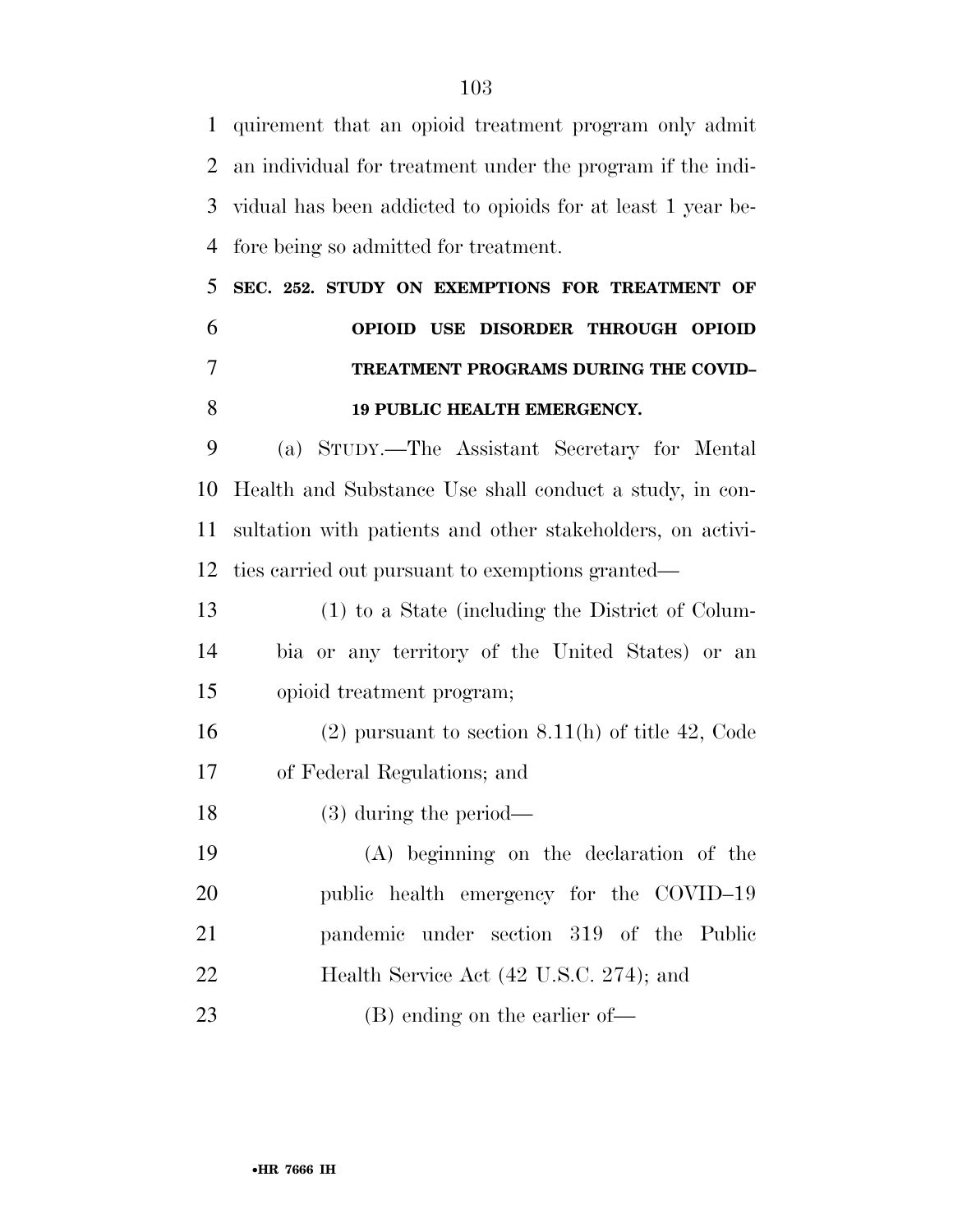(i) the termination of such public health emergency, including extensions thereof pursuant to such section 319; and 4 (ii) the end of calendar year 2022.

 (b) PRIVACY.—The section does not authorize the disclosure by the Department of Health and Human Serv-ices of individually identifiable information about patients.

 (c) FEEDBACK.—In conducting the study under sub- section (a), the Assistant Secretary for Mental Health and Substance Use shall gather feedback from the States and opioid treatment programs on their experiences in imple-menting exemptions described in subsection (a).

 (d) REPORT.—Not later than 180 days after the end 14 of the period described in subsection  $(a)(3)(B)$ , and sub- ject to subsection (c), the Assistant Secretary for Mental Health and Substance Use shall publish a report on the results of the study under this section.

### **SEC. 253. CHANGES TO FEDERAL OPIOID TREATMENT STANDARDS.**

 (a) MOBILE MEDICATION UNITS.—Section 302(e) of the Controlled Substances Act (21 U.S.C. 822(e)) is amended by adding at the end the following:

 ''(3) Notwithstanding paragraph (1), a registrant that is dispensing pursuant to section 303(g) narcotic drugs to individuals for maintenance treatment or detoxi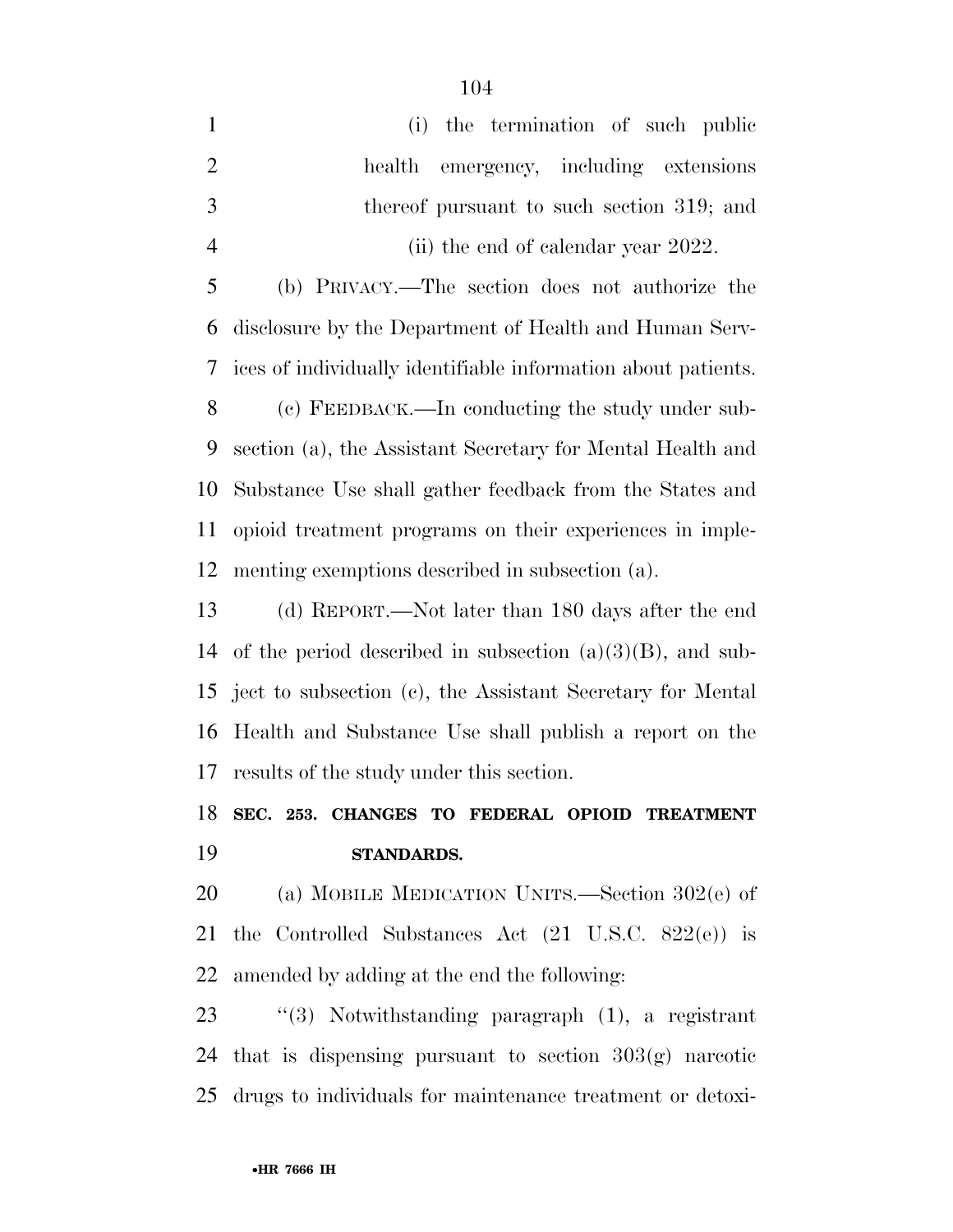fication treatment shall not be required to have a separate registration to incorporate one or more mobile medication units into the registrant's practice to dispense such nar- cotics at locations other than the registrant's principal place of business or professional practice described in paragraph (1), so long as the registrant meets such stand- ards for operation of a mobile medication unit as the At-torney General may establish.''.

 (b) FINAL REGULATION ON PERIODS FOR TAKE-HOME SUPPLY REQUIREMENTS.—

 (1) IN GENERAL.—Not later than two years after the date of enactment of this Act, the Sec- retary of Health and Human Services shall promul-14 gate a final regulation amending paragraphs  $(i)(3)(i)$ 15 through  $(i)(3)(vi)$  of section 8.12 of title 42, Code of Federal Regulations, as appropriate based on the findings of the study under section 252 of this Act. (2) CRITERIA.—The regulation under para- graph (1) shall establish relevant criteria for the medical director of an opioid treatment program, or a medical practitioner appropriately licensed by the State to prescribe or dispense controlled medica- tions, to determine whether a patient is stable and may qualify for unsupervised use, which criteria shall include each of the following: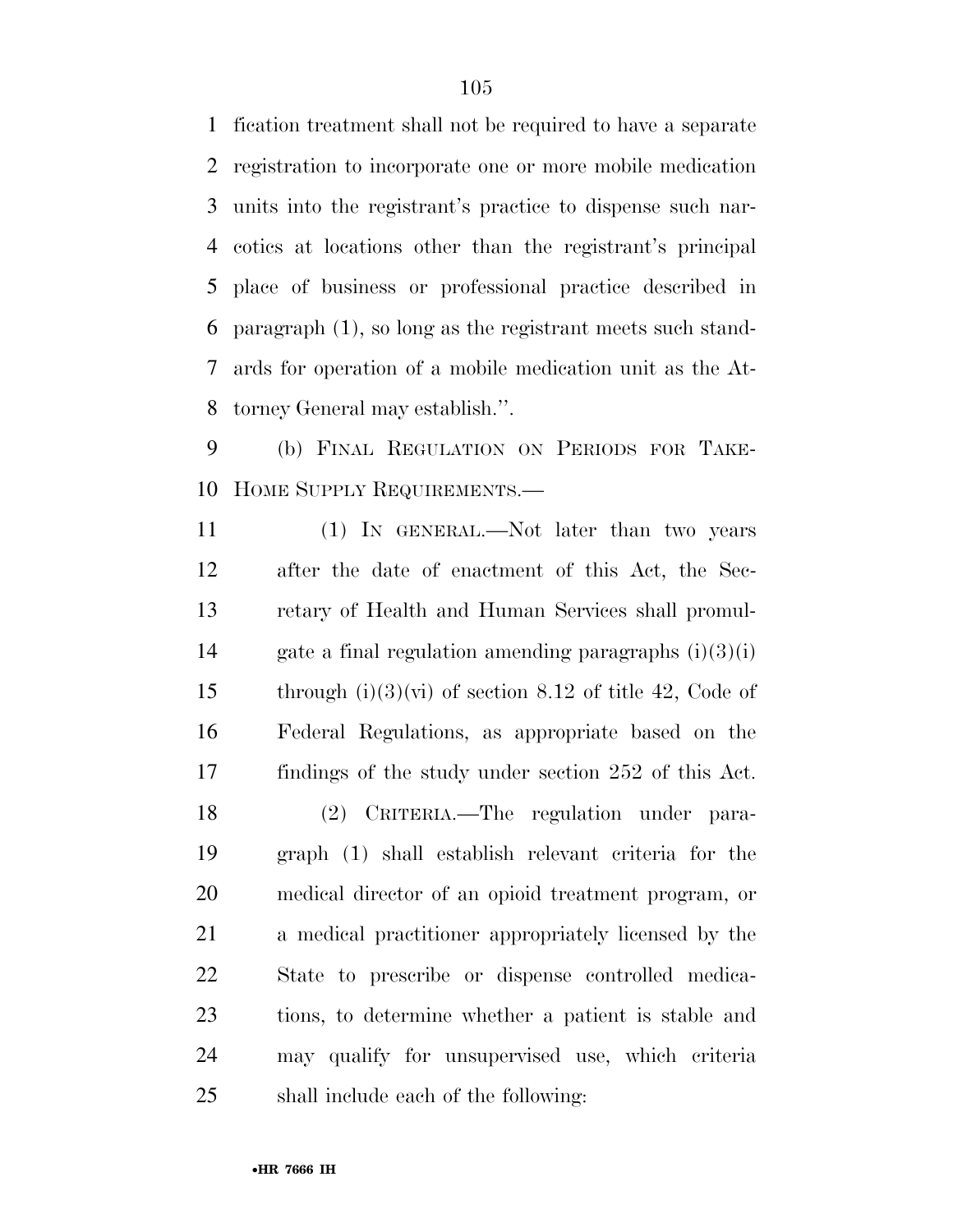| $\mathbf{1}$   | (A) Whether the benefits of providing un-             |
|----------------|-------------------------------------------------------|
| $\overline{2}$ | supervised doses to a patient outweigh the            |
| 3              | risks.                                                |
| $\overline{4}$ | (B) The patient's demonstrated adherence              |
| 5              | to their treatment plan.                              |
| 6              | (C) The patient's history of negative toxi-           |
| 7              | cology tests.                                         |
| 8              | (D) Whether there is an absence of serious            |
| 9              | behavioral problems.                                  |
| 10             | (E) The patient's stability in living ar-             |
| 11             | rangements and social relationships.                  |
| 12             | (F) Whether there is an absence of sub-               |
| 13             | stance misuse-related behaviors.                      |
| 14             | (G) Whether there is an absence of recent             |
| 15             | diversion activity.                                   |
| 16             | (H) Whether there is an assurance that                |
| 17             | the medication can be safely stored by the pa-        |
| 18             | tient.                                                |
| 19             | (I) Any other criterion the Secretary of              |
| 20             | Health and Human Services determines appro-           |
| 21             | priate.                                               |
| 22             | (3) PROHIBITED SOLE CONSIDERATION.—The                |
| 23             | regulation under paragraph (1) shall prohibit the     |
| 24             | medical director of an opioid treatment program       |
| 25             | from considering, as the sole consideration in deter- |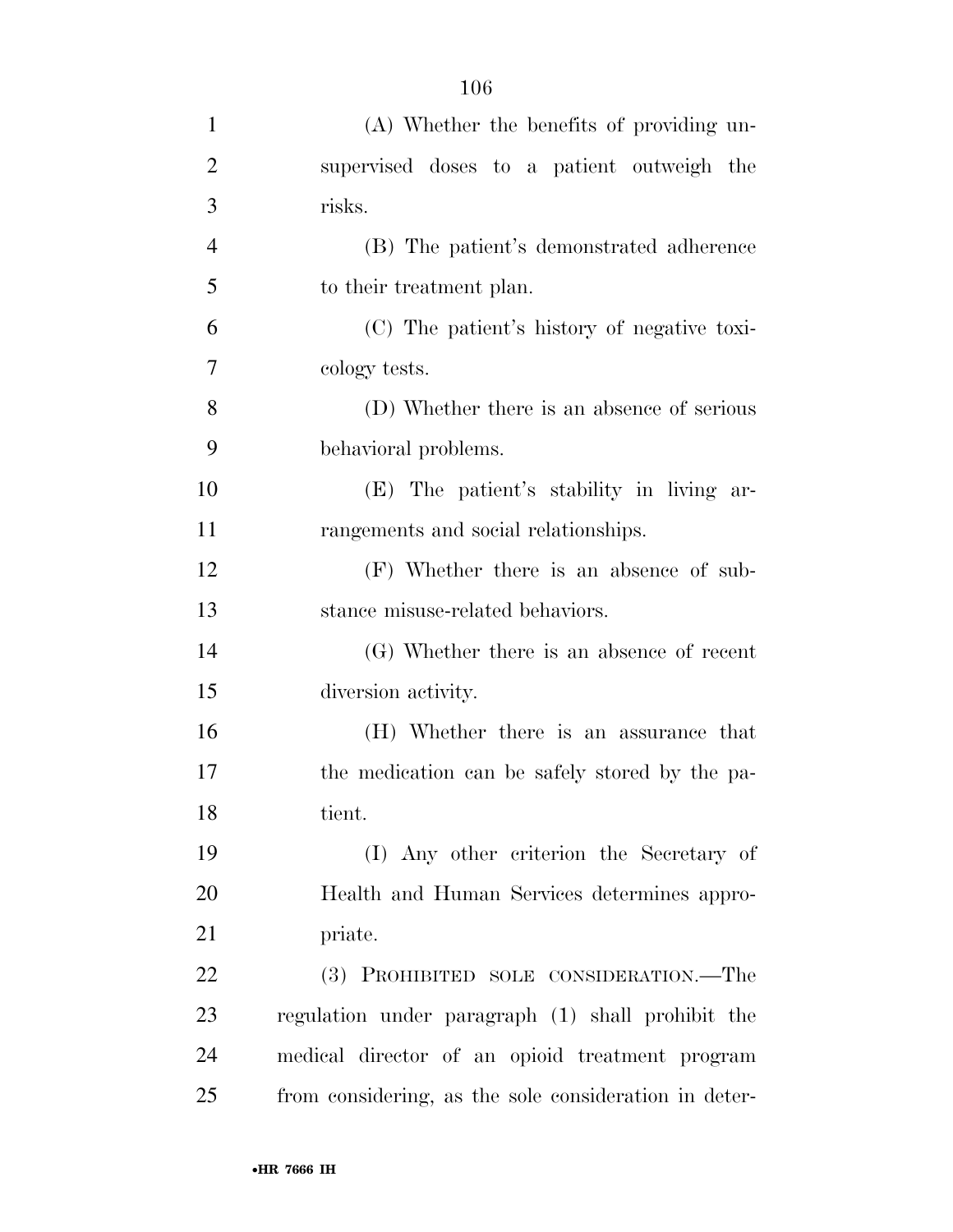| $\mathbf{1}$   | mining whether a patient is sufficiently responsible  |
|----------------|-------------------------------------------------------|
| $\overline{2}$ | in handling opioid drugs for unsupervised use,        |
| 3              | whether the patient has an absence of recent misuse   |
| $\overline{4}$ | of drugs (whether narcotic or nonnarcotic), including |
| 5              | alcohol.                                              |
| 6              | <b>TITLE III-ACCESS TO MENTAL</b>                     |
| 7              | <b>HEALTH CARE AND COVERAGE</b>                       |
| 8              | Subtitle A—Collaborate in an                          |
| 9              | <b>Orderly and Cohesive Manner</b>                    |
| 10             | SEC. 301. INCREASING UPTAKE OF THE COLLABORATIVE      |
| 11             | <b>CARE MODEL.</b>                                    |
| 12             | Section 520K of the Public Health Service Act (42)    |
| 13             | U.S.C. 290bb-42) is amended to read as follows:       |
| 14             | "SEC. 520K. INTEGRATION INCENTIVE GRANTS AND COOP-    |
| 15             | <b>ERATIVE AGREEMENTS.</b>                            |
| 16             | "(a) DEFINITIONS.—In this section:                    |
| 17             | "(1) COLLABORATIVE CARE MODEL.—The term               |
| 18             | 'collaborative care model' means the evidence-based,  |
| 19             | integrated behavioral health service delivery method  |
| 20             | $that-$                                               |
| 21             | "(A) is described on page $80230$ of volume           |
| 22             |                                                       |
|                | 81 of the Federal Register (November 15,              |
| 23             | 2016), which includes a formal collaborative ar-      |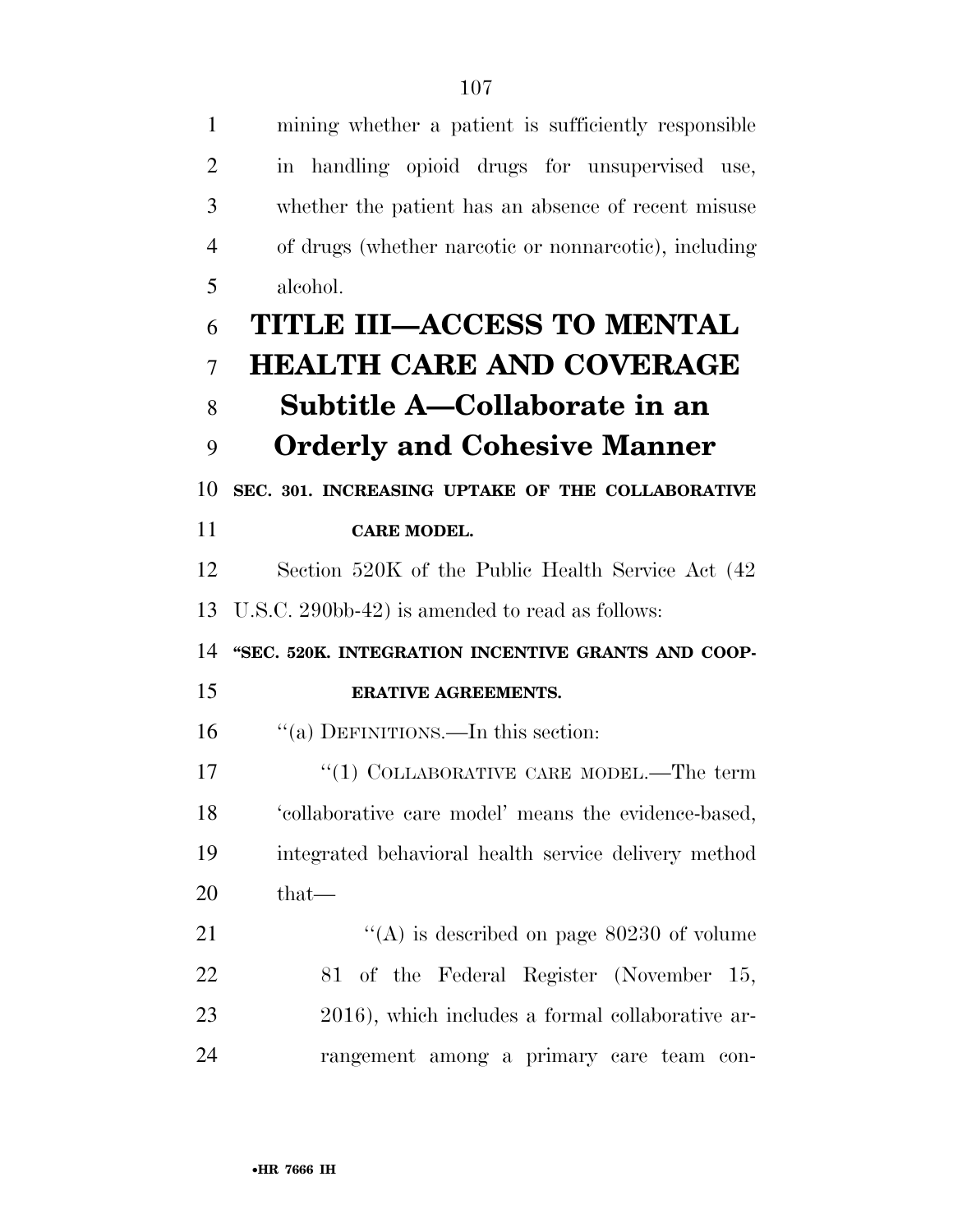| 1              | sisting of a primary care provider, a care man-      |
|----------------|------------------------------------------------------|
| $\overline{2}$ | ager, and a psychiatric consultant; and              |
| 3              | $\lq\lq$ includes the following elements:            |
| $\overline{4}$ | "(i) Care directed by the primary care               |
| 5              | team.                                                |
| 6              | "(ii) Structured care management.                    |
| 7              | "(iii) Regular assessments of clinical               |
| 8              | status using developmentally appropriate,            |
| 9              | validated tools.                                     |
| 10             | "(iv) Modification of treatment as ap-               |
| 11             | propriate.                                           |
| 12             | "(2) ELIGIBLE ENTITY.—The term 'eligible en-         |
| 13             | tity' means a State, or an appropriate State agency, |
| 14             | in collaboration with—                               |
| 15             | $\lq\lq$ (A) 1 or more qualified community pro-      |
| 16             | grams as described in section $1913(b)(1)$ ;         |
| 17             | $\cdot$ (B) 1 or more health centers as defined      |
| 18             | in section $330(a)$ ; or                             |
| 19             | " $(C)$ 1 or more primary health care prac-          |
| 20             | tices.                                               |
| 21             | "(3) INTEGRATED CARE; BIDIRECTIONAL INTE-            |
| 22             | GRATED CARE.-                                        |
| 23             | "(A) The term 'integrated care' means                |
| 24             | models or practices for coordinating and jointly     |
| 25             | delivering behavioral and physical health serv-      |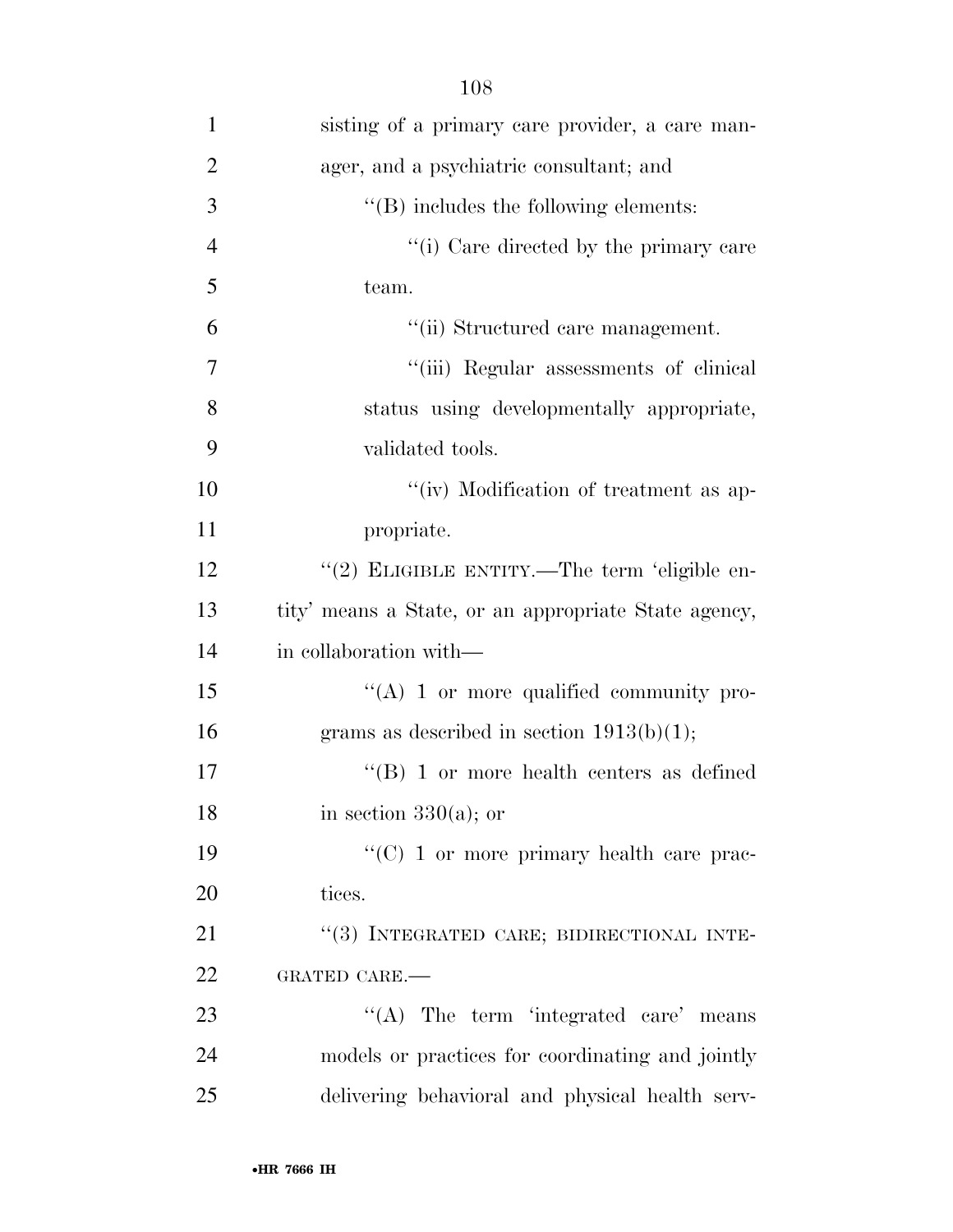| $\mathbf{1}$   | ices, which may include practices that share the      |
|----------------|-------------------------------------------------------|
| $\overline{2}$ | same space in the same facility.                      |
| 3              | "(B) The term 'bidirectional integrated               |
| $\overline{4}$ | care' means the integration of behavioral health      |
| 5              | care and specialty physical health care, and the      |
| 6              | integration of primary and physical health care       |
| 7              | into specialty behavioral health settings.            |
| 8              | "(4) PRIMARY HEALTH CARE PHYSICIAN.—The               |
| 9              | term 'primary health care physician' means a physi-   |
| 10             | cian who-                                             |
| 11             | "(A) provides health services related to              |
| 12             | family medicine, internal medicine, pediatrics,       |
| 13             | obstetries, gynecology, or geriatrics; or             |
| 14             | $\lq\lq (B)$ is a doctor of medicine or osteopathy    |
| 15             | who is licensed to practice medicine by the           |
| 16             | State in which such physician primarily prac-         |
| 17             | tices.                                                |
| 18             | "(5) PRIMARY HEALTH CARE PRACTICE.-The                |
| 19             | term 'primary health care practice' means a medical   |
| 20             | practice of primary health care physicians, including |
| 21             | a practice within a larger health care system.        |
| 22             | "(6) SPECIAL POPULATION.—The term 'special            |
| 23             | population', for an eligible entity that is collabo-  |
| 24             | rating with an entity described in subparagraph $(A)$ |
| 25             | or $(B)$ of paragraph $(3)$ , means—                  |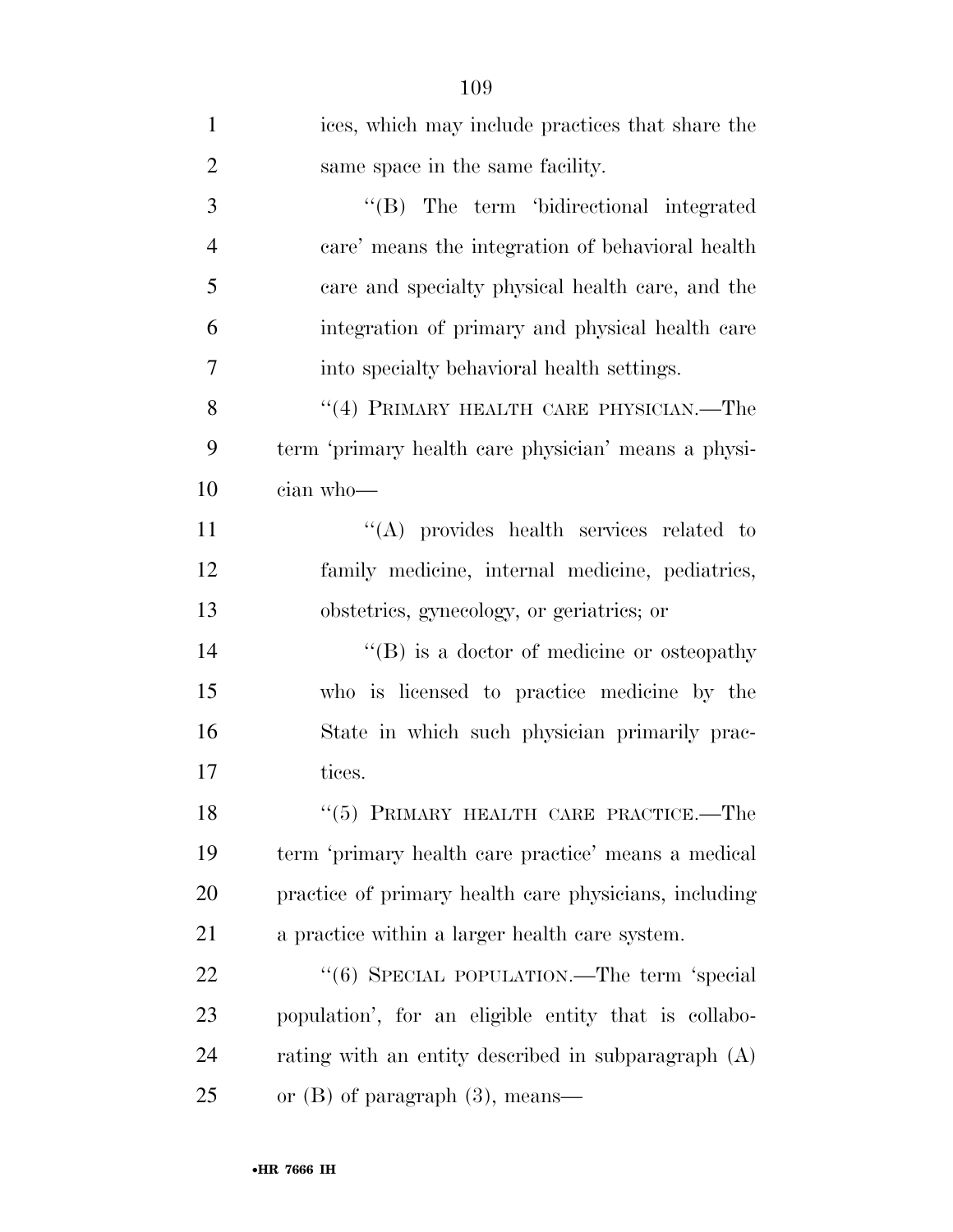| $\mathbf{1}$   | $\lq\lq$ adults with a mental illness who have         |
|----------------|--------------------------------------------------------|
| $\overline{2}$ | a co-occurring physical health condition or            |
| 3              | chronic disease;                                       |
| $\overline{4}$ | $\lq\lq$ (B) adults with a serious mental illness      |
| 5              | who have a co-occurring physical health condi-         |
| 6              | tion or chronic disease;                               |
| $\overline{7}$ | $\lq\lq$ children and adolescents with a men-          |
| 8              | tal illness who have a co-occurring physical           |
| 9              | health condition or chronic disease;                   |
| 10             | $\lq\lq$ (D) individuals with a substance use dis-     |
| 11             | order; or                                              |
| 12             | $\lq\lq$ (E) individuals with a mental illness who     |
| 13             | have a co-occurring substance use disorder.            |
| 14             | "(b) GRANTS AND COOPERATIVE AGREEMENTS.—               |
| 15             | "(1) IN GENERAL.—The Secretary may award               |
| 16             | grants and cooperative agreements to eligible entities |
| 17             | to support the improvement of integrated care for      |
| 18             | physical and behavioral health care in accordance      |
| 19             | with paragraph $(2)$ .                                 |
| 20             | "(2) USE OF FUNDS.—A grant or cooperative              |
| 21             | agreement awarded under this section shall<br>be       |
| 22             | $used-$                                                |
| 23             | $\lq\lq$ in the case of an eligible entity that        |
| 24             | is collaborating with an entity described in sub-      |
| 25             | paragraph (A) or (B) of subsection $(a)(2)$ —          |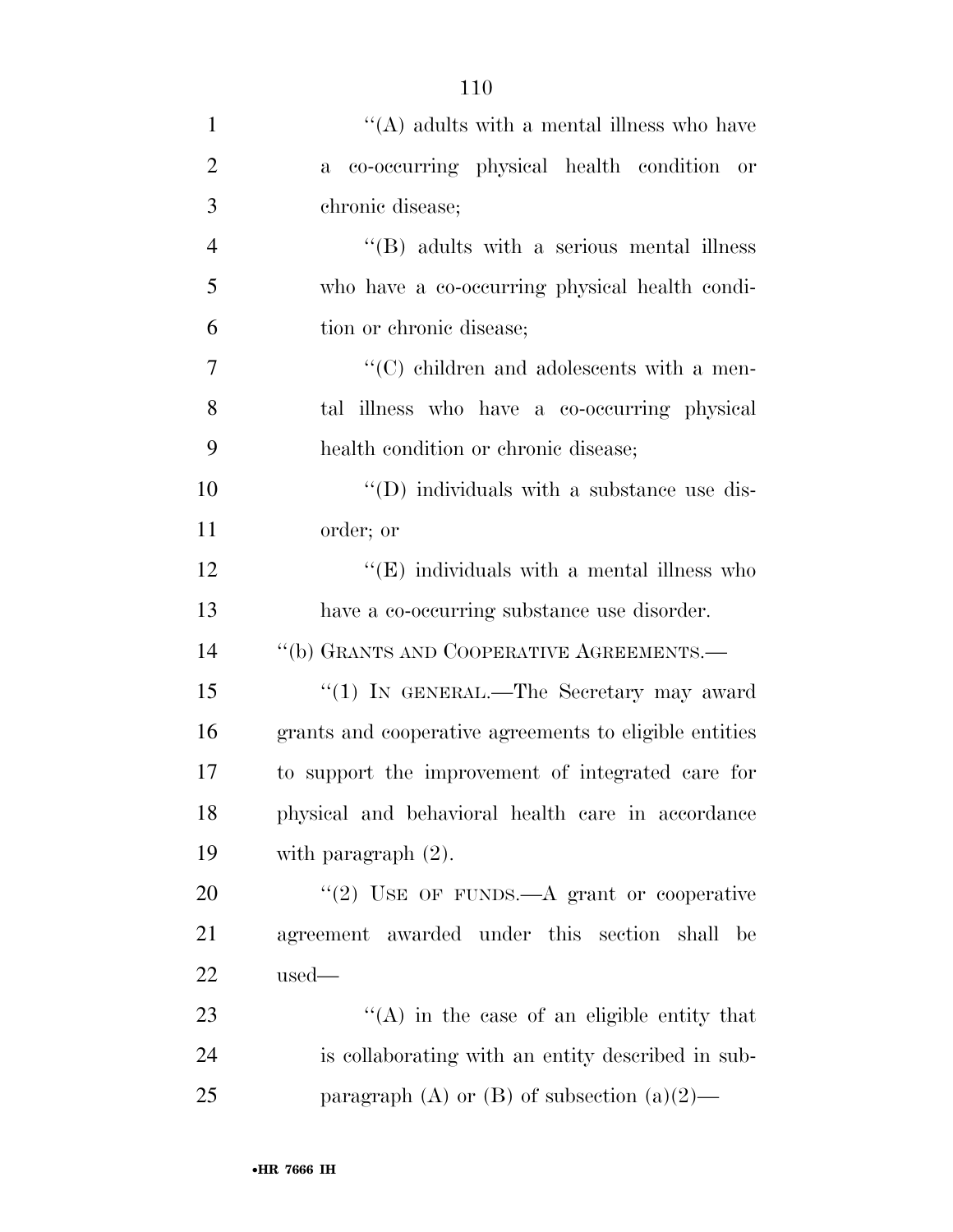| $\mathbf{1}$   | "(i) to promote full integration and                |
|----------------|-----------------------------------------------------|
| $\overline{2}$ | collaboration in clinical practices between         |
| 3              | physical and behavioral health care for spe-        |
| $\overline{4}$ | cial populations including each population          |
| 5              | listed in subsection $(a)(7)$ ;                     |
| 6              | "(ii) to support the improvement of                 |
| 7              | integrated care models for physical and be-         |
| 8              | havioral health care to improve the overall         |
| 9              | wellness and physical health status of—             |
| 10             | $\lq\lq$ (I) adults with a serious mental           |
| 11             | illness or children with a serious emo-             |
| 12             | tional disturbance; and                             |
| 13             | $\lq\lq$ (II) individuals with a substance          |
| 14             | use disorder; and                                   |
| 15             | "(iii) to promote bidirectional inte-               |
| 16             | grated care services including screening,           |
| 17             | diagnosis, prevention, treatment, and re-           |
| 18             | covery of mental and substance use dis-             |
| 19             | orders, and co-occurring physical health            |
| 20             | conditions and chronic diseases; and                |
| 21             | $\lq\lq (B)$ in the case of an eligible entity that |
| 22             | is collaborating with a primary health care         |
| 23             | practice, to support the uptake of the collabo-     |
| 24             | rative care model, including by—                    |
| 25             | $\lq($ i) hiring staff;                             |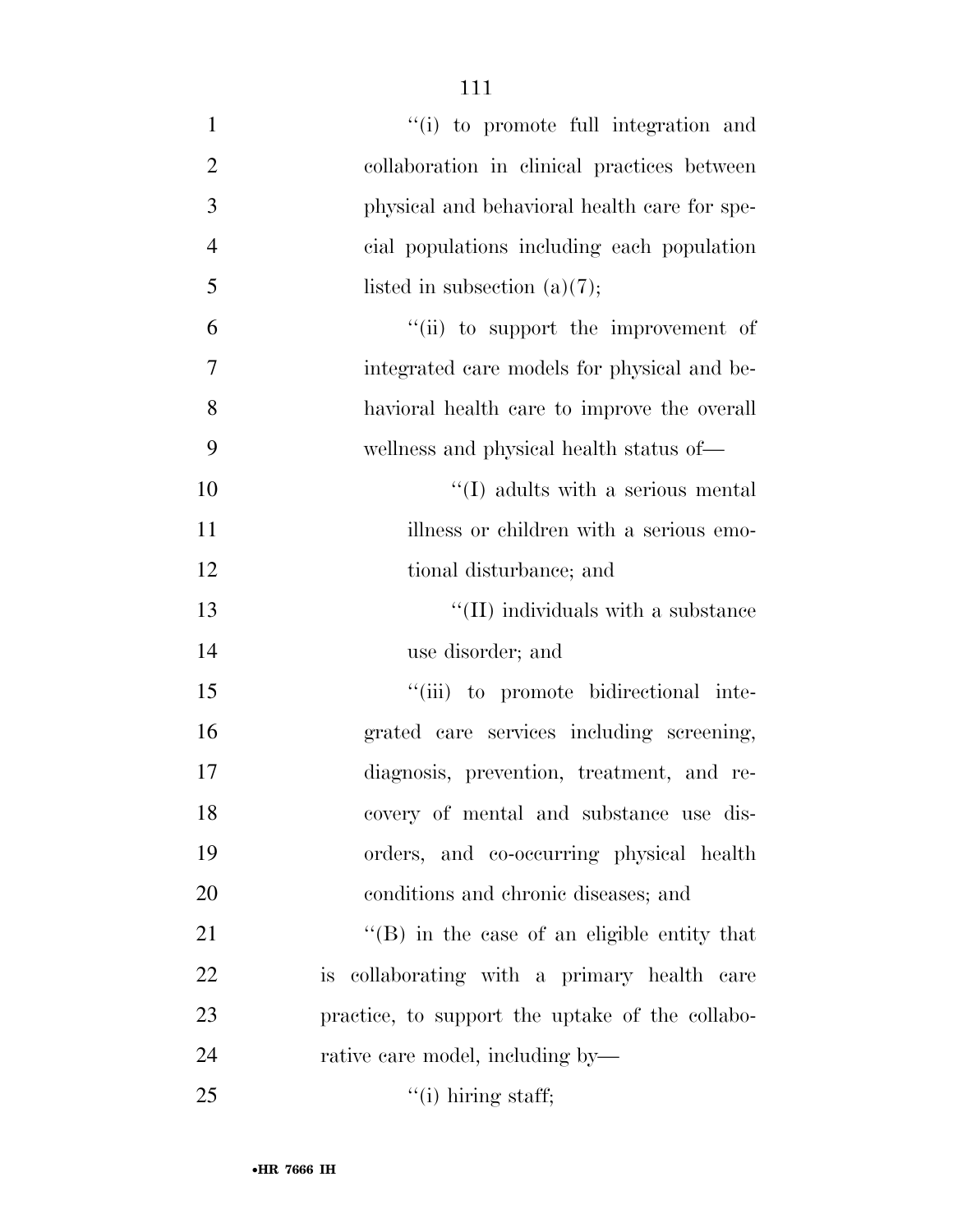| $\mathbf{1}$   | "(ii) identifying and formalizing con-              |
|----------------|-----------------------------------------------------|
| $\overline{2}$ | tractual relationships with other health            |
| 3              | care providers, including providers who will        |
| $\overline{4}$ | function as psychiatric consultants and be-         |
| 5              | havioral health care managers in providing          |
| 6              | behavioral health integration services              |
| 7              | through the collaborative care model;               |
| 8              | "(iii) purchasing or upgrading soft-                |
| 9              | ware and other resources needed to appro-           |
| 10             | priately provide behavioral health integra-         |
| 11             | tion services through the collaborative care        |
| 12             | model, including resources needed to estab-         |
| 13             | a patient registry and implement<br>lish            |
| 14             | measurement-based care; and                         |
| 15             | "(iv) for such other purposes as the                |
| 16             | Secretary determines to be necessary.               |
| 17             | $``(e)$ APPLICATIONS.—                              |
| 18             | " $(1)$ IN GENERAL.—An eligible entity that is      |
| 19             | collaborating with an entity described in subpara-  |
| 20             | graph (A) or $(B)$ of subsection $(a)(2)$ seeking a |
| 21             | grant or cooperative agreement under subsection     |
| 22             | $(b)(2)(A)$ shall submit an application to the Sec- |
| 23             | retary at such time, in such manner, and accom-     |
| 24             | panied by such information as the Secretary may re- |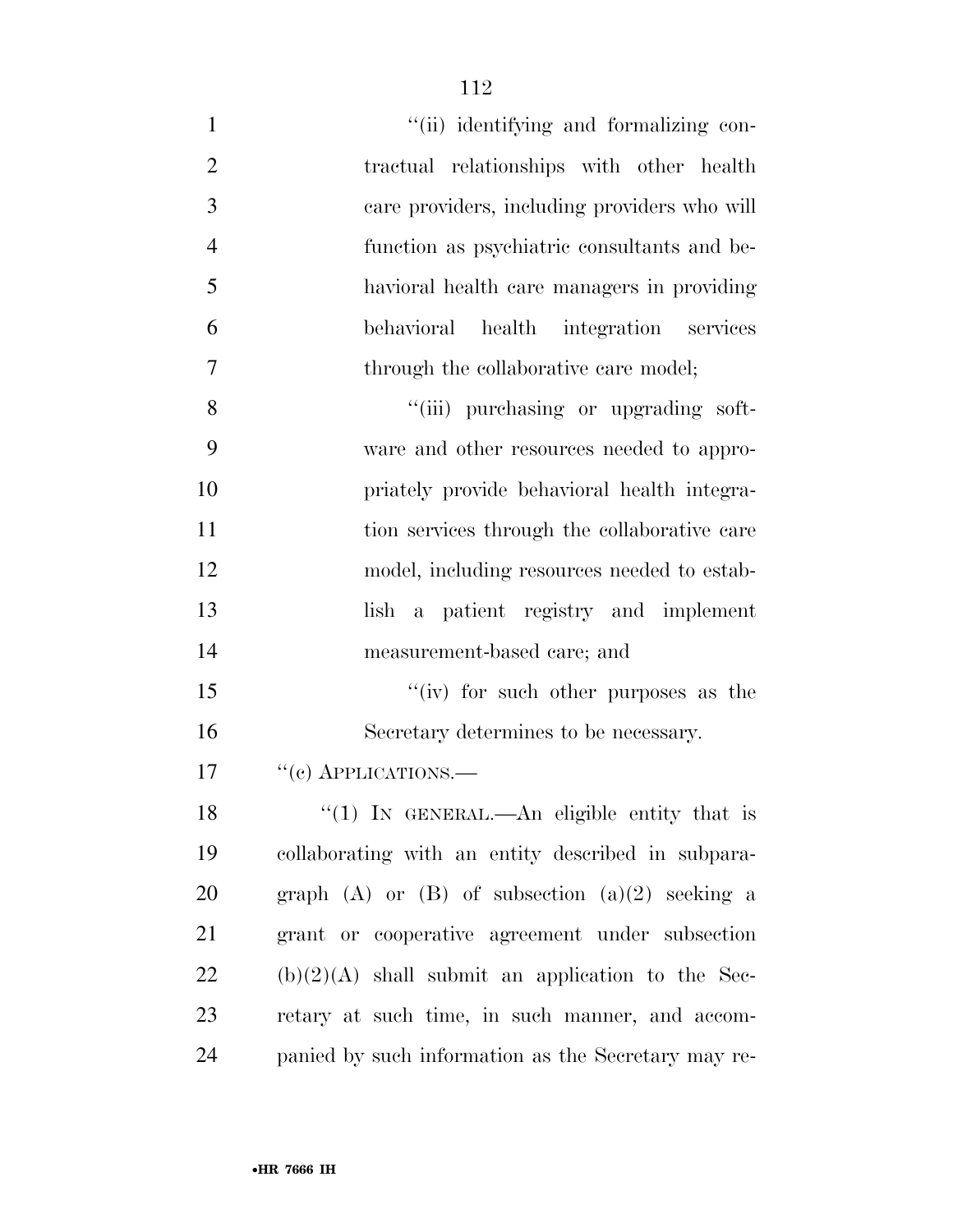| $\mathbf{1}$   | quire, including the contents described in paragraph     |
|----------------|----------------------------------------------------------|
| $\overline{2}$ | (2).                                                     |
| 3              | "(2) CONTENTS.—Any such application of an                |
| $\overline{4}$ | eligible entity described in subparagraph $(A)$ or $(B)$ |
| 5              | of subsection $(a)(2)$ shall include—                    |
| 6              | "(A) a description of a plan to achieve                  |
| 7              | fully collaborative agreements to provide                |
| 8              | bidirectional integrated care to special popu-           |
| 9              | lations;                                                 |
| 10             | $\lq\lq (B)$ a document that summarizes the poli-        |
| 11             | cies, if any, that are barriers to the provision of      |
| 12             | integrated care, and the specific steps, if appli-       |
| 13             | cable, that will be taken to address such bar-           |
| 14             | riers;                                                   |
| 15             | $\lq\lq$ (C) a description of partnerships or other      |
| 16             | arrangements with local health care providers            |
| 17             | to provide services to special populations;              |
| 18             | "(D) an agreement and plan to report to                  |
| 19             | the Secretary performance measures necessary             |
| 20             | to evaluate patient outcomes and facilitate eval-        |
| 21             | uations across participating projects;                   |
| 22             | $\lq\lq(E)$ a description of how validated rating        |
| 23             | scales will be implemented to support the im-            |
| 24             | provement of patient outcomes using measure-             |
| 25             | ment-based care, including those related to de-          |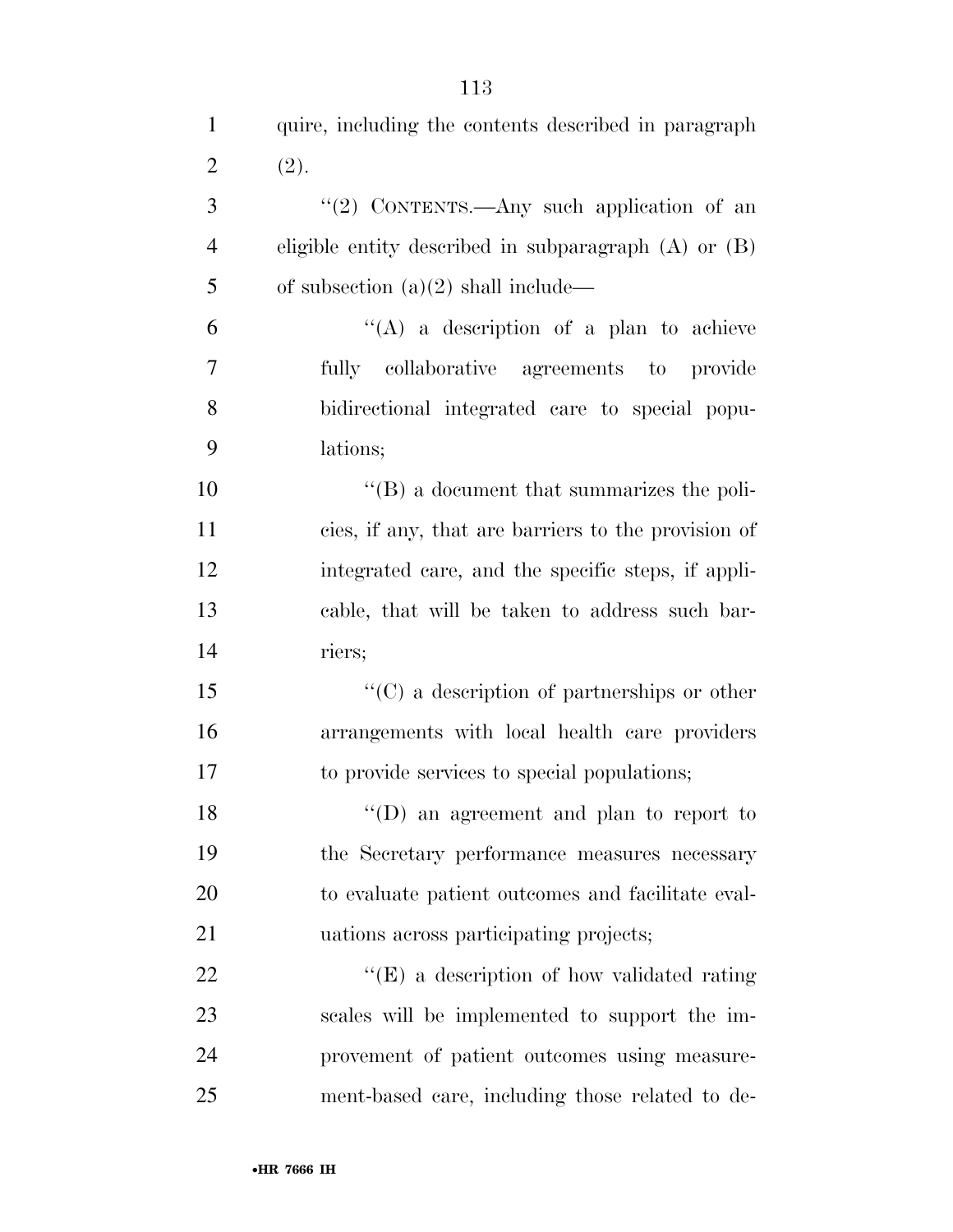| $\mathbf{1}$   | pression screening, patient follow-up, and symp-       |
|----------------|--------------------------------------------------------|
| $\overline{2}$ | tom remission; and                                     |
| 3              | $\lq\lq(F)$ a plan for sustainability beyond the       |
| $\overline{4}$ | grant or cooperative agreement period under            |
| 5              | subsection (e).                                        |
| 6              | "(3) COLLABORATIVE CARE MODEL GRANTS.-                 |
| 7              | An eligible entity that is collaborating with a pri-   |
| 8              | mary health care practice seeking a grant pursuant     |
| 9              | to subsection $(b)(2)(B)$ shall submit an application  |
| 10             | to the Secretary at such time, in such manner, and     |
| 11             | accompanied by such information as the Secretary       |
| 12             | may require.                                           |
| 13             | $``$ (d)<br>GRANT AND COOPERATIVE AGREEMENT            |
| 14             | AMOUNTS.—                                              |
| 15             | "(1) TARGET AMOUNT.—The target amount                  |
| 16             | that an eligible entity may receive for a year through |
| 17             | a grant or cooperative agreement under this section    |
| 18             | shall be—                                              |
| 19             | "(A) $$2,000,000$ for an eligible entity de-           |
| 20             | scribed in subparagraph $(A)$ or $(B)$ of sub-         |
| 21             | section (a) $(2)$ ; or                                 |
| 22             | "(B) $$100,000$ or less for an eligible entity         |
| 23             | described in subparagraph (C) of subsection            |
| 24             | (a)(2).                                                |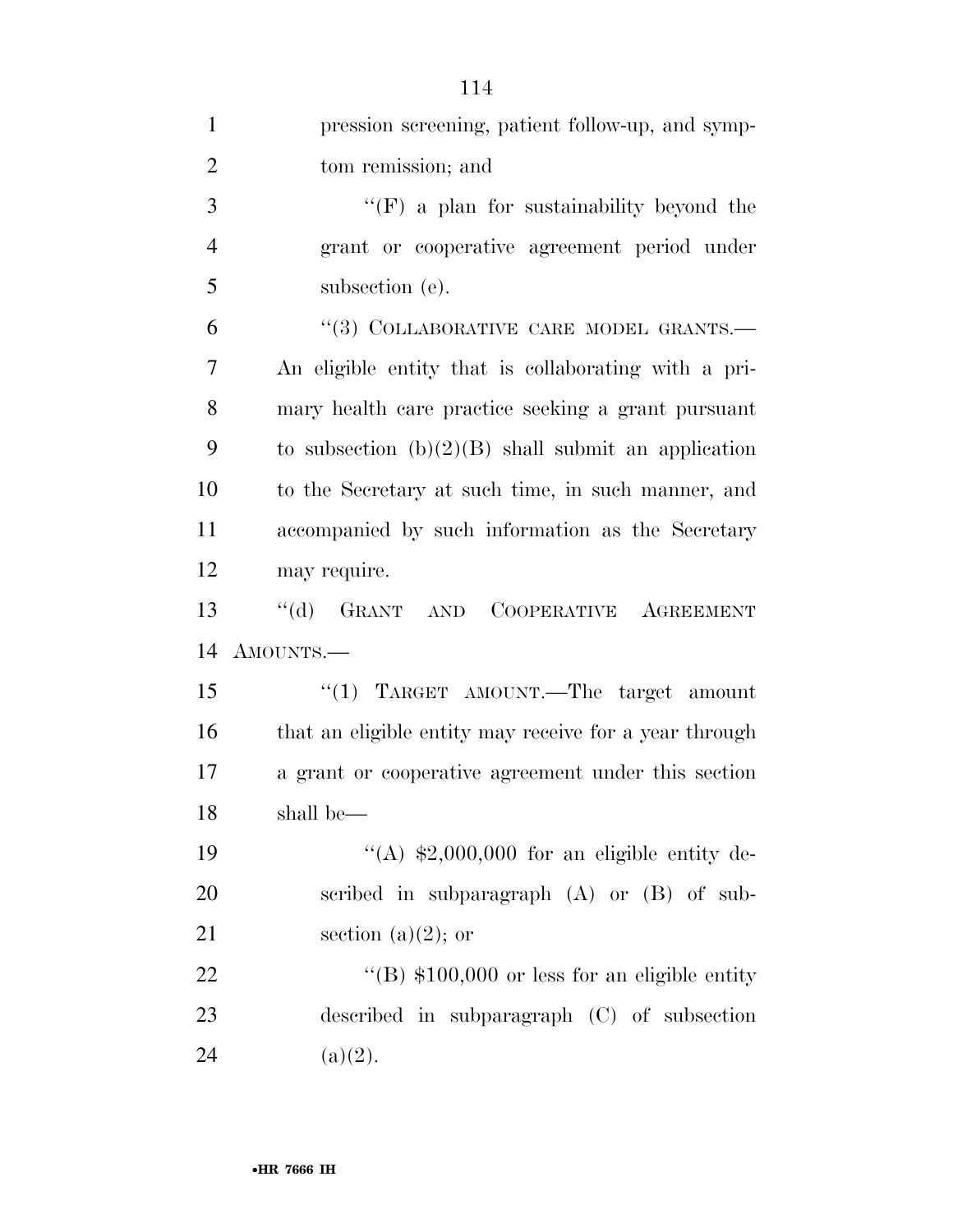| $\mathbf{1}$   | "(2) ADJUSTMENT PERMITTED.—The Sec-                         |
|----------------|-------------------------------------------------------------|
| $\overline{2}$ | retary, taking into consideration the quality of an el-     |
| 3              | igible entity's application and the number of eligible      |
| $\overline{4}$ | entities that received grants under this section prior      |
| 5              | to the date of enactment of the Restoring Hope for          |
| 6              | Mental Health and Well-Being Act of 2022, may ad-           |
| $\tau$         | just the target amount that an eligible entity may          |
| 8              | receive for a year through a grant or cooperative           |
| 9              | agreement under this section.                               |
| 10             | "(3) LIMITATION.—An eligible entity that is                 |
| 11             | collaborating with an entity described in subpara-          |
| 12             | graph $(A)$ or $(B)$ of subsection $(a)(2)$ receiving fund- |
| 13             | ing under this section—                                     |
| 14             | "(A) may not allocate more than 20 per-                     |
| 15             | cent of the funds awarded to such eligible entity           |
| 16             | under this section to administrative functions;             |
| 17             | and                                                         |
| 18             | "(B) shall allocate the remainder of such                   |
| 19             | funding to health facilities that provide inte-             |
| 20             | grated care.                                                |
| 21             | "(e) DURATION.—A grant or cooperative agreement             |
| 22             | under this section shall be for a period not to exceed 5    |
| 23             | years.                                                      |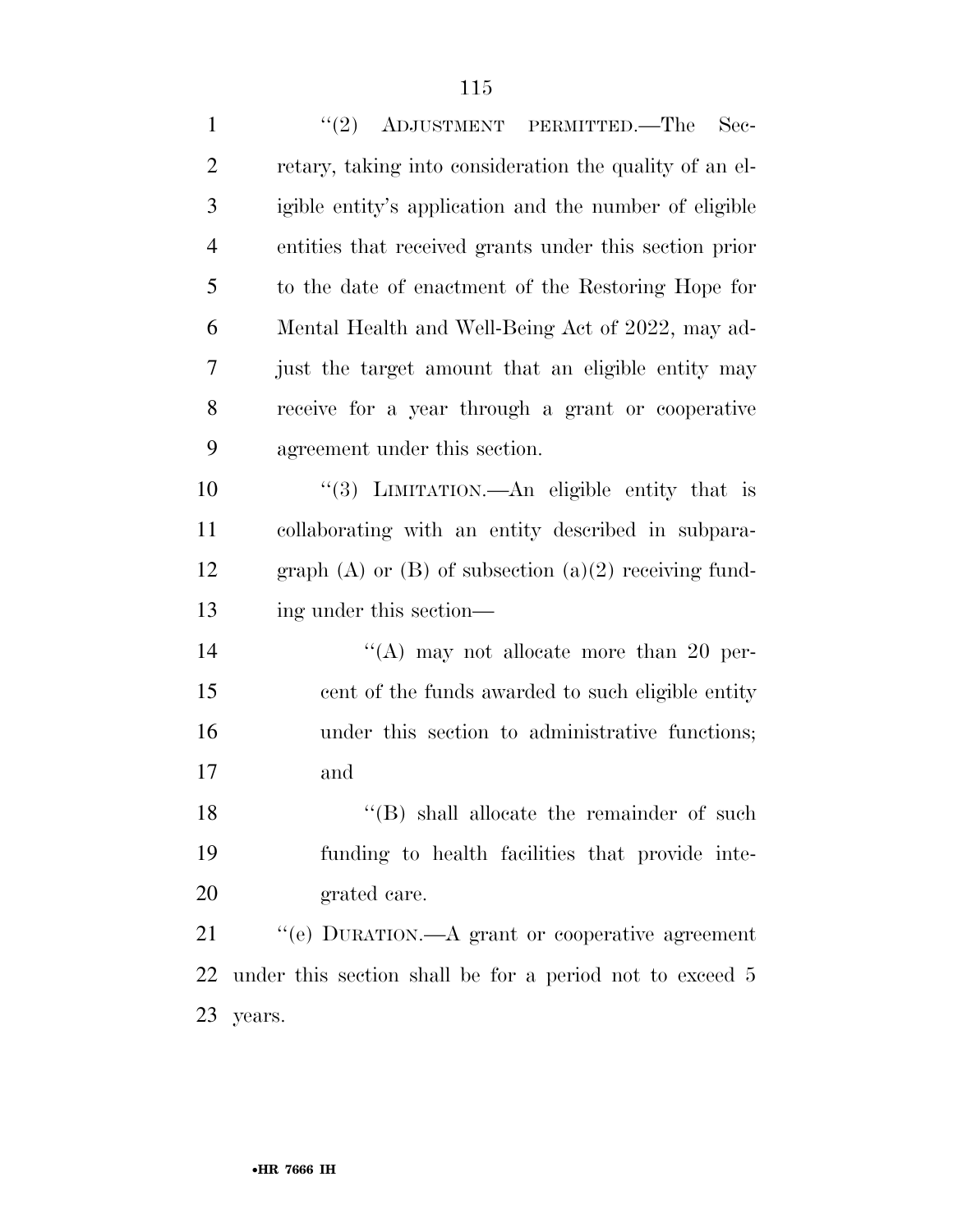| $\mathbf{1}$   | "(f) REPORT ON PROGRAM OUTCOMES.—An eligible            |
|----------------|---------------------------------------------------------|
| $\overline{2}$ | entity receiving a grant or cooperative agreement under |
| 3              | this section—                                           |
| $\overline{4}$ | $f(1)$ that is collaborating with an entity de-         |
| 5              | scribed in subparagraph $(A)$ or $(B)$ of subsection    |
| 6              | $(a)(2)$ shall submit an annual report to the Sec-      |
| 7              | retary that includes—                                   |
| 8              | $\lq\lq$ the progress made to reduce barriers           |
| 9              | to integrated care as described in the entity's         |
| 10             | application under subsection (c); and                   |
| 11             | $\lq\lq (B)$ a description of outcomes with re-         |
| 12             | spect to each special population listed in sub-         |
| 13             | section $(a)(7)$ , including outcomes related to        |
| 14             | education, employment, and housing; or                  |
| 15             | $\lq(2)$ that is collaborating with a primary health    |
| 16             | care practice shall submit an annual report to the      |
| 17             | Secretary that includes—                                |
| 18             | $\mathcal{L}(A)$ the progress made to improve access;   |
| 19             | $\lq\lq$ (B) the progress made to improve patient       |
| 20             | outcomes; and                                           |
| 21             | $\lq\lq$ (C) the progress made to reduce referrals      |
| 22             | to specialty care.                                      |
| 23             | "(g) TECHNICAL ASSISTANCE FOR PRIMARY-BEHAV-            |
| 24             | <b>IORAL HEALTH CARE INTEGRATION.—</b>                  |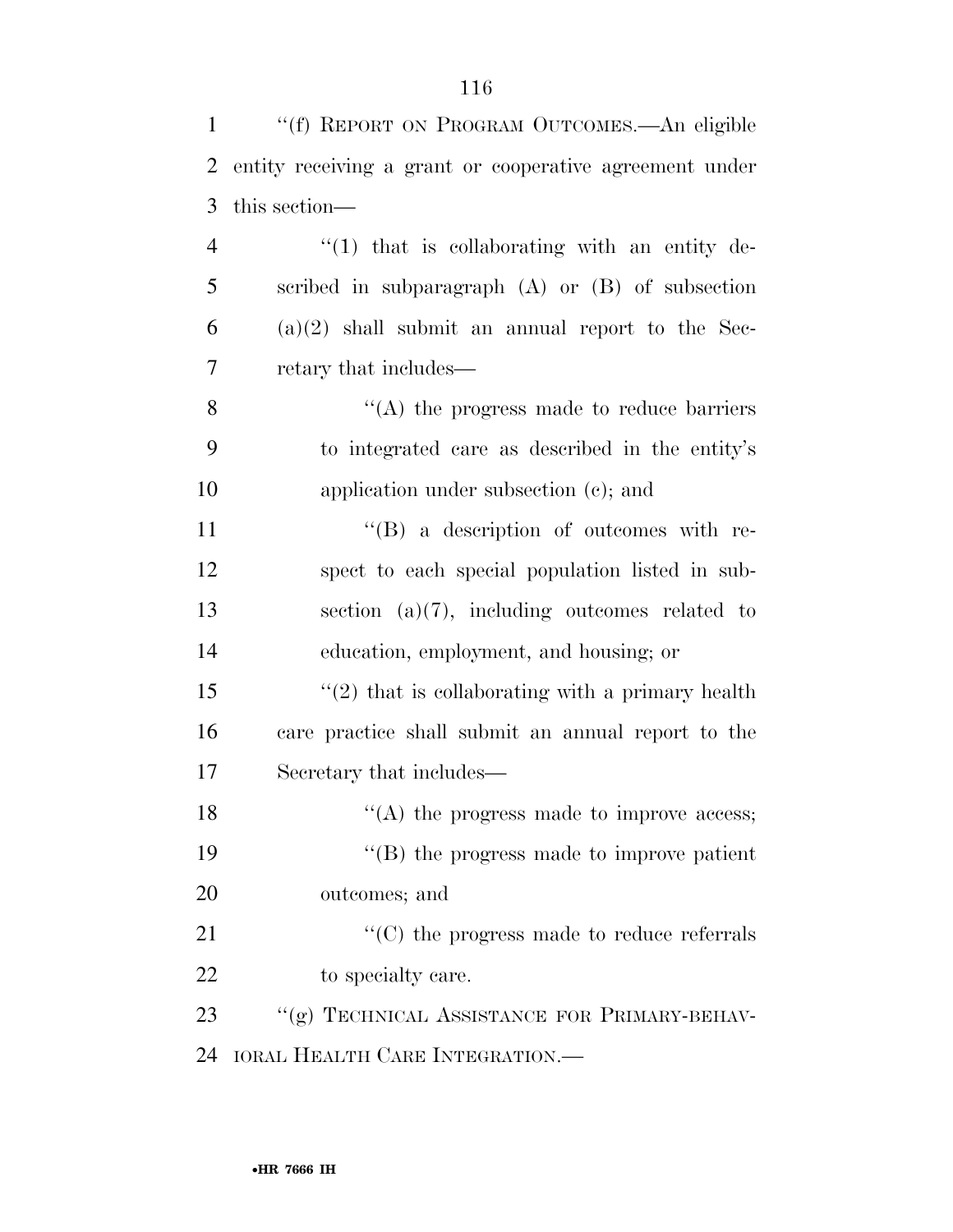| $\mathbf{1}$   | "(1) CERTAIN RECIPIENTS.—The Secretary                  |
|----------------|---------------------------------------------------------|
| $\overline{2}$ | may provide appropriate information, training, and      |
| 3              | technical assistance to eligible entities that are col- |
| $\overline{4}$ | laborating with an entity described in subparagraph     |
| 5              | (A) or (B) of subsection (a)(2) that receive a grant    |
| 6              | or cooperative agreement under this section, in order   |
| 7              | to help such entities meet the requirements of this     |
| 8              | section, including assistance with—                     |
| 9              | $\lq\lq$ development and selection of inte-             |
| 10             | grated care models;                                     |
| 11             | "(B) dissemination of evidence-based inter-             |
| 12             | ventions in integrated care;                            |
| 13             | "(C) establishment of organizational prac-              |
| 14             | tices to support operational and administrative         |
| 15             | success; and                                            |
| 16             | $\lq\lq$ other activities, as the Secretary de-         |
| 17             | termines appropriate.                                   |
| 18             | "(2) COLLABORATIVE CARE MODEL RECIPI-                   |
| 19             | ENTS.—The Secretary shall provide appropriate in-       |
| 20             | formation, training, and technical assistance to eligi- |
| 21             | ble entities that are collaborating with primary        |
| 22             | health care practices that receive funds under this     |
| 23             | section to help such entities implement the collabo-    |
| 24             | rative care model, including—                           |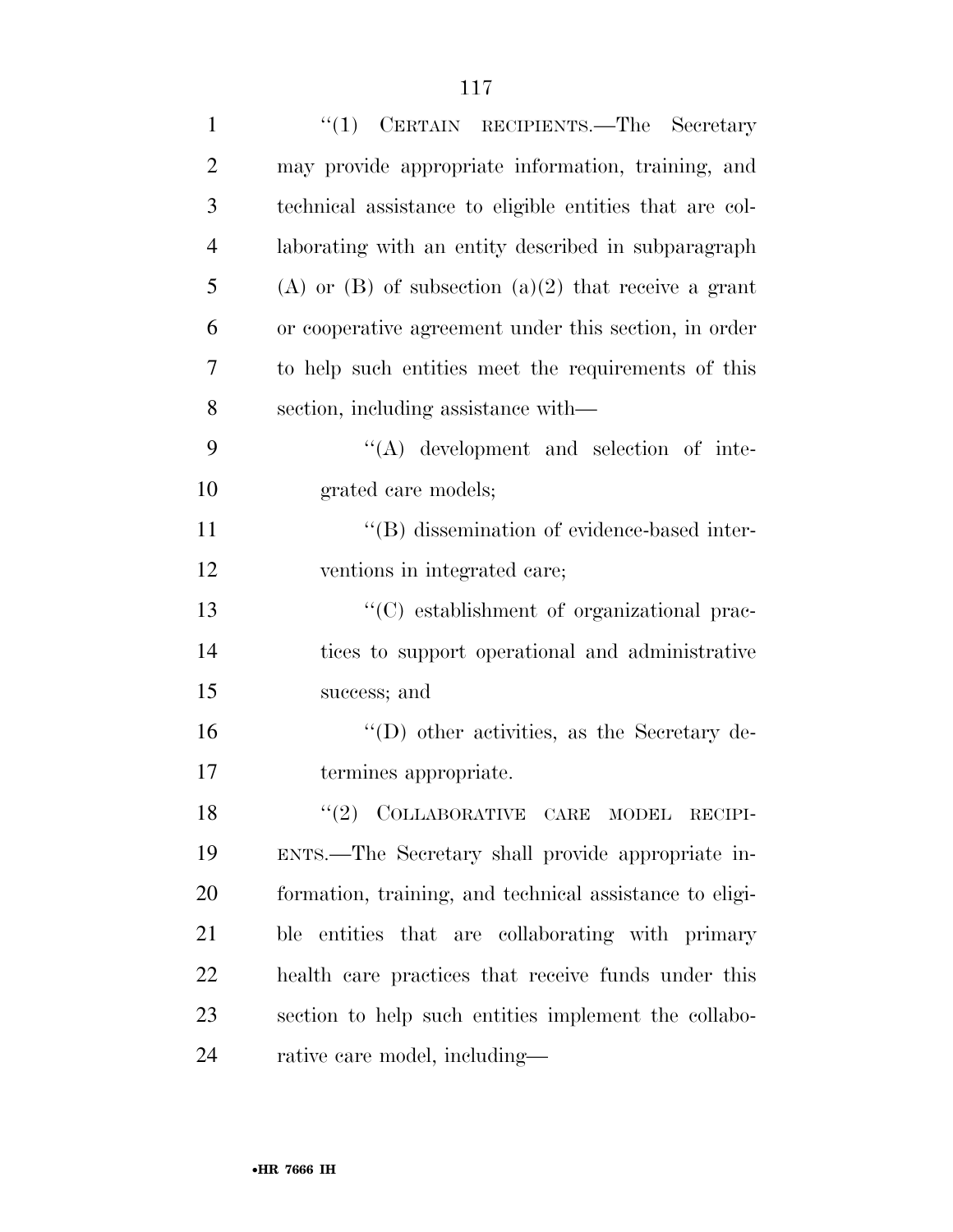| $\mathbf{1}$   | "(A) developing financial models and budg-        |
|----------------|---------------------------------------------------|
| $\overline{2}$ | ets for implementing and maintaining a collabo-   |
| 3              | rative care model, based on practice size;        |
| $\overline{4}$ | "(B) developing staffing models for essen-        |
| 5              | tial staff roles;                                 |
| 6              | $\cdot$ (C) providing strategic advice to assist  |
| $\overline{7}$ | practices seeking to utilize other clinicians for |
| 8              | additional psychotherapeutic interventions;       |
| 9              | "(D) providing information technology ex-         |
| 10             | pertise to assist with building the collaborative |
| 11             | care model into electronic health records, in-    |
| 12             | cluding assistance with care manager tools, pa-   |
| 13             | tient registry, ongoing patient monitoring, and   |
| 14             | patient records;                                  |
| 15             | "(E) training support for all key staff and       |
| 16             | operational consultation to develop practice      |
| 17             | workflows;                                        |
| 18             | $``(F)$ establishing methods to ensure the        |
| 19             | sharing of best practices and operational knowl-  |
| 20             | edge among primary health care physicians and     |
| 21             | primary health care practices that provide be-    |
| 22             | havioral health integration services through the  |
| 23             | collaborative care model; and                     |
| 24             | $\lq\lq(G)$ providing guidance and instruction to |
| 25             | primary health care physicians and primary        |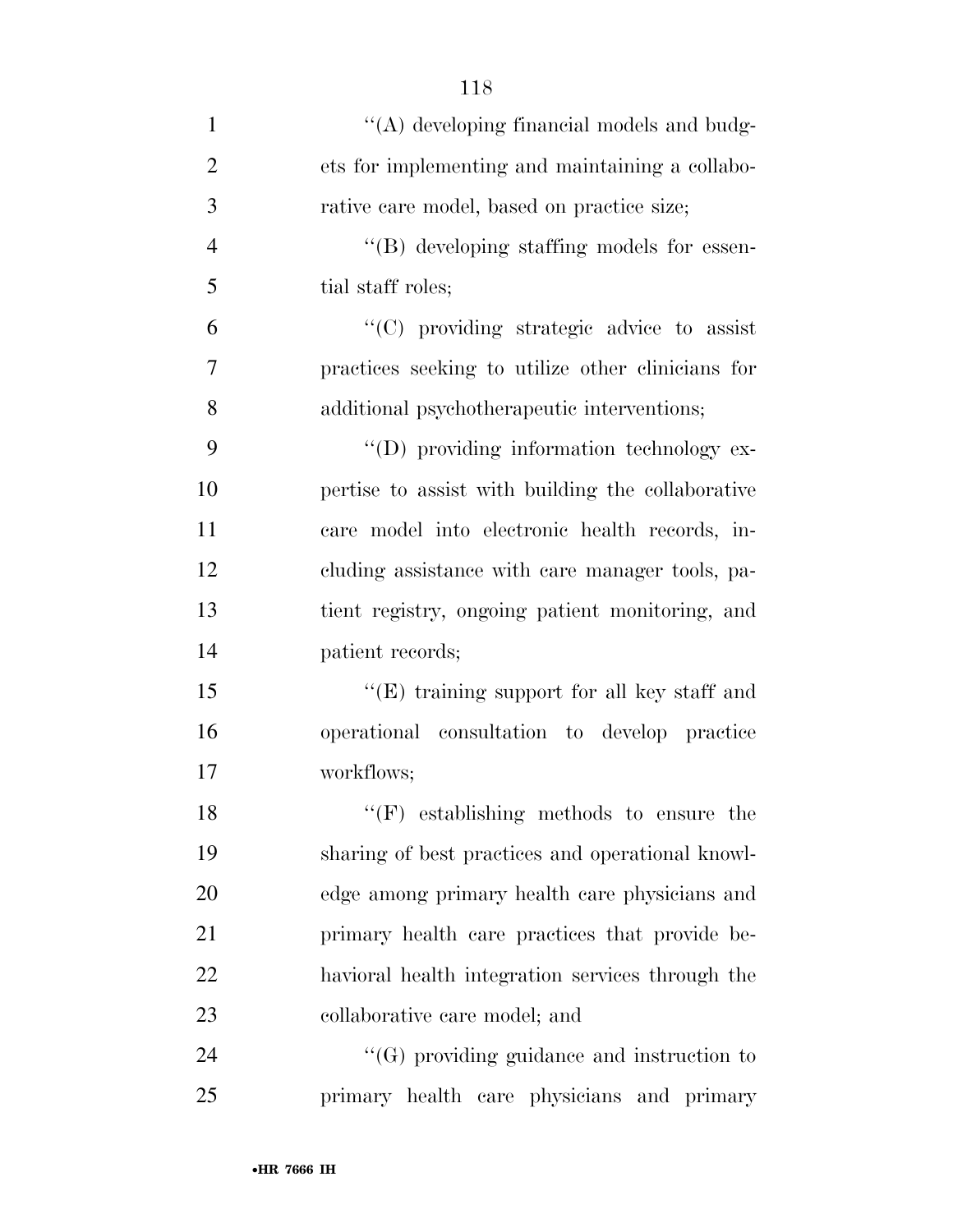health care practices on developing and main- taining relationships with community-based mental health and substance use disorder facili- ties for referral and treatment of patients whose clinical presentation or diagnosis is best suited for treatment at such facilities.

7 "(3) ADDITIONAL DISSEMINATION OF TECH- NICAL INFORMATION.—In addition to providing the assistance described in paragraphs (1) and (2) to re- cipients of a grant or cooperative agreement under this section, the Secretary may also provide such as- sistance to other States and political subdivisions of States, Indian Tribes and Tribal organizations (as defined in section 4 of the Indian Self-Determination and Education Assistance Act), outpatient mental health and addiction treatment centers, community mental health centers that meet the criteria under section 1913(c), certified community behavioral health clinics described in section 223 of the Pro- tecting Access to Medicare Act of 2014, primary care organizations such as Federally qualified health centers or rural health clinics as defined in section 1861(aa) of the Social Security Act, primary health care practices, other community-based organizations,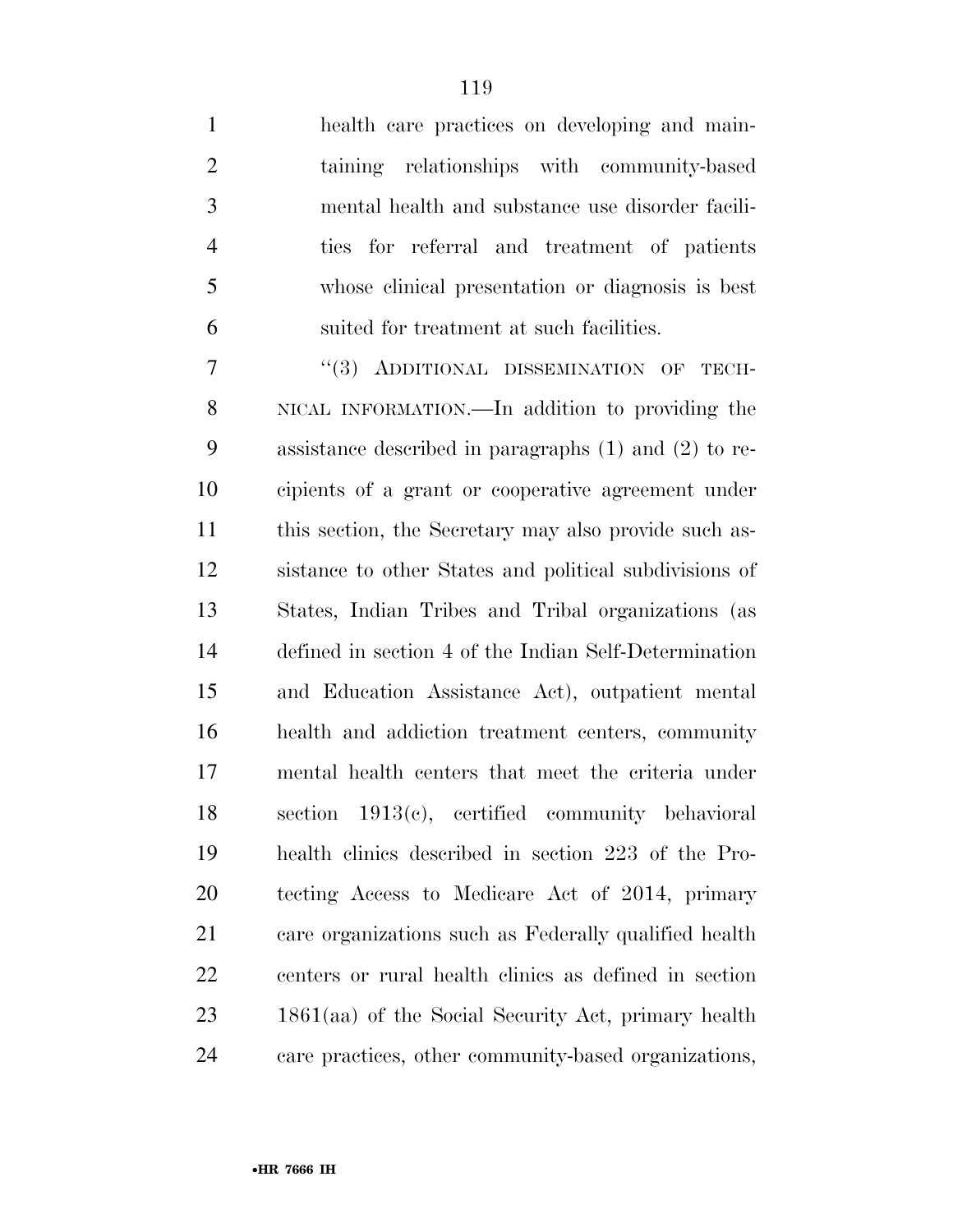and other entities engaging in integrated care activi-ties, as the Secretary determines appropriate.

 ''(h) AUTHORIZATION OF APPROPRIATIONS.—To carry out this section, there is authorized to be appro- priated \$60,000,000 for each of fiscal years 2023 through 2027.''.

## **Subtitle B—Helping Enable Access to Lifesaving Services**

**SEC. 311. REAUTHORIZATION AND PROVISION OF CERTAIN** 

 **PROGRAMS TO STRENGTHEN THE HEALTH CARE WORKFORCE.** 

 (a) LIABILITY PROTECTIONS FOR HEALTH PROFES- SIONAL VOLUNTEERS.—Section 224(q)(6) of the Public 14 Health Service Act  $(42 \text{ U.S.C. } 233(q)(6))$  is amended by striking ''October 1, 2022'' and inserting ''October 1, 2027''.

 (b) MINORITY FELLOWSHIPS IN CRISIS CARE MAN- AGEMENT.—Section 597(b) of the Public Health Service Act (42 U.S.C. 290ll(b)) is amended by striking ''in the fields of psychiatry,'' and inserting ''in the fields of crisis care management, psychiatry,''.

 (c) MENTAL AND BEHAVIORAL HEALTH EDUCATION AND TRAINING GRANTS.—Section 756(f) of the Public Health Service Act (42 U.S.C. 294e–1(f)) is amended by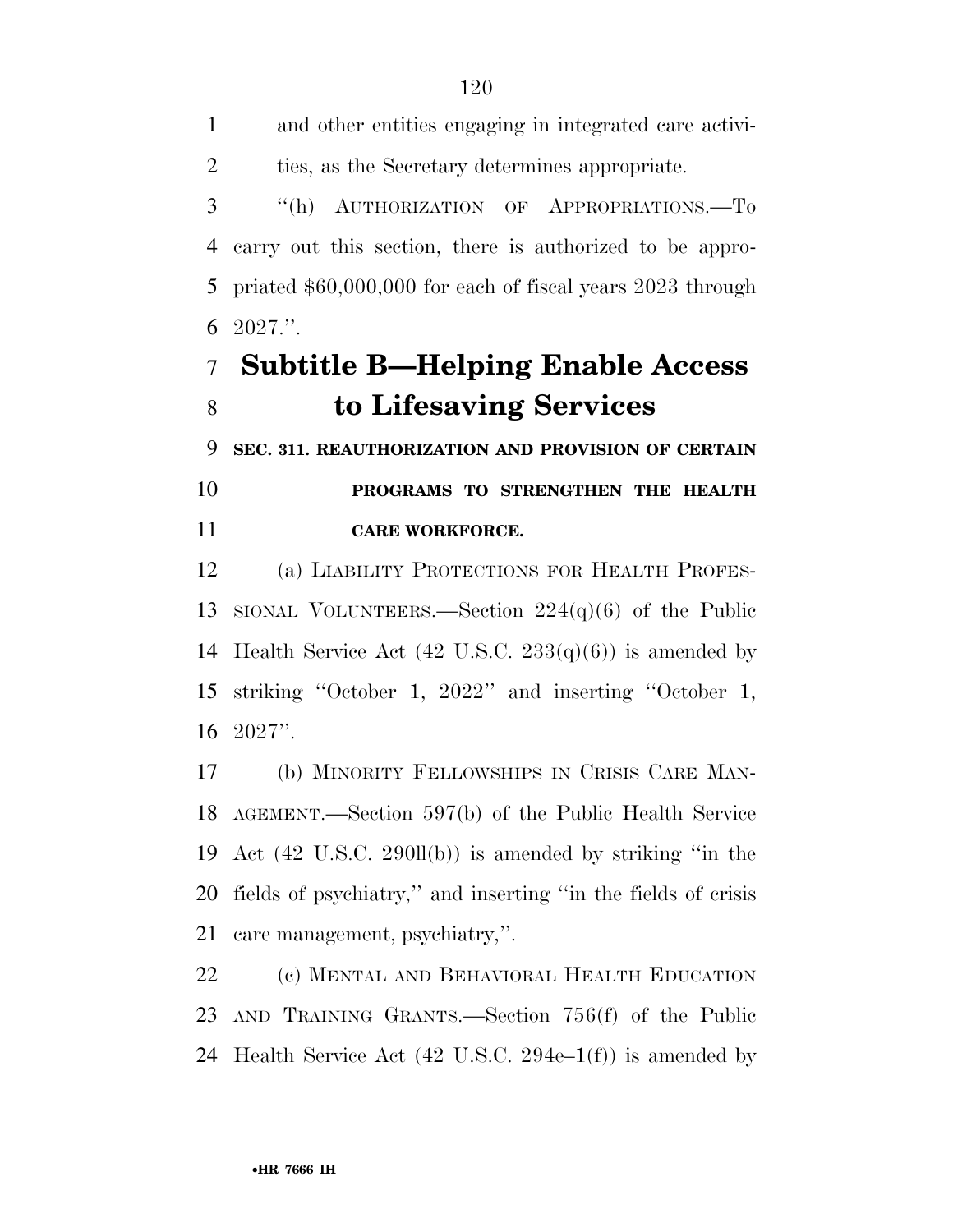| 1  | striking "For each of fiscal years 2019 through 2023" and                   |
|----|-----------------------------------------------------------------------------|
| 2  | inserting "For each of fiscal years 2023 through 2027".                     |
| 3  | (d) TRAINING DEMONSTRATION PROGRAM.—Section                                 |
| 4  | $760(g)$ of the Public Health Service Act $(42 \text{ U.S.C.})$             |
| 5  | $294k(g)$ ) is amended by striking "for each of fiscal years                |
| 6  | 2018 through 2022" and inserting "for each of fiscal                        |
| 7  | years $2023$ through $2027$ ".                                              |
| 8  | Subtitle C-Eliminating the Opt-                                             |
| 9  | Out for Nonfederal Govern-                                                  |
| 10 | mental Health Plans                                                         |
| 11 | SEC. 321. ELIMINATING THE OPT-OUT FOR NONFEDERAL                            |
| 12 | <b>GOVERNMENTAL HEALTH PLANS.</b>                                           |
| 13 | Section $2722(a)(2)$ of the Public Health Service Act                       |
| 14 | $(42 \text{ U.S.C. } 300 \text{gg} - 21(a)(2))$ is amended by adding at the |
| 15 | end the following new subparagraph:                                         |
| 16 | "(F) SUNSET OF ELECTION OPTION.—                                            |
| 17 | "(i) IN GENERAL.—Notwithstanding                                            |
| 18 | the preceding provisions of this para-                                      |
| 19 | graph                                                                       |
| 20 | $\lq\lq$ (I) no election described in sub-                                  |
| 21 | paragraph (A) with respect to section                                       |
| 22 | 2726 may be made on or after the                                            |
| 23 | date of the enactment of this subpara-                                      |
| 24 | graph; and                                                                  |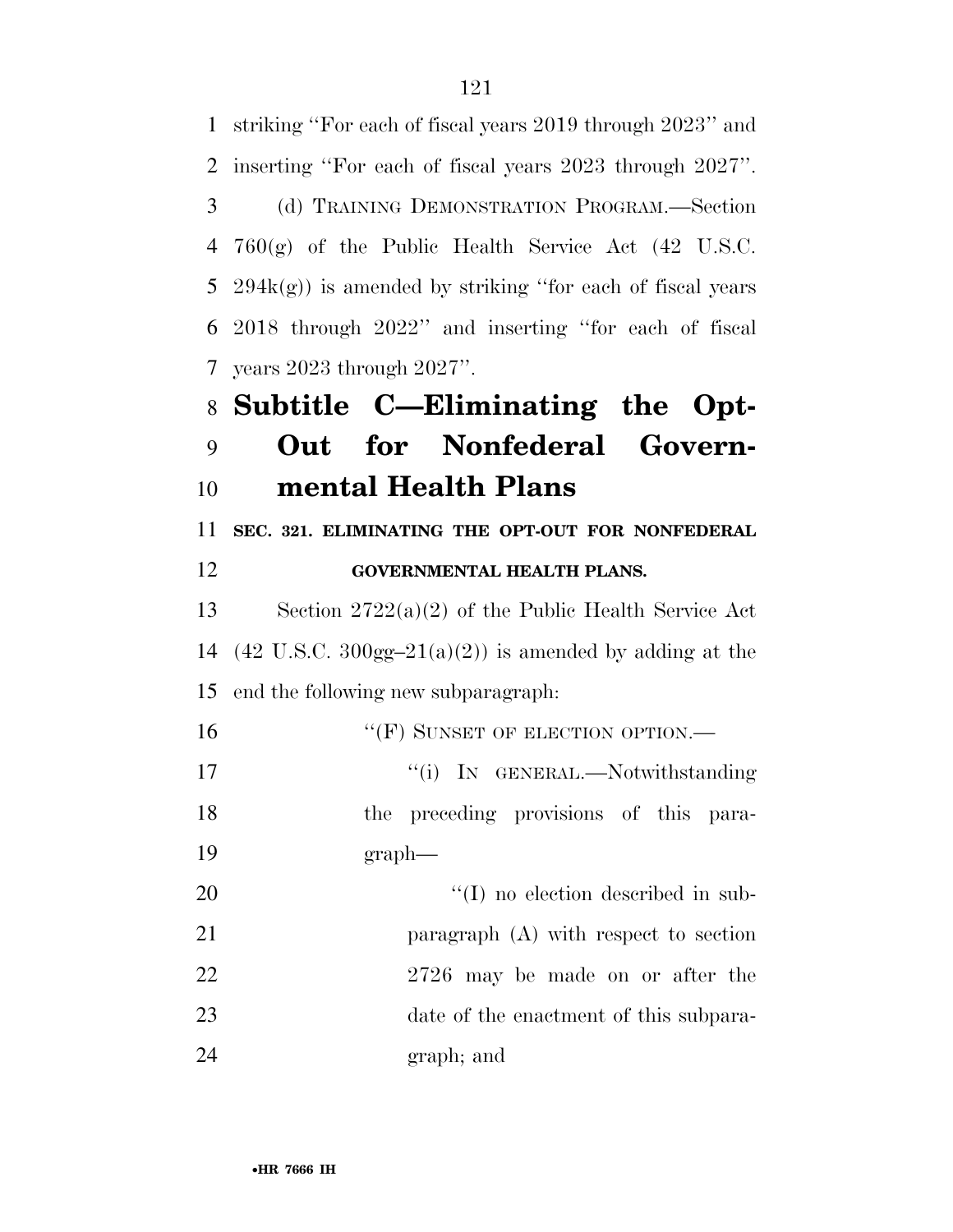| $\mathbf{1}$   | "(II) except as provided in clause              |
|----------------|-------------------------------------------------|
| $\overline{2}$ | (ii), no such election with respect to          |
| 3              | section 2726 expiring on or after the           |
| $\overline{4}$ | date that is 180 days after the date of         |
| 5              | such enactment may be renewed.                  |
| 6              | "(ii) EXCEPTION FOR CERTAIN COL-                |
| 7              | LECTIVELY BARGAINED PLANS.-Notwith-             |
| 8              | standing clause $(i)(II)$ , a plan described in |
| 9              | subparagraph $(B)(ii)$ that is subject to       |
| 10             | multiple agreements described in such sub-      |
| 11             | paragraph of varying lengths and that has       |
| 12             | an election described in subparagraph $(A)$     |
| 13             | with respect to section 2726 in effect as of    |
| 14             | the date of the enactment of this subpara-      |
| 15             | graph that expires on or after the date         |
| 16             | that is 180 days after the date of such en-     |
| 17             | actment may extend such election until the      |
| 18             | date on which the term of the last such         |
| 19             | agreement expires.".                            |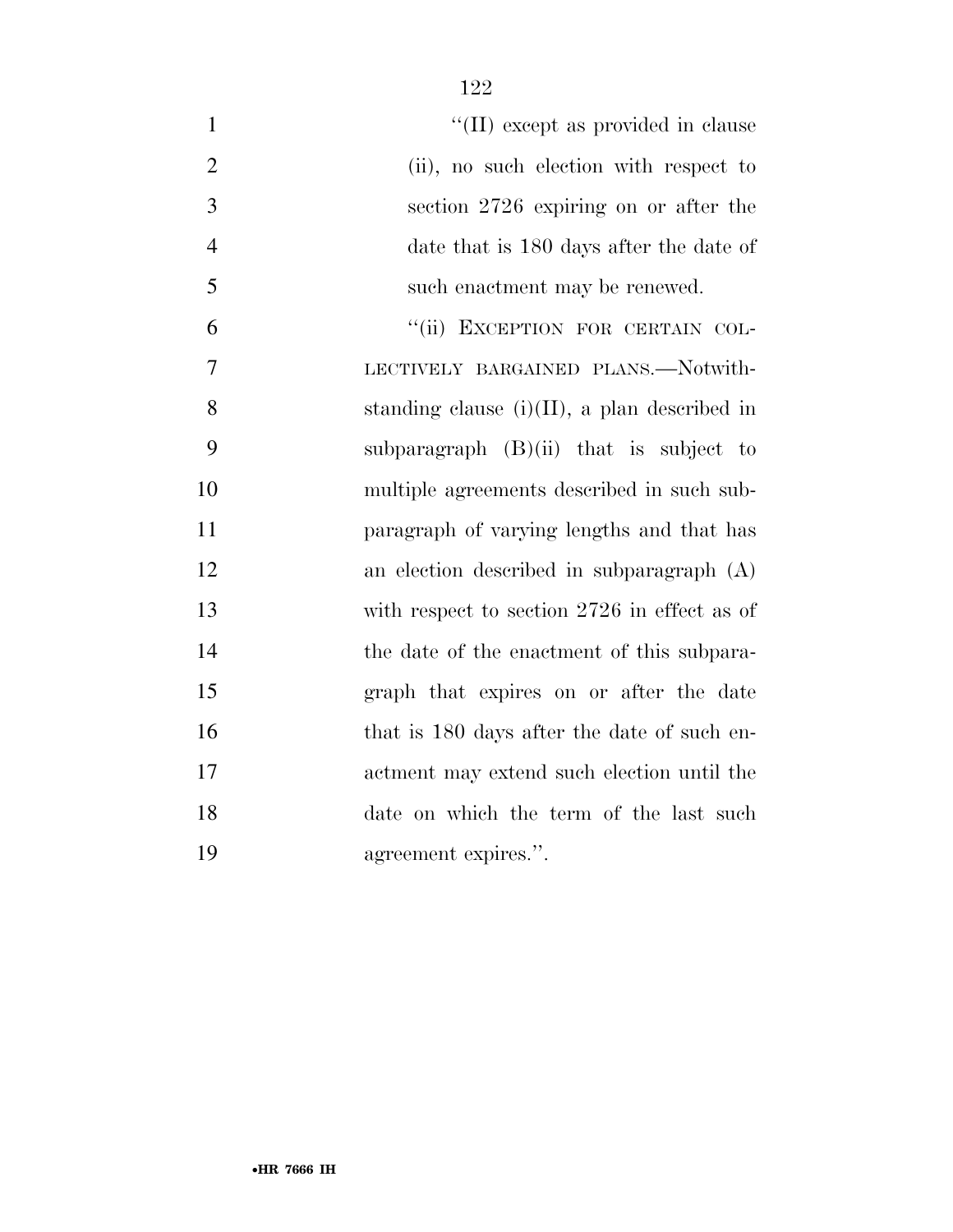| $\mathbf{1}$   | <b>TITLE IV-CHILDREN AND</b>                       |
|----------------|----------------------------------------------------|
| $\overline{2}$ | <b>YOUTH</b>                                       |
| 3              | <b>Subtitle A—Supporting Children's</b>            |
| $\overline{4}$ | <b>Mental Health Care Access</b>                   |
| 5              | SEC. 401. PEDIATRIC MENTAL HEALTH CARE ACCESS      |
| 6              | <b>GRANTS.</b>                                     |
| 7              | Section 330M of the Public Health Service Act (42) |
| 8              | U.S.C. $254c-19$ ) is amended—                     |
| 9              | $(1)$ in the section enumerator, by striking       |
| 10             | " $330M$ " and inserting " $330M$ .";              |
| 11             | $(2)$ in subsection $(a)$ —                        |
| 12             | (A) by striking "Indian tribes and tribal          |
| 13             | organizations" and inserting "Indian Tribes"       |
| 14             | and Tribal organizations"; and                     |
| 15             | (B) by inserting "or, in the case of a State       |
| 16             | that does not submit an application, a nonprofit   |
| 17             | entity that has the support of the State" after    |
| 18             | $``450b))''$ ;                                     |
| 19             | $(3)$ in subsection $(b)$ —                        |
| 20             | $(A)$ in paragraph $(1)$ —                         |
| 21             | (i) in subparagraph $(G)$ , by inserting           |
| 22             | "developmental-behavioral pediatricians,"          |
| 23             | after "adolescent psychiatrists,";                 |

•**HR 7666 IH**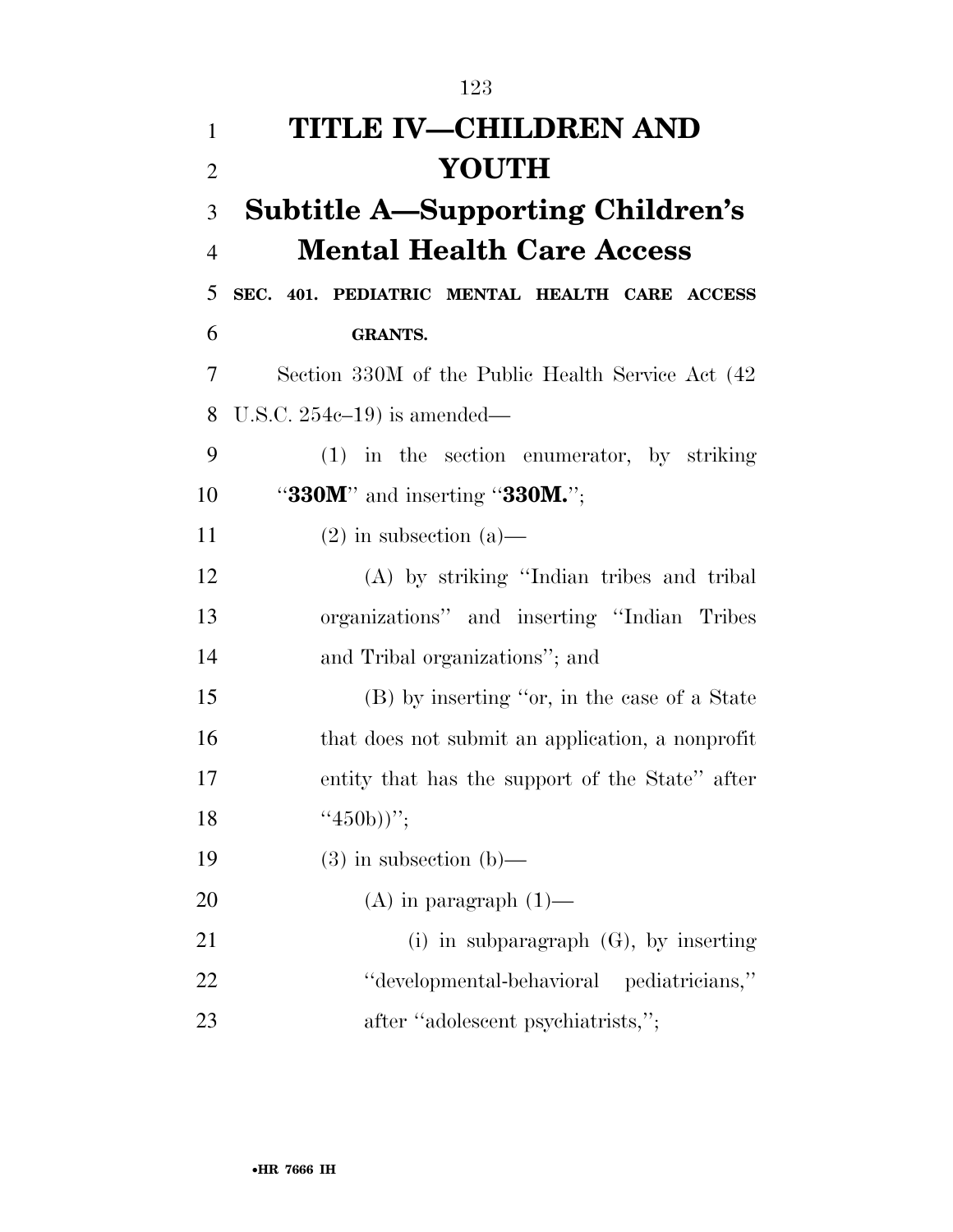| $\mathbf{1}$   | (ii) in subparagraph $(H)$ , by striking              |
|----------------|-------------------------------------------------------|
| $\overline{2}$ | "; and" at the end and inserting a semi-              |
| 3              | colon;                                                |
| $\overline{4}$ | (iii) by redesignating subparagraph                   |
| 5              | $(I)$ as subparagraph $(J)$ ; and                     |
| 6              | (iv) by inserting after subparagraph                  |
| 7              | $(H)$ the following:                                  |
| 8              | "(I) maintain an up-to-date list of commu-            |
| 9              | nity-based supports for children with mental          |
| 10             | health problems; and";                                |
| 11             | (B) by redesignating paragraph (2) as                 |
| 12             | paragraph $(4)$ ;                                     |
| 13             | $(C)$ by inserting after paragraph $(1)$ the          |
| 14             | following:                                            |
| 15             | "(2) SUPPORT TO SCHOOLS AND EMERGENCY                 |
| 16             | DEPARTMENTS.—In addition to the activities re-        |
| 17             | quired by paragraph (1), a pediatric mental health    |
| 18             | care telehealth access program referred to in sub-    |
| 19             | section (a), with respect to which a grant under such |
| 20             | subsection may be used, may provide support to        |
| 21             | schools and emergency departments.                    |
| 22             | "(3) PRIORITY.—In awarding grants under this          |
| 23             | section, the Secretary shall give priority to appli-  |
|                |                                                       |

cants proposing to—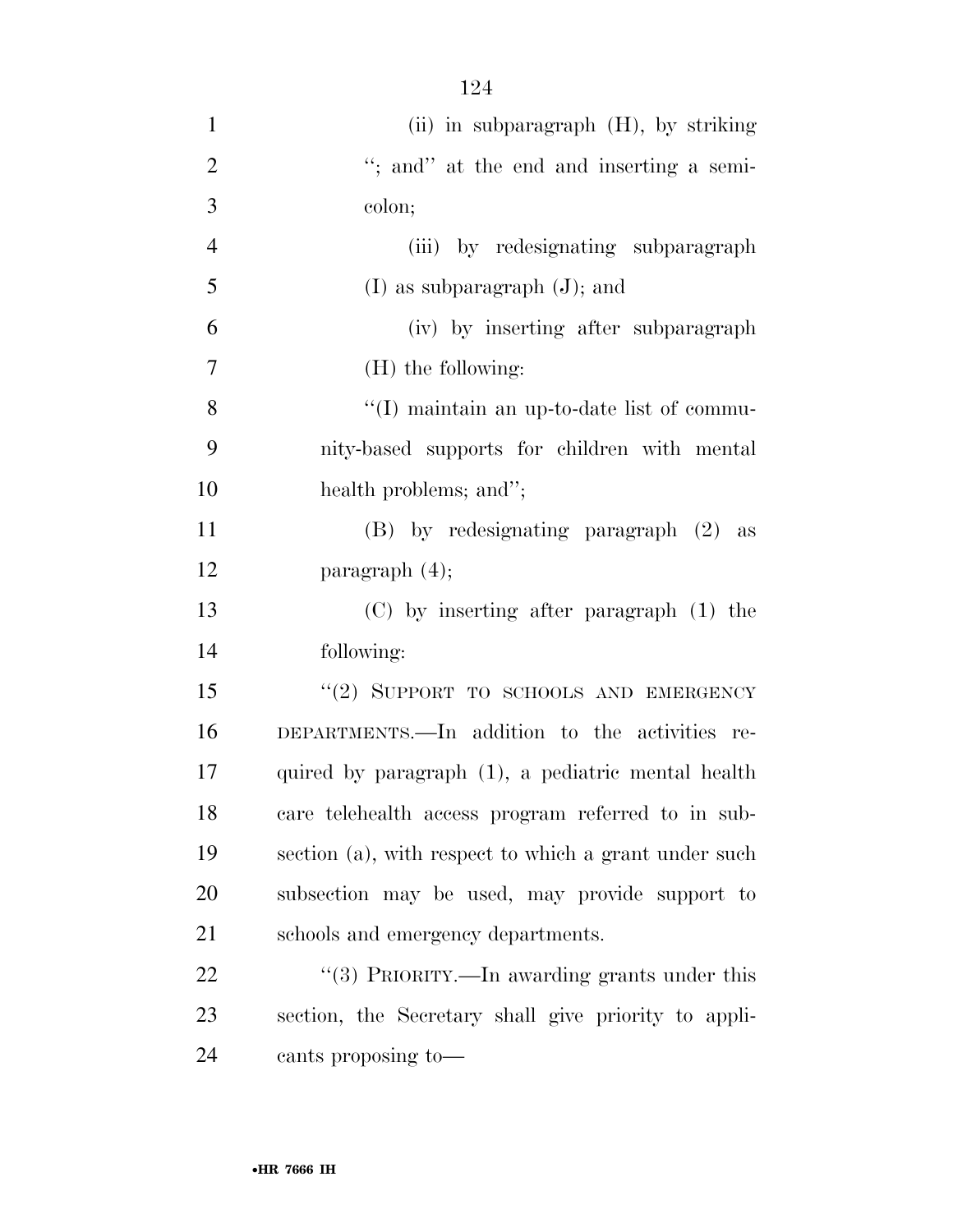| $\mathbf{1}$   | $\lq\lq$ continue existing programs that meet                |
|----------------|--------------------------------------------------------------|
| $\overline{2}$ | the requirements of paragraph $(1)$ ;                        |
| 3              | "(B) establish a pediatric mental health                     |
| $\overline{4}$ | care telehealth access program in the jurisdic-              |
| 5              | tion of a State, Territory, Indian Tribe, or                 |
| 6              | Tribal organization that does not yet have such              |
| $\tau$         | a program; or                                                |
| 8              | $\lq\lq$ expand a pediatric mental health care               |
| 9              | telehealth access program to include one or                  |
| 10             | more new sites of care, such as a school or                  |
| 11             | emergency department."; and                                  |
| 12             | (D) in paragraph $(4)$ , as redesignated by                  |
| 13             | subparagraph (B), by inserting "Such a team                  |
| 14             | may include a developmental-behavioral pedia-                |
| 15             | trician." after "mental health counselor.";                  |
| 16             | $(4)$ in subsections $(e)$ , $(d)$ , and $(f)$ , by striking |
| 17             | "Indian tribe, or tribal organization" each place it         |
| 18             | appears and inserting "Indian Tribe, Tribal organi-          |
| 19             | zation, or nonprofit entity"; and                            |
| 20             | $(5)$ by striking subsection $(g)$ and inserting the         |
| 21             | following:                                                   |
| 22             | "(g) TECHNICAL ASSISTANCE.—The Secretary shall               |
| 23             | award grants or contracts to one or more eligible entities   |
| 24             | (as defined by the Secretary) for the purposes of providing  |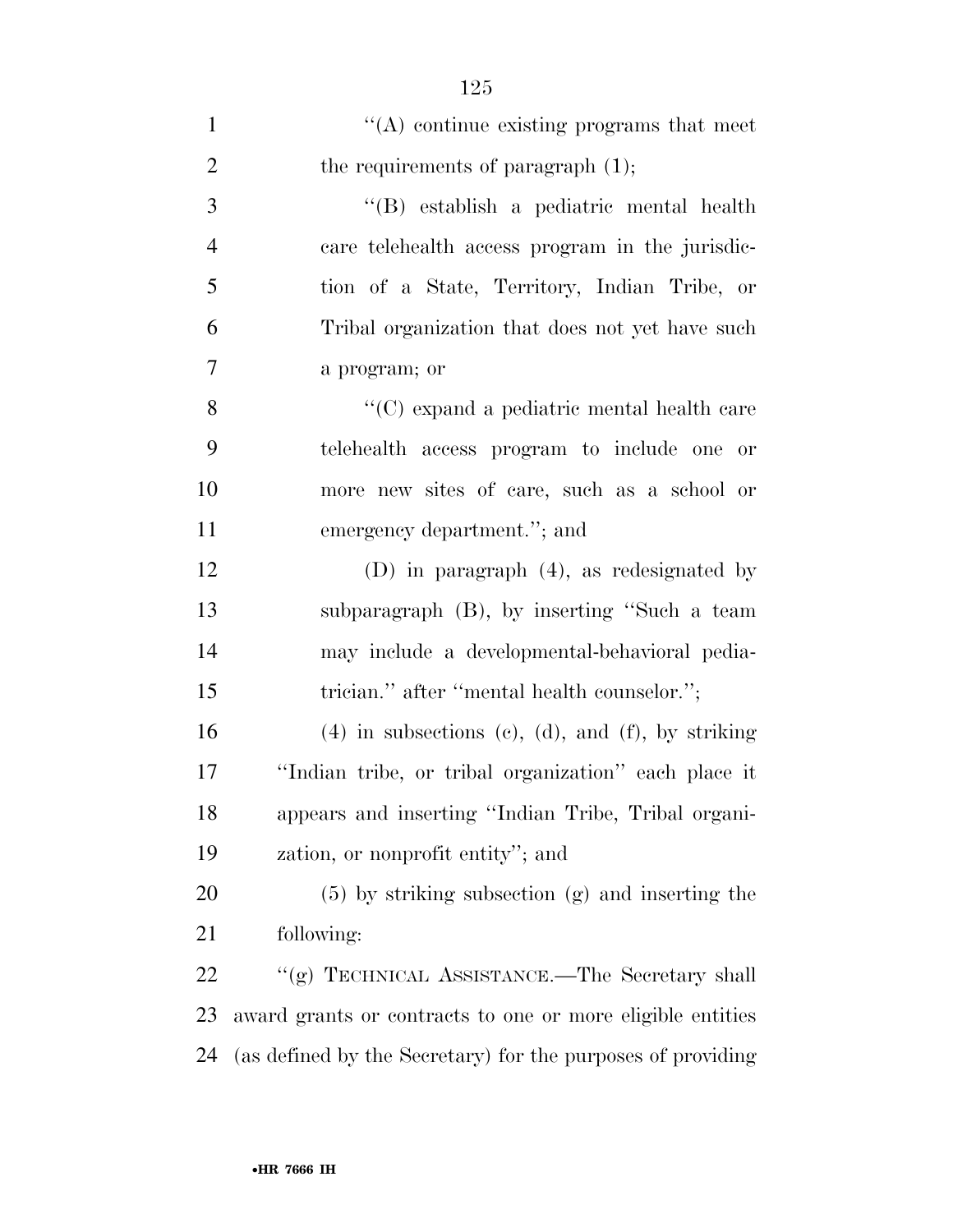technical assistance and evaluation support to grantees under subsection (a).

 ''(h) AUTHORIZATION OF APPROPRIATIONS.—To carry out this section, there are authorized to be appro-priated—

 ''(1) \$14,000,000 for each of fiscal years 2023 through 2025; and

8 "(2) \$30,000,000 for each of fiscal years 2026 through 2027.''.

 **SEC. 402. INFANT AND EARLY CHILDHOOD MENTAL HEALTH PROMOTION, INTERVENTION, AND TREATMENT.** 

 Section 399Z–2(f) of the Public Health Service Act (42 U.S.C. 280h–6(f)) is amended by striking ''\$20,000,000 for the period of fiscal years 2018 through 2022'' and inserting ''\$50,000,000 for the period of fiscal years 2023 through 2027''.

## **Subtitle B—Continuing Systems of**

**Care for Children** 

#### **SEC. 411. COMPREHENSIVE COMMUNITY MENTAL HEALTH**

### **SERVICES FOR CHILDREN WITH SERIOUS EMOTIONAL DISTURBANCES.**

23 (a) DEFINITION OF FAMILY.—Section  $565(d)(2)(B)$  of the Public Health Service Act (42 U.S.C. 290ff– 25  $4(d)(2)(B)$  is amended by striking "as appropriate re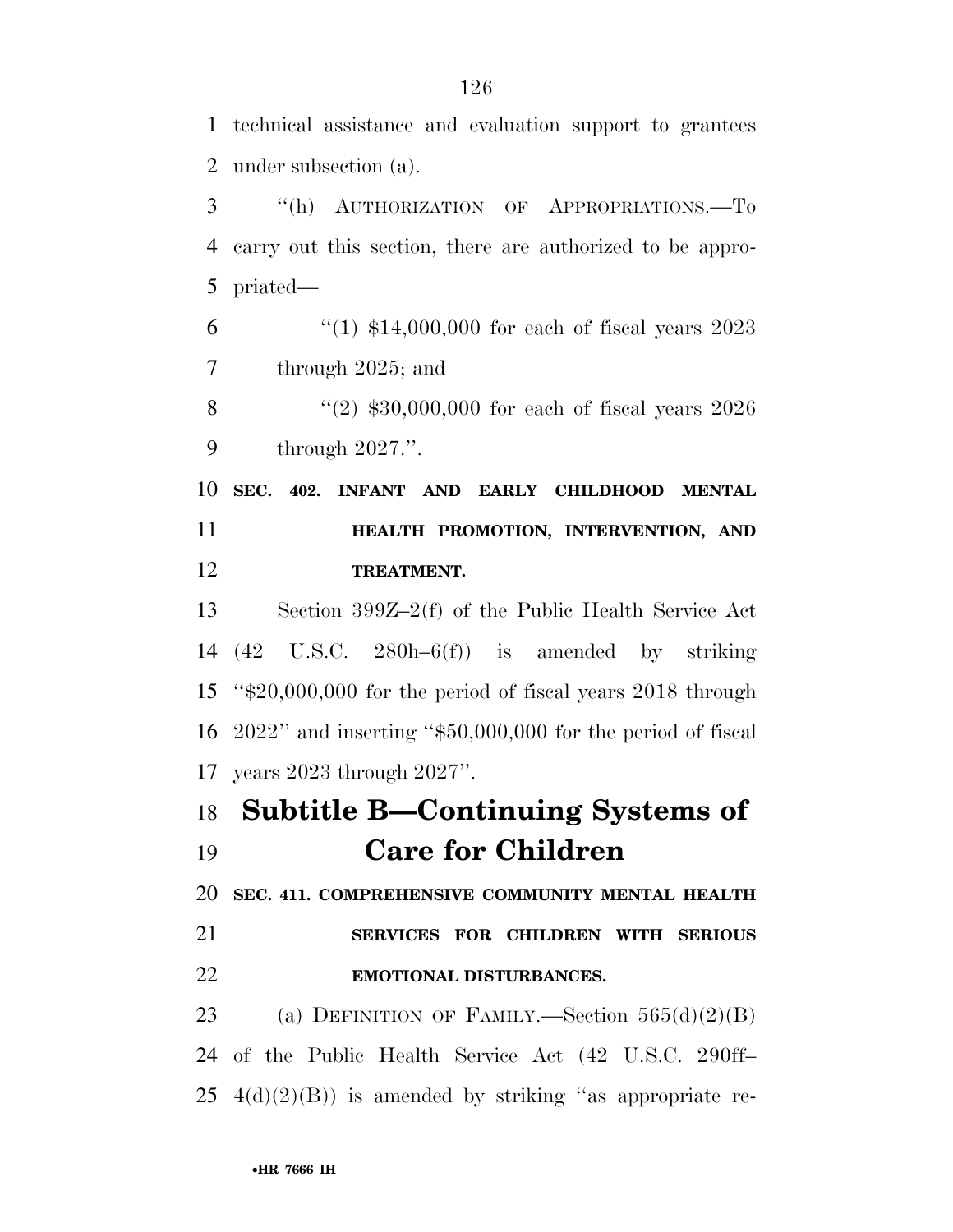garding mental health services for the child, the parents of the child (biological or adoptive, as the case may be) and any foster parents of the child'' and inserting ''as ap- propriate regarding mental health services for the child and the parents or kinship caregivers of the child''.

 (b) AUTHORIZATION OF APPROPRIATIONS.—Para- graph (1) of section 565(f) of the Public Health Service Act (42 U.S.C. 290ff–4(f)) is amended—

 (1) by moving the margin of such paragraph 2 ems to the left; and

 (2) by striking ''\$119,026,000 for each of fiscal years 2018 through 2022'' and inserting ''\$125,000,000 for each of fiscal years 2023 through 2027''.

 **SEC. 412. SUBSTANCE USE DISORDER TREATMENT AND EARLY INTERVENTION SERVICES FOR CHIL-DREN AND ADOLESCENTS.** 

 Section 514 of the Public Health Service Act (42 U.S.C. 290bb–7) is amended—

 (1) in subsection (a), by striking ''Indian tribes or tribal organizations'' and inserting ''Indian Tribes or Tribal organizations''; and

 (2) in subsection (f), by striking ''2018 through 2022'' and inserting ''2023 through 2027''.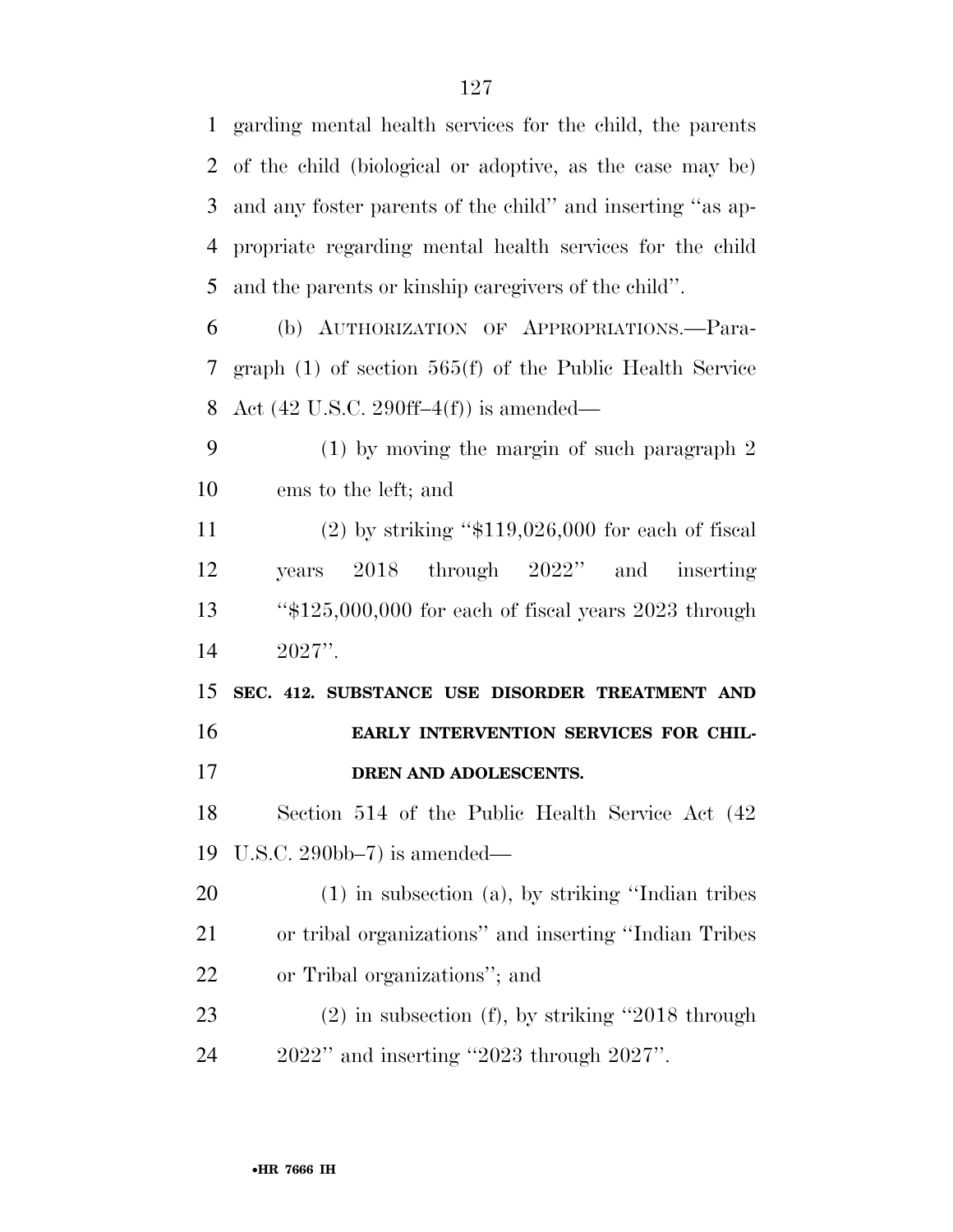# **Subtitle C—Garrett Lee Smith Memorial Reauthorization**

**SEC. 421. SUICIDE PREVENTION TECHNICAL ASSISTANCE** 

**CENTER.** 

 (a) TECHNICAL AMENDMENT.—Section 520C of the Public Health Service Act (42 U.S.C. 290bb–34) is amended—

 (1) by striking ''tribes'' each place it appears and inserting ''Tribes''; and

 (2) by striking ''tribal'' each place it appears and inserting ''Tribal''.

 (b) AUTHORIZATION OF APPROPRIATIONS.—Section 520C(c) of the Public Health Service Act (42 U.S.C. 290bb–34(c)) is amended by striking ''\$5,988,000 for each of fiscal years 2018 through 2022'' and inserting ''\$9,000,000 for each of fiscal years 2023 through 2027''. (c) ANNUAL REPORT.—Section 520C(d) of the Public Health Service Act (42 U.S.C. 290bb–34(d)) is amended by striking ''Not later than 2 years after the date of enact- ment of this subsection'' and inserting ''Not later than 2 years after the date of enactment of the Restoring Hope for Mental Health and Well-Being Act of 2022''.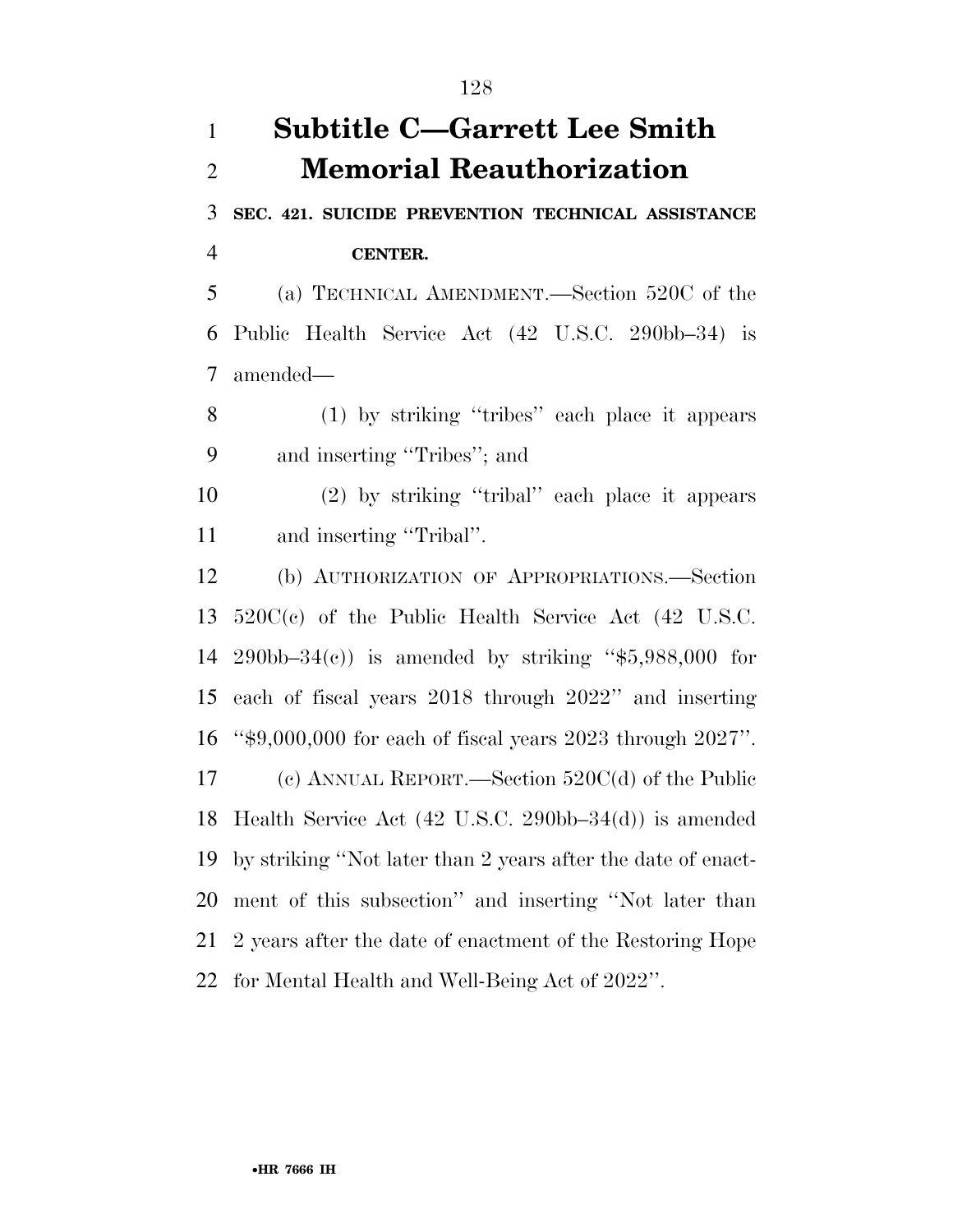| 1              | SEC. 422. YOUTH SUICIDE EARLY INTERVENTION AND PRE-    |
|----------------|--------------------------------------------------------|
| $\overline{2}$ | VENTION STRATEGIES.                                    |
| 3              | Section 520E of the Public Health Service Act (42)     |
| $\overline{4}$ | U.S.C. $290bb-36$ ) is amended—                        |
| 5              | (1) by striking "tribe" each place it appears          |
| 6              | and inserting "Tribe";                                 |
| 7              | (2) by striking "tribal" each place it appears         |
| 8              | and inserting "Tribal";                                |
| 9              | $(3)$ in subsection $(a)(1)$ , by inserting "pediatric |
| 10             | health programs," after "foster care systems,";        |
| 11             | (4) by amending subsection $(b)(1)(B)$ to read         |
| 12             | as follows:                                            |
| 13             | "(B) a public organization or private non-             |
| 14             | profit organization designated by a State or In-       |
| 15             | dian Tribe (as defined in the Indian Self-Deter-       |
| 16             | mination and Education Assistance Act) to de-          |
| 17             | velop or direct the State-sponsored statewide or       |
| 18             | Tribal youth suicide early intervention and pre-       |
| 19             | vention strategy; or";                                 |
| 20             | $(5)$ in subsection $(e)$ —                            |
| 21             | $(A)$ in paragraph $(1)$ , by inserting "pedi-         |
| 22             | atric health programs," after "foster care sys-        |
| 23             | tems,";                                                |
| 24             | $(B)$ in paragraph $(7)$ , by inserting "pedi-         |
| 25             | atric health programs," after "foster care sys-        |
| 26             | tems,";                                                |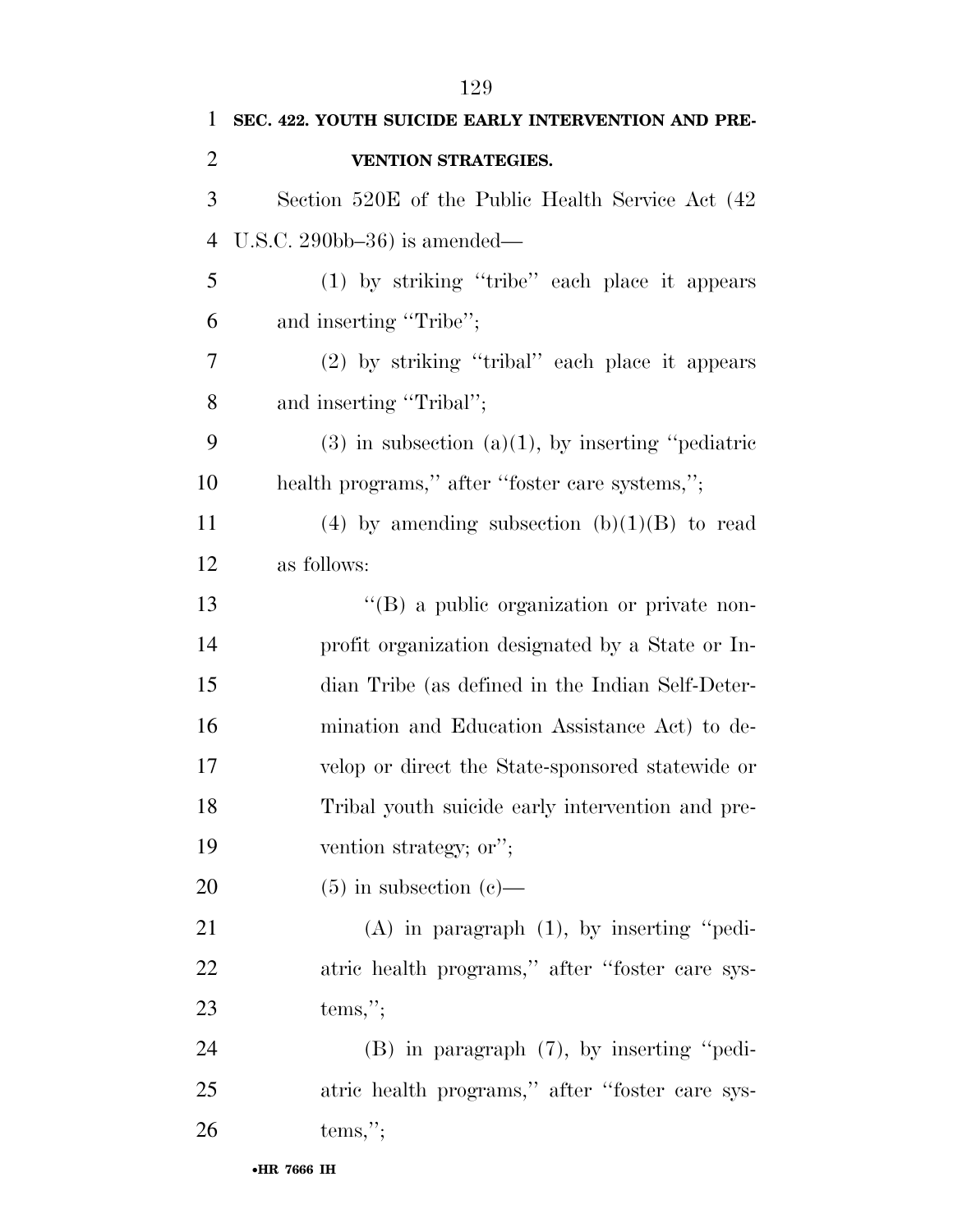| $\mathbf{1}$   | $(C)$ in paragraph $(9)$ , by inserting "pedi-       |
|----------------|------------------------------------------------------|
| $\overline{2}$ | atric health programs," after "educational insti-    |
| 3              | tutions,";                                           |
| $\overline{4}$ | (D) in paragraph $(13)$ , by striking "and"          |
| 5              | at the end;                                          |
| 6              | $(E)$ in paragraph $(14)$ , by striking the pe-      |
| 7              | riod at the end and inserting "; and"; and           |
| 8              | (F) by adding at the end the following:              |
| 9              | "(15) provide to parents, legal guardians, and       |
| 10             | family members of youth supplies to securely store   |
| 11             | means commonly used in suicide, if applicable, with- |
| 12             | in the household.";                                  |
| 13             | $(6)$ in subsection $(d)$ —                          |
| 14             | $(A)$ in the heading, by striking "DIRECT"           |
| 15             | SERVICES" and inserting "SUICIDE PREVEN-             |
| 16             | TION ACTIVITIES"; and                                |
| 17             | (B) by striking "direct services, of which           |
| 18             | not less than 5 percent shall be used for activi-    |
| 19             | ties authorized under subsection $(a)(3)$ " and in-  |
| 20             | serting "suicide prevention activities";             |
| 21             | $(7)$ in subsection $(e)(3)(A)$ , by inserting "and  |
| 22             | Department of Education" after "Department of        |
| 23             | Health and Human Services";                          |
| 24             | $(8)$ in subsection $(g)$ —                          |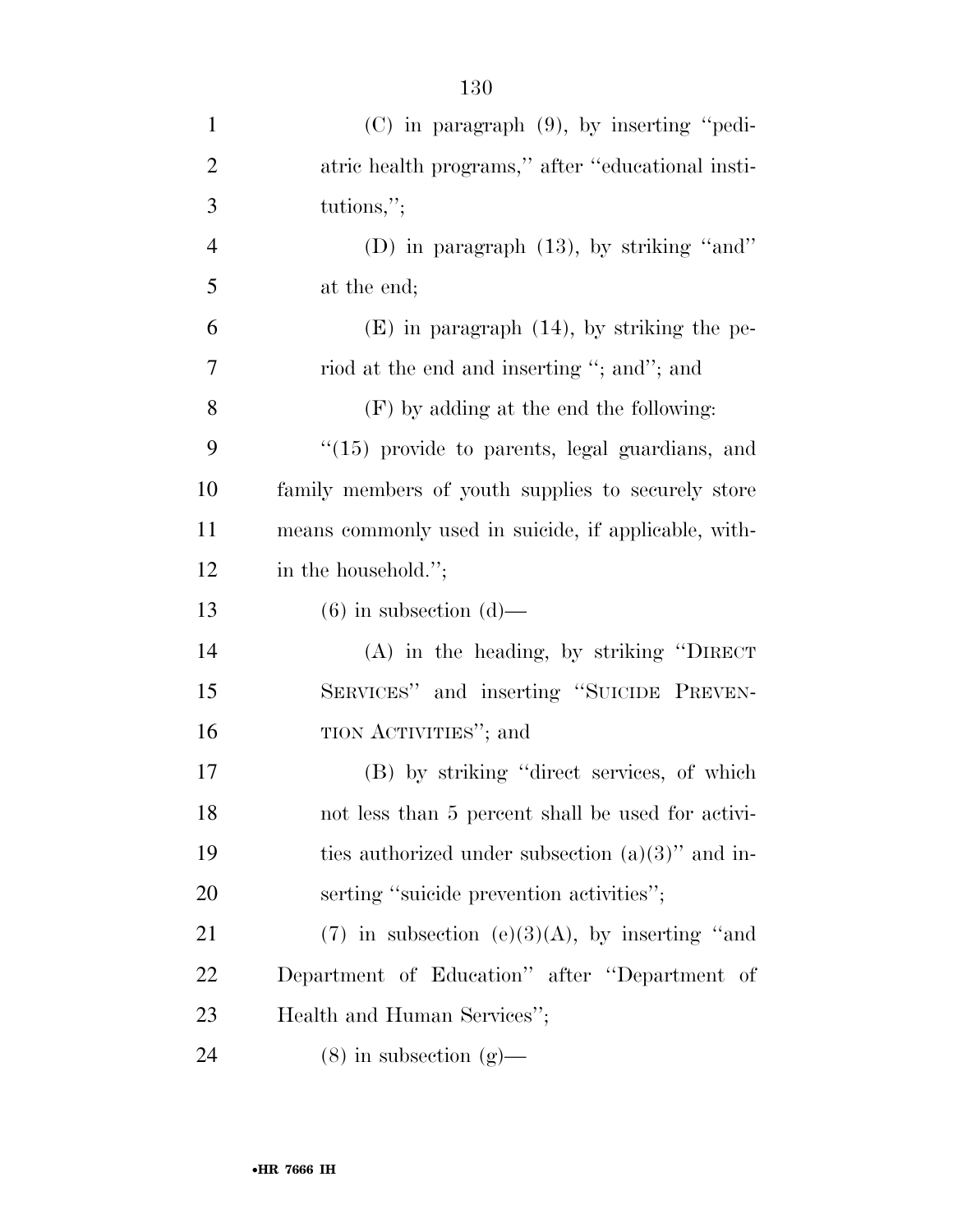| 1              | (A) in paragraph $(1)$ , by striking "18" and             |
|----------------|-----------------------------------------------------------|
| $\overline{2}$ | inserting "24"; and                                       |
| 3              | $(B)$ in paragraph $(2)$ , by striking "2 years"          |
| $\overline{4}$ | after the date of enactment of Helping Families           |
| 5              | in Mental Health Crisis Reform Act of 2016"               |
| 6              | and inserting "3 years after December 31,                 |
| 7              | $2022$ ";                                                 |
| 8              | $(9)$ in subsection $(l)(4)$ , by striking "between 10    |
| 9              | and 24 years of age" and inserting "up to age 24          |
| 10             | years of age"; and                                        |
| 11             | $(10)$ in subsection $(m)$ , by striking                  |
| 12             | " $$30,000,000$ for each of fiscal years $2018$ through   |
| 13             | $2022$ " and inserting " $$40,000,000$ for each of fiscal |
| 14             | years $2023$ through $2027$ ".                            |
| 15             | SEC. 423. MENTAL HEALTH AND SUBSTANCE USE DIS-            |
| 16             | ORDER SERVICES FOR STUDENTS IN HIGHER                     |
| 17             | <b>EDUCATION.</b>                                         |
| 18             | Section 520E-2 of the Public Health Service Act (42       |
| 19             | U.S.C. $290bb-36b$ is amended—                            |
| 20             | (1) in the heading, by striking "ON CAMPUS"               |
| 21             | and inserting "FOR STUDENTS IN HIGHER EDU-                |
| 22             | <b>CATION</b> "; and                                      |
| 23             | $(2)$ in subsection (i), by striking "2018 through        |
| 24             | $2022"$ and inserting "2023 through $2027"$ .             |